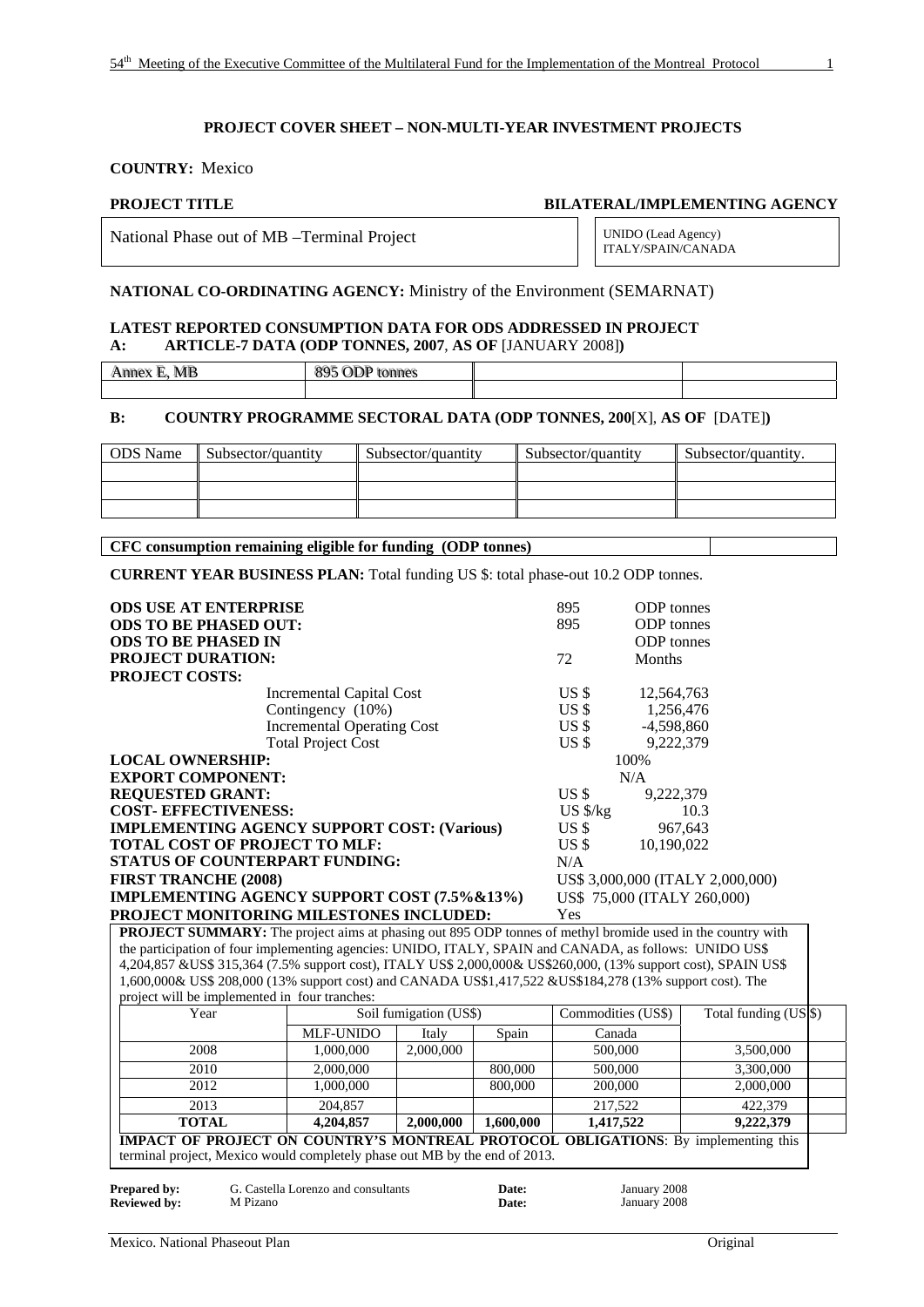# **Table of Contents**

| $\mathbf{1}$ . |                                                                   |
|----------------|-------------------------------------------------------------------|
| 1.1            |                                                                   |
| 1.2            |                                                                   |
| 1.3            |                                                                   |
| 1.4            |                                                                   |
| 1.5            |                                                                   |
| 1.6            |                                                                   |
| 1.7            |                                                                   |
| 1.8            |                                                                   |
| 1.9            |                                                                   |
| 1.10           |                                                                   |
| 1.11           |                                                                   |
| 2.             |                                                                   |
| 3.             | <b>MB PHASE-OUT ACTIVITIES PREVIOUSLY-IMPLEMENTED IN MEXICO15</b> |
| 4.             |                                                                   |
| 5.             |                                                                   |
| 6.             |                                                                   |
| 6.1            |                                                                   |
| 6.2.           |                                                                   |
| 6.3            |                                                                   |
| 6.4            |                                                                   |
| 6.             | .35                                                               |
| 7.             |                                                                   |
| 7.1            |                                                                   |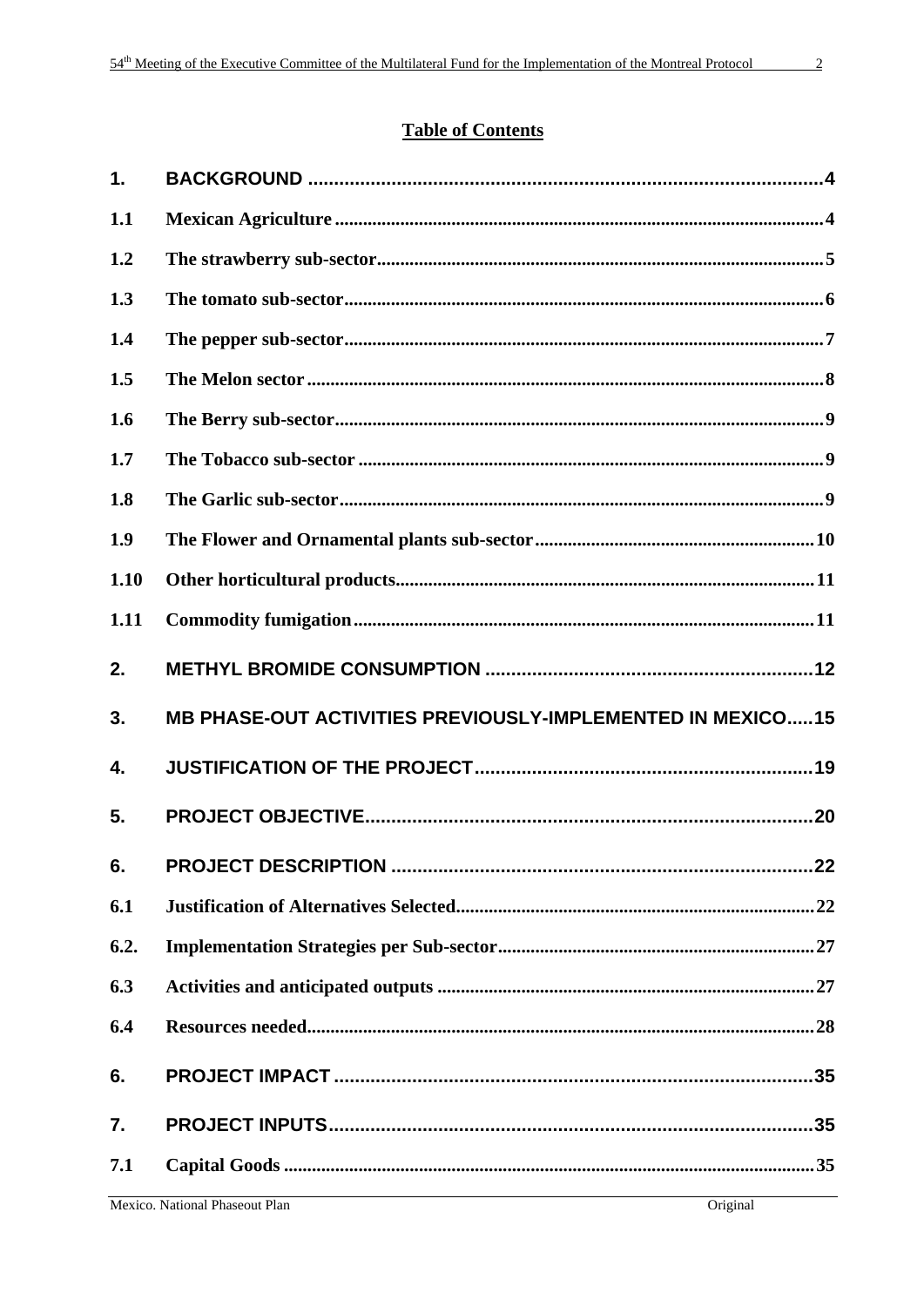| ۰ |
|---|
| ٠ |

| 7.2 |                                                       |
|-----|-------------------------------------------------------|
| 8.  |                                                       |
| 9.  |                                                       |
| 9.1 |                                                       |
| 9.2 |                                                       |
| 9.3 |                                                       |
| 9.4 |                                                       |
| 10. |                                                       |
| 11. |                                                       |
| 12. | POLICY MEASURES AGREED BY THE GOVERNMENT OF MEXICO 39 |
|     |                                                       |
|     |                                                       |
|     |                                                       |
|     |                                                       |
|     |                                                       |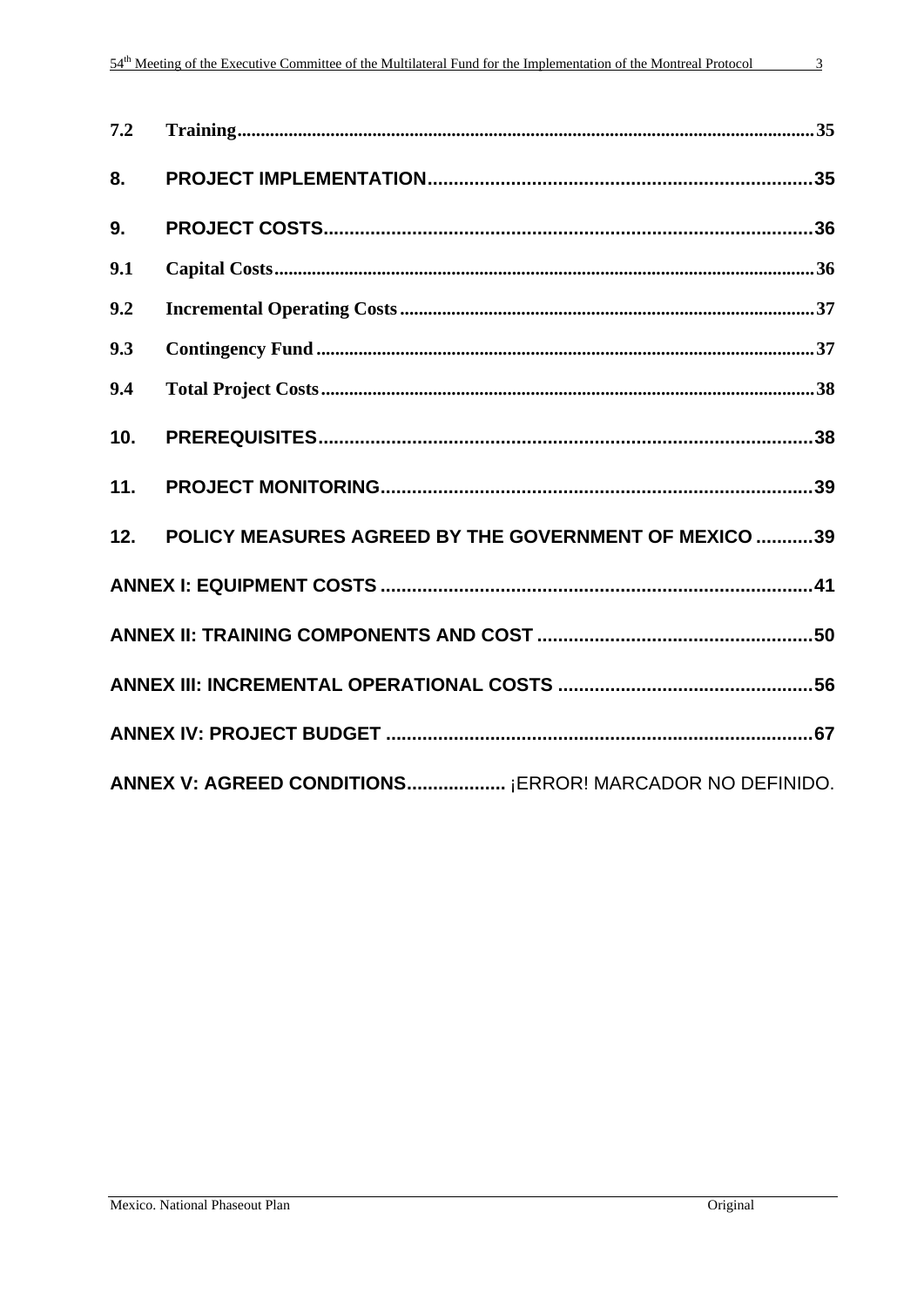#### **1. BACKGROUND**

#### **1.1 Mexican Agriculture**

The Mexican territory comprises 1,972,550 km<sup>2</sup>. Its geographical situation, climatic diversity and variety of natural resources favour the development of various economic sectors such as agriculture, industry, trade and tourism. However, agriculture represents only 5.6% of the country's GDP and thus only occupies the fourth place in the country's economy. In 2006 21.5 million hectares were destined to agriculture with an estimated production of 34.5 million tons.

About 6% of the total population (some 6,164,300 people) is presently employed in agricultural activities. This proportion however, has decreased from 18.6% 10 years ago, to 10.4%, although the sector's contribution to GDP increased an average 3.6%. Productivity of Mexican agriculture has therefore improved, but its performance in terms of output has been much lower than that of the services sector.

In general terms, two growing cycles occur: spring-summer (predominantly from April until September) and autumn-winter (between November and March). There are also two production regimes: agriculture that develops under natural rain and irrigated agriculture.

Due to scarcity of water on the main agricultural regions, almost 6 million ha out of a total extension of 20 million are presently cultivated with artificial irrigation, making Mexico one of the countries with the largest irrigated area in the world. The irrigated area is divided into 81 districts comprising 3.3 million ha out of which 2.9 million are cultivated by 300,000 small and medium size farmers. Around 55% of the national agricultural production and 70% of exported agricultural products are produced using artificial irrigation systems.

Two general forms of agriculture exist:

- a) Traditional or extensive: carried-out during rainy periods by small farmers generally using rudimentary technologies and having poor infrastructure. It is inefficient in terms of yields.
- b) Modern or intensive: practiced on relatively small areas with modern technology, modern machinery and high efficiency, by a comparatively small number of growers.

The main problems affecting agriculture are climatic changes, lack of water and soil issues such as erosion that leads to a loss of the organic layer.

Agricultural production in Mexico is mainly represented by:

- Basic food crops grains such as: rice, oat, barley, dry beans, corn, sorghum and wheat.
- Oil seeds sesame, cotton, saffron, and soybeans
- Fruit: strawberry, melon and watermelon.
- Vegetables: garlic, tomato, broccoli, hot peppers and cucumber.
- Industrial crops: tobacco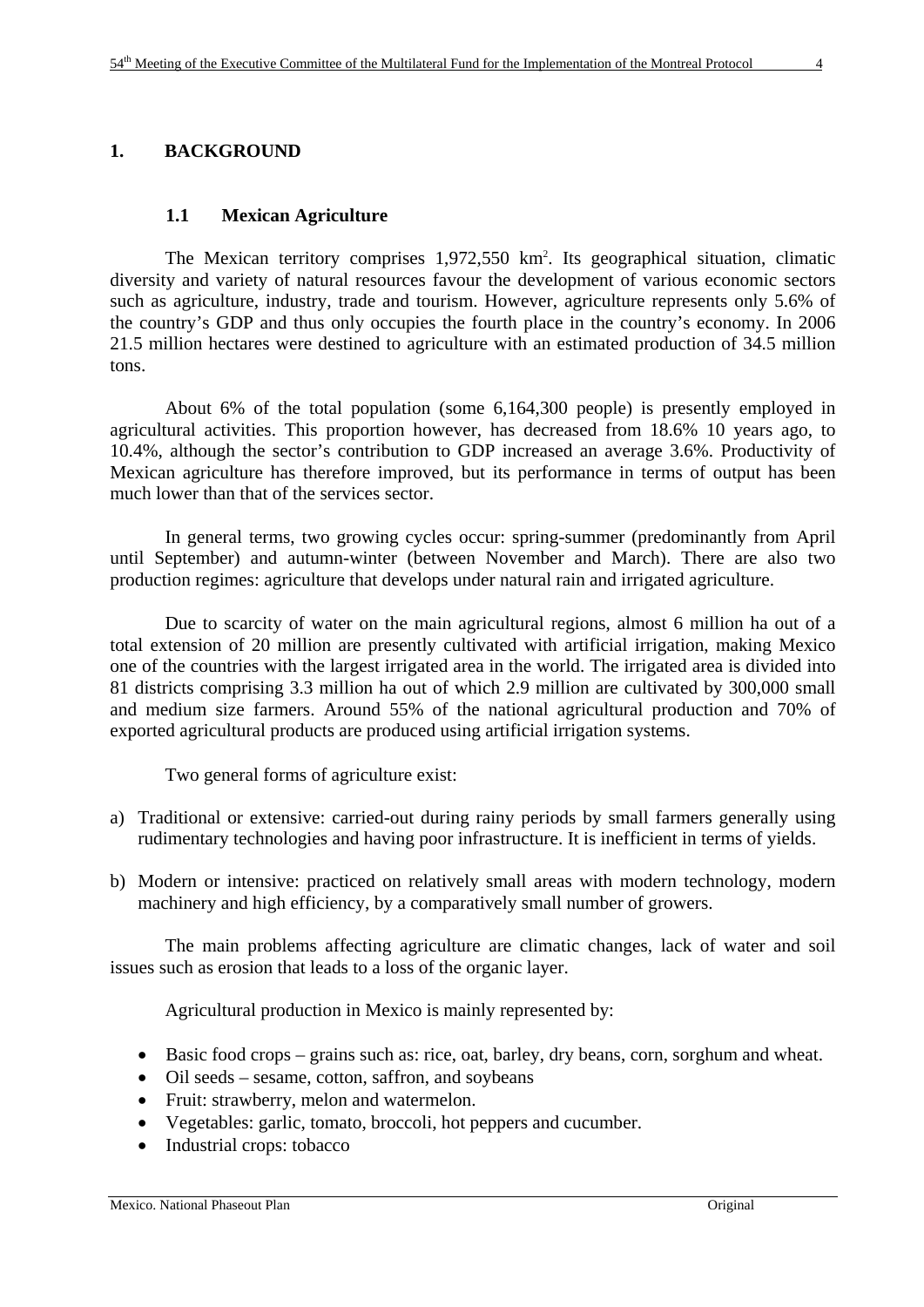Although Mexico is a large grain producer with 10.28 million ha in production, it has also become a net importer of grains. Where basic grain production is concerned, a significant deficit between production and national consumption of grain is apparent. In 2006 for example, national production of basic crops, mainly grains, was around 33.61 million tonnes, but consumption was much higher as illustrated in Table 2 below.

| (14000 10119 <i>)</i>                             |        |                                |                |  |  |  |  |
|---------------------------------------------------|--------|--------------------------------|----------------|--|--|--|--|
| <b>Basic</b><br><b>Production</b><br>2006<br>crop |        | <b>Apparent</b><br>consumption | <b>Deficit</b> |  |  |  |  |
| Rice                                              | 337    | 631                            | $-293$         |  |  |  |  |
| Beans                                             | 1,377  | 1,195                          | $-182$         |  |  |  |  |
| Corn                                              | 21,893 | 27,400                         | $-5,506$       |  |  |  |  |
| Wheat                                             | 3,378  | 6,154                          | $-2,775$       |  |  |  |  |

**Table 1. Mexico's Grain Consumption (1,000 Tons)** 

Mexico is not self-sufficient for two of its basic staple foods: dry beans and corn, which together accounted for 27.2% of total agricultural imports in 2006. Corn is the main crop in terms of area grown, production volume and number of growers, however Mexico is also the third largest corn market for the USA. The United States maintains their traditional leading position for corn and sorghum, supplying virtually 100% of Mexican imports.

This situation is however compensated by the exports of non-traditional crops mainly fruits and vegetables. Agricultural exports are thus mainly tomatoes, melons, strawberries and coffee, while imports are corn, soybean, wheat, sorghum, cotton, beans and barley.

Mexico produces 57 different kinds of fruit throughout the country; most of the production is allocated to the domestic market as a fresh product and only a small amount is exported. The domestic market is even more important for fruits than it is for vegetables. An estimated 85 to 90% of the vegetables are for internal consumption and it even appears that large quantity is not marketed at all.

#### **1.2 The strawberry sub-sector**

Strawberry production is mainly located in Baja California, Baja California Sur, Michoacán, Guanajuato, Estado de Mexico, Jalisco and Morelos due to the excellent climatic conditions prevailing in these states.

Strawberry runners are imported from the USA and planted at densities of about 55.000 to 60.000 plants per ha, yielding 45-60 tonnes per ha. 69 large and medium size growers dominate the sub-sector and all of them use MB applied as hot gas. The average dose is about 324 kg/ha per cycle calculated on the basis of a 98:2 formulation. Production areas, MB consumption and number of growers per state appear in Table 2 below.

Transplanting starts in October and harvesting occurs in the middle of December. The soil is covered with black or transparent plastic depending on the climatic conditions but black mulching is widespread.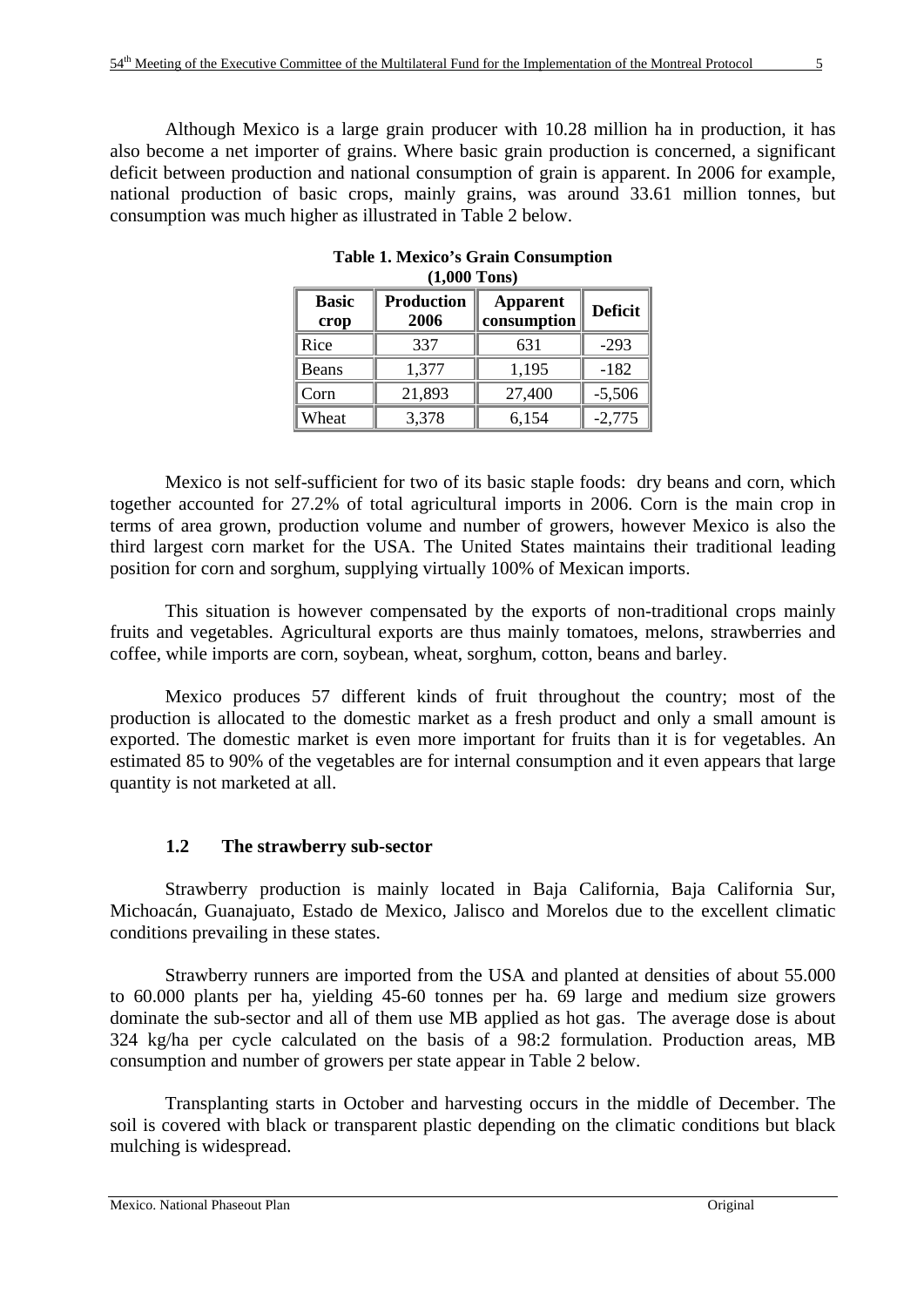|                     | rabic 2. Strawberries. I rougenon Area (11a) and Mb Consumption (tonnes) |                            |                               |                                      |                                              |              |  |  |  |
|---------------------|--------------------------------------------------------------------------|----------------------------|-------------------------------|--------------------------------------|----------------------------------------------|--------------|--|--|--|
|                     | Area<br>cultivated<br>(ha)                                               | Area<br>treated<br>with MB | MВ<br>Consumption<br>(tonnes) | <b>Number</b><br>of large<br>growers | <b>Number</b><br>of small growers<br>growers | <b>Total</b> |  |  |  |
|                     |                                                                          | (ha)                       |                               |                                      |                                              |              |  |  |  |
| Baja California     | 1,517                                                                    | 677                        | 265.3                         | 9                                    | 5                                            | 14           |  |  |  |
| Baja California Sur | 181                                                                      | 35                         | 13.5                          | 2                                    | 3                                            | 5            |  |  |  |
| Michoacán           | 3,117                                                                    | 255                        | 99.9                          | 6                                    | 14                                           | 20           |  |  |  |
| Guanajuato          | 1,032                                                                    | 62                         | 24.3                          | 2                                    | 10                                           | 12           |  |  |  |
| Estado de México    | 272                                                                      | 39                         | 15                            | $\theta$                             | 8                                            | 8            |  |  |  |
| Jalisco             | 141                                                                      | 25                         | 9.9                           |                                      | 6                                            |              |  |  |  |
| Morelos             | 9                                                                        | $\overline{4}$             | 1.5                           | 0                                    | 3                                            | 3            |  |  |  |
| <b>TOTAL</b>        | 6,269                                                                    | 1,097                      | 429.4                         | 20                                   | 49                                           | 69           |  |  |  |

**Table 2. Strawberries: Production Area (Ha) and Mb Consumption (tonnes)** 

The main soilborne pests and diseases affecting plants and reducing yields, and which lead to Mb use are fungi (*Phytophthora*, *Rhizoctonia*, *Fusarium*, *Verticillium*, etc) and nematodes, particularly root-knot (*Meloidogyne*).

# **1.3 The tomato sub-sector**

 Winter tomatoes are one of the most important crops in the States of Sinaloa, Baja California and Baja California Sur. About 67,000 ha of tomato are under production throughout the country, but this figure varies in response to market trends, climatic conditions, etc. Only about 36,000 ha are cultivated using modern techniques.

In the Sinaloa region, seedlings are transplanted in September for January harvesting, but in the Southern areas, such as Cruz de Elota, transplanting is done later. The winter tomato season ends in June-July.

Because of lower temperatures, early winter tomatoes in Baja California are planted in greenhouses or low tunnels in January-February, whilst late winter tomatoes are planted in March in open fields.

In Baja California Sur, average winter temperatures are between those of Sinaloa and Baja California. This allows for two growing cycles: an early cycle starting in August and a late cycle starting in February/March. Tomatoes are planted in open fields and production is almost continuous.

The main pests and diseases affecting tomatoes are fungi, nematodes, trips and whiteflies. Severe incidence of *Verticillium dahliae*, *Fusarium oxysporum* f.sp. *lycopersici*, *Phytophthora capsici*, *P. parasitica*, *Pyrenochaeta lycopersici*, *Erwinia carotonova*, *Verticillium* sp. and nematodes such as *Meloidogyne* sp., as well as some viruses are common and are the reason why growers use methyl bromide.

Only 10% of the more technically advanced growers use MB. As explained later, the rest prefer to rely on crop rotation using communal land, which can be rented at low rates.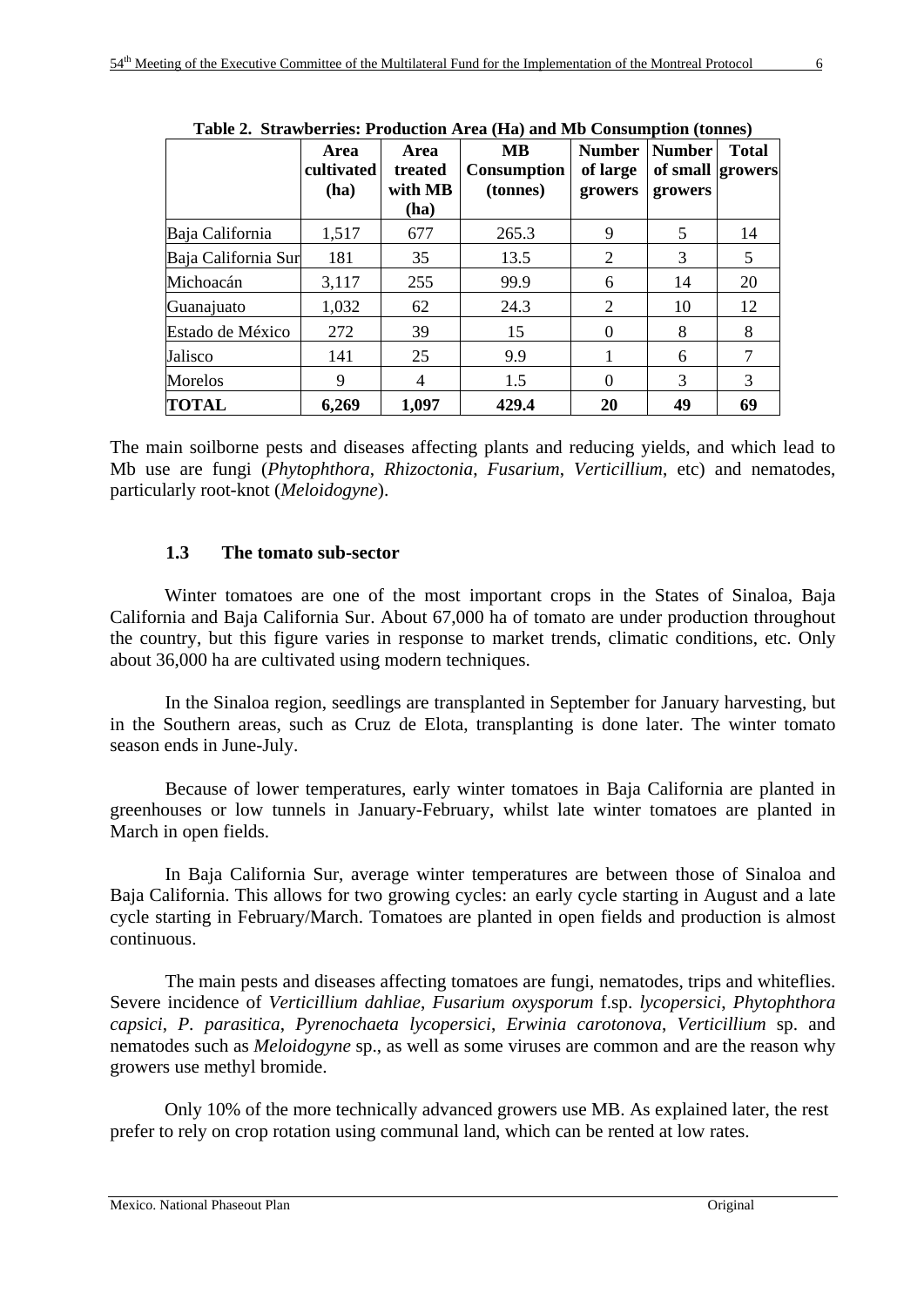| <b>STATE</b>        | Area<br>cultivated<br>(ha) | Area<br>treated<br>with MB<br>(ha) | MВ<br><b>Consumption</b><br>(tonnes) | <b>Number</b><br>of large<br>growers | <b>Number</b><br>of small<br>growers | <b>Total</b><br>growers |
|---------------------|----------------------------|------------------------------------|--------------------------------------|--------------------------------------|--------------------------------------|-------------------------|
| Baja California     | 4,927                      | 145                                | 47.5                                 | 4                                    | 12                                   | 16                      |
| Baja California Sur | 3,400                      | 60                                 | 18.4                                 | 2                                    | 8                                    | 10                      |
| Sinaloa             | 22,137                     | 440                                | 155.0                                | 12                                   | 25                                   | 37                      |
| Jalisco             | 2,100                      | 312                                | 113.4                                | $\overline{2}$                       | 12                                   | 14                      |
| Sonora              | 2,359                      | 60                                 | 20.2                                 | $\overline{2}$                       | 6                                    | 8                       |
| Coahuila            | 804                        | 6                                  | 2.1                                  | $\Omega$                             | 5                                    | 5                       |
| <b>TOTAL</b>        | 35,727                     | 1,023                              | 356.6                                | 22                                   | 68                                   | 90                      |

**Table 3. Tomato Sub-Sector in Mexico** 

Table 3 above describes the Mexican tomato sector. The main growing areas are in the States of Sinaloa, Jalisco, Baja California and Baja California Sur. The larger MB users are located in Sinaloa.

About 2,045 ha are managed by efficient farmers that plant selected varieties and fumigate soils with MB. These farmers rarely rotate crops and rather grow tomatoes continuously, fumigating with MB at least once a year.

There are also about 68 medium and small size farmers, who use MB at even higher dosages.

Medium and small farmers, who are not using MB, are getting much lower yields; they rely on crop rotation and to some extent use very high doses (over 1200 l/ha) of Metam Sodium.

The average price of MB is about 4.21 US\$/kg, including advice on its application. Average consumption (98:2 formulation basis) is 349 kg per ha.

# **1.4 The pepper sub-sector**

Chile Bell pepper cultivation is mostly concentrated in the central and Southern areas of Sinaloa, where more than 5,800 hectares are in production. However, only a relatively small proportion of this area is treated with MB. Growers that rely on MB are the most productive and generally grow peppers continuously, producing high yields and good quality.

Many of non-MB using growers rotate crops and use other fumigants namely Metam Sodium, but with relatively poor results due to inproper diffusion in the soil or because this material is unsuitable in areas heavily infested with nematodes.

In Sinaloa technically competitive growers fumigate the soil with MB before transplanting seedlings at a density of 36.000-40.000 plants per ha. The production cycle runs from September to January, depending on the market.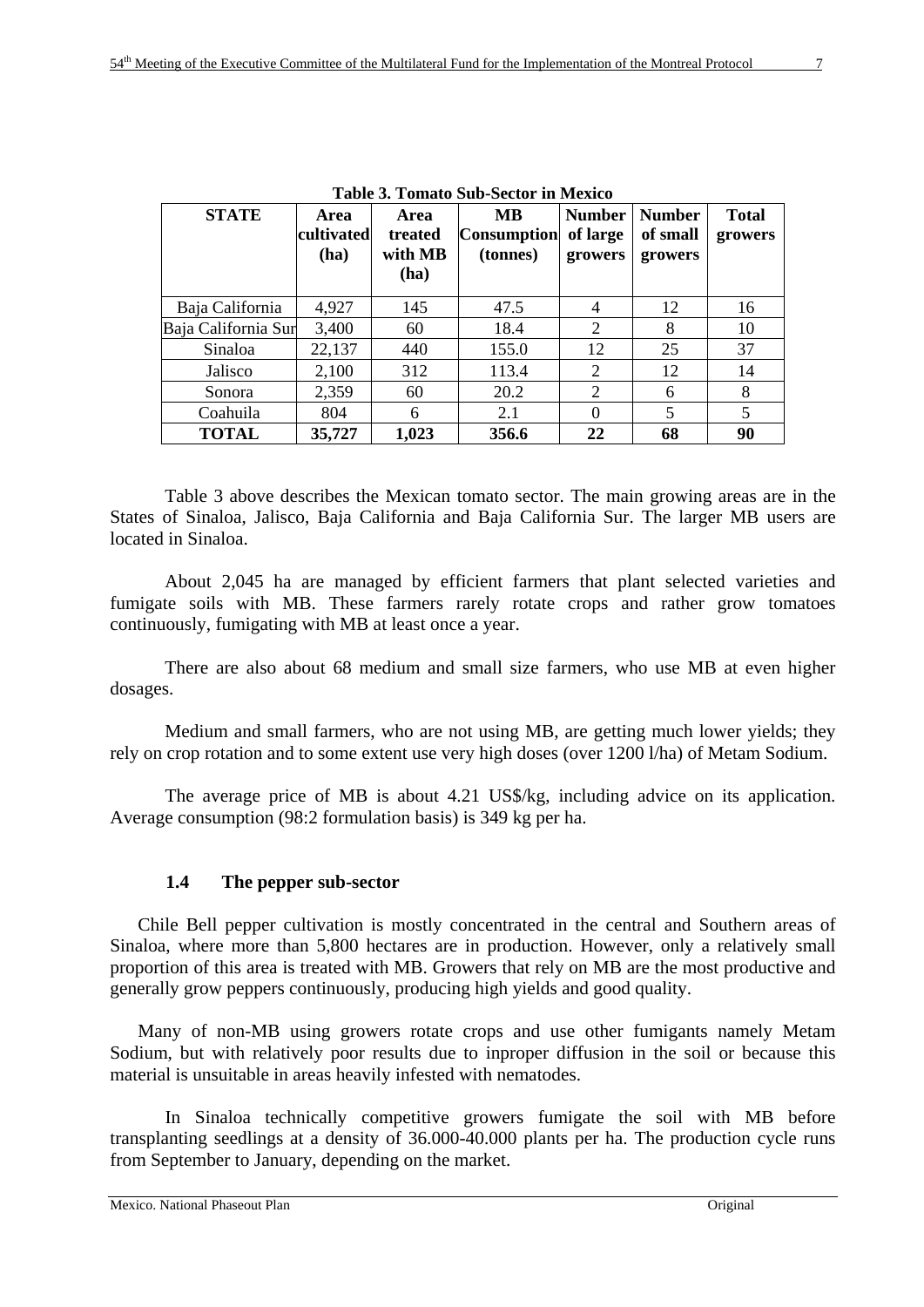The more important soilborne diseases affecting peppers are *Phytophthora infestans*, *Rhizoctonia solanii*, *Pythium* sp., *Sclerotinia sclerotium* and root knot nematodes.

Chile Bell is mainly cultivated in open fields making disease control difficult. Large growers use black plastic but very few have greenhouses; substrate production is unknown to them.

MB doses calculated on the basis of the 98:2 formulation average 380-kg/ha. Table 4 below describes the Mexican bell pepper sector.

| <b>State</b>        | <b>Area</b><br>cultivated<br>(ha) | Area<br>fumigated<br>with MB<br>(ha) | <b>MB</b><br>consumpti<br>on<br>(tonnes) | Number of<br>large<br>producers | Number of<br>medium/small<br>producers |
|---------------------|-----------------------------------|--------------------------------------|------------------------------------------|---------------------------------|----------------------------------------|
| Baja California     |                                   |                                      | 2.6                                      |                                 |                                        |
| Baja California Sur | 91                                | 21                                   | 8.0                                      |                                 |                                        |
| Sinaloa             | 5,834                             | 98.25                                | 37.3                                     |                                 | 42                                     |
| Sonora              | 488                               | 35                                   | 13.3                                     | 3                               | 20                                     |
| <b>TOTAL</b>        | 6,420                             | 161.25                               | 61.3                                     | 14                              | 69                                     |

#### **Table 4. Chile Bell: Production Area and MB Consumption**

#### **1.5 The Melon sector**

Melon and watermelon consumption in Mexico is very high; the Ministry of Agriculture estimates a production of about 1,530,000 tonnes per year, with most of the production coming from very small plots where these crops are grown as a complement to others. The melon sector is described in Table 5 below.

Presently, the area cultivated with efficient agricultural practices is about 18,000 hectares. Out of these, only 570 hectares are using MB whilst the rest opted for crop rotation, since investment costs are much lower (communal land cost is about US\$500/ha/year). However, yields and quality obtained with this system are much lower than when using MB and sometimes incidences *Fusarium* and MNSV attacks are devastating.

Growers using MB are more sophisticated and rely on high technical packages. They typically use planting densities of around 13.000 plants per ha and fumigate soils at an average rate of 168 kg/ha.

*Fusarium* spp, and some *Monosporascus* are the key diseases affecting melons. However, a fundamental problem that requires higher doses of MB and other chemicals is a viral infection transmitted by the soil fungus *Olpidium bornovanus*, which produces sudden melon decay (MNSV). The rate of infestation is growing and the doses of MB needed to control this disease are increasing sharply.

Some growers have already shifted to grafting, which has proved to be an efficient alternative; a commercial nursery is supplying grafted plants to one grower in the region of Colima.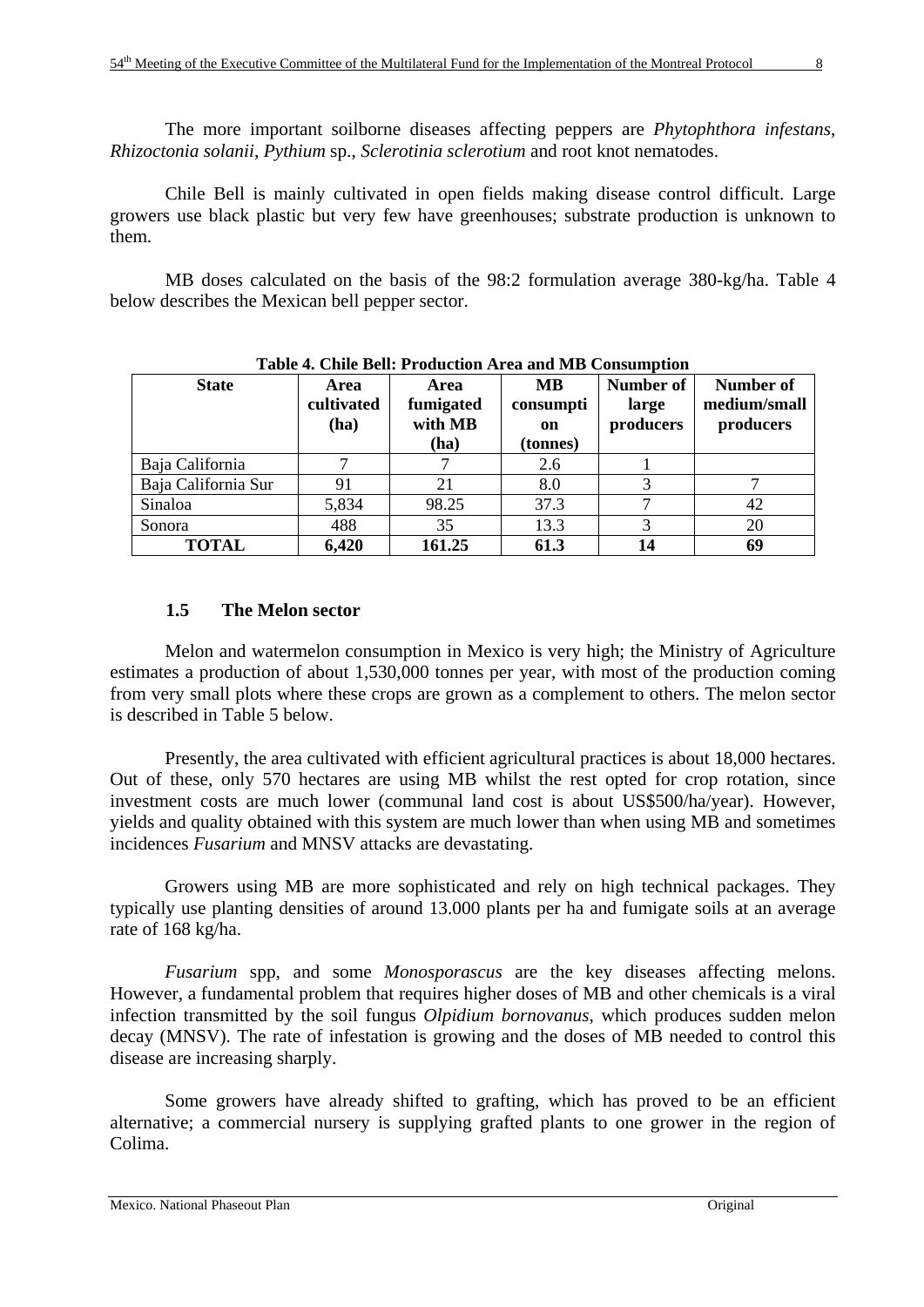| 1 onnes      |                            |                |                                            |                                             |                     |                         |  |  |
|--------------|----------------------------|----------------|--------------------------------------------|---------------------------------------------|---------------------|-------------------------|--|--|
| <b>STATE</b> | Area<br>cultivated<br>(ha) | Area<br>MB(ha) | MB<br>treated with Consumption<br>(Tonnes) | <b>Number of Number</b><br>large<br>growers | of small<br>growers | <b>Total</b><br>growers |  |  |
| Coahuila     | 5137                       | 168            | 27.6                                       | 6                                           | 19                  | 25                      |  |  |
| Colima       | 1445                       | 47             | 9                                          |                                             | 10                  | 11                      |  |  |
| Durango      | 3374                       | 105            | 17.4                                       |                                             | 18                  | 23                      |  |  |
| Sonora       | 7932                       | 250            | 42                                         | 10                                          | 25                  | 35                      |  |  |
| <b>TOTAL</b> | 17,888                     | 570            | 96                                         | 22                                          | 72                  | 94                      |  |  |

**Table 5. Melon: Area Cultivated, Number of Growers and MB Consumption in Tonnes** 

# **1.6 The Berry sub-sector**

Raspberries and blackberries are mainly cultivated in the States of Michoacán (Los Reyes, Jacona and Zamora) and Jalisco (Xocotepec). A complete production package (including MB) was introduced to growers by three multinational companies, who buy all production and organize its packing and export. A general description of this sector can be found in Table 6 below.

| <b>STATE</b>    | Area<br>cultivate<br>d(ha) | Area<br>fumigated<br>with MB (ha) | MВ<br>Consumptio<br>n (tonnes) | <b>Number</b><br>of large<br>growers | <b>Number</b><br>of small<br>growers |
|-----------------|----------------------------|-----------------------------------|--------------------------------|--------------------------------------|--------------------------------------|
| Baja California | 76                         | 38                                | 15                             |                                      | 10                                   |
| Jalisco         | 344                        | 170                               | 66.6                           |                                      | 35                                   |
| Michoacán       | 3019                       | 422                               | 165.4                          |                                      | 60                                   |
| <b>TOTAL</b>    | 3,439                      | 630                               | 247                            |                                      | 105                                  |

**Table 6. Berries (Raspberries and Blackberries): Growers and MB Consumption in Tonnes** 

The main soilborne pests and diseases affecting berries are fungi (*Phytohphtora*, *Rhizoctonia*, *Fusarium*, *Verticillium*, etc) and root knot nematodes (*Meloidogyne*).

The average dosage rate of MB is 394.6 kg/ha, but it is customary for smaller farmers to use higher rates, due to psychological factors and also because sometimes they use MB in cans, which leads to higher amounts.

# **1.7 The Tobacco sub-sector**

Tobacco is an important crop in Mexico and its production is in the hands of multinationals, which provide the technological package, inputs and seedlings to individual farmers. MB consumption has decreased steadily due to the adoption of the floating technology and in 2006 reported consumption was marginal.

# **1.8 The Garlic sub-sector**

The main area of garlic production is the state of Guanajuato (Salamanca), where a garlic research centre is located (El Bajío). The largest producers and some small growers are using MB. However, the majority of the small and medium growers use crop rotation and occasionally Metam Sodium or Metam Potassium applied through the drip. Nevertheless, small farmers achieve lower yields.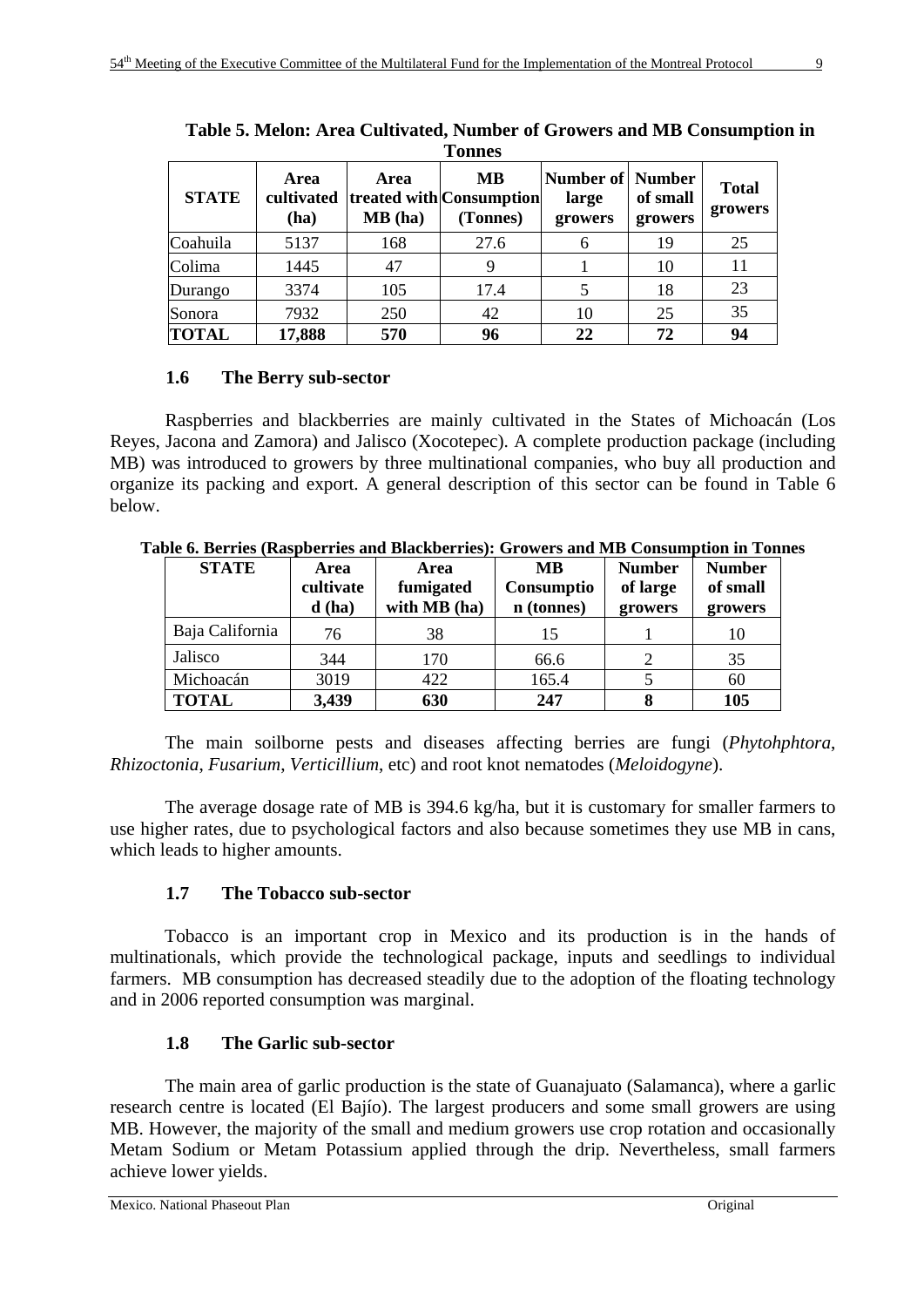MB is used by a small number of large farmers to control white rot caused by *Sclerotinium cepivorum.* MB is injected as a hot gas at a dose of 392 kg/ha based on a 98:2 formulation.

| <b>STATE</b> | Area<br>cultivated<br>(ha) | <b>Area</b><br>fumigated<br>with MB<br>(ha) | <b>MB</b><br><b>Consumption</b><br>(tonnes) | <b>Number</b><br>of large<br>growers | <b>Number</b><br>of small<br>growers | <b>Total</b><br>growers |
|--------------|----------------------------|---------------------------------------------|---------------------------------------------|--------------------------------------|--------------------------------------|-------------------------|
| Guanajuato   | 1172                       | 53.8                                        | 21.1                                        |                                      | 26                                   | 28                      |
| <b>TOTAL</b> | 1172                       | 53.8                                        | 21.1                                        |                                      | 26                                   | 28                      |

**Table 7. Garlic: Area Cultivated, Number of Growers and MB Consumption in Tonnes** 

# **1.9 The Flower and Ornamental plants sub-sector**

Production of flowers and ornamentals is widespread through the country, but the most important areas are located in the States of Mexico, Morelos and Puebla, which are near Mexico City (the largest market) and climatic conditions are good. More recent developments have taken place in Baja California with the aim of exporting to the USA. Table 8 illustrates the floriculture sector of Mexico.

A very large number of flower species and varieties are produced with none of them being really predominant. MB is used for soil fumigation and for sterilization of substrates. Most of the soil fumigation is for cut flowers, mainly long-term cultures such as roses, while short cycle pot plants are cultivated on substrates. Growers often mix their own substrates and usually sterilize them with MB in cans, which leads to a quite large consumption per cubic meter of substrate  $(680 \text{g/m}^3)$ .

Due to the large variety of species cultivated many soilborne pests and diseases are present, including root-knot and lesion nematodes (*Meloidogyne, Pratylenchus*), crown gall (*Agrobacterium tumefaciens), Fusarium oxysporum, Pythium, Verticillium Rhizoctonia, Phytophthora*, and more.

| <b>STATE</b>     | Area<br>cultivated<br>(ha) | Area<br>fumigated<br>with MB<br>(ha) | <b>MB</b><br><b>Consumption</b><br>(Tonnes) | <b>Number</b><br>of large<br>growers | <b>Number</b><br>of small<br>growers | <b>Total</b><br>growers |
|------------------|----------------------------|--------------------------------------|---------------------------------------------|--------------------------------------|--------------------------------------|-------------------------|
| Estado de Mexico | 6,750                      | 68                                   | 20.3                                        | 8                                    | 25                                   | 33                      |
| Distrito Federal | 176                        | 10                                   | 2.2                                         | 3                                    | 15                                   | 18                      |
| <b>Morelos</b>   | 3,000                      | 4                                    | 1.1                                         | 3                                    | 10                                   | 13                      |
| Sinaloa          | 342                        | 13                                   | 4.5                                         | $\overline{4}$                       | 15                                   |                         |
| Baja California  | 465                        | 100                                  | 30                                          | 12                                   | $\theta$                             |                         |
| Puebla           | 3,628                      | 6                                    | 1.7                                         | 2                                    | 6                                    |                         |
| Guanajuato       | 45                         | 3                                    | 0.73                                        |                                      | 8                                    |                         |
| Hidalgo          | 22                         |                                      | 0.36                                        |                                      | 5                                    |                         |
| <b>TOTAL</b>     | 14,428                     | 205                                  | 60.9                                        | 34                                   | 84                                   | 118                     |

**Table 8. Flowers And Ornamental: Growers and MB Consumption in Tonnes**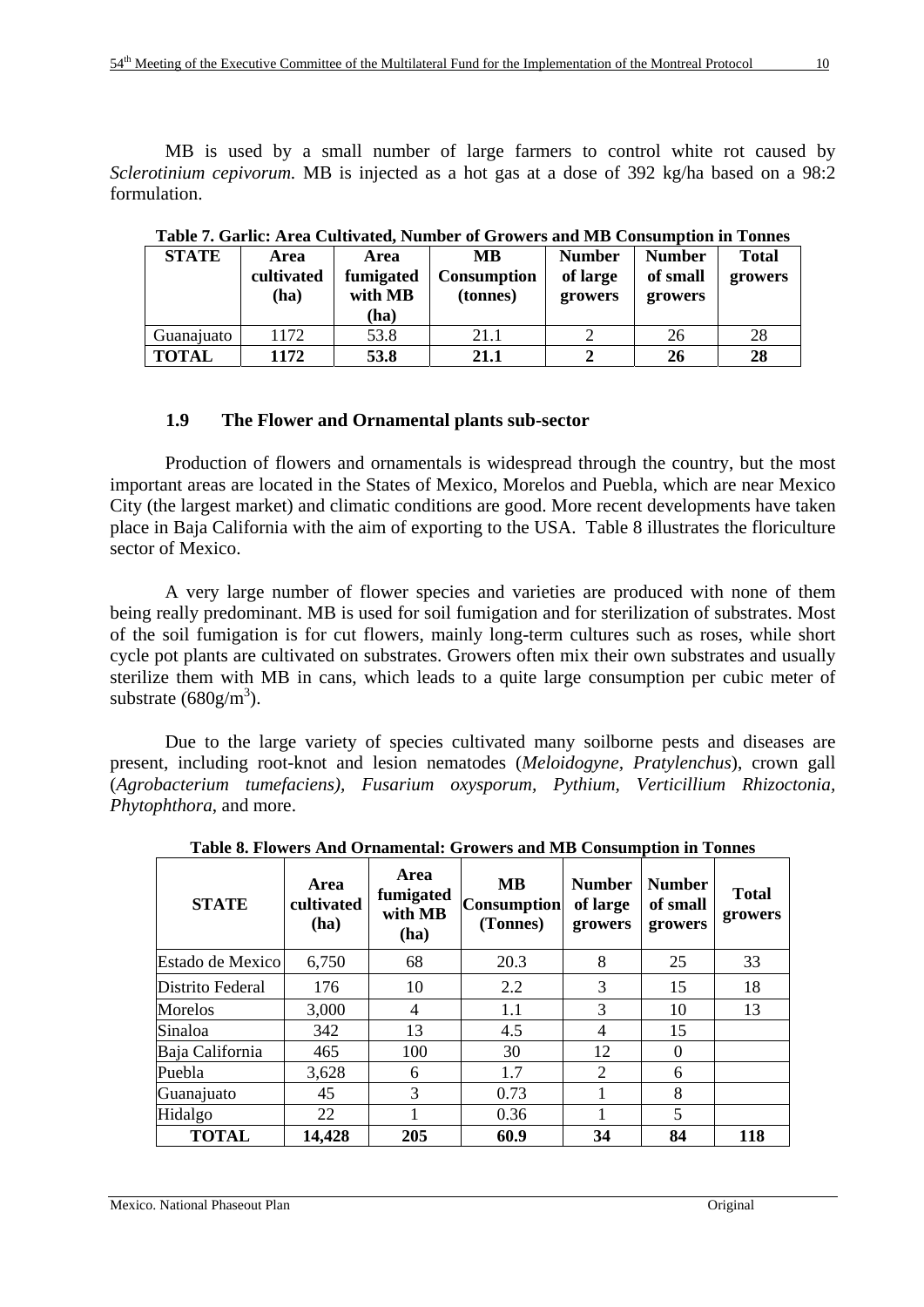There is a relatively small consumption of MB - less than 70 tonnes - used in soil fumigation in the greenhouse and open field production of a large number of different vegetables like cucumber, lettuce, spinach, celery and aromatic or medicinal plants.

Most of the growers are small and they use MB to fumigate soil at an average dose of 334 kg per ha. Information on this sector is given in Table 9 below.

| <b>STATE</b>        | Area<br>cultivated<br>(ha) | <b>Area</b><br>with MB<br>(ha) | <b>MB</b><br>fumigated Consumption<br>(Tonnes) | <b>Number</b><br>of large<br>growers | <b>Number</b><br>of small<br>growers | <b>Total</b><br>growers |
|---------------------|----------------------------|--------------------------------|------------------------------------------------|--------------------------------------|--------------------------------------|-------------------------|
| Baja California     | 3,513                      | 116                            | 23.2                                           | 2                                    | 10                                   | 12                      |
| Baja California Sur | 1,559                      | 40                             | 8                                              | 2                                    | 12                                   | 14                      |
| Sinaloa             | 3,959                      | 57                             | 11.5                                           | 4                                    | 32                                   | 36                      |
| Sonora              | 584                        | 24                             | 4.9                                            | $\overline{2}$                       | 8                                    | 10                      |
| Yucatán             | 1,004                      | 104                            | 20.9                                           | 2                                    | 25                                   | 27                      |
| <b>TOTAL</b>        | 10,619                     | 341                            | 68.5                                           | 12                                   | 87                                   | 99                      |

**Table 9. Other Horticultural Crops: Area Cultivated, Number of Growers and MB Consumption** 

# **1.11 Commodity fumigation**

A significant amount of MB is used for treating stored products, structures, quarantine and pre-shipment (QPS) purposes in Mexico. Quarantine and official pre-shipment uses of MB are increasing, however they are not included in this project since they are not presently controlled under the Montreal Protocol.

This project will address MB fumigation of stored grains, other stored products and structures. The major grain growing and storage areas (states) in the North are Sonora, Tamaulipas and Sinaloa, in the central region the State of Mexico, Distrito Federal, Jalisco and in the south Puebla, Chiapas and Oaxaca. However, MB fumigation is also used for commodities and structures in various other regions, with the aim of controlling a wide range of pests including beetles, moths, mites, termites, roaches and ants.

A survey conducted during the preparation of this project identified the products and regions where fumigators and food factories utilize MB. Fumigators use MB on wooden products (27% of the users), products at flour mills and food factories (20%), products in railway carriages, trucks and shipping containers (17%), products in silos and warehouses (15%), artefacts in museums and historical buildings (7%), products in ships and airplanes (5%), and other materials (9%). Factories use MB to treat grain in silos, bins and warehouses (53% of factories that use MB), flour- mills (26%), products in railway carriages, trucks and shipping containers (11%) and other products in storage (10%).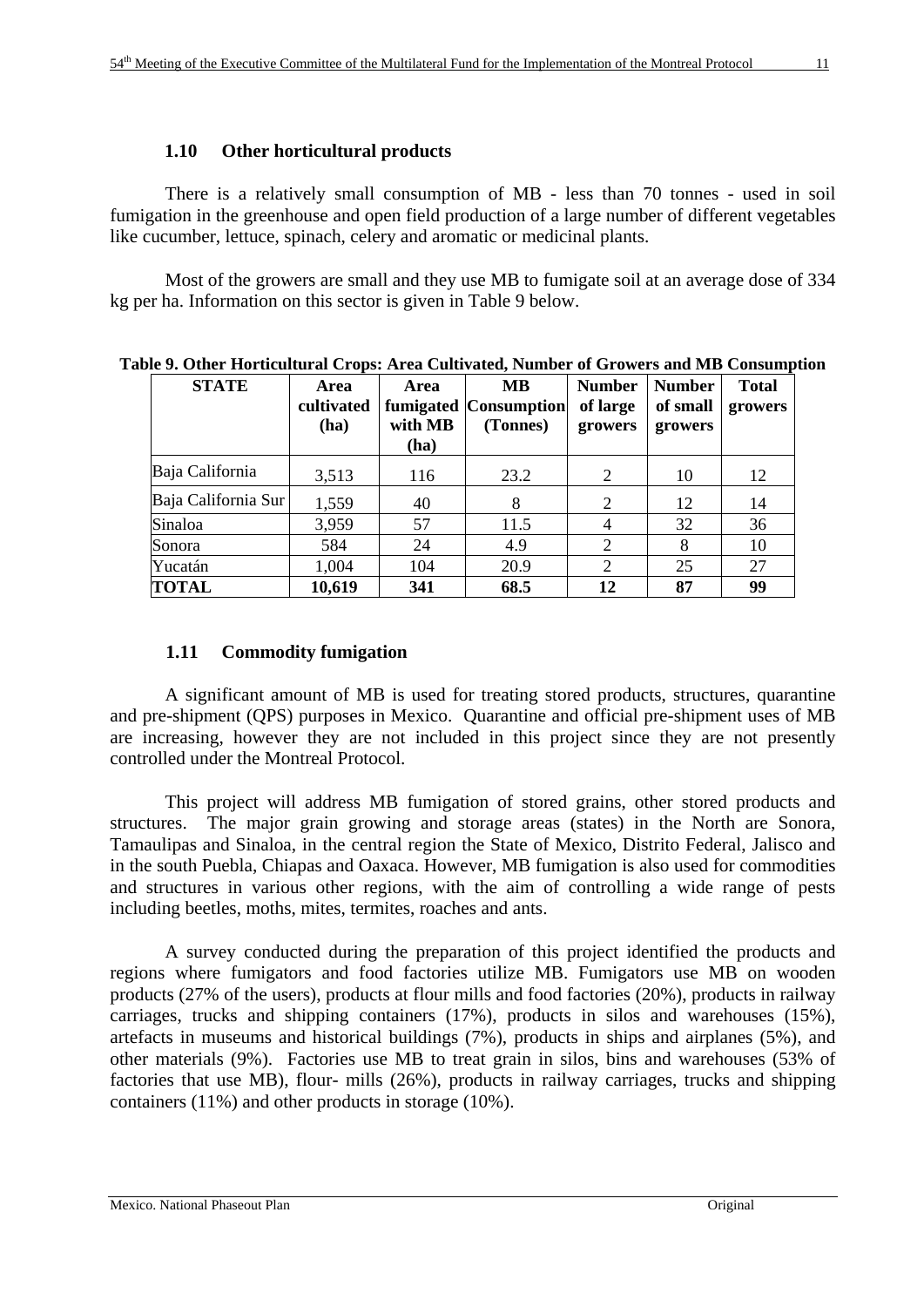Stored grains and other products

Products fumigated with MB include various stored grains, particularly wheat and corn. Breweries, for example, fumigate barley several times a year. MB is also used for the fumigation of dried fruit, nuts, other stored food products, museum items, artefacts and wooden products. Up to 140 tonnes MB is applied to these types of products in hundreds of warehouses and silos, or sometimes in trucks and railcars, in many states of Mexico. The typical MB dose is about 34  $g/m<sup>3</sup>$  on grains, and the MB formulation is usually 98% MB with 2% chloropicrin.

# Structures and transport vehicles

Flourmills, food factories and breweries in many regions of Mexico use MB. The latest survey results indicate that about 200 tonnes of MB were used for these types of structures in 2006. In addition MB is also used for warehouses and empty silos, and occasionally for airplanes and ships for non-QPS fumigations. Mills and food factories can be fumigated several times per year. Some mills contract fumigation companies to carry out their fumigations, but most premises carry out structural fumigations themselves, using their own fumigation crews.

Typical MB doses are about 34  $\text{g/m}^3$ . The MB formulation is typically 98% MB with 2% chloropicrin.

# **2. METHYL BROMIDE CONSUMPTION**

Of a total area of about 96,000 ha producing horticultural products on a commercial basis only 4.383 ha are being fumigated with MB. The quantities used by each sector described in the previous section are shown below.

|                     | <b>Mexico's cultivated</b> | Area using | <b>MB</b>          | <b>Number of</b> |
|---------------------|----------------------------|------------|--------------------|------------------|
|                     | area                       | MВ         | <b>Consumption</b> | farmers          |
| <b>Strawberries</b> | 6,269                      | 1,097      | 429.4              | 69               |
| Tomato              | 35,727                     | 2,045      | 356.6              | 90               |
| Chile Bell          | 6,420                      | 161.25     | 61.2               | 83               |
| Melon               | 17,888                     | 570        | 96                 | 94               |
| <b>Berries</b>      | 3,439                      | 630        | 247                | 113              |
| Garlic              | 1172                       | 53.8       | 21.1               | 28               |
| Other               | 10,619                     | 341        | 68.5               | 99               |
| <b>Flowers</b>      | 14,428                     | 205        | 60.89              | 118              |
| <b>TOTAL</b>        | 95,962                     | 4,081      | 1,340.1            | 694              |

**Table 10. Methyl Bromide Consumption In Horticulture (ODS Tonnes) (2007)** 

Horticultural growers not using MB rely on crop rotation because they do not own the land and prefer to rent communal land at a lower cost, which is not higher than US\$500 per season. Yields and returns are quite low, but so is the investment.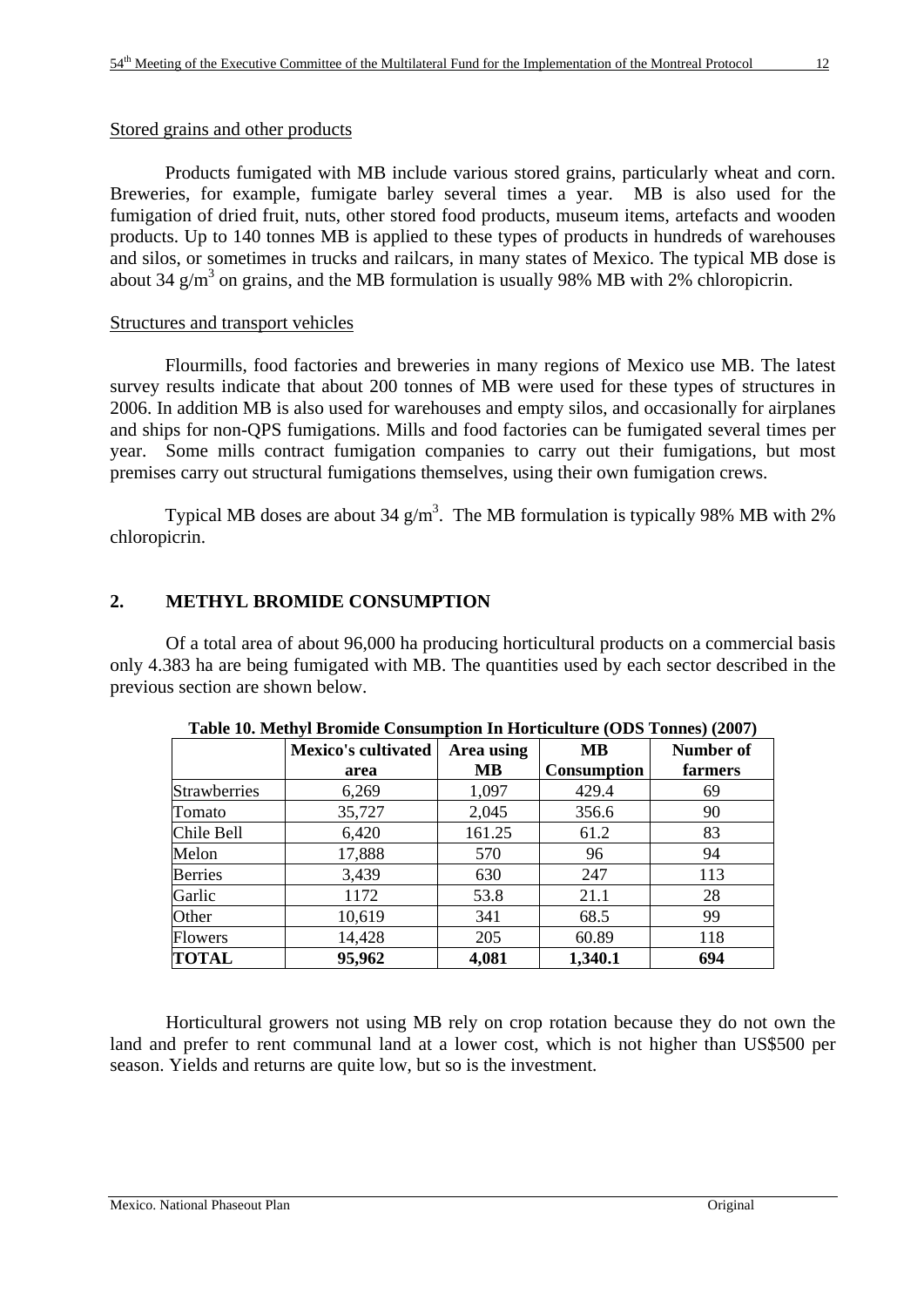Growers with better financial possibilities or who have investing in fixed facilities like greenhouses, sophisticated irrigation systems, or simply those to whom communal land is not available, prefer to invest in soil preparation and fumigation in return of better yields, quality and profit. Most of these growers are relatively large, but there are still a substantial number of small growers who are able to invest in soil fumigation and get better returns.

MB is used for the fumigation of soil or substrates in the production of melons, tomatoes, strawberries, garlic, berries and other horticultural crops and in the production of flowers and ornamentals. It is also used in quarantine and pre-shipment as well as for the domestic fumigation of commodities. Approximate quantities allocated to each of these uses appear in the tables below.

| MB uses                                                                                                           | MB consumption<br>(Tonnes) | Volume fumigated<br>with MB<br>$(m^3)$ | States where MB is used<br>for this purpose                                                                                                                                                                                                                                                                                                                                                                    |
|-------------------------------------------------------------------------------------------------------------------|----------------------------|----------------------------------------|----------------------------------------------------------------------------------------------------------------------------------------------------------------------------------------------------------------------------------------------------------------------------------------------------------------------------------------------------------------------------------------------------------------|
| Warehouses and<br>silos containing<br>grain and other<br>stored products                                          | 60.4                       | 1,776,470                              | Aguascalientes, Baja California Norte, Baja<br>California Sur, Campeche, Chiapas,<br>Chihuahua, Coahuila, Colima, Distrito<br>Federal, Durango, Estado de México,<br>Guanajuato, Guerrero, Hidalgo, Jalisco,<br>Michoacán, Morelos, Nayarit, Nuevo León,<br>Oaxaca, Puebla, Querétaro, San Luis Potosí,<br>Sinaloa, Sonora, Tabasco, Tamaulipas,<br>Tlaxcala, Veracruz, Yucatán, Zacatecas and<br>other states |
| Flour mills, food<br>factories                                                                                    | 57.4                       | 1,688,234                              | Aguascalientes, Baja California, Campeche,<br>Chiapas, Chihuahua, Coahuila, Distrito<br>Federal, Durango, Estado de México,<br>Guanajuato, Guerrero, Hidalgo, Jalisco,<br>Michoacán, Morelos, Nuevo León, Puebla,<br>Querétaro, San Luis Potosí, Sinaloa, Sonora,<br>Veracruz, Yucatán, Zacatecas                                                                                                              |
| Wooden<br>materials<br>(Non-QPS)                                                                                  | 7.0                        | 205,883                                | Campeche, Chihuahua, Distrito Federal,<br>Guanajuato, Michoacán, Nuevo León,<br>Veracruz, other States                                                                                                                                                                                                                                                                                                         |
| Museums,<br>historical<br>buildings                                                                               | 2.3                        | 67,647                                 | Campeche, Distrito Federal, Michoacán and<br>other states                                                                                                                                                                                                                                                                                                                                                      |
| Trucks, railcars,<br>ships, airplanes                                                                             | 17.6                       | 526,650                                | Chihuahua, Distrito Federal, Nuevo León,<br>Querétaro, Sinaloa, Veracruz and other states                                                                                                                                                                                                                                                                                                                      |
| Miscellaneous<br>uses, including<br>dry chilli<br>products, spices,<br>dried fruit, nuts,<br>tobacco<br>products. | 6.0                        | 176,471                                | Nuevo León and other states                                                                                                                                                                                                                                                                                                                                                                                    |
| <b>Total</b>                                                                                                      | 150.7                      | 4,441,355                              | 23 states                                                                                                                                                                                                                                                                                                                                                                                                      |

| Table 11. MB Consumption In Commodities Sector (2007) <sup>1</sup> |  |  |  |  |  |  |
|--------------------------------------------------------------------|--|--|--|--|--|--|
|--------------------------------------------------------------------|--|--|--|--|--|--|

 $\begin{array}{c|c}\n\hline\n\end{array}$ <sup>1</sup> MB fumigations for QPS requirements are not included in this table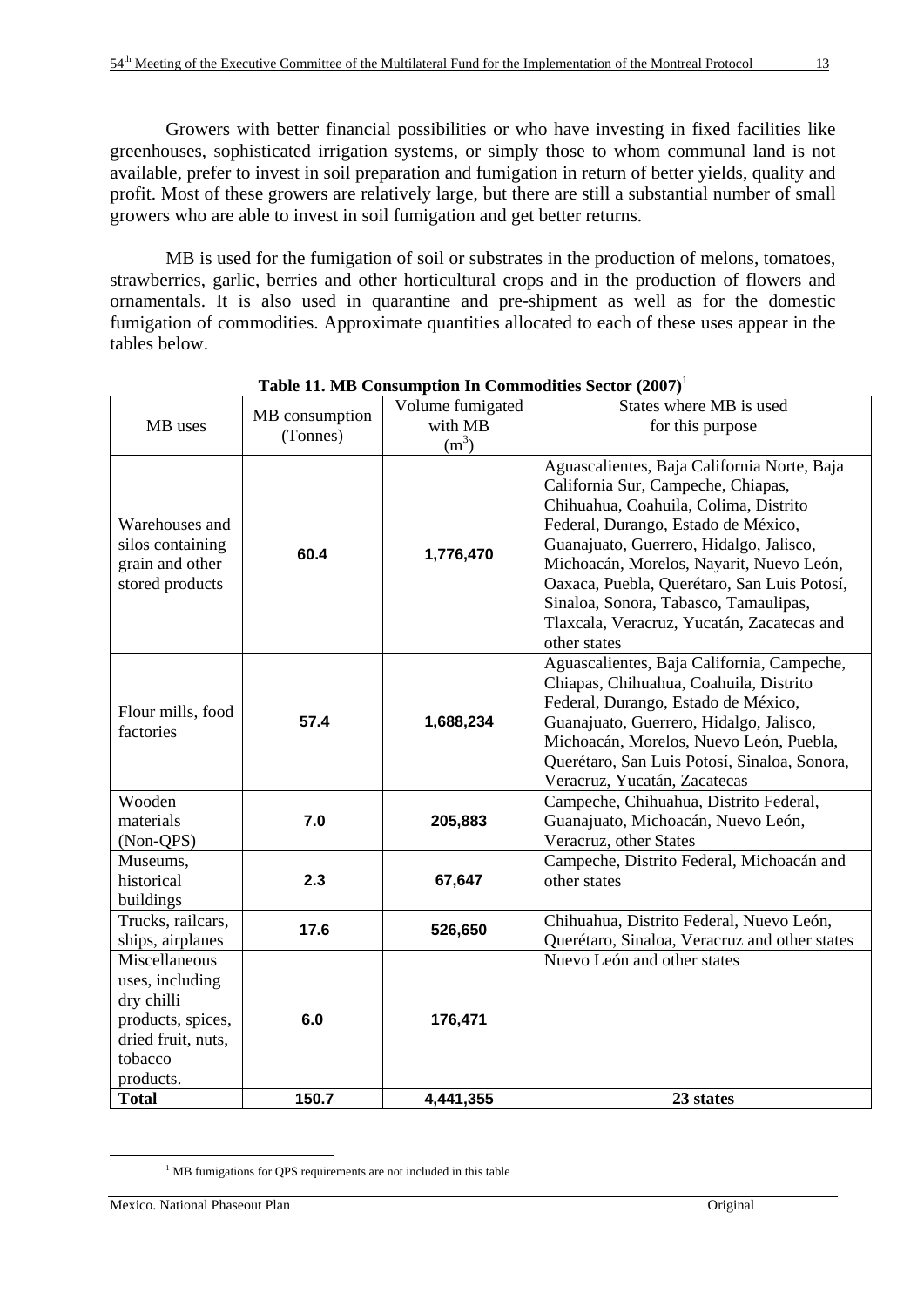| <b>Excluding QPS Uses</b> |                                 |                                 |  |  |  |
|---------------------------|---------------------------------|---------------------------------|--|--|--|
| Year                      | <b>MB TOTAL</b><br>(ODS Tonnes) | <b>MB TOTAL</b><br>(ODP Tonnes) |  |  |  |
| <b>Baseline</b>           | 1885                            | 1131                            |  |  |  |
| 20% 2005                  | 1508                            | 905                             |  |  |  |
| 2001                      | 1833                            | 1100                            |  |  |  |
| 2002                      | 1780                            | 1068                            |  |  |  |
| 2003                      | 1613                            | 968                             |  |  |  |
| 2004                      | 1647                            | 988                             |  |  |  |
| 2005                      | 1485                            | 891                             |  |  |  |
| 2006                      | 1204                            | 723                             |  |  |  |
| 2007                      | 1491                            | 895                             |  |  |  |

#### **Table 12. Methyl Bromide Total Consumption (Excluding QPS Uses)**

Two main manufacturers are importing MB to Mexico at present: Great Lakes Chemical Corporation and Dead Sea Bromine Group.

The breakdown of the assessed consumption by sector is the following:

| <b>STATE</b>                    | <b>Tomato</b> | <b>Chile</b><br><b>Bell</b> |       |      |       |      |      |      | Strawberry Melon Berries Garlic Other Flowers Commodities TOTAL |       |
|---------------------------------|---------------|-----------------------------|-------|------|-------|------|------|------|-----------------------------------------------------------------|-------|
| <b>Aguas Calientes</b>          |               |                             |       |      |       |      |      |      | 2.5                                                             | 2.5   |
| Cohauila                        | 2.1           |                             |       | 27.6 |       |      |      |      | 5                                                               | 34.7  |
| Baja California                 | 47.5          | 2.6                         | 265.3 |      | 15.0  |      | 23.2 | 30.0 | 4.3                                                             | 238.4 |
| Baja California Sur             | 18.4          | 8.0                         | 13.5  |      |       |      | 8.0  |      | 2.5                                                             | 50.4  |
| Nuevo León                      |               |                             |       |      |       |      |      |      | 6.5                                                             | 9.5   |
| Michoacán                       |               |                             | 99.9  |      | 165.4 |      |      |      | 11                                                              | 151.1 |
| Sinaloa                         | 155.0         | 37.3                        |       |      |       |      | 11.5 | 4.5  | 35.6                                                            | 252.8 |
| Sonora                          | 20.2          | 13.3                        |       | 42.0 |       |      | 4.9  |      | 13.4                                                            | 99.8  |
| Tamaulipas                      |               |                             |       |      |       |      |      |      | 32.5                                                            | 43.5  |
| San Luis Potosí                 |               |                             |       |      |       |      |      |      | 2.5                                                             | 2.5   |
| Colima                          |               |                             |       | 9.0  |       |      |      |      |                                                                 | 9.0   |
| Jalisco                         | 113.4         |                             | 9.9   |      | 66.6  |      |      |      |                                                                 | 146.8 |
| Nayarit                         |               |                             |       |      |       |      |      |      | 2.5                                                             | 2.5   |
| Guanajuato                      |               |                             | 24.3  |      |       | 21.1 |      |      | 9                                                               | 45.9  |
| Veracruz                        |               |                             |       |      |       |      |      |      | 7                                                               | 10.0  |
| México                          |               |                             | 15.0  |      |       |      |      | 22.5 | 6.4                                                             | 48.9  |
| Ouerétaro                       |               |                             |       |      |       |      |      |      | 4.7                                                             | 4.7   |
| Morelos                         |               |                             | 1.5   |      |       |      |      |      |                                                                 | 1.5   |
| Hidalgo                         |               |                             |       |      |       |      |      | 0.4  |                                                                 | 0.4   |
| Yucatán                         |               |                             |       |      |       |      | 20.9 |      |                                                                 | 20.9  |
| Durango                         |               |                             |       | 17.4 |       |      |      |      |                                                                 | 17.4  |
| Morelos                         |               |                             |       |      |       |      |      | 1.1  |                                                                 | 1.1   |
| Guanajuato                      |               |                             |       |      |       |      |      | 0.7  |                                                                 | 0.7   |
| Puebla                          |               |                             |       |      |       |      |      | 1.7  | 5.3                                                             | 9.0   |
| <b>TOTAL</b> per<br><b>CROP</b> | 356.6         | 61.2                        | 429.4 | 96.0 | 247   | 21.1 | 68.5 | 60.9 | 150.7                                                           | 1491  |

**Table 13. MB Consumption by Sub-Sector and States (Tonnes)** 

Mexico. National Phaseout Plan Original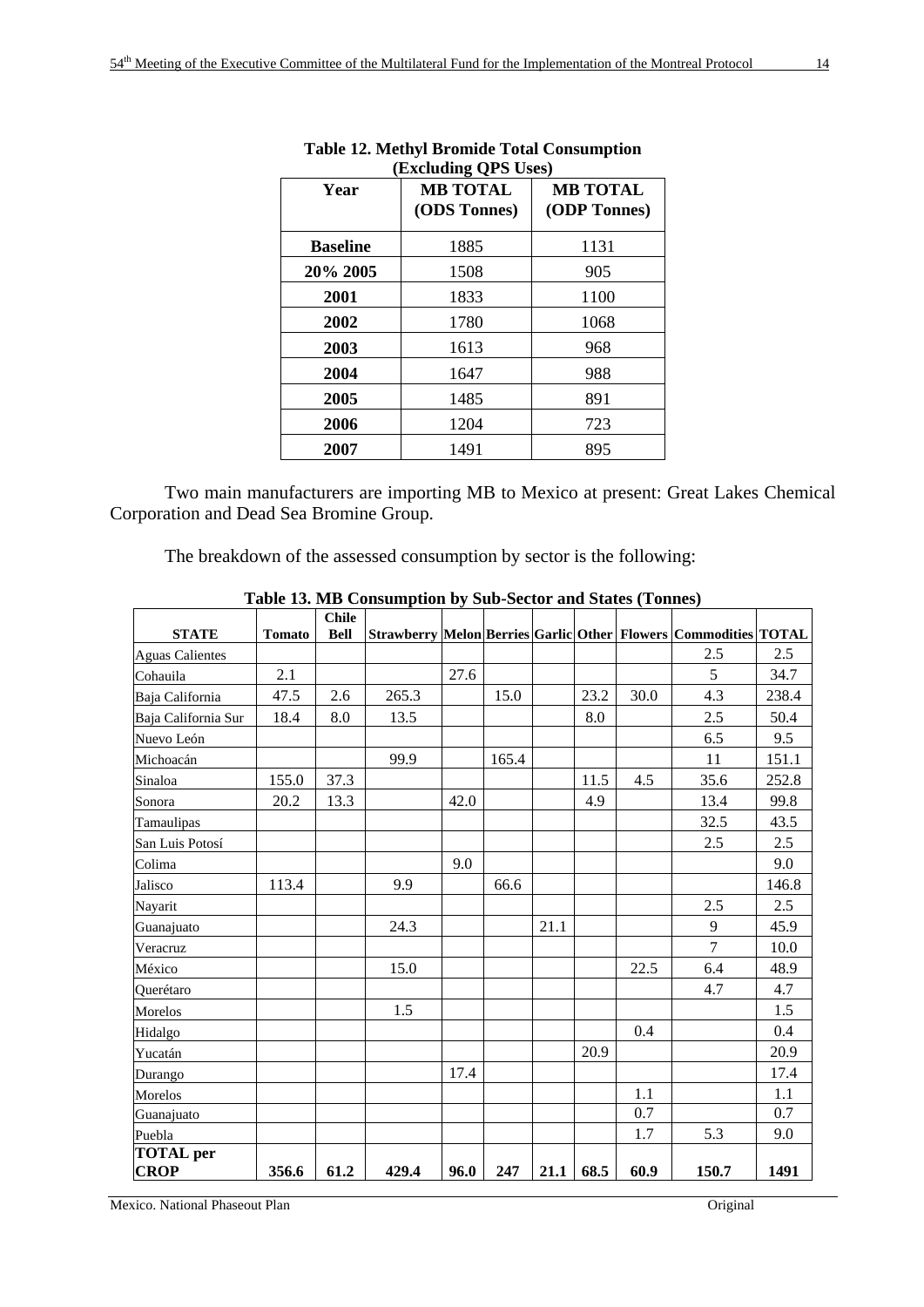# **3. MB PHASE-OUT ACTIVITIES PREVIOUSLY-IMPLEMENTED IN MEXICO**

Starting in 1998, a large project to demonstrate alternatives to MB was implemented in Mexico. The project was funded by the MLF and implemented by UNIDO. Trials were conducted with in all major MB alternatives including chemicals such as Metam Sodium, 1-3 Dichloropropene alone or in conjunction with chloropicrin, Dazomet, bio-fumigation with manure or vegetable compost, solarization, melon grafting, steam, tobacco seedling production in floating trays, and others. Commercial scale trials were conducted through this project in San Quintin, Culiacán, Sinaloa, La Paz, Colima, Arandas, Nayarit and Villa Guerrero.

 In 2003, a technical assistance project to assist the Mexican Government in complying with the Montreal Protocol's 2005 20% reduction target was approved by the Executive Committee. The project will be shortly successfully completed and has eliminated about 400 metric tonnes of MB. For the Soil Fumigation Component, project activities focussed on providing training for implementing alternatives such as grafting, chemicals, soil less production and steaming. Reducing MB use by using low permeability films like VIF, lower dosages and MB formulations with higher concentration of chloropicrin like 50/50 was also encouraged. Project activities have been carried out together with farmers who volunteered their participation and are ready to adopt these alternative technologies. Furthermore, a number of workshops have been organized in all relevant States consuming MB in both soil and commodities fumigation, where results of the pilot cases were presented together with successful experiences from other countries.

The technical assistance project in relation to soil fumigation has started a subcontract with the University of Chapingo for the preparation of workshops on alternatives to the use of methyl bromide in different crops in various Mexican States. In addition, the contractor would prepare dissemination material, and assist to the farmers willing to use alternative to methyl bromide. The technical assistance project developed a MB consumption database, with information on consumers, interested farmers to adopt alternatives, and the alternatives and area of the crop.

| Crops             | Place              | Date                  | No. of Participants |
|-------------------|--------------------|-----------------------|---------------------|
| <b>Nurseries</b>  | Morelos            | <b>July 2005</b>      | 30                  |
| <b>Flowers</b>    | Villa Guerrero     | September 19-20, 2005 | 30                  |
| Tomatoes and      | Culiacan/Sinaloa   | October 10-11, 2005   | 45                  |
| Chile bell        |                    |                       |                     |
| Strawberry        | San Quintín,       | May 2 - 3, 2006       | 63                  |
|                   | Baja California    |                       |                     |
| Strawberry/Flowes | Ixtapan de la Sal, | August 22-23, 2007    | 54 strawberries     |
|                   | Estado de México   |                       | 59 flowers          |
| Tomatoes          | Culiacán,          | September 28, 2007    | 59                  |
|                   | Sinaloa            |                       |                     |
|                   | Total              |                       | 350                 |

*Workshops in soil fumigation sector*

Pilot cases have been established in the main methyl bromide consumer crops. The concept of the pilot cases is not to demonstrate the efficiency of the alternative, because it is already known, but to show its applicability under the condition of the grower and increase the use to a commercial scale. The participation in such pilot is voluntary and the project minimize the risk in adopting a new technology with the provision of the expertise.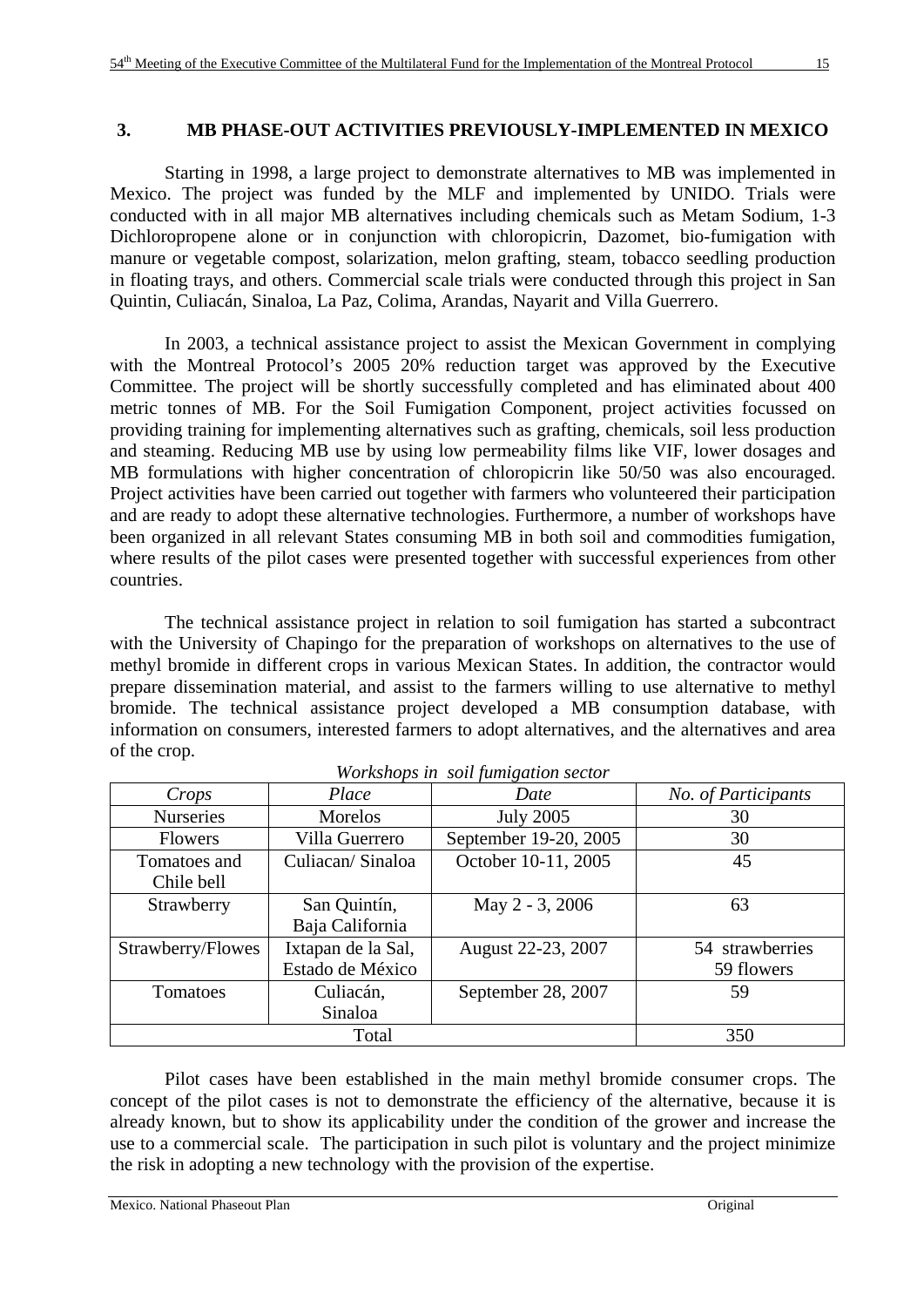# Cut flowers and ornamentals.

During 2005 and 2006 two workshops were organized on alternatives to the use of methyl bromide in cut flowers and ornamental plants, held in Villa Guerrero. Approximately half of the production takes place in the state of Mexico, mainly around the towns of Villa Guerrero, Tenancingo and Texcoco. During the workshop, (mainly in the last one) an interactive, participative approach was used. Such approach led to high participation from the audience. The results of the workshop were important for identifying future steps that need to be undertaken. The workshops also provided a good opportunity for involving key stakeholders in future activities related to pilot cases and eventually an investment project. Invited speakers provided ample information on biofumigation, biocontrol, IPM, alternative fumigants, substrates and results of the demonstration project undertaken some years ago in Mexico by UNIDO.

Members from the board of directors of the Mexican Flower Council were present and offered to coordinate trials, information diffusion and other related activities among their members. Results of the different activities carried out during the project have been disseminated through this channel.

Several examples of MB phase-out in other countries (like Colombia) were also provided for both sectors involved. Consequently, a study tour was organized, with five leading farmers and four technicians.

During the discussions and subsequently missions, great interest was shown on different alternatives amongst MB users – both present and potential or recurrent. Several growers signed agreements with the Ozone Unit for trialing alternatives at their farms. The most frequent alternatives or options mentioned were composting, substrates, IPM, solarization and biofumigation.

In this connection the establishment of two" pilot projects" where growers, which are implementing alternatives and provide demonstration sites for others, were implemented. The important condition of this pilot cases were the appropriate technical support be provided since most alternatives can fail if they are not properly used (e.g. if the application equipment is not appropriate; if soil conditions are not optimal; if the treatment is carried out for the incorrect length of time or at the incorrect dosage; and others).

Pilot cases were established on ornamentals and cut flowers for which the following alternatives are currenly being tested: *Steaming:* Bunker steaming (i.e. steaming of a limited volume of substrate inside a special container) has been proposed and demonstrated to these growers as an alternative to MB and is enjoying wide acceptance. Steam sterilization (pasteurisation) is a process by which pests, diseases and weeds in the soil at a given time are killed by heat. In very simple terms, this involves injecting or otherwise diffusing hot steamed water into the soil with the aid of a boiler and conductors. As a general rule, it is recommended to carry out treatment so that the coldest spot in the soil or substrate is held at 70 to 80°C for 30 mintuwa. If carried out properly, steam is probably the best alternative to methyl bromide, proving equally effective.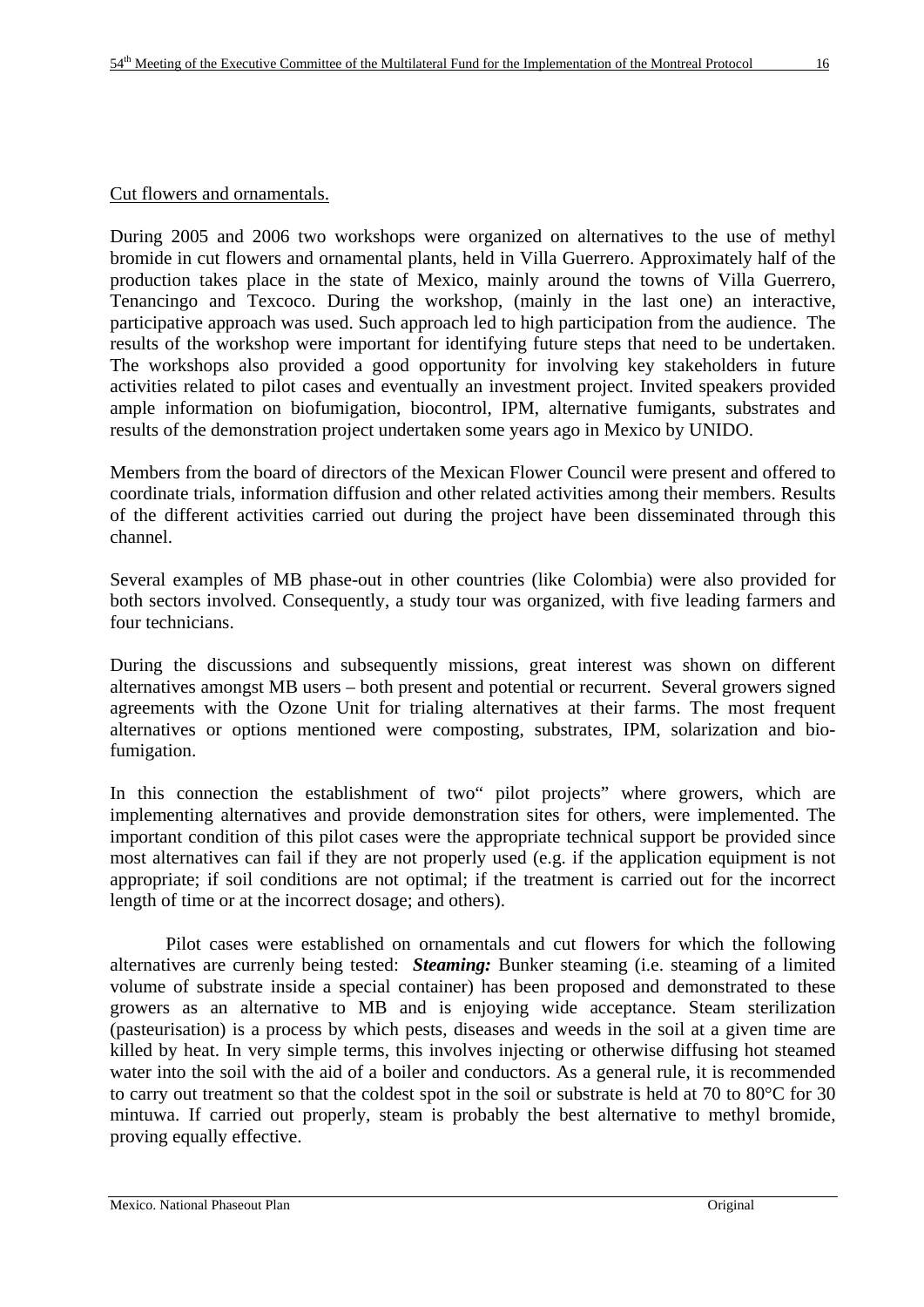For this purpose, steam treatment has been demonstrated in Xochimilco by means of a small, portable boiler (300 kg steam/hour); initial trials have shown that this alternative is both technically and economically feasible, however it is strongly recommended that it be implemented within an Integrated Pest Management (IPM) approach. Of particular concern is the health condition of propagation material used, as it may already carry low populations of pathogens, which allows a quick recontamination of the treated substrate.

Contrary to the region above, cut flower growers produce cut flowers for the local market (Mexico City and other cities throughout Mexico) and also for export in much larger operations. The technical level is generally higher, sometimes up to international standards. Growers in this sector normally use MB in cylinders, injected into the soil that is then tarped with plastic. A good number of the growers interviewed in the course of the TAS project have indicated that they do not use MB any longer, but still need alternatives for controlling soil-borne pests and diseases urgently. Of particular importance within this sector are the regions of Villa Guerrero, near Mexico City using MB for flowers such as delphiniums, lilies, gerberas and sometimes roses and Baja California Sur in the North of the country, producing mostly carnations for export to the United States.

#### Melons and watermelons

During 2006, a workshop was organized on alternatives to the use of methyl bromide in cucurbitaceous (mainly melons and watermelons). It was held in Colima and organiZed by the University of Chapingo and Colima. Two international consultants from Spain (University of Almeria) were fielded and UNIDO staff from Headquarters also participated in this event.

As consequence of such workshop, a pilot case was established in the premises of one of the biggest melon producers of Coloma State. The producer has selected the grafting technology. In the season 2006/2007, the pilot case started with the installation of about 2 ha, which represent 2560 grafted watermelon plants and 0.5 ha for melons, which is the equivalent of 3000 grafted plants. In the current season, (2007/2008) and considering the excellent results, the farmer is strongly increasing the area of the grafted watermelons and melon to 40 and 8 ha respectively. In terms of grafted plants this means about 85,000 grafted watermelons and a similar amount of grafted melons. This has been done mainly at the expenses of farmer and with the technical assistance from the project. The most important conclusion is that the farmer are convinced of this technology and other farmers from the region and outside the region are also enthusiastic with the grafting technology, especially now, as the Fusarium problems is becoming a constant in the Mexican soils. It is expected that the investment project would continue the support of these alternatives in different states.

#### **Strawberries**

 In May 2006, a workshop was organized in Baja California in one of the most difficult sector in accepting alternatives to MB, as consequence mainly of brokers from USA, who requested the strawberry farmers to use methyl bromide. . The participants came from other regions of Mexico that are producing of strawberry: Zamora, Bajïo and Villa-Guerrero and Baja California., specially from the Valley of San Quintín.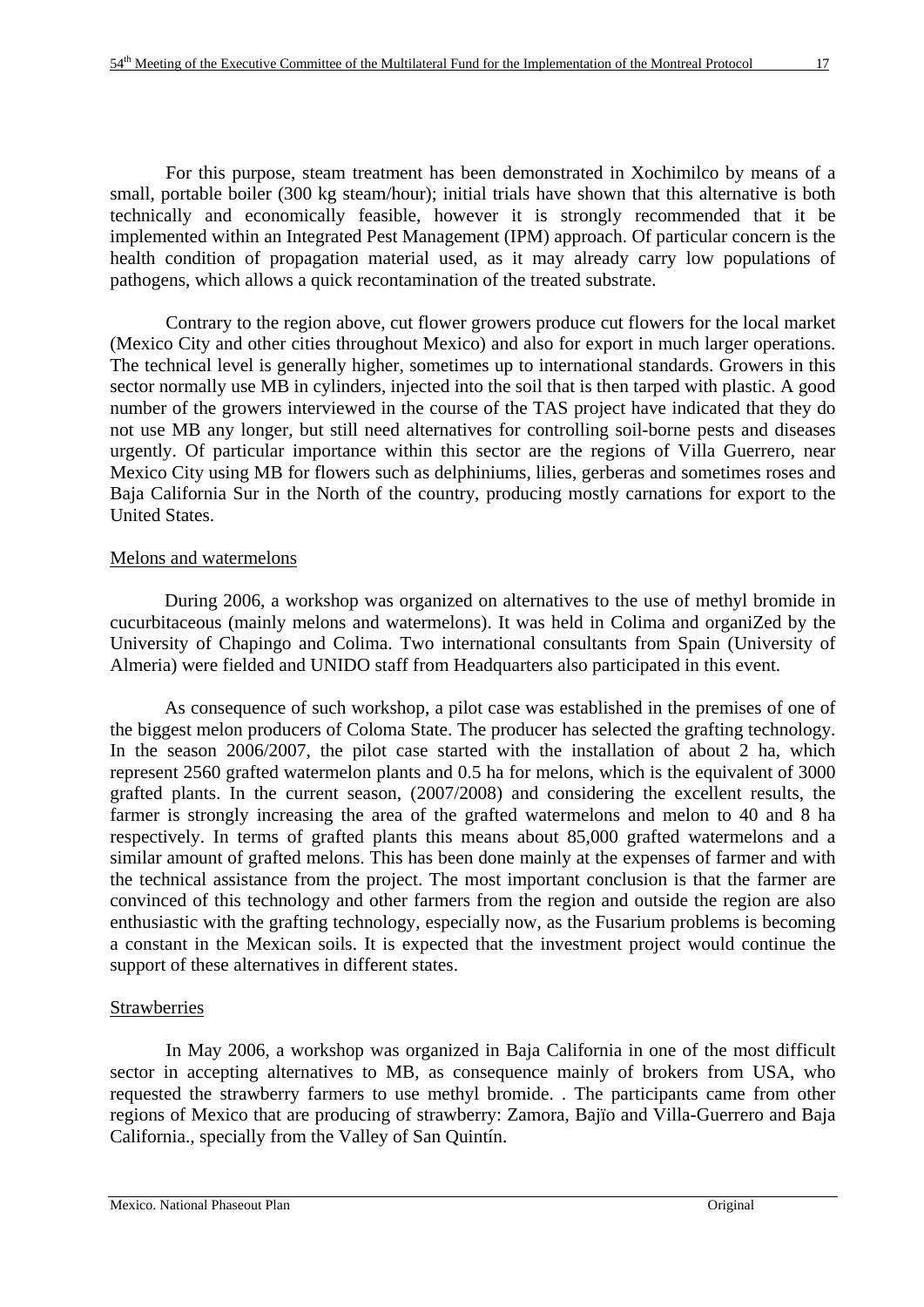The presentation were focussing in two main areas: the strawberry nurseries and the strawberry production. A Spanish consultant explained in detail the case of Spain and the difficulties to replace the methyl bromide in strawberries nurseries with no chemical alternatives. A consultant from Australia was invited, who exposed the case of Australia, where the alternatives focuse mainly on the use of metam-sodium. Considering the importance of the event and the situation in the USA, we invited a consultant from the US and obviously from California. He exposed mainly chemical alternatives. Special relevance was the work accomplished on new molecules (methyl iodide, etc.) and the study of the physical properties of new products (water dissolution, diffusion in the ground, etc.). In main lines, it showed as effective chemical alternatives as the BM.

 Following the workshop, three pilot cases were established in Baja California. The field trials were conducted last year and based on the suggestion of farmers and in line with the accomplishments in California, USA and Spain. The pilot cases are being now installed and show very promising results, they intend to: 1) evaluate the efficiency of three application rates of Iodomethane (IM) combined with chloropicrin (CP) (50:50 formulation) and 2) evaluate three formulations of IM:CP (33:67, 50:50, and 67:33) applied by shank injection to raised beds. In addition, 1,3-dichloropropene (1,3-D) combined with CP (Inline) has been also applied. Metham Sodium and Potassium have also been suggested as good alternatives following the experience in Australia. Obviously solarization has been a constant when combined with chemicals, in order to reduce dosages by improving the efficiency of the chemicals in the soil. However, as most the viable alternatives originally suggested by many farmers were only chemicals, a leading farmer in the region introduced the soil-less alternative with promising results.

#### Tomatoes

 Two workshops took place in 2006 and 2007. They focussed on alternatives to methyl bromide with emphasis in the use of grafting as alternative and counted with the presence of international experts from Spain and several national experts. In these workshops the participation was very high and they were actively practising the grafting technique.

 With respect to the Structures and Commodities Component of the project, the activities so far have included the development of a MB consumption database, awareness-raising activities with MB users, technical assistance for a pilot group MB-using companies and the application and demonstration of MB alternatives in those companies. The design of the MB consumption database has been concluded. The main fields of the database include information on consumer's location, type of companies and sectors where MB is applied, consumption volumes and alternatives used for its substitution, among others.

 Four promotional and training workshops took place on alternative uses of methyl bromide in the structures and commodities sector:

| <u>n oriwriops in the structures where commodities sector</u> |                   |                     |  |  |
|---------------------------------------------------------------|-------------------|---------------------|--|--|
| Place                                                         | Date              | No. of Participants |  |  |
| Monterrey, Nuevo León                                         | December 8, 2006  | 45                  |  |  |
| Ciudad Obregón, Sonora                                        | January 26, 2007  | 75                  |  |  |
| Tultitlán, Estado de México                                   | February 23, 2007 | 90                  |  |  |
| Guadalajara, Jalisco                                          | March 28, 2007    | 60                  |  |  |
| Total                                                         | 270               |                     |  |  |

*Workshops in the structures and commodities sector*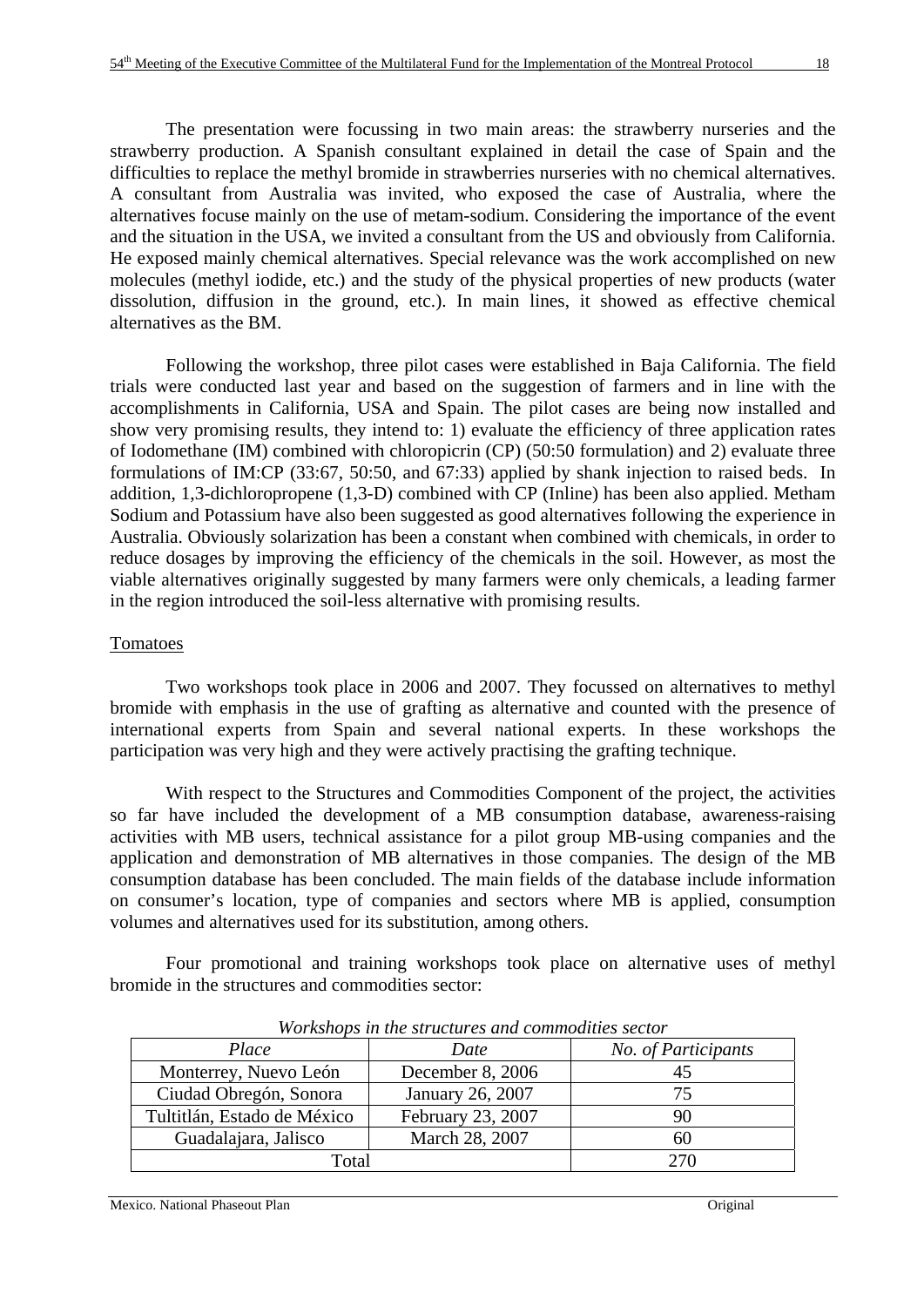The workshops addressed a total of 270 participants associated with the structures and commodities sector in Mexico (company technicians and fumigators). Among the participants were the most renowned national and international experts of MB alternatives. The project also designed and produced training and awareness materials of MB alternatives, based on a communication strategy.

Finally, and based on the interest generated by the awareness and training workshops, 9 companies received technical assistance to support MB alternatives pilot projects in their plants:

| <b>COMPANY</b>          | <b>CITY</b>     |
|-------------------------|-----------------|
|                         |                 |
| Laboratorios Griffith   | Monterrey, N.L. |
| Harinera La Espiga      | México, DF      |
| Harinera de México      | México, DF      |
| Gamesa Planta Monterrey | Monterrey, N.L. |
| Chipiga                 | Monterrey, N.L. |
| Gamesa Planta Obregón   | Obregón, Son    |
| CP Ingredients          | México, DF      |
| <b>Tablex Miller</b>    | Obregón, Son    |
| Molinera de México      | Obregón, Son    |

An individual diagnostic and implementation plan was carried out for each company in order to properly determine the most appropriate set of actions and alternatives to phase-out its use of MB. These companies have received technical assistance and training to switch to the most suitable alternatives for their circumstances. The experiences of these companies with the use of alternatives will continue to be monitored until March 2008 and, subsequently, the results of these experiments will be evaluated and disseminated in order to encourage other MB users to transition to alternatives. It is expected that this component of the technical assistance project will be completed latest in June 2008**.** 

# **4. JUSTIFICATION OF THE PROJECT**

The Montreal Protocol officially listed methyl bromide as an ozone depleting substance in 1992. Governments agreed that developing countries would limit (freeze) their consumption of MB in 2002 (at the annual average of 1995-98), reduce 20% in 2005 and totally phase out MB by 2015 at the latest. Mexico has signed the Vienna Convention for the protection of the ozone layer, the Montreal Protocol, the London Amendment and the Copenhagen Amendment.

Mexico has already received assistance for complying with the 2005 reduction, which was successfully achieved. The country is therefore eligible to receive further assistance to phase out MB from the Multilateral Fund for the Implementation of the Montreal Protocol for the following reason:

- Mexico is classified as an Article 5(1) country under the Montreal Protocol.
- The Copenhagen Amendment of the Protocol has been ratified.
- Mexico is a traditional user of MB and is eligible for investment projects according to the MLF Executive Committee's Strategy and Guidelines on MB projects.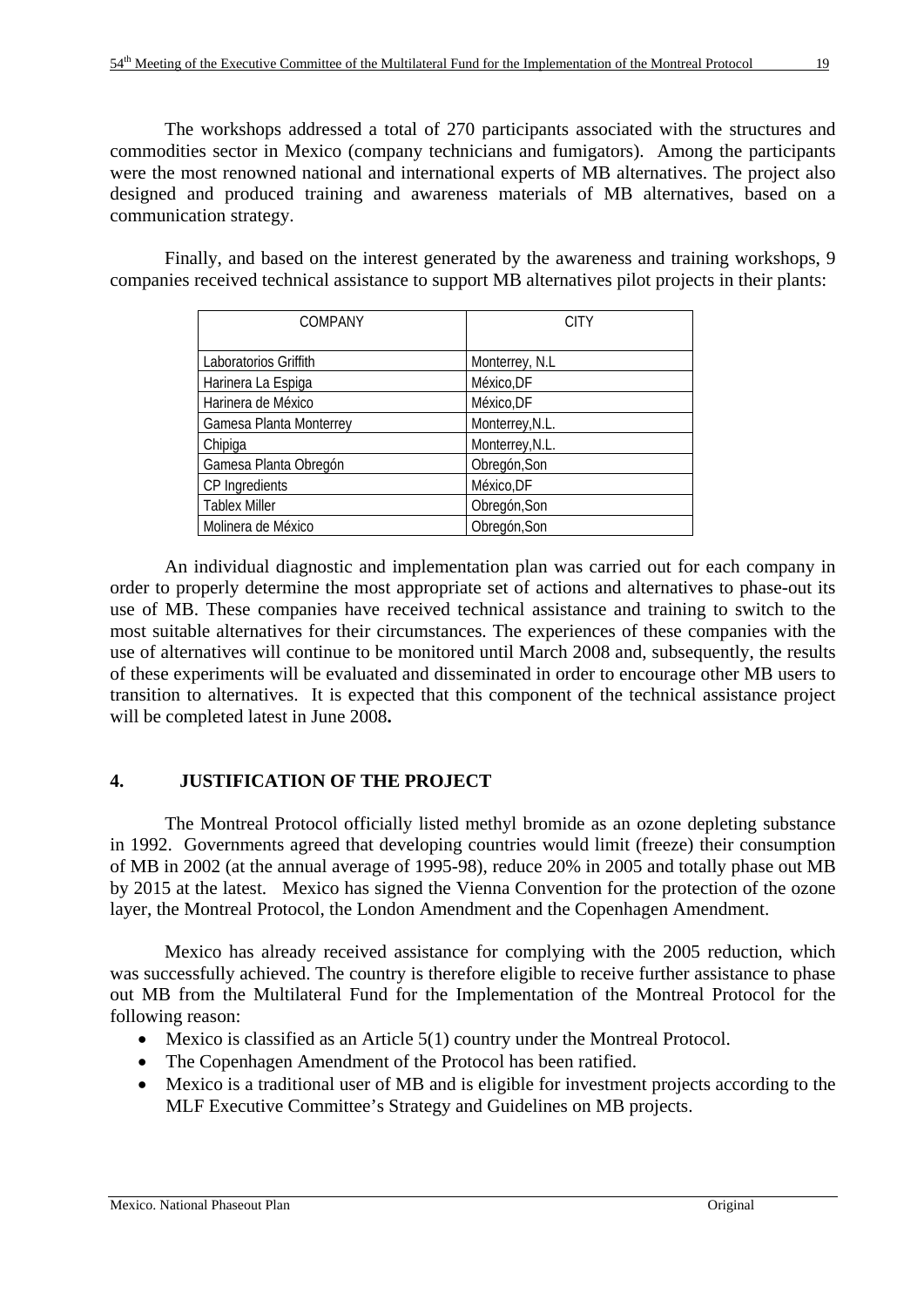Mexico's MB baseline is 1130.8 ODP tonnes (1884.7 ODS tonnes). In 2005, reported consumption was below 904.64 ODP tonnes (1507.7 ODS tonnes) in accordance with the Montreal Protocol freezing guidelines. Current consumption (2007) is 895 ODP tonnes (1491 ODS tonnes), which is well below the 20% requirement.

As mentioned previously, Mexico has received financial resources from the MLF to assist farmers to voluntarily reduce its MB consumption and thus gradually achieve a 20% reduction by 2005, as agreed under the Montreal Protocol<sup>2.</sup> The project has been successfully implemented and helped many farmers and users in adopting alternative technologies for different crops and production systems around the country. With the aim of preserving the momentum the Mexican Government has decided to further pursue efforts leading to a sustained reduction in consumption and finally a complete ban of MB in 2013.

# **5. PROJECT OBJECTIVE**

 The aim of the project is to phase out **895** ODP tonnes (1491 ODS tonnes) of Methyl Bromide by 2013 according to the phase out schedule given below.

| Table 14. I hase-but schedule in ODI Tomies  |     |     |     |     |     |     |  |  |  |  |  |
|----------------------------------------------|-----|-----|-----|-----|-----|-----|--|--|--|--|--|
| 2011<br>2010<br>2012<br>2008<br>2009<br>YEAR |     |     |     |     |     |     |  |  |  |  |  |
| MB Phase-out                                 |     | 100 | 120 | 150 | 200 | 325 |  |  |  |  |  |
| Maximum allowed consumption                  | 895 | 795 | 675 | 525 | 325 |     |  |  |  |  |  |

**Table 14. Phase-out Schedule in ODP Tonnes** 

 This amount is used (A) in the production of melons, tomatoes, strawberries, flowers and ornamentals, Chile bell pepper, berries, garlic, other horticultural crops and (B) in the fumigation of commodities and structures. The following table indicates the number of farmers/users in each sub-sector:

<sup>&</sup>lt;u>.</u>  $2$  Two summary reports highlighting the main results of the Technical assistance project in both sectors: soil and commodities fumigation are being submitted together with this project document.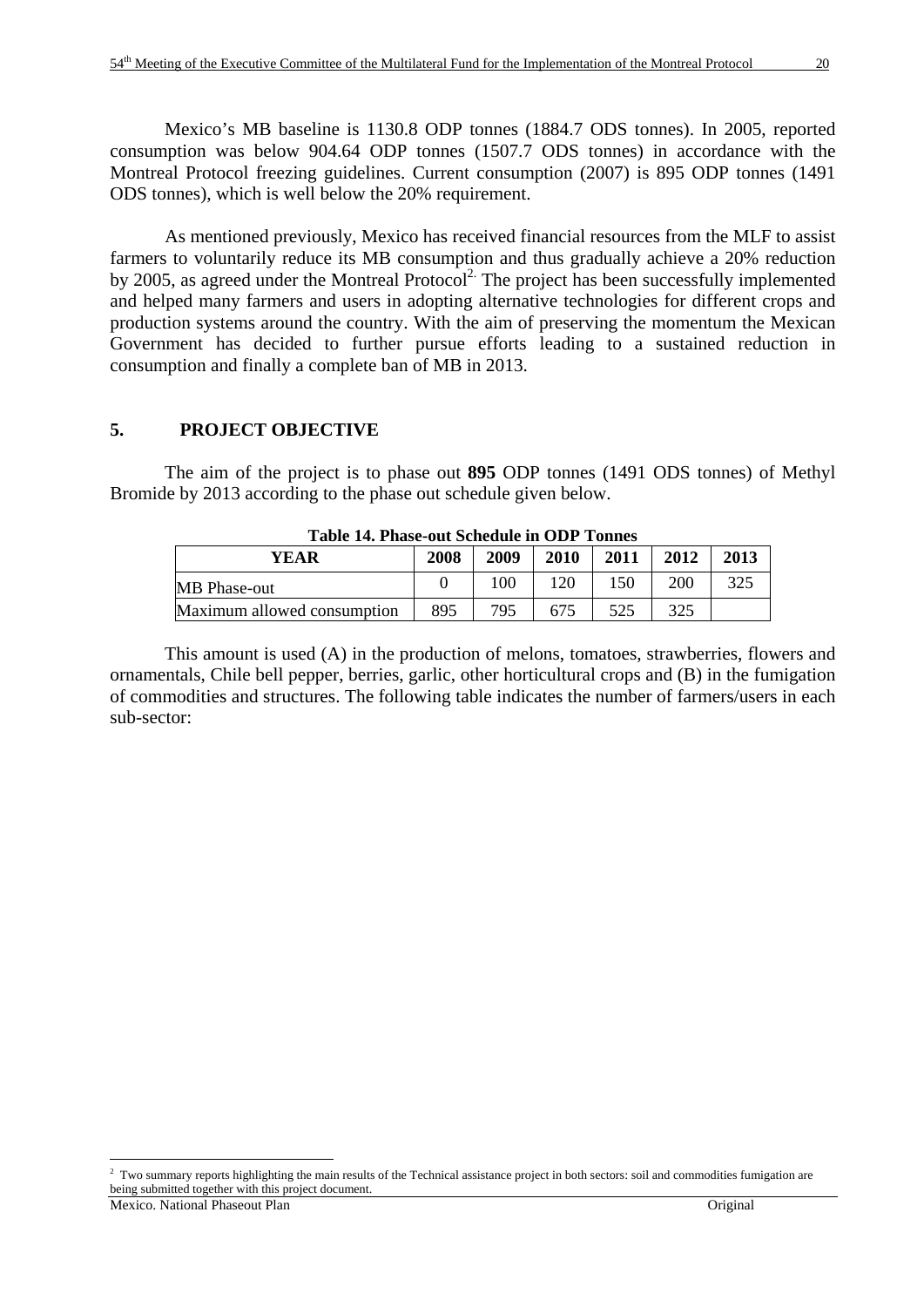|                     | There is, $\{11\}$ is an order of a matrix of the set of the matrix of $\{11\}$ one is the bound matrix of the set of $\{12\}$ |         |              |    |                |        |                |              |              |
|---------------------|--------------------------------------------------------------------------------------------------------------------------------|---------|--------------|----|----------------|--------|----------------|--------------|--------------|
| <b>STATE</b>        | Strawberry Tomato Chile Bell Melon                                                                                             |         |              |    | <b>Berries</b> | Garlic | <b>Flowers</b> | <b>Other</b> | <b>TOTAL</b> |
| Baja California     | 14                                                                                                                             | 16      | $\mathbf{1}$ |    | 11             |        | 12             | 12           | 52           |
| Baja California     |                                                                                                                                |         |              |    |                |        |                |              |              |
| Sur                 | $5\overline{)}$                                                                                                                | 10      | 10           |    |                |        |                | 14           | 34           |
| TOTAL ZONE 1        |                                                                                                                                |         |              |    |                |        |                |              | 86           |
| Mexico              | $\,8\,$                                                                                                                        |         |              |    |                |        | 51             |              | 59           |
| Morelos             | $\overline{3}$                                                                                                                 |         |              |    |                |        | 13             |              | 13           |
| Puebla              |                                                                                                                                |         |              |    |                |        | 8              |              | $\,8\,$      |
| Hidalgo             |                                                                                                                                |         |              |    |                |        | 6              |              | 6            |
| <b>TOTAL ZONE 2</b> |                                                                                                                                |         |              |    |                |        |                |              | 86           |
| Guanajuato          | 12                                                                                                                             |         |              |    |                | 28     | 9              |              | 49           |
| <b>TOTAL ZONE 3</b> |                                                                                                                                |         |              |    |                |        |                |              | 49           |
| Michoacan           | 20                                                                                                                             |         |              |    | 65             |        |                |              | 85           |
| Jalisco             | $\tau$                                                                                                                         | 14      |              |    | 37             |        |                |              | 58           |
| <b>TOTAL ZONE 4</b> |                                                                                                                                |         |              |    |                |        |                |              | 143          |
| Colima              |                                                                                                                                |         |              | 11 |                |        |                |              | 11           |
| <b>TOTAL ZONE 5</b> |                                                                                                                                |         |              |    |                |        |                |              | 11           |
| Sinaloa             |                                                                                                                                | 37      | 49           |    |                |        | 19             | 36           | 141          |
| Sonora              |                                                                                                                                | $\,8\,$ | 23           | 35 |                |        |                | 10           | 76           |
| Cohahuila           |                                                                                                                                | 5       |              | 25 |                |        |                |              | 30           |
| TOTAL ZONE 6        |                                                                                                                                |         |              |    |                |        |                |              | 247          |
| Durango             |                                                                                                                                |         |              | 23 |                |        |                |              | 23           |
| <b>TOTAL ZONE 7</b> |                                                                                                                                |         |              |    |                |        |                |              | 23           |
| Yucatan             |                                                                                                                                |         |              |    |                |        |                | 27           | 27           |
| <b>TOTAL ZONE 8</b> |                                                                                                                                |         |              |    |                |        |                |              | 27           |
| <b>TOTAL</b>        | 69                                                                                                                             | 90      | 83           | 94 | 113            | 28     | 118            | 99           | 694          |

**Table 15. (A) Number of Farmers Involved in Phasing-Out MB in Soil Fumigation** 

| Table 15. (B) Number of Users Involved in Phasing-Out MB in |  |
|-------------------------------------------------------------|--|
| <b>Commodities and Structures Fumigation</b>                |  |

| <b>STATE</b>          | <b>NUMBER OF TRAINEES</b> |
|-----------------------|---------------------------|
| Aguascalientes        | 14                        |
| Coahuila              | 28                        |
| Baja California Norte | 36                        |
| Baja California Sur   | 18                        |
| Nuevo León            | 59                        |
| Michoacán             | 71                        |
| Sinaloa               | 306                       |
| Sonora                | 112                       |
| Tamaulipas            | 290                       |
| San Luis Potosí       | 17                        |
| Colima                |                           |
| Jalisco               |                           |
| Nayarit               | 12                        |
| Guanajuato            | 48                        |
| Veracruz              | 49                        |
| México                | 68                        |
| Querétaro             | 12                        |
| Morelos               |                           |
| Puebla                | 38                        |
| <b>TOTAL</b>          | 1,178                     |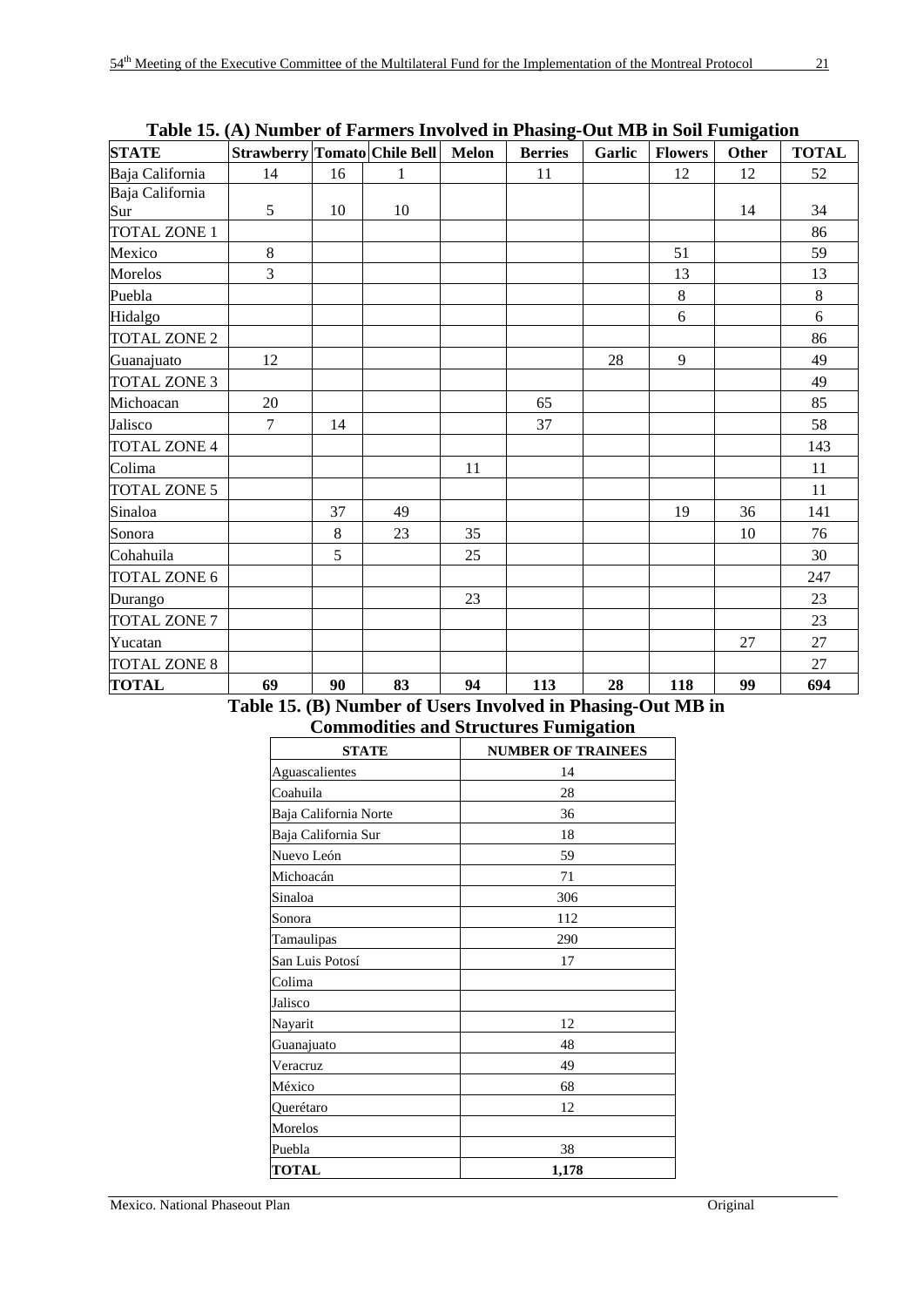# **6. PROJECT DESCRIPTION**

 The project has been developed along two lines drawn by the results obtained during the implementation of technical assistance and by recognizing the importance of advancing in Mexico towards the elimination of methyl bromide. Building on the activities carried out and the potential of the alternatives and the needs: investment and training, the project will focus on advancing the adoption of the selected alternatives. The project will concentrate on conducting the training and on provide the necessary inputs. It is expected that the policy and legal framework will be in place by the authorities and would help in the adoption of the alternatives by limiting the methyl bromide in the country.

 All alternatives selected, have thoroughly discussed with the farmers and, in many cases, as explained early, adopted. With the assistance of the database developed, we were able to practically contact all the growers and exchange views in selecting the best and most suitable alternatives.

# **6.1 Justification of Alternatives Selected**

# **6.1.1 Tomatoes:**

 Although a large proportion of tomatoes are still grown in open fields, greenhouse production is on the rise and technologies have changed significantly since the first demonstration project was implemented. Availability of resistant rootstocks and compatible varieties has improved to the point that grafting has become one of the best alternatives at hand. The technical assistance project has demonstrated that Mexican farmers can easily adopt grafting technology and that small grafting units were feasible. In view of this, two alternatives have been chosen for replacing MB in tomato production:

- Grafting with infrastructure and technology adapted to Mexican conditions (81%) of the area planted)
- 1-3 D dichloropropene plus chloropicrin (Telone) applied through the drip irrigation (emulsifiable formulation). (19% of the area planted)

 Telone, although toxic and less environmentally friendly, was chosen for those areas or farms where grafting becomes too expensive due to the minimum viable size of the unit that is necessary to make this alternative economically feasible. Most farmers have already plastic PVC injectors and valves resistant to this chemical and the supplier provides safety return valves.

 Tomato growers are in favour of grafting alternative in view of its large adoption all over the world, the enormous improvements in varieties and rootstocks that are now available and its inherent safety for the environment and workers.

Implementing this alternative requires the construction of complete grafting units for:

- Production of grafted plants for 20 hectares
- Production of grafted plants for 50 hectares
- Production of grafted plants for 100 hectares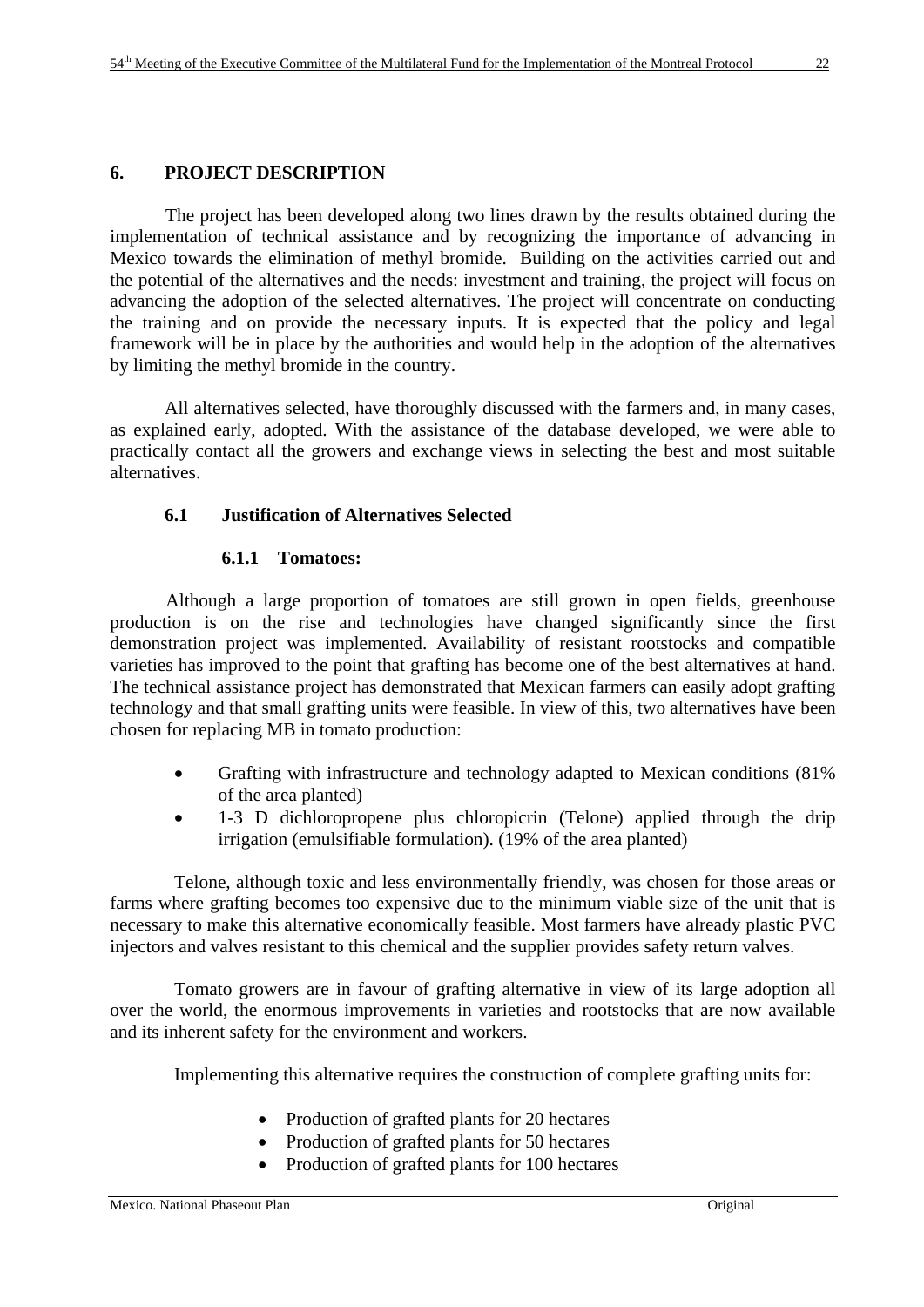When calculating the required capacity of the grafting units, the project has to consider that the "window" period for planting lasts about 2 months. Some growers produce two or even three crops per year, which means that the capacity of the grafting unit should be such as to produce a sufficient number of grafted seedlings during a period of 1.5 months. Whenever possible, calculations have been made using a two month " planting window", which is obviously cheaper.

# **6.1.2. Chile Bell Peppers:**

 Most chile bells are grown in open fields (protected) and therefore the best alternatives chosen by the farmers are:

- Bio-fumigation (47%)
- Grafting on resistant rootstocks (53%)

 Although a large majority of growers prefer grafting or soil less cultivation, the costs of these alternatives are too high for small production units. Grafting requires a minimum unit size to be viable and the coco-fibre substrate requires a higher investment per hectare.

# **6.1.3. Strawberry**

 Strawberries are grown mainly in open fields (protected). In line with the results obtained from the demonstration project and pilot experiences since then, two alternatives have been chosen for strawberries growing, as follows:

- A combination of solarization and  $1-3$  D + Chloropicrin (Telone-C35, emulsify formulation) through the drip irrigation system. This option will be used on 95% of the production area.
- Soil less culture on coco-fibre for 5% of the planted area.

 Telone, although toxic and less environmentally friendly, was chosen because of its relatively low cost. Most of the farmers already owe plastic PVC injectors and valves that are resistant to this chemical and the supplier provides safety return valves.

 Soil less production was selected as an alternative for those areas where the application of 1-3 D/Pic is hazardous to urban or village populations or where concerns relating to contamination of the water table exist.

 The coco-fibre system requires investing in substrates and plastic gutters, as well as special steel tripods to raise the growing beds about 1.3 metres above the soil. This system allows for great economies in plastic bags and water micro-diffusers, as these are no longer needed. The existing dripping system works well.

# **6.1.4 Melon**

 Melon growers are mainly located in the States of Cohauila, Colima, Durango and Sonora. The grafting system, as chosen, is the only effective alternative for controlling severe reinfestations by *Fusarium* and MNSV. In reality the demonstration project has shown that alternatives, which were apparently working well (like MS or 1-3 D/ Pic), become ineffective when the incidence of Fusarium or MNSV was high. Only grafted plants resisted attacks from these pests.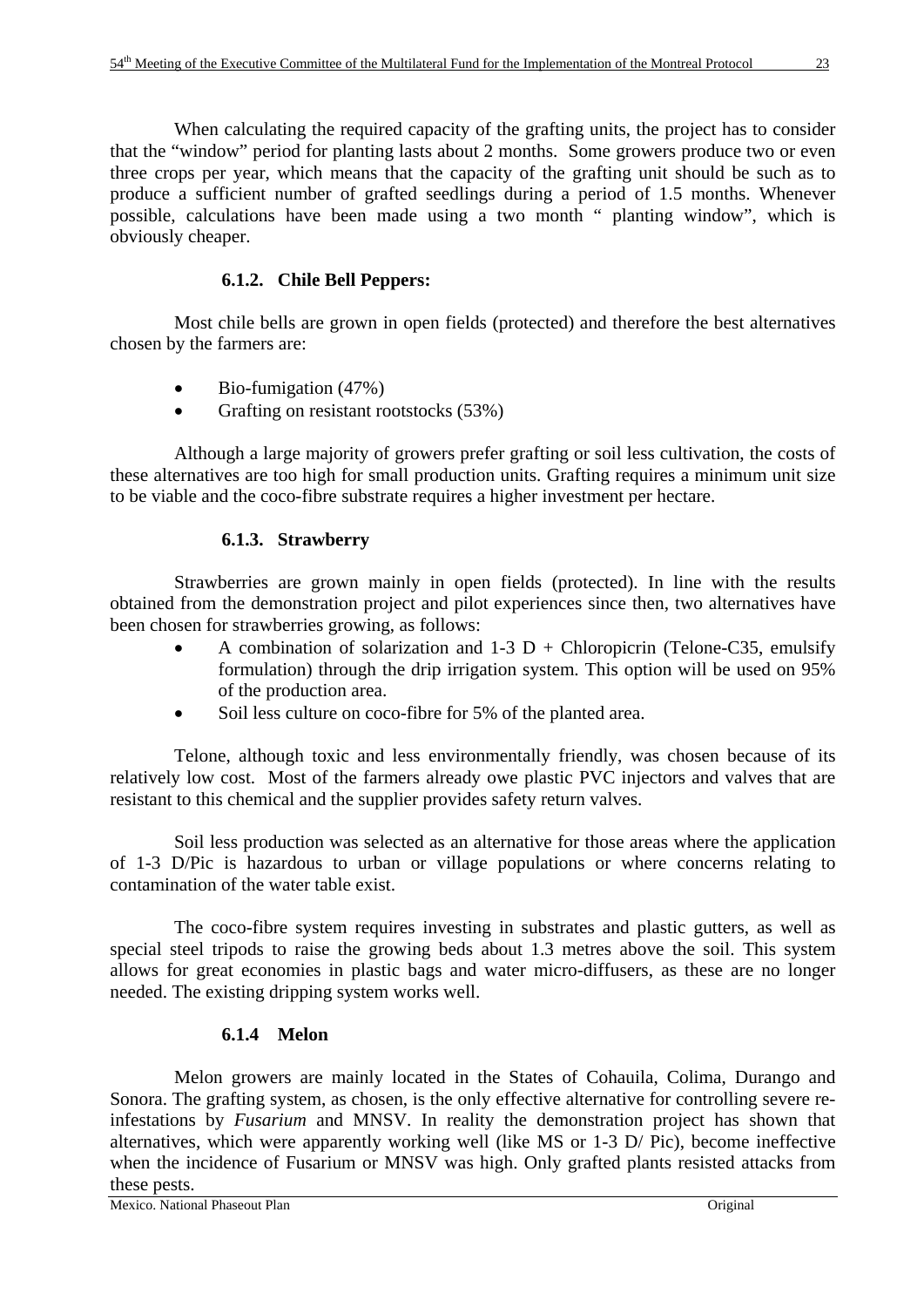Growers have unanimously selected grafting as the only viable alternative.

# **6.1.5 Berries**

 Due to the special relationship between growers and buyers, two alternatives appear feasible alternatives follows:

- Fumigation with 1-3 D/ Pic EC (Telone, in emulsifiable formulation), which is applied through the drip irrigation system. This will be used for 93% of the production area.
- Soil less culture on coco-fibre, for the remaining 7%.

Berry cultivation follows the same pattern as strawberries.

 Telone, although toxic and less environmentally friendly, was chosen in view of its relatively low cost. Most growers already own plastic PVC injectors and valves that are resistant to this chemical and the supplier provides safety return valves.

 Production in substrates was selected for those areas where 1-3 D/ Pic poses hazard risks for to urban or village populations or where contamination of the water table is of concern.

 The coco-fibre system requires investing in substrates and plastic gutters, as well as special steel tripods to raise the growing beds about 1.3 metres above the soil. This system allows for great economies in plastic bags and water micro-diffusers, as these are no longer needed. The existing dripping system works well.

# **6.1.6 Garlic**

 The main problem with garlic production is white rot (*Sclerotium cepivorum*), for which three alternatives have been identified:

- Selective fungicides such as Tebucanozole or Iprodione (Rovral) coupled with biological control with *Trichoderma harzianum*
	- A broader chemical approach for example a combination of solarization plus 1-3 D/ Pic EC applied through the drip irrigation system, or injected into the soil (in the appropriate formulation).
	- Solarization plus Metam Sodium.

 Most growers have chosen Telone injected into the soil. This chemical, although toxic and less environment friendly was chosen in view of its relatively low cost. If applied through the drip irrigation, farmers already owe plastic PVC injectors and valves that are resistant to this chemical and the supplier provides safety return valves.

# **6.1.7 Other Agricultural Crops**

About 70 tonnes of MB are reportedly used for soil fumigation in greenhouses and open field production of a large number of vegetables like cucumber, lettuce, spinach, celery and aromatic or medicinal plants.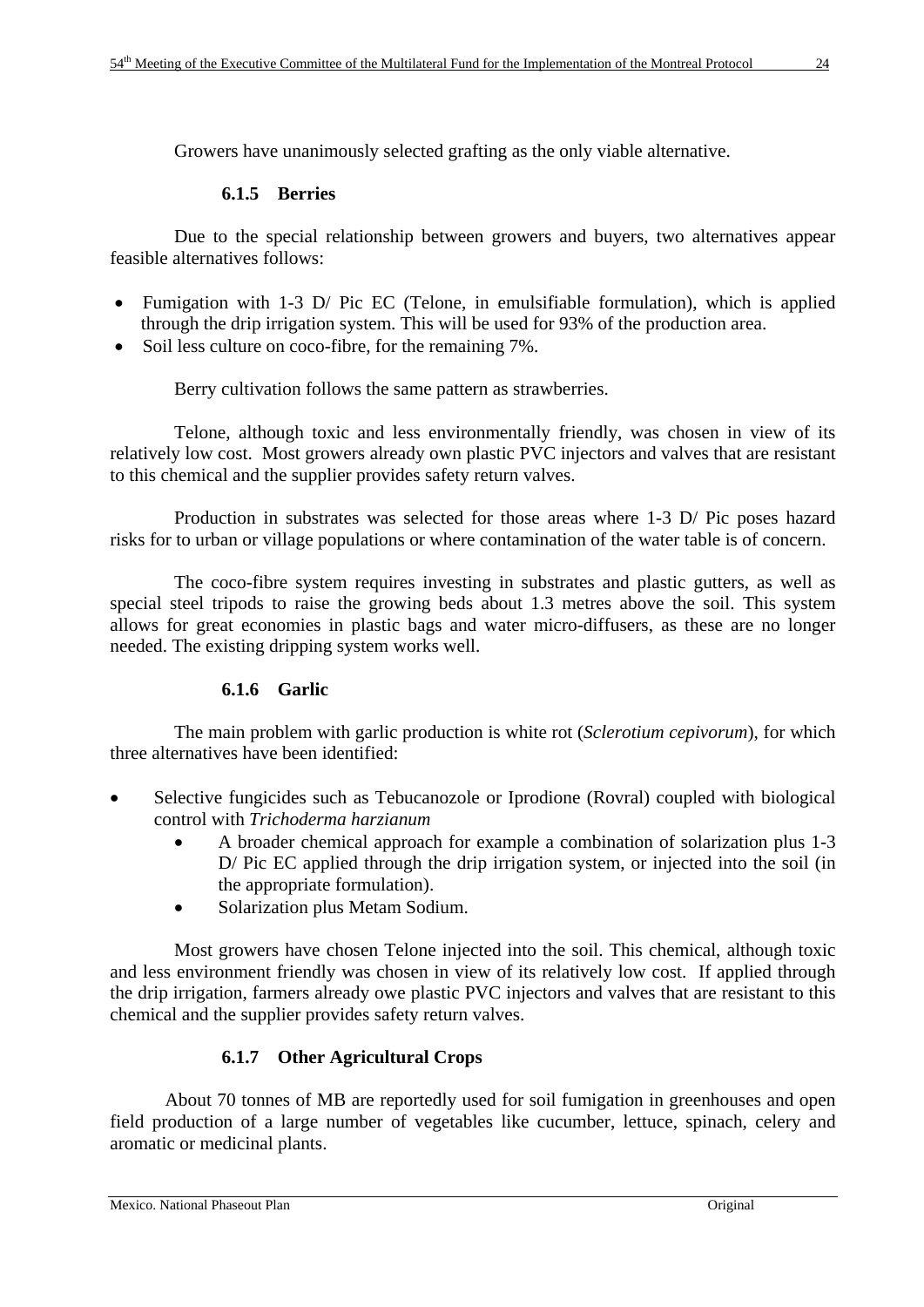The alternatives of choice for this large group of crops, grown in diverse climatic areas and attacked by various pests, have been selected on the basis of the results of the demonstration project. They are:

- Grafting for cucumbers (96.6 ha).
- Bio-fumigation combined with solarization for aromatic and medicinal plants (49 ha).
- 1-3 D/ PicEC applied through the drip irrigation system for the remaining products in this category (59 ha).

Grafting requires setting up grafting units, while bio-fumigation would not require additional equipment. Using Telone requires intensive training and this alternative has only been chosen in areas away from urban population and where risk of water contamination is low.

# **6.1.8 Flowers and Ornamentals**

 MB is used by growers to sterilize soil used in the production of cut flowers (mostly long cycle) as well as for fumigating substrates used for ornamental pot plant production.

Flower growers have selected three alternatives:

- Non-fumigated (new) coco fibre and/ or local substrates, which are quite cheap in Mexico. (48 ha). These can be used both for cut flower or pot plant production
- Solarization of recycled substrate with solar boxes.  $(58,240 \text{ m}^3)$
- Steam injection when substrate media would be too expensive (93 ha).

 When the areas to sterilize are not too large, as in the case of Mexico, steam sterilization of the soil using newly developed steam injectors, is an environmentally sound and cost effective solution. Selection of this alternative is supported by the latest results of the demonstration project, as well as the excellent results obtained with this technology in Brazil, Argentina, Uganda, Zimbabwe, Colombia, etc. It is essential that these alternatives –steaming in particular– be implemented within the IPM concept, otherwise the arising costs may become prohibitive.

|                             | <b>Alternative</b>       | $\mathbf{L}$ is a control of the direction $\mathbf{L}$ is $\mathbf{L}$ of $\mathbf{L}$<br>Surface effectively treated with<br>the alternative (has) | <b>STATE</b>                                                                                      |
|-----------------------------|--------------------------|------------------------------------------------------------------------------------------------------------------------------------------------------|---------------------------------------------------------------------------------------------------|
| Tomatoes                    | Grafting                 | 824                                                                                                                                                  |                                                                                                   |
|                             | Telone                   | 199                                                                                                                                                  |                                                                                                   |
|                             |                          | 1023                                                                                                                                                 | Baja California, Baja California Sur; Sinaloa;<br>Jalisco; Sonora; Coahuila                       |
| Chile Bell Peppers Grafting |                          | 86                                                                                                                                                   |                                                                                                   |
|                             | Biofumigation            | 75                                                                                                                                                   |                                                                                                   |
|                             |                          | 161                                                                                                                                                  | Baja California, Baja California Sur; Sinaloa;<br>Sonora:                                         |
| <b>Strawberries</b>         | Solarization plus Telone | 1,062                                                                                                                                                |                                                                                                   |
|                             | Soilless Coco Fibre      | 35                                                                                                                                                   |                                                                                                   |
|                             |                          | 1,097                                                                                                                                                | Baja California, Baja California Sur; Michaocan,<br>Guanajuato, Estado de Mexico, Jalisco Morelos |
| Melon                       | Grafting                 | 570                                                                                                                                                  | Sonora; Coahuila, Durango, Colima                                                                 |
| <b>Berries</b>              | Telone                   | 599                                                                                                                                                  |                                                                                                   |
|                             | Soilless Coco Fibre      | 31                                                                                                                                                   |                                                                                                   |
|                             |                          | 630                                                                                                                                                  | Baja California, Jalisco Michoacan                                                                |
| Garlic                      | Telone                   | 54                                                                                                                                                   | Guanajuato                                                                                        |

**Table 16. Distribution of the alternatives by crops** 

Mexico. National Phaseout Plan Original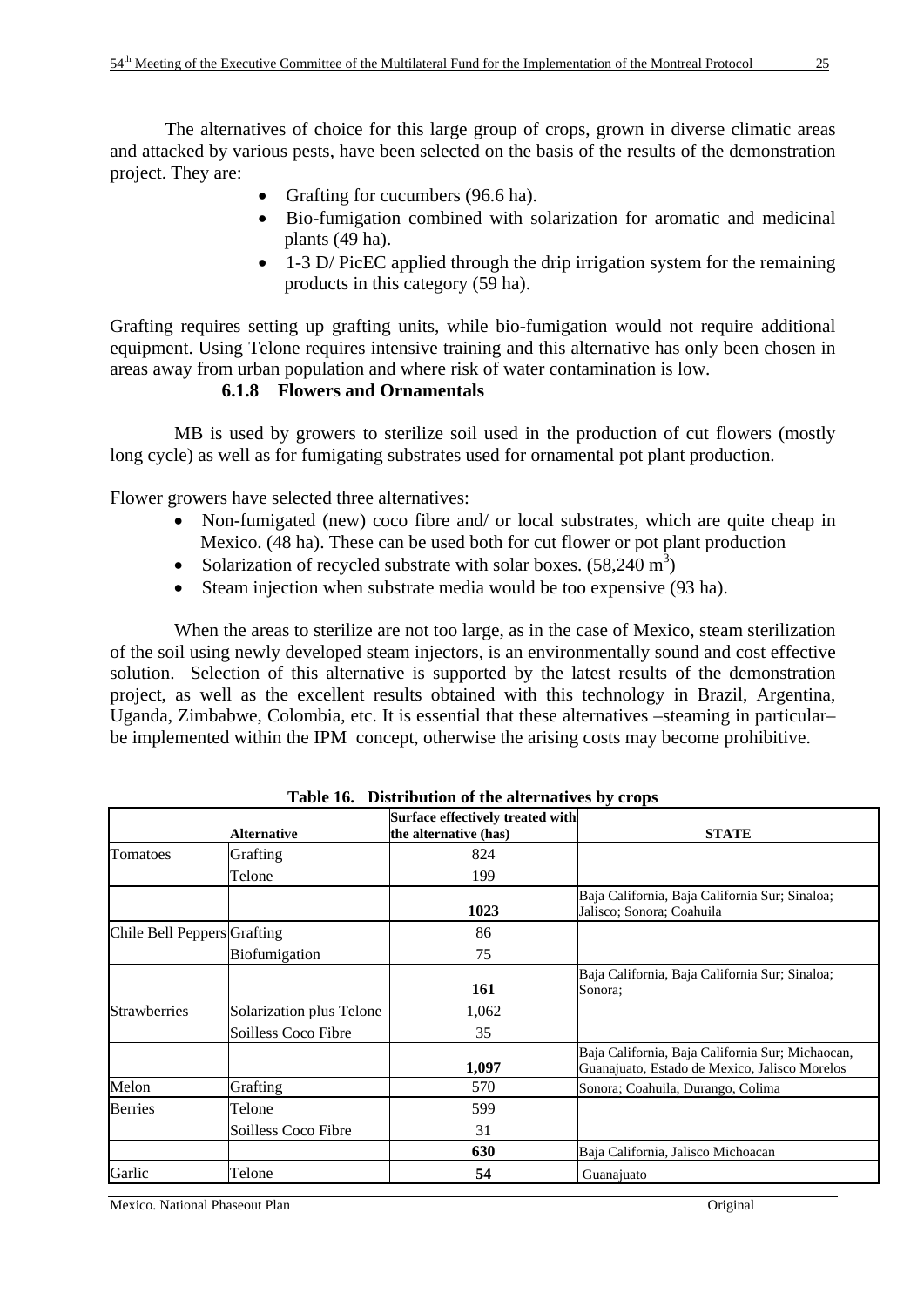| Other crops | Grafting for cucumbers                      | 96.6 |                                                                                                                  |
|-------------|---------------------------------------------|------|------------------------------------------------------------------------------------------------------------------|
|             | <b>Biofumigation</b> for<br>aromatic plants | 49   |                                                                                                                  |
|             | Telone for other                            |      |                                                                                                                  |
|             | horticulture crops                          | 59   |                                                                                                                  |
|             |                                             | 205  | Baja California, Baja California Sur; Sinaloa;<br>Sonora: Yucantán                                               |
| Flowers and | Soilless Coco Fibre and/                    |      |                                                                                                                  |
| ornamentals | or local substrates                         | 48   |                                                                                                                  |
|             | Steaming                                    | 93   |                                                                                                                  |
|             | Substrate with solar                        |      |                                                                                                                  |
|             | boxes                                       | 64   |                                                                                                                  |
|             |                                             | 205  | Estado de México, distrito Federal; Morelos,<br>Sinaloa, Baja California, Puebla, Guanajuato,<br><b>Hidalgos</b> |
|             | <b>TOTAL Area with alternatives</b>         | 3945 |                                                                                                                  |

# **6.1.9 Commodities and structures**

Based on the experience generated from the companies, who received technical assistance to support MB alternatives pilot projects in their plants, for which individual diagnostic and implementation plan was carried out, discussions were held with many companies interested to replicate the alternatives.

As there are not one alternative, which depends of the intention and the environment of the application, we have selected the following alternatives: I

**Grain and stored products in silos/bins, warehouses, railcars, vessels** – alternatives selected for this use include fumigation with phosphine (tablets or pellets), and/or grain protectants such as cyfluthrin, chlorpyrifos methyl, malathion, delta methrin, DE or neem. In some circumstances, for example silos, it is necessary to use a recirculation system for phosphine.

**Artefacts** - cold treatment at -18°C for 6 days or more depends on the pest species present. Sulfuryl fluoride will also provide a useful option, once it becomes registered.

**Wood, wooden products** – kiln (heat) treatment or phosphine applied under tarpaulins.

**Dried fruit and nuts** – where rapid treatment is required, Carvex pressure chambers with carbon dioxide will be used. If treatment length is not an issue, phosphine or controlled atmospheres or vacuum-hermetic systems are feasible, depending on the type of product.

**Flour mills, food factories, breweries, other buildings** – IPM consisting of detailed cleaning programmes, monitoring, use of spot treatments, fogging with pyrethrins and insect growth regulators, pheromones, screens, and phosphine fumigation of inbound raw ingredients. IPM is combined with heat treatments as necessary. Fumigation with low concentrations of phosphine  $+ CO<sub>2</sub> + heat$ , as used in the USA, will be introduced in a proportion of facilities during the project. Fumigation with sulfuryl fluoride will provide another option once it becomes registered.

**Empty silos** – pyrethrin fogging or treatment with a contact insecticide (eg. cyfluthrin, chlorpyriphos-methyl or diatomaceous earth) are good options for this use.

**Airplanes** – fumigation with  $CO<sub>2</sub>$  or other inert gas, as used in Europe.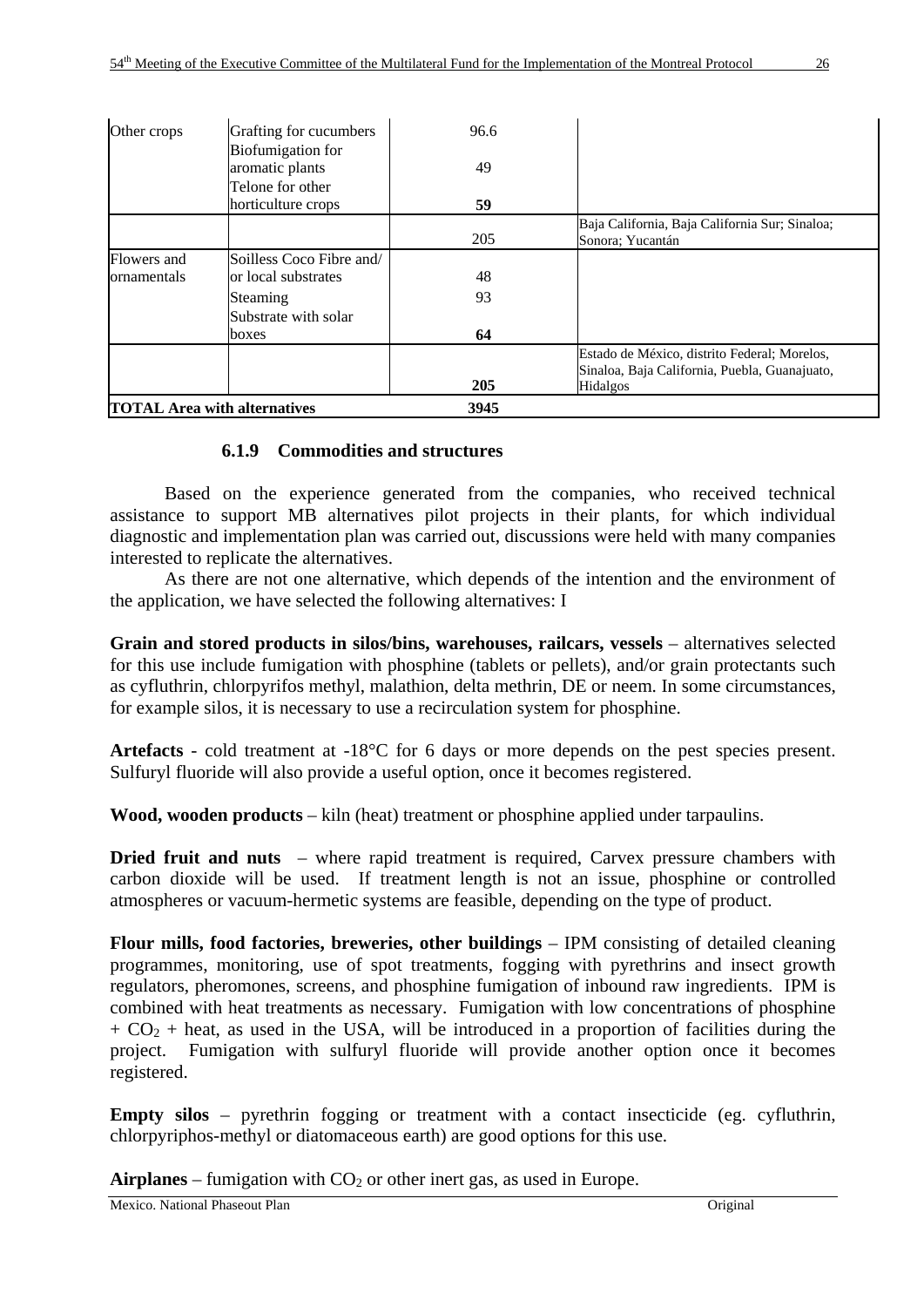# **6.2. Implementation Strategies per Sub-sector**

The project will continue with the strategy followed by the technical assistance. The activities will be carried out together with farmers who firstly volunteered with their participation and are ready to adopt these alternative technologies. Furthermore, the project would focus during the first two years on crops, like melons, cut flowers and tomatoes. Sectors, such as strawberry would be attended in a later stage. However, at any time, all sectors would be addressed with farmers ready to agree of an elimination programme. Commodities sectors are going to be firstly addressed by main consumers and States.

Agreement with farmers or group of farmers, depending of the crop and/or area, would be established. In such agreement, the farmer or group of farmers would commit themselves to eliminate the use of methyl bromide, in exchange the project will provide the necessary inputs: equipment, training and the required technical assistance.

The project will implement the transfer of capital inputs including training programme in order to ensure that all MB users have access to alternative technologies. For that purpose, the experience gained in the technical assistance will be used. The national expertise already involved and the institutions who have worked during the technical assistance project would be an important asset to guaranteed sustainability of the project. During the implementation of the technical assistance project a great number of national experts from prestigious Universities or Associations or Research Institutes have been exposed and trained in the alternatives to the use of methyl bromide, it is envisaged to count with the participation of such expert or the relevant institutions.

In parallel, the Government will secure the application of legislation:

- To enforce import restrictions that help comply with the agreed phase-out schedule.
- To work closely with State authorities, Federal authorities and growers/users.
- To continue working in close contact and cooperation with MB importers, which are already registered.

 Presently, all importers of MB are registered by COFEPRIS (Federal Commission for the Protection Against Sanitary Risk) and all import licenses are subject to approval by COFEPRIS as well as by SEMARNAT (Ministry of the Environment, Secretaría de Medio Ambiente y de Recursos Naturales) in compliance to the Montreal Protocol Agreement.

SEMARNAT is committed to enforce a maximum ceiling of imports in order to ensure compliance with the agreed phase-out schedule and at the end of the project a MB import ban will be implemented for the controlled uses of methyl bromide.

# **6.3 Activities and anticipated outputs**

Output: Methyl bromide users in the main crops agreed on the elimination targets Activity 1. Discuss with the farmers targets and work plans to reach such targets

Activity 2 Advance and sign agreements to the farmers or group of farmers to eliminate methyl bromide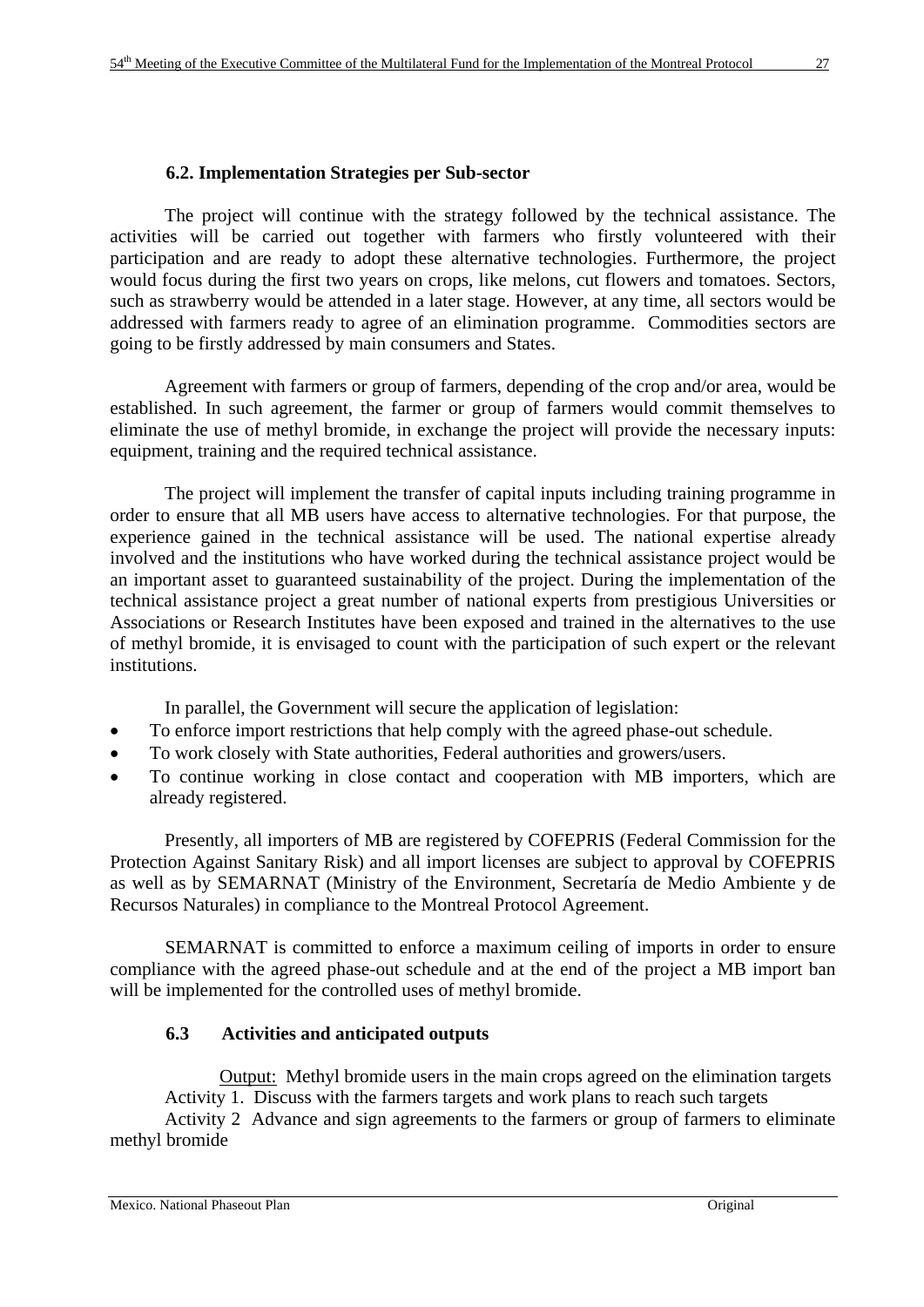Output: Farmers trained for the adoption of the new alternatives

 Activity 1. Training workshops for trainers, technicians and farmers in the selected alternatives on grafting, soil less technology, steaming, application of the alternative chemicals, and bio-fumigation, all of the within the framework of integrated pest management.

 Activity 2. The dissemination of information on successful alternatives already used by farmers.

The project will coordinate the training efforts with the existing training and extension services provide by Universities, National Institutions and/or Farmers associations

Output: Farmers adopted alternatives to the use of methyl bromide

 Activity 1. Supply of the required equipment in accordance with crop and alternative selected.

Activity 2. Ensure the participation in the training sessions.

 Activity 3. Direct technical assistance provided by national experts already aware of the alternatives.

 Output: Companies using methyl bromide in commodities and/or structures adopted alternative to the use of methyl bromide.

Activity 1. Discuss and sign agreement with the companies, targets and work plan to reach such targets

Activity 2. Training workshops for fumigators and companies technicians on selected alternatives within the framework of integrated commodity pest control.

 Activity 3. Supply of the required equipment in accordance with the alternative selected Activity 3. Direct technical assistance provided by national experts.

# **6.4 Resources needed**

# **6.4.1 Training Needs**

Training to transfer the different technologies associated to the proposed alternatives may vary:

- Grafting requires comprehensive training in (a) the grafting technology itself, (b) management of the grafting unit and (c) crop management, which is completely different to that of non-grafted varieties, presently in use. The programme requires expertise at all levels.
- Soil less cultivation requires international and national expertise in fertilization, irrigation and crop management.
- Soil steaming requires training in its correct application (i.e. length of treatment, soil preparation and others) as well as in safe equipment handling and use. Further, steaming should always be implemented within a thorough IPM programme in order to remain economically feasible.
- Training on the correct application of 1-3 D/ Pic.
- Training on bio-fumigation.
- Training on the fumigation of commodities will reach 1.200 fumigators and pest control personnel with an average of 4 individuals per company.

In total, the project will need to train about 694 growers in the following States and Regions: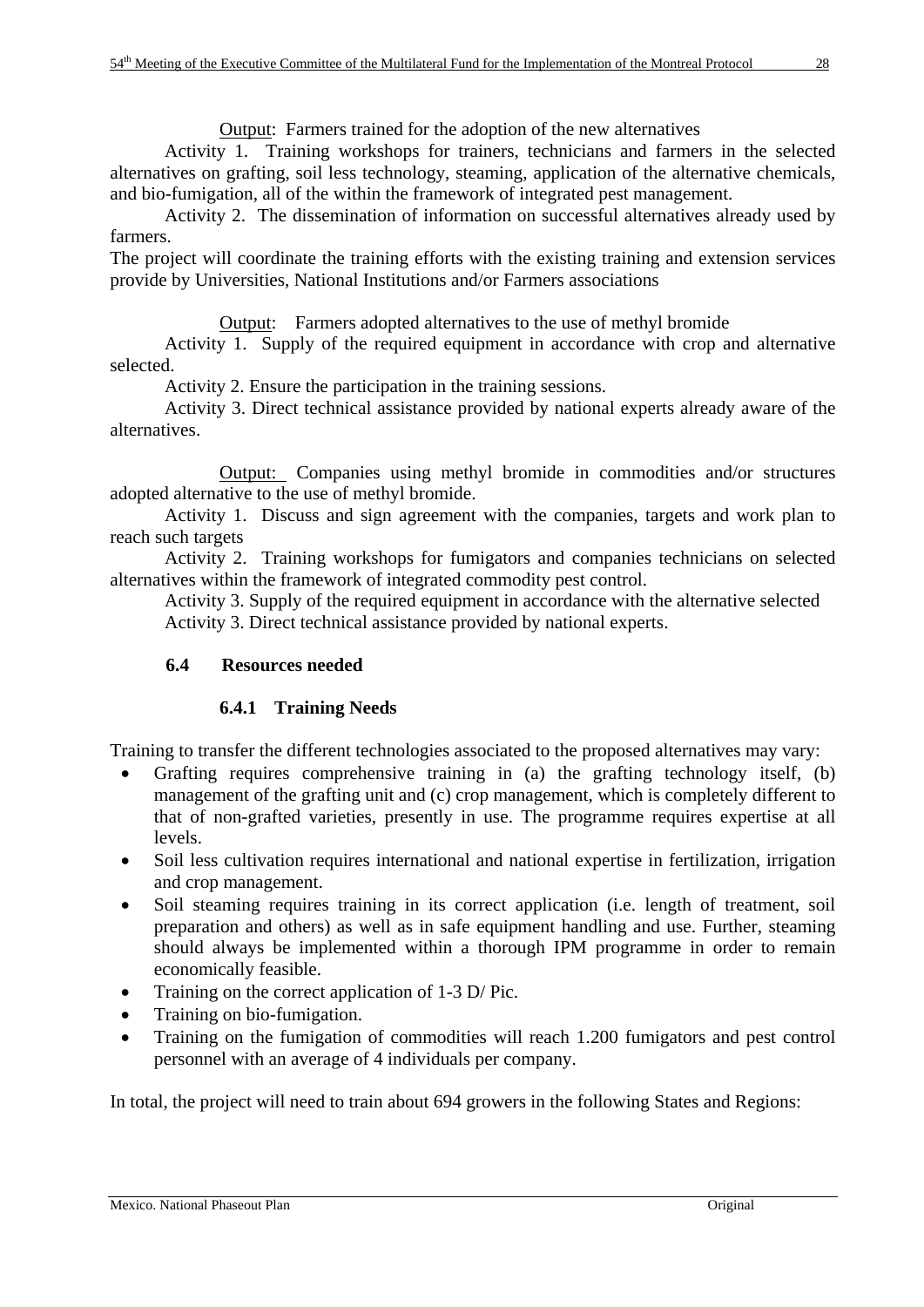| Table 17. STOWERS to be trained      |                                               |        |              |                     |                      |                               |                     |        |              |  |  |
|--------------------------------------|-----------------------------------------------|--------|--------------|---------------------|----------------------|-------------------------------|---------------------|--------|--------------|--|--|
| <b>STATE</b>                         | Strawberry                                    | Tomato | Chile Bell   | Melon               | <b>Berries</b>       | Garlic                        | Flowers             | Otherr | <b>TOTAL</b> |  |  |
| Baja California                      | 14                                            | 16     | $\mathbf{1}$ |                     | 11                   |                               | 12                  | $12\,$ | 52           |  |  |
| Baja California Sur                  | 5                                             | 10     | 10           |                     |                      |                               |                     | 14     | 34           |  |  |
| TOTAL ZONE 1                         |                                               |        |              |                     |                      |                               |                     |        | 86           |  |  |
| Mexico                               | $\,8\,$                                       |        |              |                     |                      |                               | 51                  |        | 59           |  |  |
| Morelos                              | 3                                             |        |              |                     |                      |                               | 13                  |        | 13           |  |  |
| Puebla                               |                                               |        |              |                     |                      |                               | 8                   |        | $\,8\,$      |  |  |
| Hidalgo                              |                                               |        |              |                     |                      |                               | 6                   |        | 6            |  |  |
| <b>TOTAL ZONE 2</b>                  |                                               |        |              |                     |                      |                               |                     |        | 86           |  |  |
| Guanajuato                           | 12                                            |        |              |                     |                      | 28                            | 9                   |        | 49           |  |  |
| <b>TOTAL ZONE 3</b>                  |                                               |        |              |                     |                      |                               |                     |        | 49           |  |  |
| Michoacán                            | $20\,$                                        |        |              |                     | 65                   |                               |                     |        | 85           |  |  |
| Jalisco                              | $\tau$                                        | 14     |              |                     | 37                   |                               |                     |        | 58           |  |  |
| <b>TOTAL ZONE 4</b>                  |                                               |        |              |                     |                      |                               |                     |        | 143          |  |  |
| Colima                               |                                               |        |              | 11                  |                      |                               |                     |        | 11           |  |  |
| <b>TOTAL ZONE 5</b>                  |                                               |        |              |                     |                      |                               |                     |        | 11           |  |  |
| Sinaloa                              |                                               | 37     | 49           |                     |                      |                               | 19                  | 36     | 141          |  |  |
| Sonora                               |                                               | 8      | 23           | 35                  |                      |                               |                     | 10     | 76           |  |  |
| Coahuila                             |                                               | 5      |              | 25                  |                      |                               |                     |        | 30           |  |  |
| TOTAL ZONE 6                         |                                               |        |              |                     |                      |                               |                     |        | 247          |  |  |
| Durango                              |                                               |        |              | 23                  |                      |                               |                     |        | 23           |  |  |
| <b>TOTAL ZONE 7</b>                  |                                               |        |              |                     |                      |                               |                     |        | $23\,$       |  |  |
| Yucatán                              |                                               |        |              |                     |                      |                               |                     | 27     | 27           |  |  |
| <b>TOTAL ZONE 8</b>                  |                                               |        |              |                     |                      |                               |                     |        | 27           |  |  |
| <b>TOTAL</b><br>$\sim$ $\sim$ $\sim$ | 69<br>$\sim$ $\sim$ $\sim$<br><b>Contract</b> | 90     | 83           | 94<br>$\sim$ $\sim$ | 113<br>$\sim$ $\sim$ | 28<br>$\sim$ $\sim$<br>$\sim$ | 118<br>$\mathbf{r}$ | 99     | 694          |  |  |

**Table 17. Growers to be trained** 

Details on the training programme and its costs are given in Annex II.

 The magnitude of the project, the numerous inputs and activities to be coordinated in order to deliver the equipment, to train growers, to organize the phase-out schedule and to monitor application of technologies, as well as effective phase-out implementation fully justify contracting the services of experts or an institution during the entire project implementation.

# **6.4.2 Equipment Needs**

#### **6.4.2.1 Tomatoes**

Equipment needed for setting up the grafting system and for fumigating with 1-3 D/ Pic appear in Table 17 below:

| <b>STATE</b>        | Area treated<br>with MB<br>(hectares) | <b>MB</b><br>Consumption<br>(Tonnes) | Large<br>growers | <b>Small</b><br>growers | Area<br>with<br><b>Telone</b><br>(ha) | Area with<br>grafting<br>(ha) | Small (20<br>ha)<br>grafting<br>units | <b>Medium</b><br>(50ha)<br>grafting<br>units | Large $(100$<br>ha) grafting<br>units |
|---------------------|---------------------------------------|--------------------------------------|------------------|-------------------------|---------------------------------------|-------------------------------|---------------------------------------|----------------------------------------------|---------------------------------------|
| Baja California     | 145                                   | 47.5                                 | $\overline{4}$   | 12                      | 28                                    | 117                           |                                       | 2                                            |                                       |
| Baja California Sur | 60                                    | 18.4                                 | 2                | 8                       | 11                                    | 49                            |                                       |                                              |                                       |
| Sinaloa             | 440                                   | 155.0                                | 12               | 25                      | 84                                    | 356                           |                                       |                                              | 3                                     |
| Jalisco             | 312                                   | 113.4                                | 2                | 12                      | 59                                    | 253                           |                                       | 3                                            |                                       |
| Sonora              | 60                                    | 20.2                                 | 2                | 6                       | 11                                    | 49                            |                                       | 4                                            |                                       |
| Coahuila            | 6                                     | 2.1                                  | $\overline{0}$   | 5                       | 6                                     | $\overline{0}$                |                                       |                                              |                                       |
| <b>TOTAL</b>        | 1.023                                 | 356.6                                | 22               | 68                      | 199                                   | 824                           |                                       | 11                                           |                                       |

**Table 18. Tomato Equipment** 

Mexico. National Phaseout Plan Original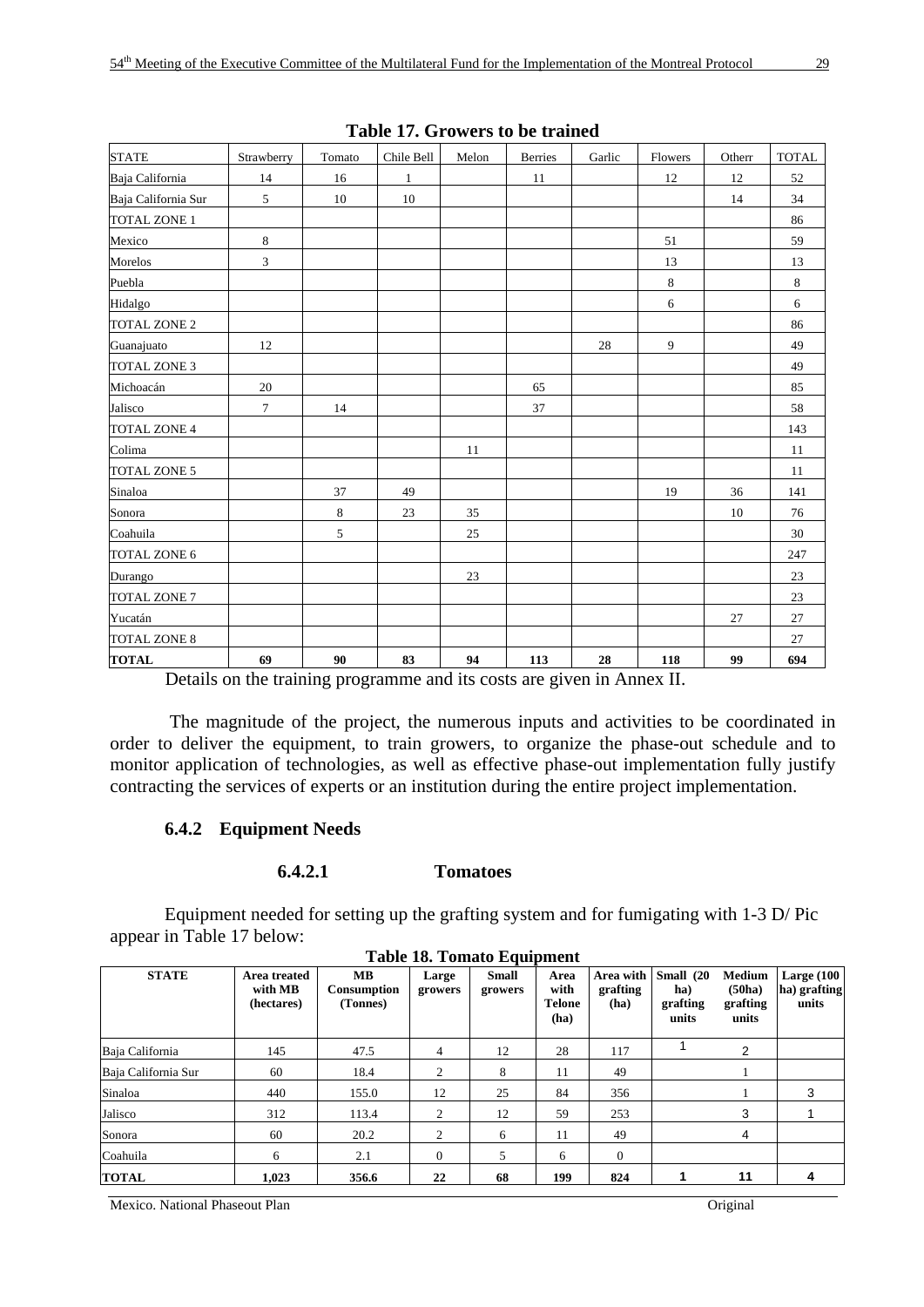Specifications and costs of grafting units for 20, 50 and 100 ha are given in Annex I.

### **6.4.2.2 Chile Bell Peppers**

There is no need of extra equipment for bio-fumigation. The equipment needed for grafting appears below: **Table 19. Chile Bell Equipment** 

| <b>State</b>           | Area<br>with MB<br>(ha) | <b>MB</b><br>fumigated consumption growers growers<br>(tons) | Large |    | Medium   Area with<br>bio-<br>fumigation grafting<br>(ha) | Area<br>with<br>(ha) | <b>Small</b><br>$(20 \text{ ha})$<br>grafting<br>units | <b>Medium</b><br>(50ha)<br>grafting<br>units | Large<br>$(100 \text{ ha})$<br>grafting<br>units |
|------------------------|-------------------------|--------------------------------------------------------------|-------|----|-----------------------------------------------------------|----------------------|--------------------------------------------------------|----------------------------------------------|--------------------------------------------------|
| Baja California        |                         | 2.6                                                          |       |    |                                                           |                      |                                                        |                                              |                                                  |
| Baja California<br>Sur | 21                      | 8                                                            | 3     |    | 21                                                        | 0                    |                                                        |                                              |                                                  |
| Sinaloa                | 98.25                   | 37.3                                                         | 7     | 42 | 47                                                        | 51.25                |                                                        |                                              |                                                  |
| Sonora                 | 35                      | 13.3                                                         | 3     | 20 | $\theta$                                                  | 35                   | 2                                                      |                                              |                                                  |
| <b>TOTAL</b>           | 161.25                  | 61.2                                                         | 14    | 69 | 75                                                        | 86.25                | 2                                                      |                                              |                                                  |

Equipment specifications are given in Annex I

# **6.4.2.3 Strawberries**

There is no need of additional equipment to fumigate with 1-3 D/ Pic (Telone EC). The equipment needed to set up the soil less system is the following:

|                     | Area treated<br>with MB<br>(ha) | <b>MB</b><br><b>Consumption</b><br>(tonnes) | Number of Number of<br>large<br>growers | small<br>growers | <b>Total</b><br>growers |       | Area using   Area using<br>Telone (ha) soilless coco<br>fibre (ha) |
|---------------------|---------------------------------|---------------------------------------------|-----------------------------------------|------------------|-------------------------|-------|--------------------------------------------------------------------|
| Baja California     | 677                             | 265.3                                       | 9                                       |                  | 14                      | 663   | 14                                                                 |
| Baja California Sur | 35                              | 13.5                                        | 2                                       | 3                | 5                       | 33    | 2                                                                  |
| Michoacán           | 255                             | 99.9                                        | 6                                       | 14               | 20                      | 242   | 13                                                                 |
| Guanajuato          | 62                              | 24.3                                        | 2                                       | 10               | 12 <sup>°</sup>         | 59    | 3                                                                  |
| Estado de México    | 39                              | 15                                          | $\Omega$                                | 8                | 8                       | 37    | $\overline{c}$                                                     |
| Jalisco             | 25                              | 9.9                                         |                                         | 6                |                         | 24    |                                                                    |
| Morelos             | 4                               | 1.5                                         | $\Omega$                                | 3                | 3                       | 4     | 0                                                                  |
| <b>TOTAL</b>        | 1.097                           | 429.4                                       | 20                                      | 49               | 69                      | 1.062 | 35                                                                 |

 Specifications on the equipment needed for setting up one hectare of soil less production are given in Annex I. 55 sets of the implements described in Annex 1 will be necessary.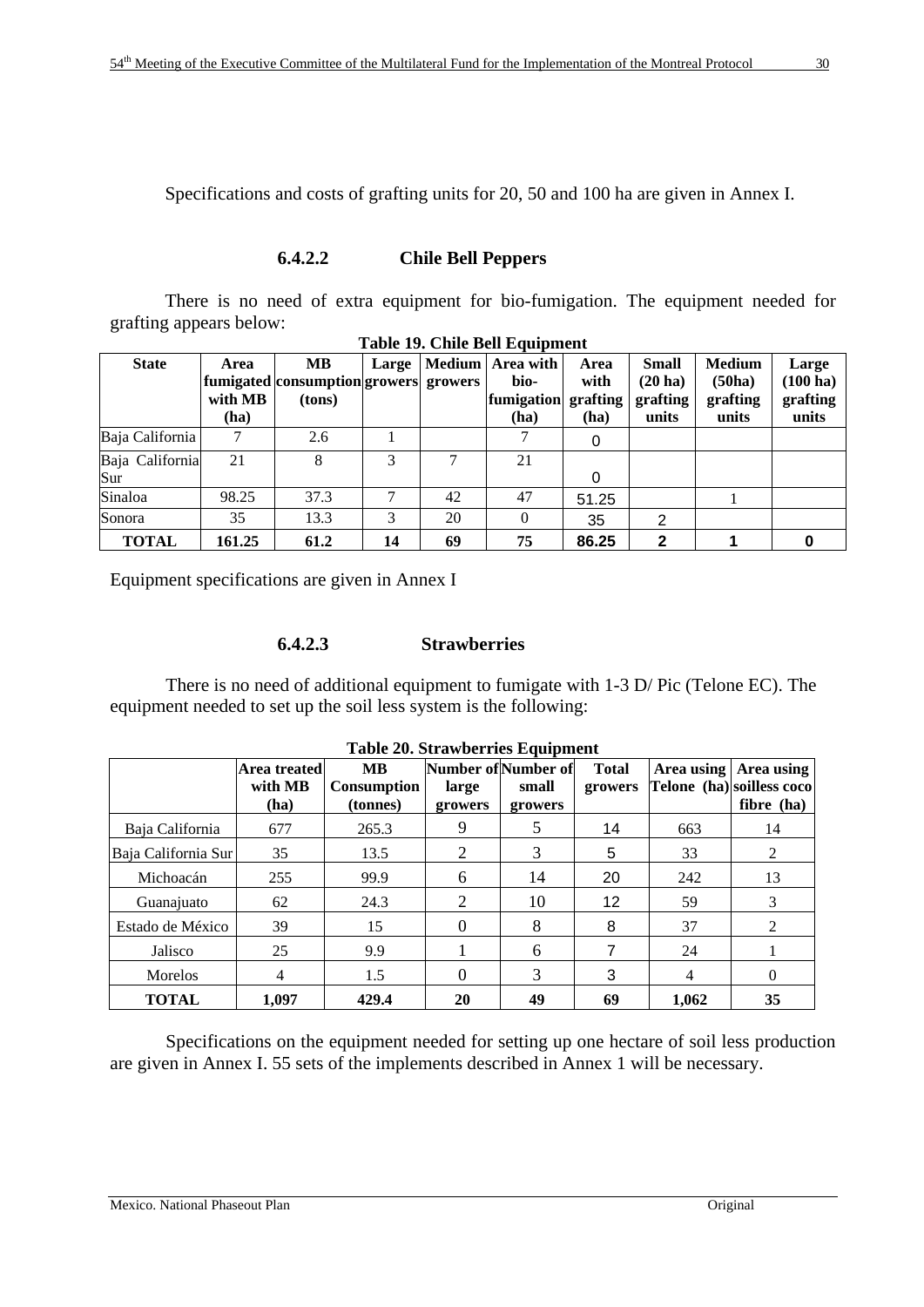# **6.4.2.4. Melon**

Phase-out of MB would require the installation of the following grafting units: **Table 21. Melon Equipment** 

| <b>STATE</b> | Area treated<br>with MB<br>(ha) | <b>MB</b><br><b>Consumption</b><br>(tonnes) | large<br>growers | small<br>growers | Number of Number of Area using<br>grafting<br>(ha) | <b>Medium</b><br>(50ha)<br>grafting<br>units | Large<br>$(100 \text{ ha})$<br>grafting<br>units |
|--------------|---------------------------------|---------------------------------------------|------------------|------------------|----------------------------------------------------|----------------------------------------------|--------------------------------------------------|
| Coahuila     | 168                             | 27.6                                        | 6                | 19               | 168                                                |                                              |                                                  |
| Colima       | 47                              | 9                                           |                  | 10               | 47                                                 |                                              |                                                  |
| Durango      | 105                             | 17.4                                        |                  | 18               | 105                                                | 2                                            |                                                  |
| Sonora       | 250                             | 42                                          | 10               | 25               | 250                                                | 2                                            |                                                  |
| <b>TOTAL</b> | 570                             | 96                                          | 22               | 72               | 570                                                | 8                                            |                                                  |

Grafting units specifications and unitary costs are given in Annex I

 **6.4.2.5 Berries**  Equipment required consists of 44 sets of implements used for soil less cultivation, as described in Annex I

| <b>Table 22. Equipment For Berries</b> |                                   |                                                                                              |         |                              |              |           |                         |  |  |  |
|----------------------------------------|-----------------------------------|----------------------------------------------------------------------------------------------|---------|------------------------------|--------------|-----------|-------------------------|--|--|--|
| <b>STATE</b>                           | Area<br>fumigated<br>with MB (ha) | MB.<br> Consumption  of large   of small   growers   Telone (ha)   soilless coco<br>(Tonnes) | growers | Number   Number  <br>growers | <b>Total</b> | Area with | Area with<br>fibre (ha) |  |  |  |
| Baja California                        | 38                                | 15                                                                                           |         | 10                           |              | 36        |                         |  |  |  |
| Jalisco                                | 170                               | 66.6                                                                                         |         | 35                           | 37           | 158       | 12                      |  |  |  |
| Michoacán                              | 422                               | 165.4                                                                                        |         | 60                           | 65           | 405       | 17                      |  |  |  |
| <b>TOTAL</b>                           | 630                               | 247                                                                                          |         | 105                          | 113          | 599       | 31                      |  |  |  |

#### **6.4.2.6 Garlic**

 Large growers have chosen to apply Telone as hot gas and there is need for safety applications sets, as described in Annex I.

| Table 23. Equipment For Garne |                                       |                                      |                  |                                         |                         |                                      |  |  |  |  |
|-------------------------------|---------------------------------------|--------------------------------------|------------------|-----------------------------------------|-------------------------|--------------------------------------|--|--|--|--|
| <b>STATE</b>                  | Area<br>fumigated<br>with MB<br>(has) | MВ<br><b>Consumption</b><br>(Tonnes) | large<br>growers | Number of Number of<br>small<br>growers | <b>Total</b><br>growers | <b>Telone</b><br>application<br>(ha) |  |  |  |  |
| Guanajuato                    | 53.8                                  | 21.1                                 |                  | 26                                      | 28                      | 54                                   |  |  |  |  |
| <b>Total</b>                  | 53.8                                  | 21.1                                 |                  | 26                                      | 28                      | 54                                   |  |  |  |  |

# **Table 23. Equipment For Garlic**

# **6.4.2.7 Other Horticultural Products**

As described above, growers have chosen grafting for cucumbers (96.6 ha), biofumigation plus solarization for aromatic plants (49 ha) and 1,3-D/ Pic EC applied with the drip irrigation for other holticultural crops included in this section (59 ha).

 Two 50 ha grafting units will be required. No extra equipment is needed for biofumigation or fumigation with chemicals.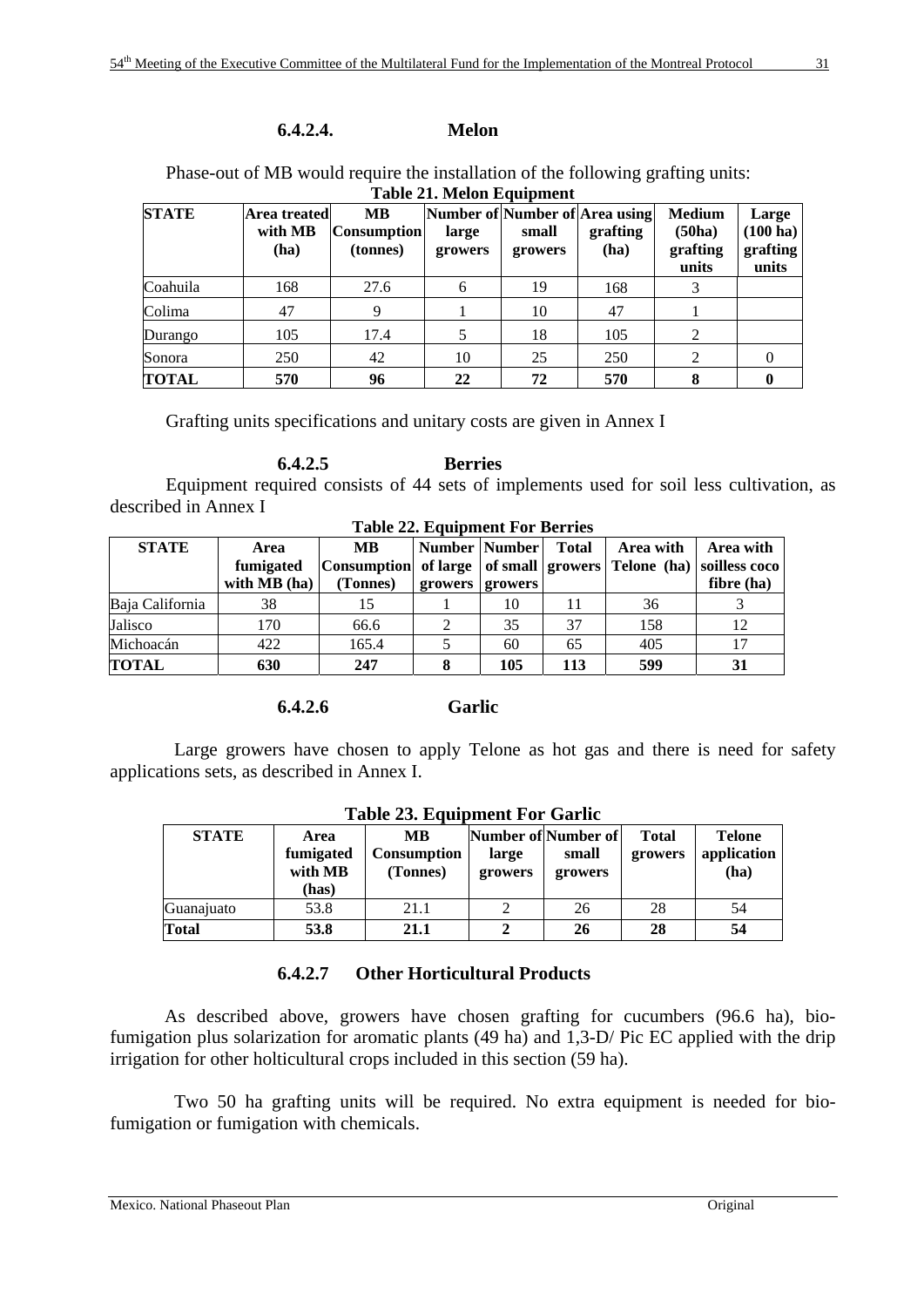|                     | Table 24. Other Tiol ticultural Froducts Equipment |                                                    |                                      |                                      |                                        |                                         |                                  |                                              |  |  |  |
|---------------------|----------------------------------------------------|----------------------------------------------------|--------------------------------------|--------------------------------------|----------------------------------------|-----------------------------------------|----------------------------------|----------------------------------------------|--|--|--|
| <b>STATE</b>        | Area<br>with MB<br>(ha)                            | <b>MB</b><br>fumigated   Consumption  <br>(Tonnes) | <b>Number</b><br>of large<br>growers | <b>Number</b><br>of small<br>growers | Area<br>using<br><b>Telone</b><br>(ha) | Area with<br>bio-<br>fumigation<br>(ha) | Area<br>with<br>grafting<br>(ha) | <b>Medium</b><br>(50ha)<br>grafting<br>units |  |  |  |
| Baja California     | 69.6                                               | 23.2                                               | $\mathfrak{D}$                       | 10                                   | 24                                     |                                         | 46                               |                                              |  |  |  |
| Baja California Sur | 24                                                 | 8                                                  | 2                                    | 12                                   |                                        | 24                                      |                                  |                                              |  |  |  |
| Sinaloa             | 34.2                                               | 11.5                                               | 4                                    | 32                                   | Q                                      | 25                                      |                                  |                                              |  |  |  |
| Sonora              | 14.4                                               | 4.9                                                | $\mathfrak{D}$                       | 8                                    | 14                                     |                                         |                                  |                                              |  |  |  |
| Yucatán             | 62.4                                               | 20.9                                               | $\mathfrak{D}$                       | 25                                   | 11.8                                   |                                         | 50.6                             |                                              |  |  |  |
| <b>TOTAL</b>        | 204.6                                              | 68.5                                               | 12                                   | 87                                   | 59                                     | 49                                      | 96.6                             | 2                                            |  |  |  |

**Table 24. Other Horticultural Products Equipment** 

# **6.4.2.8 Flowers and Ornamentals**

Five steaming units - mobile 1.000 kg/hr boilers with water softener, producing steam to feed a mobile steam injector are necessary. 60 meters of resistant flexible pipe (3 bar) are included in cost of the boilers.

551 solar boxes will be required for sterilizing substrates used in ornamental pot plant production by means of solar energy. Each box, composed of five aluminium pipes has a capacity of treating  $0.12 \text{ m}^3$  of substrate.

For soil less production, coco fibre substrate and/or locally available substrates and auxiliary equipment (micro diffusers) are necessary. These are used for both cut flower and pot plant production and are described in Annex I.

| <b>STATE</b>        | Area<br>with MB<br>(ha) | <b>MB</b><br>fumigated Consumption growers growers<br>(Tones) | <b>Large Small</b> |                  | Area<br>with<br>steaming | <b>Steaming</b><br>units | <b>Substrate</b><br>solar<br>pasteurization<br>(ha) | Solar<br>boxes | <b>Soilless</b> | <b>Substrate</b><br>$area (ha)$ pasteurization<br>$(m^3)$ |
|---------------------|-------------------------|---------------------------------------------------------------|--------------------|------------------|--------------------------|--------------------------|-----------------------------------------------------|----------------|-----------------|-----------------------------------------------------------|
| Estado de<br>México | 68                      | 20.3                                                          | 8                  | 25               | 38                       | 2                        | 15                                                  | 129            | 15              | 1860                                                      |
| Distrito<br>Federal | 10                      | 2.2                                                           | 3                  | 15               | 10                       |                          |                                                     | $\mathbf{0}$   | $\theta$        | $\overline{0}$                                            |
| Morelos             | $\overline{4}$          | 1.1                                                           | 3                  | 10               |                          |                          |                                                     | $\mathbf{0}$   | 4               | $\mathbf{0}$                                              |
| Sinaloa             | 13                      | 4.5                                                           | $\overline{4}$     | 15               |                          |                          | 5                                                   | 43             | 8               | 620                                                       |
| Baja<br>California  | 100                     | 30                                                            | 12                 | $\boldsymbol{0}$ | 45                       | $\overline{2}$           | 40                                                  | 344            | 15              | 4960                                                      |
| Puebla              | 6                       | 1.7                                                           | 2                  | 6                |                          |                          |                                                     | $\theta$       | 6               | $\theta$                                                  |
| Guanajuato          | 3                       | 0.73                                                          |                    | 8                |                          |                          | 3                                                   | 26             | $\Omega$        | 372                                                       |
| Hidalgo             |                         | 0.36                                                          |                    | 5                |                          |                          |                                                     | 9              | $\Omega$        | 124                                                       |
| <b>TOTAL</b>        | 205                     | 60.9                                                          | 34                 | 84               | 93                       | 5                        | 64                                                  | 551            | 48              | 7936                                                      |

**Table 25. Equipment For Flowers And Ornamentals**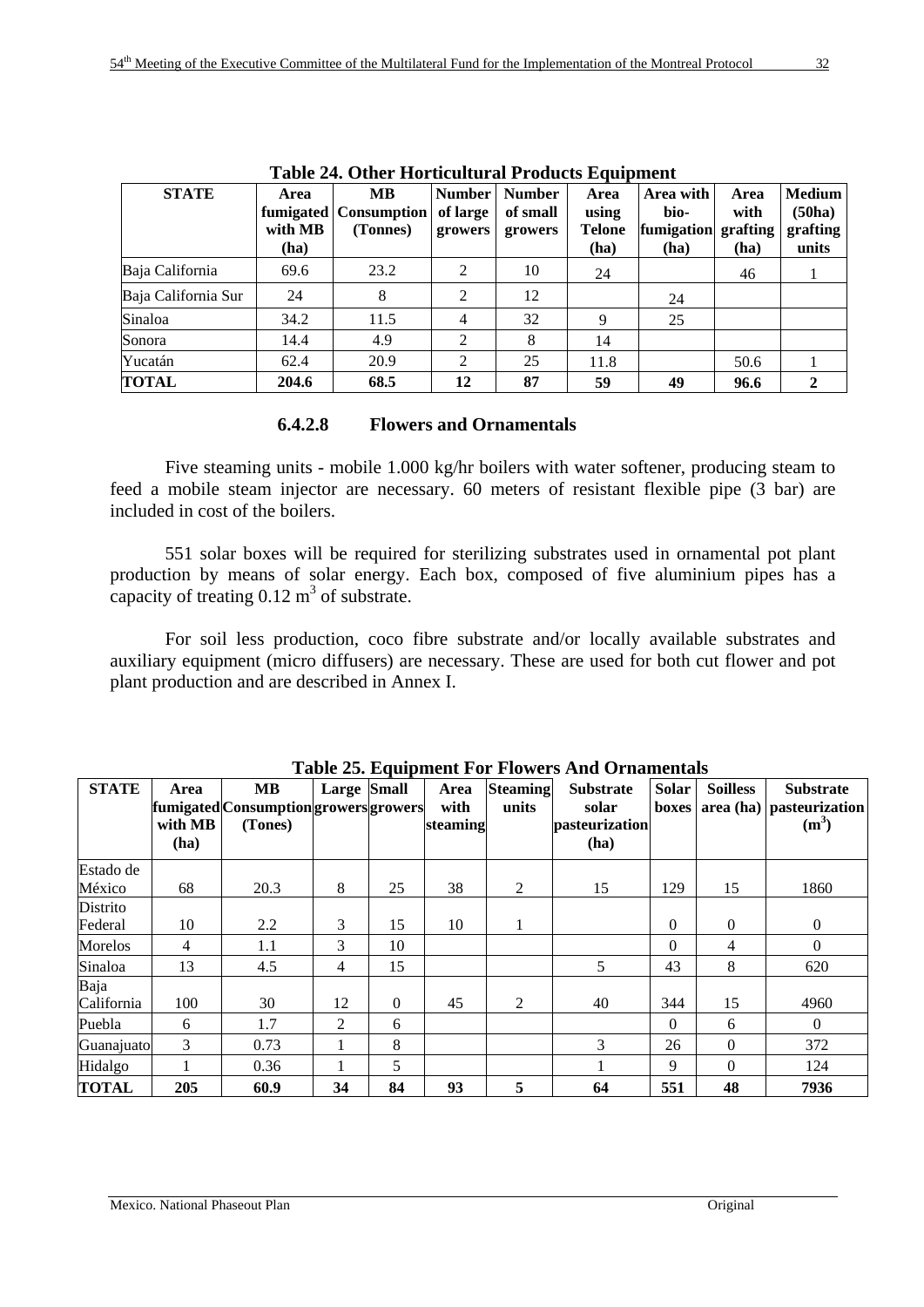#### **6.4.2.9 Equipment for Commodity Fumigation**

The total volume fumigated with MB is approx.  $4,441,355 \text{ m}^3$ , based on the typical average MB dose between  $33-36$  g/m<sup>3</sup> depending on the application and conditions.

 Fumigation of grain/products with phosphine will require equipment for recirculation the gas in 96 locations, primarily silos, accounting for a volume of about  $1,810,472$  m<sup>3</sup>. Fumigation of shipholds increase the volume by 110,294m<sup>3</sup>. Necessary equipment includes recirculation systems with blowers, circulation piping, and phosphine detection equipment.

 Large chest freezers or access to commercial freezer storage facilities will be necessary for treating artefacts.

 Dried fruit and nuts in 3 locations require rapid treatment that can be provided by Carvex pressure chambers.

 Wood and wooden products will require either equipment for heat treatment or, in some cases, tarpaulins and equipment for detecting phosphine. Table 25 below describes incremental equipment needed for commodity treatment.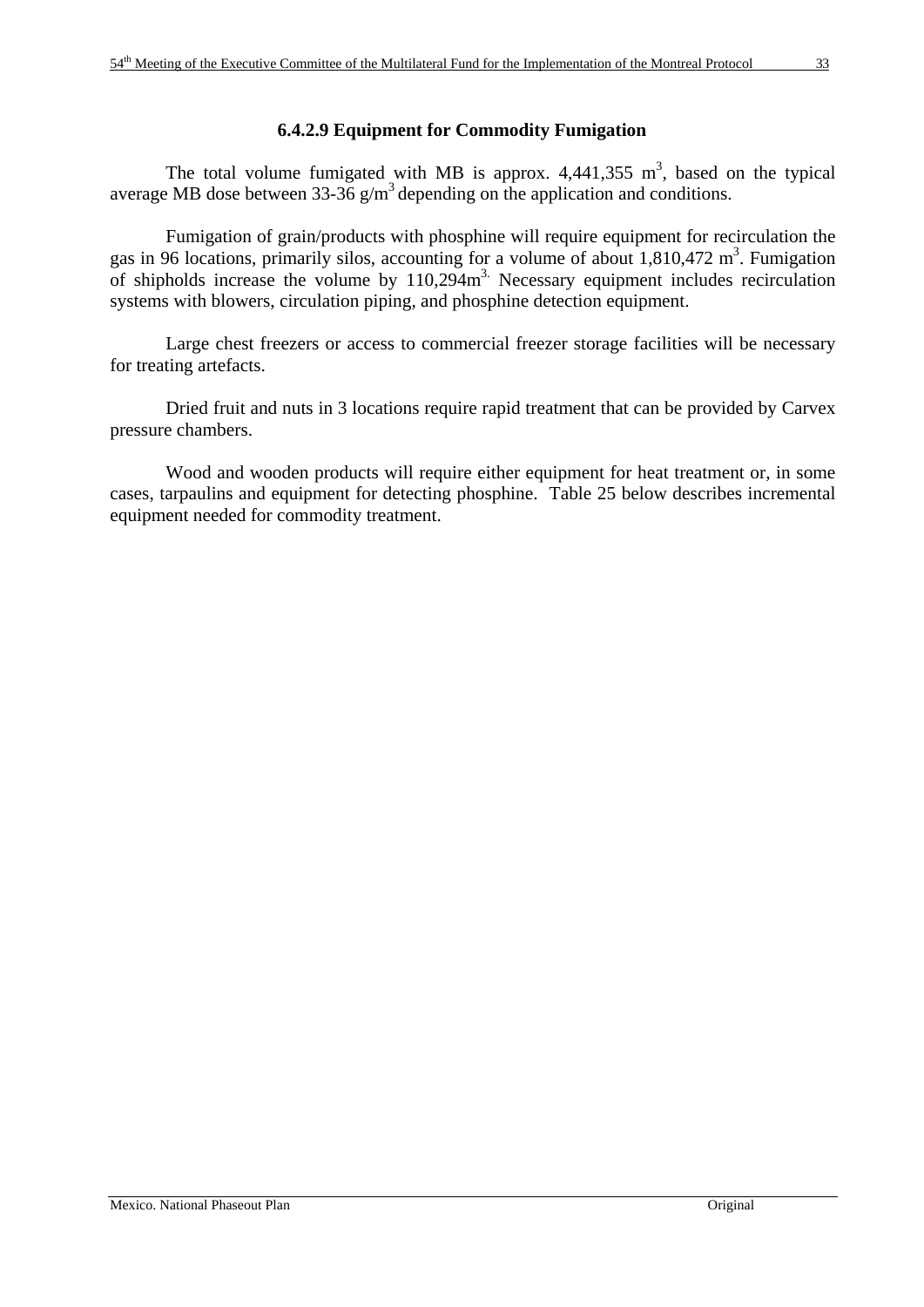| <b>Equipment</b>                                                                                                                                 | $\cdots$<br><b>Volume requiring equipment</b><br>$(m^3)$ | No. units    |  |  |  |  |  |  |  |
|--------------------------------------------------------------------------------------------------------------------------------------------------|----------------------------------------------------------|--------------|--|--|--|--|--|--|--|
| Grains, stored products, wooden products - silos, bins, warehouses, trucks, railcars<br>66.25 tonnes MB. Volume treated with MB: 1, 810,472 $m3$ |                                                          |              |  |  |  |  |  |  |  |
| Phosphine detection equipment<br>(bellow pump and detection<br>tubes)                                                                            | Only for MB users who do not<br>have equipment           | 30           |  |  |  |  |  |  |  |
| Self contained breathing<br>apparatus                                                                                                            |                                                          | 24           |  |  |  |  |  |  |  |
| Polyethylene sheets and tape for<br>loose and bagged product                                                                                     | 307,780                                                  | 15           |  |  |  |  |  |  |  |
| Phosphine tablet dispensers for<br>silos and bins only                                                                                           | 1,502,692                                                | 40           |  |  |  |  |  |  |  |
| Recirculation system including<br>blowers, recirculation piping and<br>tape for silos and bins requiring<br>phosphine recirculation              | 1,502,692                                                | 150          |  |  |  |  |  |  |  |
| <b>Products in ship holds</b><br>3.75t MB. Volume treated with MB: 110,294 $m3$                                                                  |                                                          |              |  |  |  |  |  |  |  |
| Phosphine recirculation system<br>including recirculation piping and<br>tape                                                                     | 110,294                                                  | 9            |  |  |  |  |  |  |  |
| Phosphine detection equipment                                                                                                                    | 110,294                                                  | 8            |  |  |  |  |  |  |  |
| Self-contained breathing<br>apparatus                                                                                                            | 110,294                                                  | 6            |  |  |  |  |  |  |  |
| Products requiring rapid treatment, eg. dry spices, dried fruit<br>6t MB. Volume treated with MB: 176,471m <sup>3</sup>                          |                                                          |              |  |  |  |  |  |  |  |
| Carvex chamber (controlled<br>atmosphere, pressure) installation<br>including related equipment                                                  | 176,471                                                  | 1            |  |  |  |  |  |  |  |
| Museums, historical items<br>2.3 t MB. Volume treated with MB: 67,647 m3                                                                         |                                                          |              |  |  |  |  |  |  |  |
| Cold treatment equipment                                                                                                                         | 67,647                                                   | $\mathbf{2}$ |  |  |  |  |  |  |  |
| Flour mills, food factories - phosphine + heat + $CO2$ with IPM<br>57.4 t MB. Volume treated with MB: 1,688,236 $m3$                             |                                                          |              |  |  |  |  |  |  |  |
| Heaters (electric)                                                                                                                               | 1,688,236                                                | 42           |  |  |  |  |  |  |  |
| Additional sealing of building,<br>equipment etc.                                                                                                | 1,688,236                                                | 15           |  |  |  |  |  |  |  |
| Self contained breathing<br>apparatus                                                                                                            | 1,688,236                                                | 24           |  |  |  |  |  |  |  |
| Gas detection equipment<br>(phosphine and CO <sub>2</sub> )                                                                                      | 1,688,236                                                | 25           |  |  |  |  |  |  |  |
|                                                                                                                                                  |                                                          |              |  |  |  |  |  |  |  |
| Heaters (electric)                                                                                                                               | 588,235                                                  | 42           |  |  |  |  |  |  |  |
| Changed sprinkler heads<br>(replaced to 100°C rating)                                                                                            | 588,235                                                  | 5            |  |  |  |  |  |  |  |
| Thermometers                                                                                                                                     | 588,235                                                  | 210          |  |  |  |  |  |  |  |
| Additional sealing of building,<br>equipment etc.                                                                                                | 588,235                                                  | 10           |  |  |  |  |  |  |  |
| Self contained breathing<br>apparatus (heat)                                                                                                     | 588,235                                                  | 21           |  |  |  |  |  |  |  |
| <b>TOTAL</b>                                                                                                                                     | 4,441,355                                                |              |  |  |  |  |  |  |  |

| Table 26. Incremental Capital Equipment In Commodities Sector |  |  |
|---------------------------------------------------------------|--|--|
|---------------------------------------------------------------|--|--|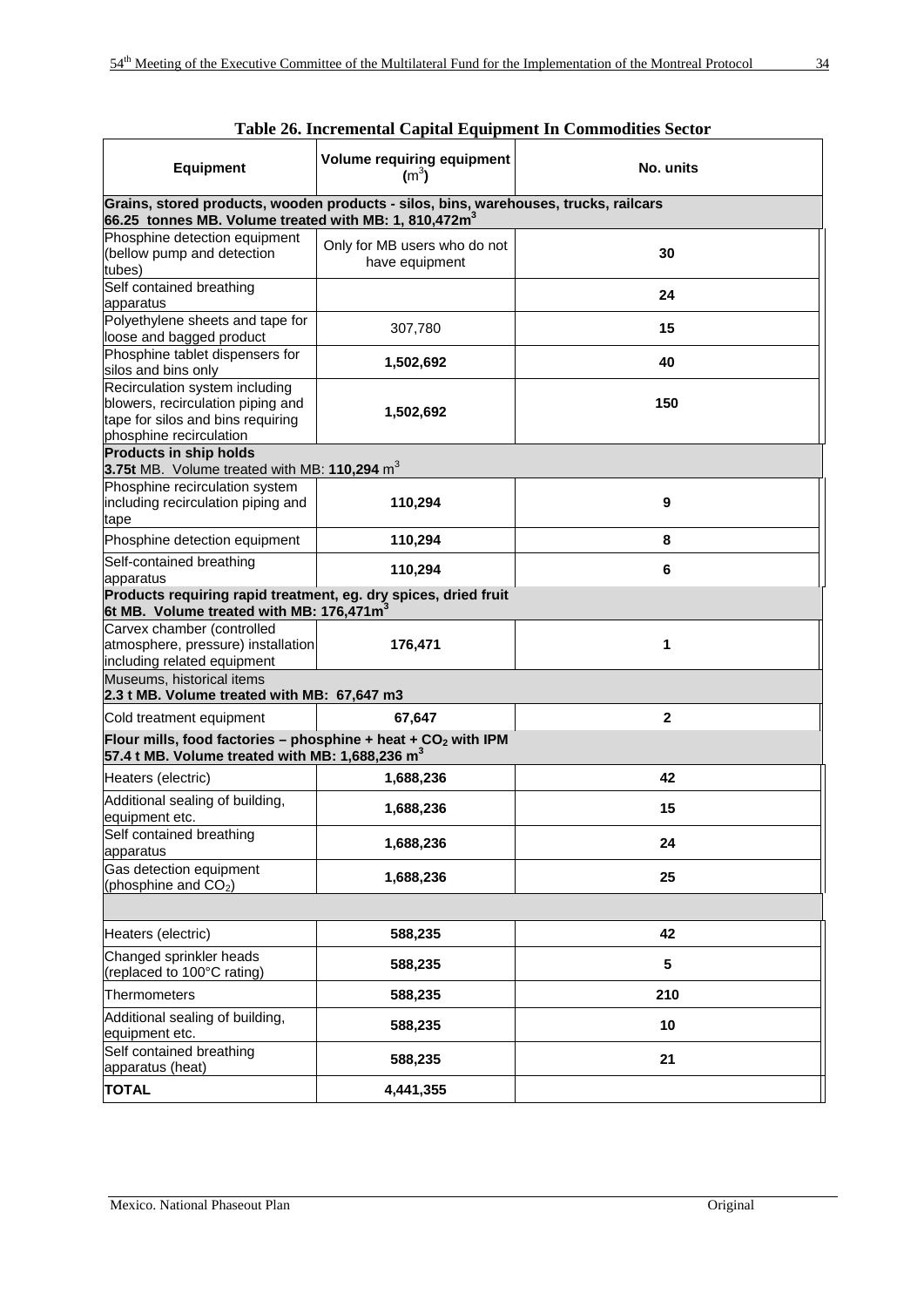In food facilities the introduction of IPM programmes (consisting of cleaning programmes, monitoring, use of spot treatments, and phosphine fumigation of inbound raw ingredients) will require ULD foggers, pheromone traps, safety equipment and respirators. Heating equipment is also required. IPM  $+$  heat will be installed in about 75% of the facilities, representing a volume of about 1,688,236m<sup>3</sup>. Fumigation with phosphine +  $CO<sub>2</sub>$  + heat will be introduced in the remaining 25% of facilities, a volume of about  $\overline{588,235 \text{ m}^3}$ .

# **6. PROJECT IMPACT**

By implementing this project, Mexico will completely phase-out Methyl Bromide by the year 2014. A 40% reduction would already be achieved in 2011.

# **7. PROJECT INPUTS**

# **7.1 Capital Goods**

The following items will have to be purchased and installed:

- 1-3 D/ Pic resistant Venturi injectors with all accessories, but without water tanks; security sets of water valves and devices for safely using this fumigant.
- Grafting units composed of (1) germination units and greenhouses for growing scions and rootstocks (2) grafting workshops (3) production units for grafted plants; grafting workshops for grafting, healing and rooting.
- Tray sowing machines and accessories for grafting.
- Steam boilers with pasteurization sheets for soil and substrate pasteurization.
- Recirculation system for phosphine in silos, phosphine detection equipment, pressure/ $CO<sub>2</sub>$ chambers, ultra low dose (ULD) foggers, traps for rodents and pheromones, safety equipment, thermometers, and heaters.

# **7.2 Training**

Training programme details are given in Annex II

# **8. PROJECT IMPLEMENTATION**

The project will be implemented by UNIDO and Canada under guidance and coordination of the National Ozone Office Unit (NOU) of the Secretaría de Medio Ambiente y Recursos Naturales (SEMARNAT) of Mexico.

The contracts for the major component of the project, which is represented by equipment, will be awarded on the basis of competitive bidding. The final terms of reference for the subcontracts will be established after the project is approved. The bids will be organized by UNIDO and Canada and the selected subcontractor will be responsible for the supply and delivery of all necessary equipment.

Detailed specifications for the equipment and the work plan will be elaborated by UNIDO and Canada in consultation with key stakeholders in Mexico, once an implementation agreement (Memorandum of Understanding) has been reached with the NOU.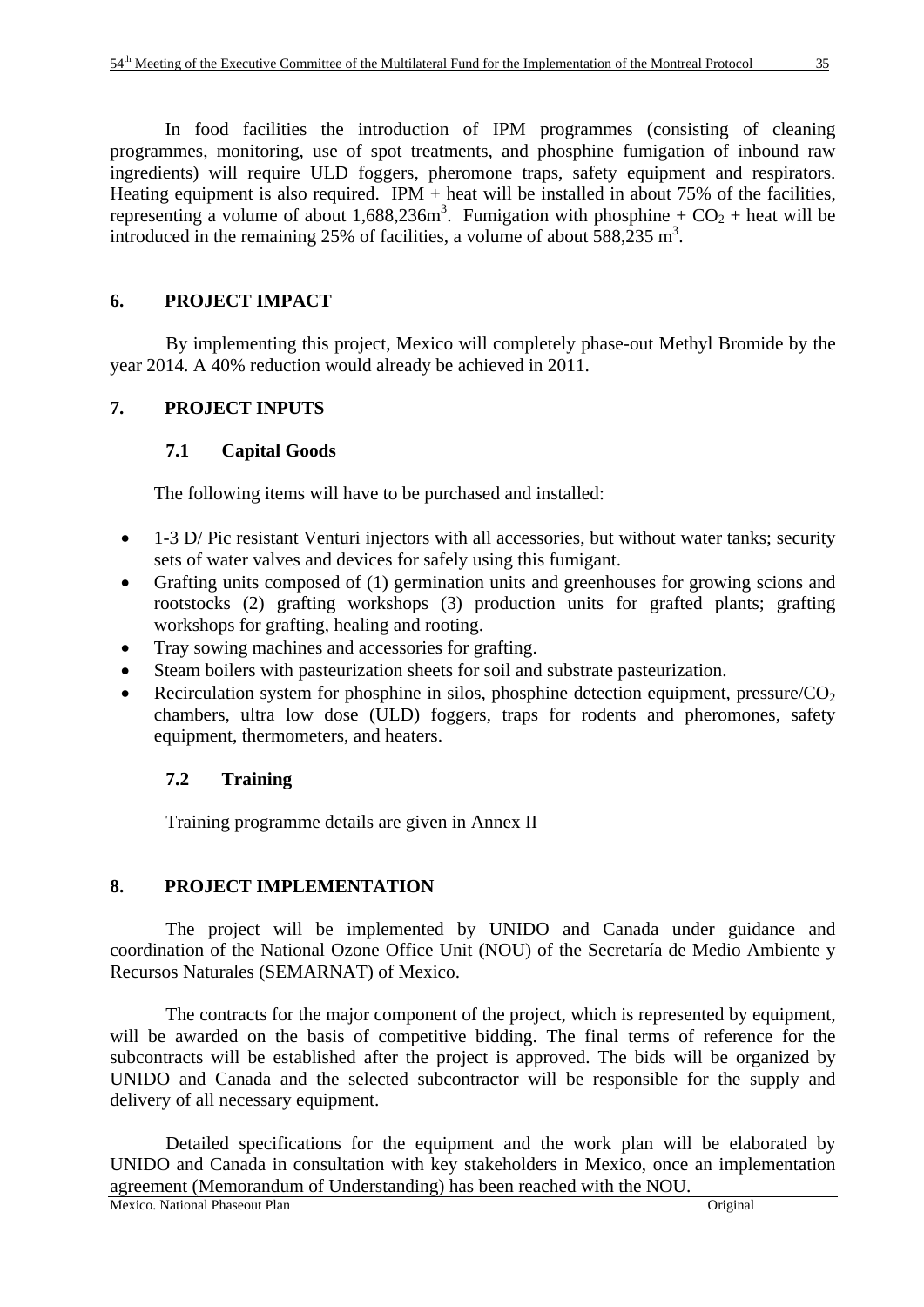The implementing agencies will provide information concerning project implementation and financial disbursements to the Ozone Unit twice a year.

As implementing agencies, UNIDO and CANADA have the necessary experience and capabilities for the successful implementation of projects in the methyl bromide sector, being already present in many Article 5 countries. Upon approval by the Multilateral Fund for the implementation of the Montreal Protocol (MLF), the project budget will be transferred to UNIDO and Canada for the soil and commodities sectors, respectively. The UNIDO and Canada will then issue the corresponding project allotment document. Any substantive or financial deviation will be subject to approval by the MLF Executive Committee.

# **9. PROJECT COSTS**

# **9.1 Capital Costs**

Capital Cost Investment as per Annexes I and II, can be summarized as follows:

|                                         | <b>EQUIPMENT</b> | <b>TRAINING</b> | SUB-<br><b>TOTAL</b><br><b>CAPITAL</b> |
|-----------------------------------------|------------------|-----------------|----------------------------------------|
| <b>Strawberries with Telone</b>         | 0                |                 |                                        |
| <b>Strawberries Soilless</b>            | 917,562          |                 | 917,562                                |
| <b>Tomato with Telone</b>               |                  |                 |                                        |
| <b>Tomato Grafting</b>                  | 4,112,379        |                 | 4,112,379                              |
| Chile Bell Pepper Bio-fumigation        |                  |                 | 0                                      |
| Chile Bell Pepper Grafting              | 434,351          |                 | 434,351                                |
| <b>Melon Grafting</b>                   | 2,226,763        |                 | 2,226,763                              |
| <b>Berries with Telone</b>              |                  |                 |                                        |
| Berries soil less                       | 835,210          |                 | 835,210                                |
| Garlic with Telone                      |                  |                 |                                        |
| Flowers soil less                       | 516,000          |                 | 516,000                                |
| Flowers substrate solarization in boxes | 220,444          |                 | 220,444                                |
| Flowers soil steaming                   | 175,000          |                 | 175,000                                |
| Other crops with Telone                 |                  |                 |                                        |
| Other crops with bio fumigation         | ი                |                 | 0                                      |
| Other crops with grafting               | 773,944          |                 | 773,944                                |
| Commodities                             | 901,510          |                 | 901,510                                |
| Training in horticulture                |                  | 1,256,000       | 1,256,000                              |
| Training in commodities                 |                  | 195,600         | 195,600                                |
| <b>TOTAL</b>                            | 11,113,163       | 1,451,600       | 12,564,763                             |

| Table 27. Investment Costs in US\$ |  |
|------------------------------------|--|
|                                    |  |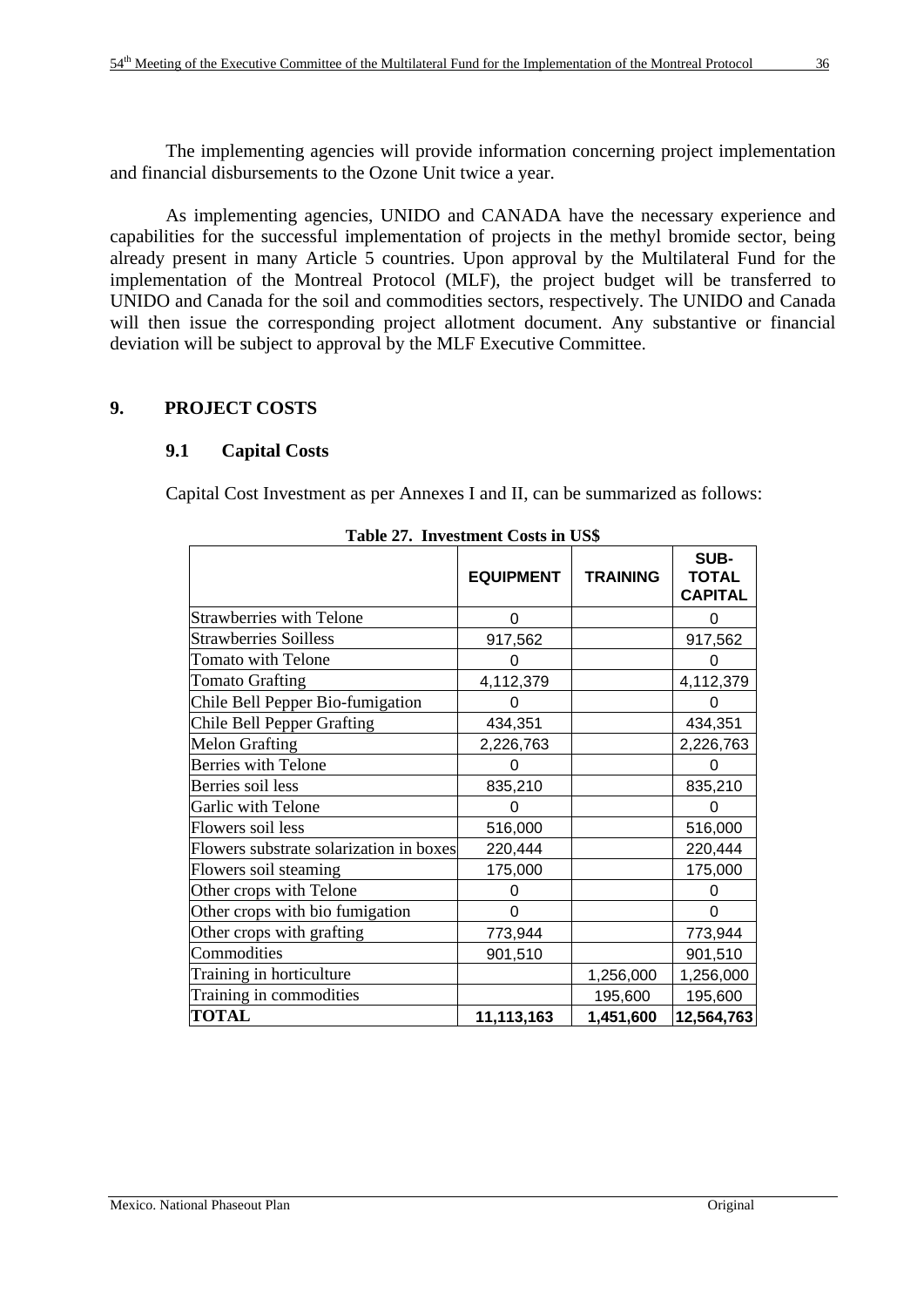The incremental operating costs as detailed in Annex III are summarized in the following table:

| <b>CROPS/USES</b>               | <b>OPERATING COSTS</b> |
|---------------------------------|------------------------|
| <b>Strawberries with Telone</b> | $-361,790$             |
| <b>Strawberries Soilless</b>    | $-110,496$             |
| <b>Tomato with Telone</b>       | $-68,556$              |
| <b>Tomato Grafting</b>          | $-2,215,181$           |
| Chile Bio-fumigation            | $-48,202$              |
| <b>Chile Grafting</b>           | $-333,063$             |
| <b>Melon Grafting</b>           | $-351,427$             |
| <b>Berries with Telone</b>      | $-594,421$             |
| Berries soilless                | $-130,251$             |
| Garlic with Telone              | $-50,122$              |
| Flowers soilless                | $-208,124$             |
| Flowers solarization with boxes | $-192,567$             |
| Flowers soil steaming           | 17,627                 |
| Other crops with Telone         | $-9,347$               |
| Other crops with bio fumigation | 4,864                  |
| Other crops with grafting       | $-158,506$             |
| Commodities                     | 210,701                |
| <b>TOTAL</b>                    | -4,598,860             |

**Table 28. Incremental Operating Costs in US\$** 

# **9.3 Contingency Fund**

A contingency fund consisting of 10% of the investment cost is included, in order to cover unforeseen expenses that might occur during project implementation such as the purchase of small testing equipment, price escalation, unforeseen transport costs, etc.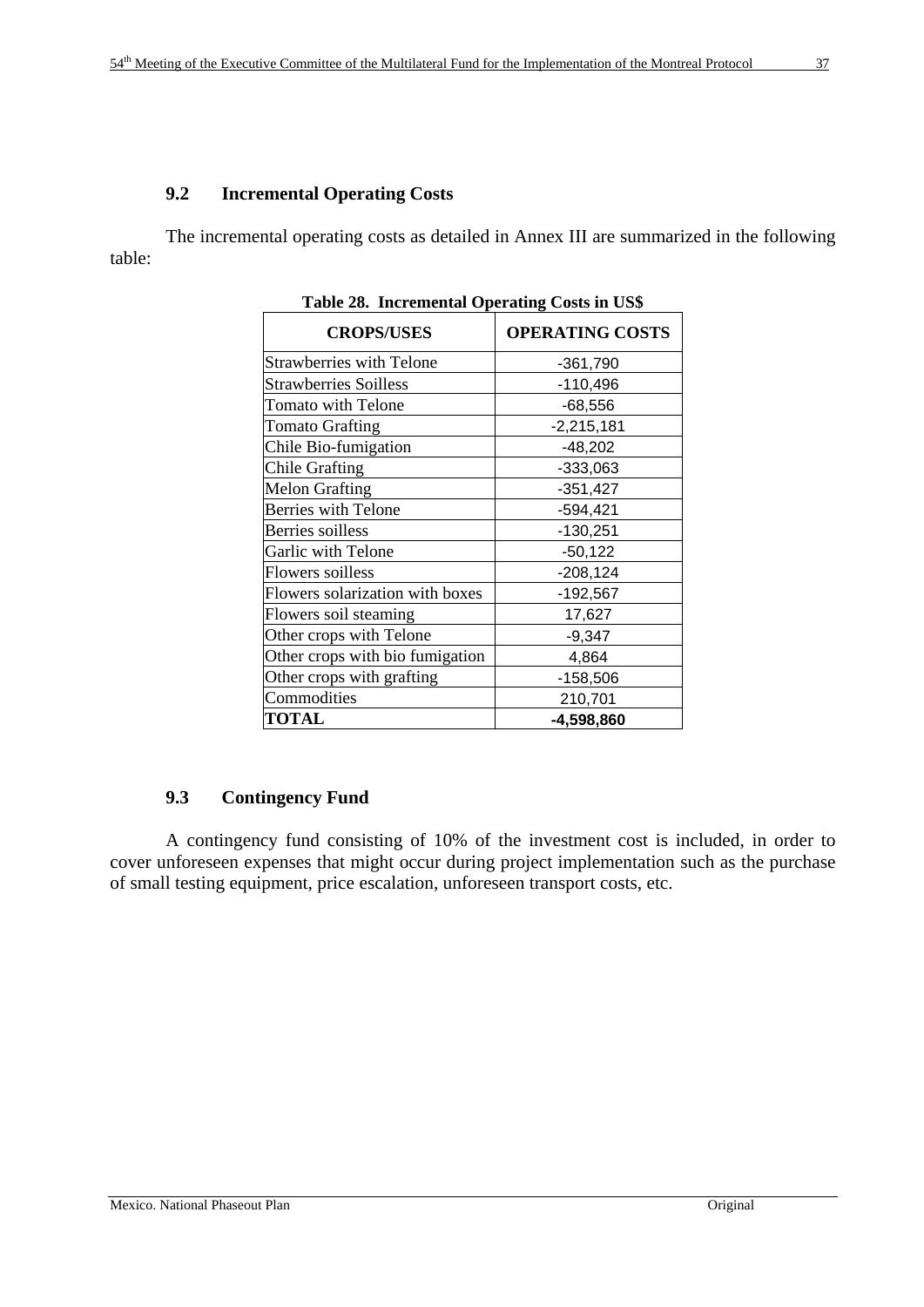| Table 29. Total Project Costs (US\$) |              |                              |           |                                        |                            |                              |  |  |  |
|--------------------------------------|--------------|------------------------------|-----------|----------------------------------------|----------------------------|------------------------------|--|--|--|
|                                      | <b>COSTS</b> | OPERATING EQUIPMENT TRAINING |           | SUB-<br><b>TOTAL</b><br><b>CAPITAL</b> | <b>CONTINGENCY PROJECT</b> | <b>TOTAL</b><br><b>COSTS</b> |  |  |  |
| <b>Strawberries with Telone</b>      | $-361,790$   | $\mathbf 0$                  |           | $\Omega$                               |                            |                              |  |  |  |
| <b>Strawberries Soilless</b>         | $-110,496$   | 917,562                      |           | 917,562                                |                            |                              |  |  |  |
| Tomato with Telone                   | $-68,556$    | 0                            |           | 0                                      |                            |                              |  |  |  |
| <b>Tomato Grafting</b>               | $-2,215,181$ | 4,112,379                    |           | 4,112,379                              |                            |                              |  |  |  |
| Chile Bio-fumigation                 | $-48,202$    | 0                            |           | $\Omega$                               |                            |                              |  |  |  |
| Chile Grafting                       | $-333,063$   | 434,351                      |           | 434,351                                |                            |                              |  |  |  |
| <b>Melon Grafting</b>                | $-351,427$   | 2,226,763                    |           | 2,226,763                              |                            |                              |  |  |  |
| <b>Berries with Telone</b>           | $-594,421$   | $\Omega$                     |           | 0                                      |                            |                              |  |  |  |
| <b>Berries</b> soilless              | $-130,251$   | 835,210                      |           | 835,210                                |                            |                              |  |  |  |
| Garlic with Telone                   | $-50,122$    | 0                            |           | U                                      |                            |                              |  |  |  |
| Flowers soilless                     | $-208,124$   | 516,000                      |           | 516,000                                |                            |                              |  |  |  |
| Flowers solarization with<br>boxes   | $-192,567$   | 220,444                      |           | 220,444                                |                            |                              |  |  |  |
| Flowers soil steaming                | 17,627       | 175,000                      |           | 175,000                                |                            |                              |  |  |  |
| Other crops with Telone              | $-9,347$     | $\Omega$                     |           | 0                                      |                            |                              |  |  |  |
| Other crops with bio<br>fumigation   | 4,864        | $\Omega$                     |           | $\mathbf 0$                            |                            |                              |  |  |  |
| Other crops with grafting            | $-158,506$   | 773,944                      |           | 773,944                                |                            |                              |  |  |  |
| Commodities                          | 210,701      | 901,510                      |           | 901,510                                |                            |                              |  |  |  |
| Training in horticulture             |              |                              | 1,256,000 | 1,256,000                              |                            |                              |  |  |  |
| Training in commodities              |              |                              | 195,600   | 195,600                                |                            |                              |  |  |  |
| <b>TOTAL</b>                         | $-4,598,860$ | 11,113,163                   | 1,451,600 | 12,564,763                             | 1,256,476                  | 9,222,379                    |  |  |  |

# **9.4 Total Project Costs**

# **10. PREREQUISITES**

 In accordance with the regulations of the Executive Committee of the Multilateral Fund, project funds will only cover incremental costs up to an amount of US\$ 9,222,379. All other expenses, such as:

- Equipment installation
- Cost of technical staff needed to install such equipment
- Local transportation of melon grafting units from the nearest harbour to farmer's association sites
- Any additional equipment not included in the present project document
- Any deviation of costs of equipment to be purchased shall be borne by MB users

 Prior to project initiation, a Memorandum of Understanding (MOU) will be prepared by the Implementing Agency in cooperation with the Ministry of the Environment. This memorandum will specify the above-mentioned responsibilities of the counterpart, the counterpart enterprises or institutions.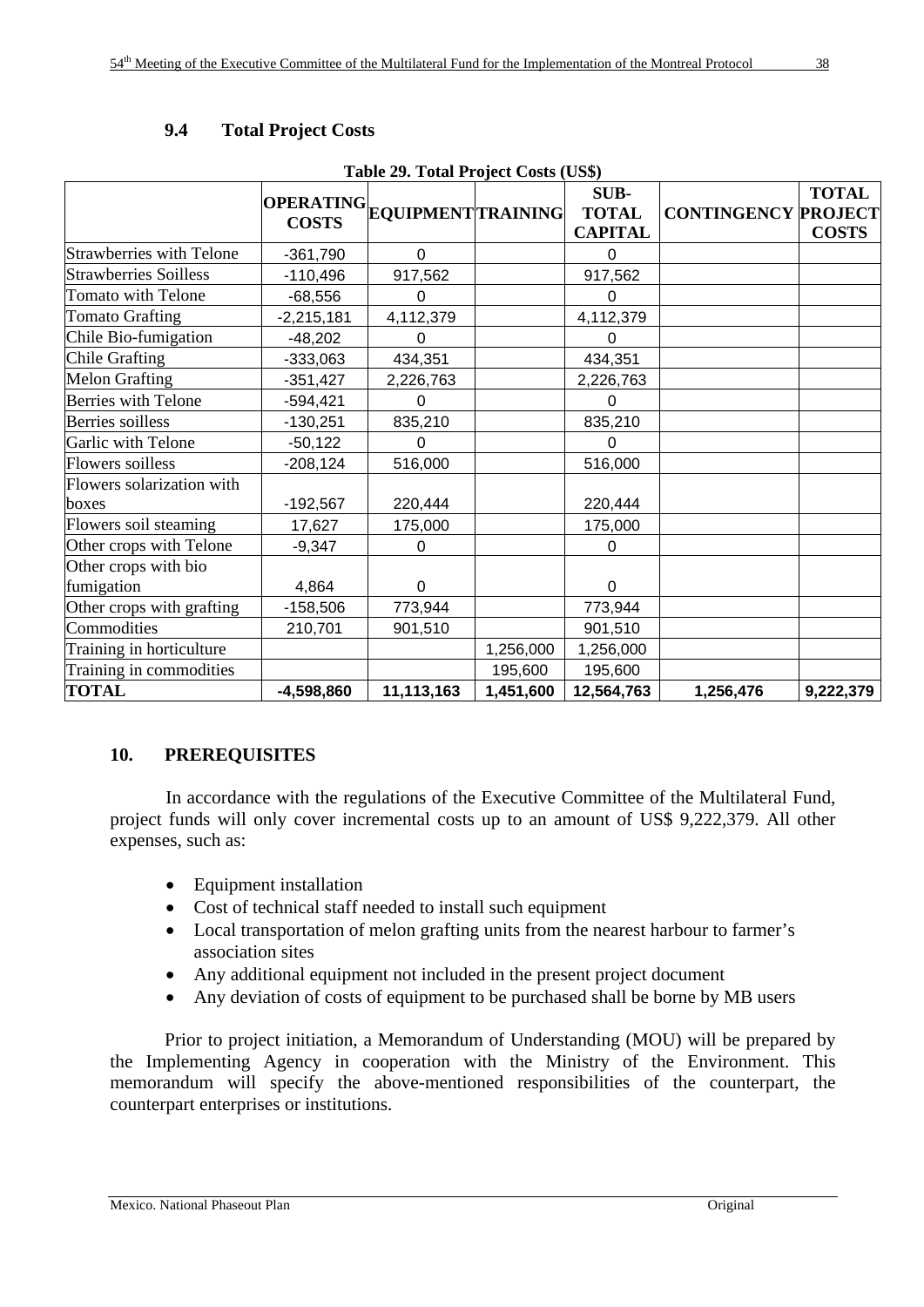# **11. PROJECT MONITORING**

| Milestone                                                               | Date    | Month          | Achieved | <b>Not</b><br>Achieved | Delay | Remarks |
|-------------------------------------------------------------------------|---------|----------------|----------|------------------------|-------|---------|
| Memorandum of<br>understanding submitted                                | 05/2008 | 1              |          |                        |       |         |
| Memorandum of<br>understanding signed                                   | 06/2008 | $\overline{2}$ |          |                        |       |         |
| First set of equipment and<br>training bids prepared                    | 07/2008 | 3              |          |                        |       |         |
| Contract for equipment<br>and training awarded                          | 09/2008 | 5              |          |                        |       |         |
| First Phase of training in<br>horticulture initiated                    | 09/2008 | 6              |          |                        |       |         |
| Training in commodities<br>initiated                                    | 09/2008 | 6              |          |                        |       |         |
| First set of equipment<br>installed                                     | 12/2008 | 9              |          |                        |       |         |
| Bids for second set of<br>equipment awarded                             | 12/2009 | 21             |          |                        |       |         |
| Second set of equipment<br>installed                                    | 06/2010 | 27             |          |                        |       |         |
| First Phase of training in<br>horticulture and<br>commodities completed | 06/2011 | 39             |          |                        |       |         |
| Second phase of training in<br>horticulture initiated                   | 01/2012 | 45             |          |                        |       |         |
| Second phase of training in<br>horticulture completed                   | 12/2013 | 66             |          |                        |       |         |
| Phase-out achieved                                                      | 04/2014 | 72             |          |                        |       |         |
| Project Completion Report                                               | 04/2014 | 72             |          |                        |       |         |

# **MILESTONES FOR PROJECT MONITORING**

Date of project approval: April 2008

# **12. POLICY MEASURES AGREED BY THE GOVERNMENT OF MEXICO**

 The Government of Mexico ratifies its commitment to enforce 100% reduction of MB consumption by 2014 and the enforce the following agreed reduction schedule:

| YEAR            | 2008 | 2009 | 2010 | 2011 | 2012 | 2013 |
|-----------------|------|------|------|------|------|------|
| MB Phase-out    |      | 100  | 120  | 150  | 200  | 325  |
| Maximum allowed |      |      |      |      |      |      |
| consumption     | 895  | 795  | 675  | 525  | 325  |      |

 The Government of Mexico agrees to enforce these reductions by regulating the total amount of MB imported and issue administrative regulations to ensure that non-qualifying and qualifying enterprises will limit their consumption.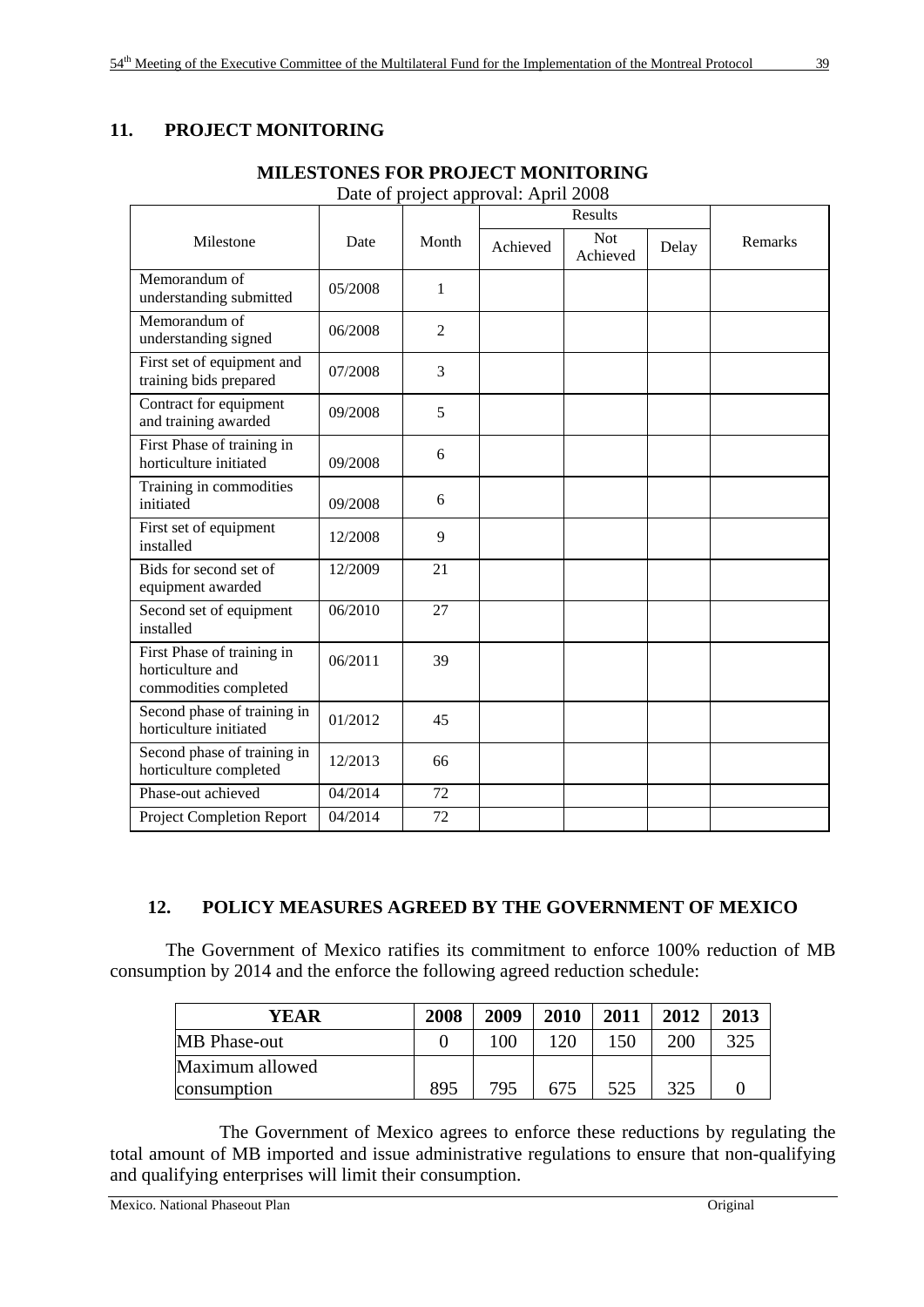SEMARNAT will monitor phase out and consumption at State level with the assistance of the Implementing Agencies.

 After the implementation of this project, the Government of Mexico agreed to ban the import of methyl bromide for the controlled uses.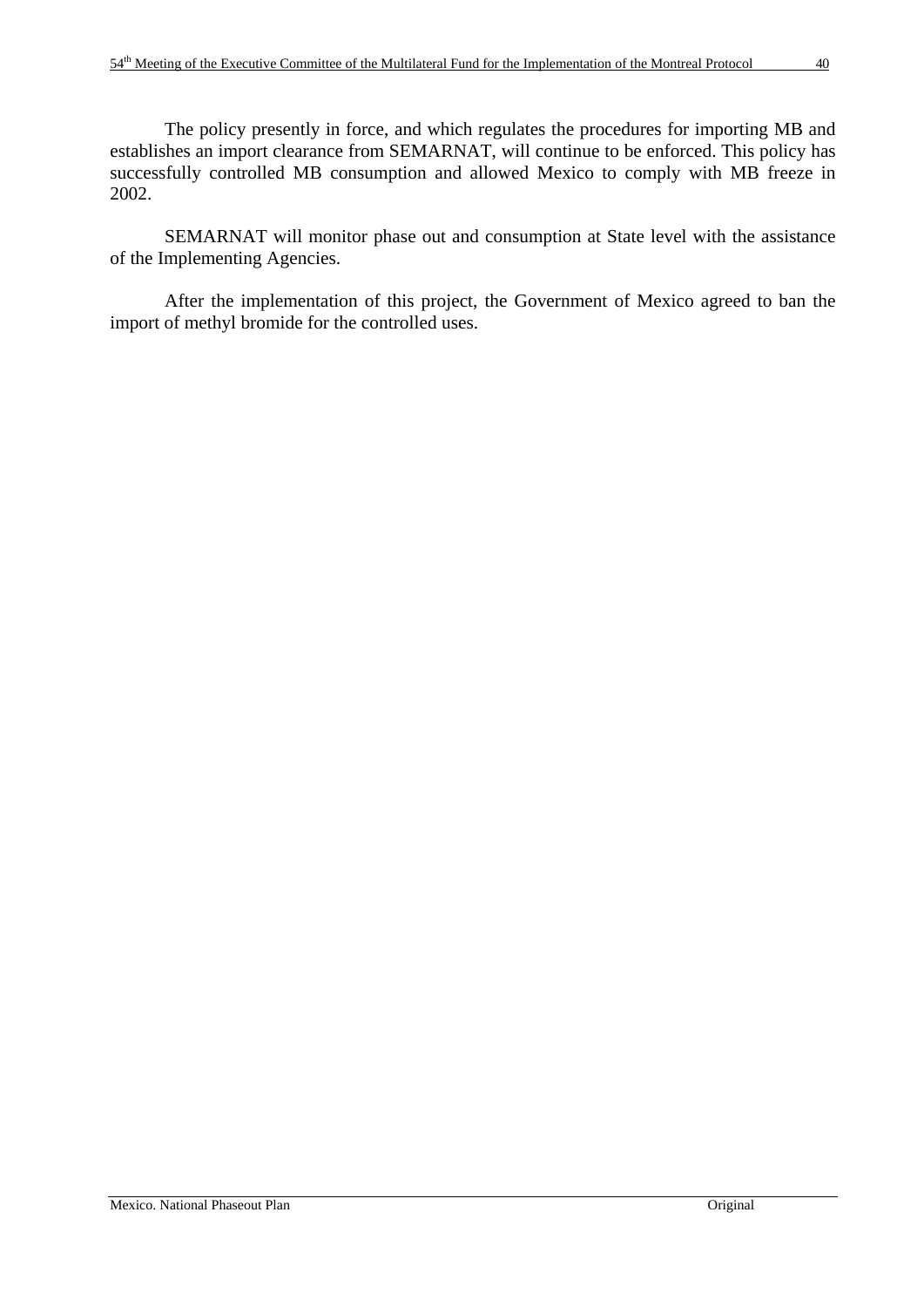# **ANNEX I: EQUIPMENT COSTS**

#### **1. Soilless production technology for Strawberries and Berries**

Equipment specifications and costs follow:

# **SOIL LESS PRODUCTION TECHNOLOGY FOR STRAWBERRIES**

|                                                                       | Amount | US\$/unit | <b>TOTAL</b> |
|-----------------------------------------------------------------------|--------|-----------|--------------|
| Tripod steel bars                                                     | 3840   | 1.7       | 6,528        |
| Polystyrene containers (gutters). 3.5 mm thick and density 700 $g/m2$ | 7680   |           | 7,680        |
| Water collector funnel Diameter 25 mm                                 | 320    |           | 960          |
| Gravel. 1cm layer on bottom of the plastic container. m <sup>3</sup>  | 18.4   |           | 147          |
| Coco fibre. $m3$                                                      | 275    | 30        | 8,250        |
| Installation w/m                                                      | 10     | 300       | 3,000        |
| <b>TOTAL</b>                                                          |        |           | 26,565       |

#### **2. Tomato grafting**

Specifications and cost for crop areas of 50 and 100 ha are given below:

|                                                                  |        | <b>100 HECTARES</b>   |              |        | <b>50 HECTARES</b>    |              |  |
|------------------------------------------------------------------|--------|-----------------------|--------------|--------|-----------------------|--------------|--|
|                                                                  | Amount | Unit price<br>in US\$ | <b>TOTAL</b> | Amount | Unit price<br>in US\$ | <b>TOTAL</b> |  |
| <b>General Parameters</b>                                        |        |                       |              |        |                       |              |  |
| Planting "window" 70 days                                        |        |                       |              |        |                       |              |  |
| External temperature range = $4^0-45^0$                          |        |                       |              |        |                       |              |  |
| <b>Germination Unit</b>                                          |        |                       |              |        |                       |              |  |
| Area $(m2)$                                                      | 58     |                       |              | 31     |                       |              |  |
| Isolated panel 1.1 m length, 80 mm thick and 2.6 m<br>high. (m)  | 31.0   | 31.0                  | 961.0        | 22.4   | 31.0                  | 694.4        |  |
| Isolated panel 1.1 m length, 80 mm thick and 6.2 m<br>high. (m)  | 9.3    | 73.7                  | 685.5        | 5      | 73.7                  | 368.6        |  |
| Floor in reinforced concrete $(m^3)$                             | 5.8    | 91.0                  | 527.8        | 3.1    | 91.0                  | 282.1        |  |
| Hermetic 2.5x3 m sliding door                                    | 1.0    | 1,053.0               | 1,053.0      |        | 1,053.0               | 1,053.0      |  |
| Fogging irrigation system                                        | 1.0    | 285.0                 | 285.0        | 1      | 176                   | 176.0        |  |
| Electrical Climate control System Delta= 20°                     | 1.0    | 4,800.0               | 4,800.0      | 1      | 3545                  | 3,545.0      |  |
| Lighting                                                         | 1.0    | 450.0                 | 450.0        | 1      | 380                   | 380.0        |  |
| Installation                                                     | 1.0    | 3,159.0               | 3,159.0      | 1      | 2,193.0               | 2,193.0      |  |
| <b>Sub Total Germination Chamber</b>                             |        |                       | 11,921.3     |        |                       | 8,692.1      |  |
| <b>Grafting Unit</b>                                             |        |                       |              |        |                       |              |  |
| Area $(m2)$                                                      | 122.1  |                       |              | 66     |                       |              |  |
| Humidity has to be constant at 85%                               |        |                       |              |        |                       |              |  |
| Isolated panel 1.1 m length, 80 mm thick and 3 m<br>high. (m)    | 16.0   | 36.0                  | 576.0        | 11.0   | 36.0                  | 396.0        |  |
| Translucent panel 1.1 m length, 80 mm thick and 3 m<br>high. (m) | 16.0   | 106.0                 | 1,696.0      | 12.2   | 106.0                 | 1,293.2      |  |
| Isolated panel 1.1 m length, 80 mm thick and 6.6 m<br>high. (m)  | 18.5   | 79.0                  | 1,461.5      | 10.0   | 79.0                  | 790.0        |  |
| Floor in reinforced concrete $(m^3)$                             | 12.3   | 91.0                  | 1,119.3      | 6.6    | 91.0                  | 600.6        |  |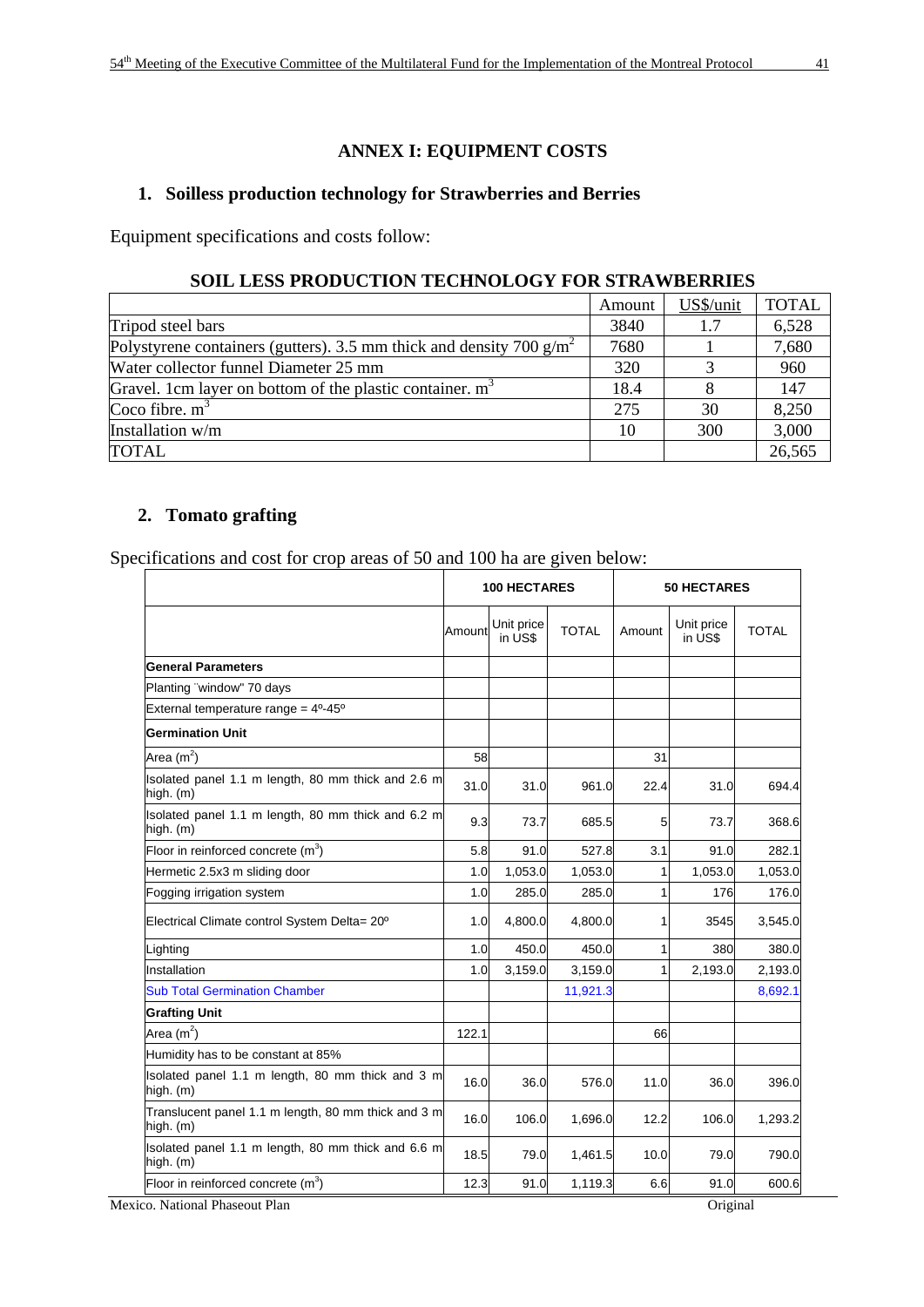|                                                                                                                                                                                                                                                                                                                                                                 |         | <b>100 HECTARES</b> |           |      | <b>50 HECTARES</b> |           |
|-----------------------------------------------------------------------------------------------------------------------------------------------------------------------------------------------------------------------------------------------------------------------------------------------------------------------------------------------------------------|---------|---------------------|-----------|------|--------------------|-----------|
| Hermetic 2.5x3 m sliding door                                                                                                                                                                                                                                                                                                                                   | 1.0     | 1,053.0             | 1,053.0   | 1.0  | 1,053.0            | 1,053.0   |
| Evaporation cooling unit 28 bars                                                                                                                                                                                                                                                                                                                                | 1.0     | 31,590.0            | 31,590.0  | 1.0  | 21,060.0           | 21,060.0  |
| Rolling galvanized tables 1.3x1.3x0.65                                                                                                                                                                                                                                                                                                                          | 25.0    | 211.0               | 5,275.0   | 13.0 | 211.0              | 2,743.0   |
| Chairs for grafters                                                                                                                                                                                                                                                                                                                                             | 25.0    | 32.0                | 800.0     | 13.0 | 32.0               | 416.0     |
| Installation                                                                                                                                                                                                                                                                                                                                                    | 1.0     | 5,265.0             | 5,265.0   | 1.0  | 3,700.0            | 3,700.0   |
| <b>Sub- Total Grafting Unit</b>                                                                                                                                                                                                                                                                                                                                 |         |                     | 48,835.8  |      |                    | 32,051.8  |
| <b>Healing Unit</b>                                                                                                                                                                                                                                                                                                                                             |         |                     |           |      |                    |           |
| Area                                                                                                                                                                                                                                                                                                                                                            | 122.1   |                     |           | 66   |                    |           |
| Capacity: Trolleys of 30 trays (150 cells)                                                                                                                                                                                                                                                                                                                      | 26      |                     |           | 13   |                    |           |
| Floor in reinforced concrete $(m^3)$                                                                                                                                                                                                                                                                                                                            | 12.21   | 91                  | 1,111.1   | 6.6  | 91                 | 600.6     |
| Isolated panel 1.1 m length, 80 mm thick and 3 m<br>high. (m)                                                                                                                                                                                                                                                                                                   | 40.0    | 36.0                | 1,440.0   | 26.1 | 36.0               | 939.6     |
| Translucent panel 1.1 m length, 80 mm thick and 3 m<br>high. (m)                                                                                                                                                                                                                                                                                                | 11.0    | 106.0               | 1,166.0   | 7.1  | 106.0              | 752.6     |
| Isolated panel 1.1 m length, 80 mm thick and 6.6 m<br>high. (m)                                                                                                                                                                                                                                                                                                 | 18.5    | 79.0                | 1,461.5   | 10   | 79.0               | 790.0     |
| Hermetic 2.5x3 m sliding DOUBLE door                                                                                                                                                                                                                                                                                                                            | 1.0     | 2,983.0             | 2,983.0   | 1    | 2,983.0            | 2,983.0   |
| Fog spraying system 1.1-6.5 l/h, 0.23 Kw 280m3/h air<br>P= 100-1000 kpa.                                                                                                                                                                                                                                                                                        | 1.0     | 11,934.0            | 11,934.0  | 1    | 5,967.0            | 5,967.0   |
| Evaporation cooling unit 28 bars                                                                                                                                                                                                                                                                                                                                | 1.0     | 47,385.0            | 47,385.0  | 1    | 31,590.0           | 31,590.0  |
| Trolleys. Capacity 30 trays                                                                                                                                                                                                                                                                                                                                     | 26.0    | 536.0               | 13,936.0  | 13   | 536.0              | 6,968.0   |
| Installation                                                                                                                                                                                                                                                                                                                                                    | 1.0     | 5,265.0             | 5,265.0   | 1    | 3,585.0            | 6,950.0   |
| <b>Sub-Total Healing</b>                                                                                                                                                                                                                                                                                                                                        |         |                     | 85,570.5  |      |                    | 57,540.8  |
| <b>Cultivation units</b>                                                                                                                                                                                                                                                                                                                                        |         |                     |           |      |                    |           |
| Area m2 (excluding present grower's area)                                                                                                                                                                                                                                                                                                                       | 2200    |                     |           | 1075 |                    |           |
| Greenhouse height 4 m. Width 16 m.<br>Sides<br>polyethylene film rolling curtain. Roof 800 microns.<br>Roof and east, north and west sidewall with insect<br>proof screen 20/20. Inner aluminum screen (fabric<br>open structure): only ceiling, horizontal retractable<br>motorized screen, and 60% shade. One zenith vent<br>along the structure (Per $m^2$ ) |         | 35.0                | 77,000.0  |      | 41                 | 44,075.0  |
| Water irrigation system One overhead irrigation<br>trolleys (Suspended rail) per span. Irrigation and 3,583.0<br>fumigation nozzles on separated pipes. (Per m2)                                                                                                                                                                                                |         | 15.8                | 56,575.6  | 1792 | 15.79              | 28,295.7  |
| "Т"<br>rail frame benches for suspended<br>trays<br>cultivation. (Per meter)                                                                                                                                                                                                                                                                                    | 7,190.0 | 3.2                 | 23,008.0  | 3595 | 3.2                | 11,504.0  |
| Motorized thermo screen in polyester                                                                                                                                                                                                                                                                                                                            | 3,583.0 | 10.5                | 37,729.0  | 1793 | 10.5               | 18,826.5  |
| Heating system. Delta 12. Hot water boiler at 40 <sup>a</sup> C<br>and corrugated 20 mm PE pipes along the T rails                                                                                                                                                                                                                                              | 3,300.0 | 14.0                | 46,332.0  | 1612 | 14.0               | 22,568.0  |
| <b>Sub-Total Cultivation unit</b>                                                                                                                                                                                                                                                                                                                               |         |                     | 240,644.6 |      |                    | 125,269.2 |
| <b>TOTAL</b>                                                                                                                                                                                                                                                                                                                                                    |         |                     | 386,972.2 |      |                    | 223,553.8 |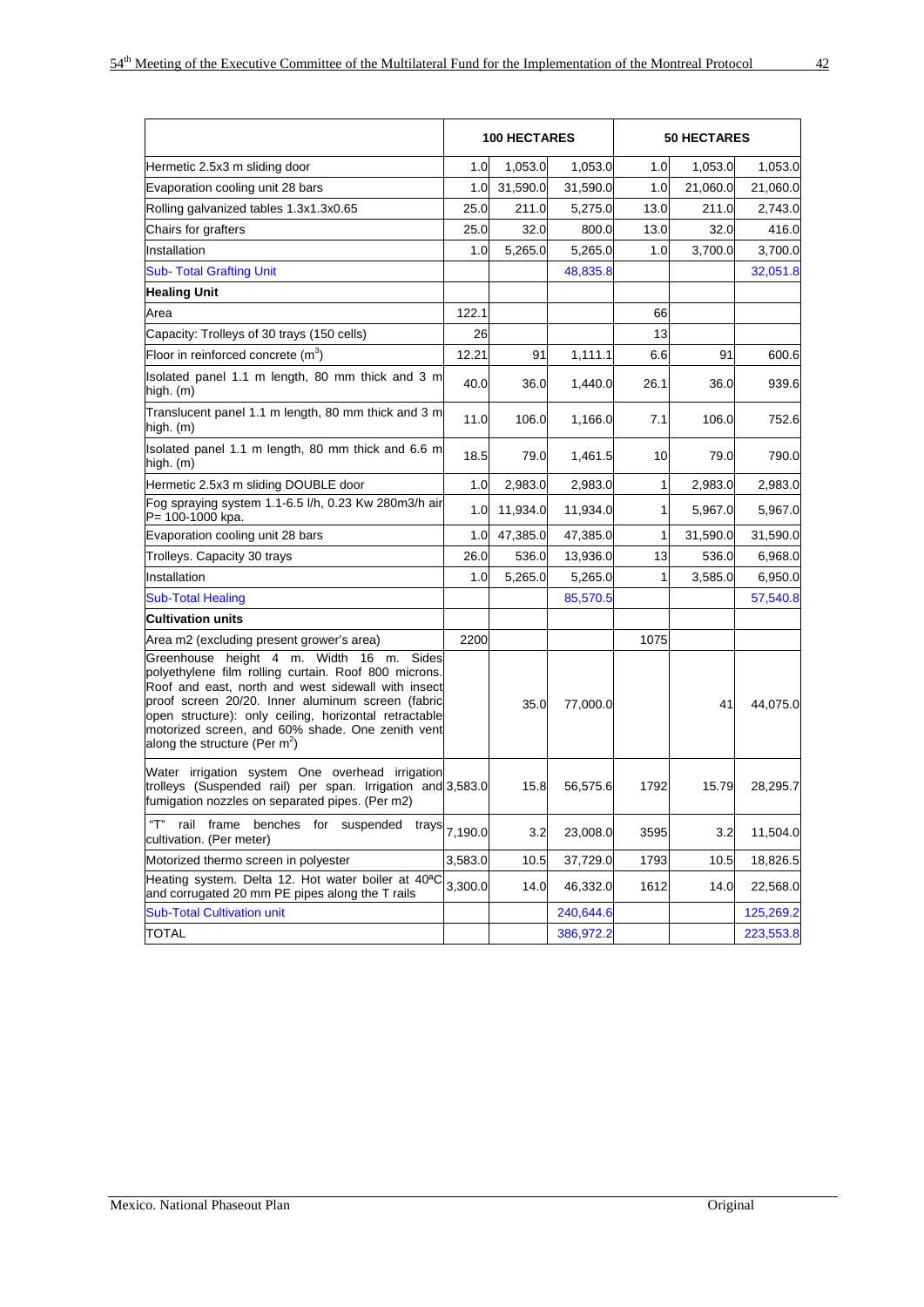# **3. Chile bell pepper grafting**

Specifications and costs for cropping areas of 20 and 50 ha are given below:

|                                                                                                     |        | <b>50 HECTARES</b>    |              |        | <b>20 HECTARES</b>       |              |  |
|-----------------------------------------------------------------------------------------------------|--------|-----------------------|--------------|--------|--------------------------|--------------|--|
|                                                                                                     | Amount | Unit price in<br>US\$ | <b>TOTAL</b> | Amount | Unit<br>price in<br>US\$ | <b>TOTAL</b> |  |
| <b>General Parameters</b>                                                                           |        |                       |              |        |                          |              |  |
| Planting "window" 60 days                                                                           |        |                       |              |        |                          |              |  |
| External temperature range = $4^0-45^0$                                                             |        |                       |              |        |                          |              |  |
| <b>Germination Unit</b>                                                                             |        |                       |              |        |                          |              |  |
| Area (m2)                                                                                           | 31     |                       |              | 18.6   |                          |              |  |
| Isolated panel 1.1 m length, 80 mm thick<br>and $2.6$ m high. (m)                                   | 22.4   | 31.0                  | 694.4        | 18.4   | 31.0                     | 570.4        |  |
| Isolated panel 1.1 m length, 80 mm thick<br>and $6.2$ m high. (m)                                   | 5      | 73.7                  | 368.6        | 3      | 73.7                     | 221.1        |  |
| Floor in reinforced concrete (m3)                                                                   | 3.1    | 91.0                  | 282.1        | 1.9    | 91.0                     | 172.9        |  |
| Hermetic 2.5x3 m sliding door                                                                       | 1      | 1,053.0               | 1,053.0      |        | 1 1,053.0                | 1,053.0      |  |
| Fogging irrigation system<br>Electrical Climate control System Delta=                               | 1      | 176                   | 176.0        | 1      | 176                      | 176.0        |  |
| 20°                                                                                                 | 1      | 3545                  | 3.545.0      | 1      | 2474                     | 2,474.0      |  |
| Lighting                                                                                            | 1      | 380                   | 380.0        | 1      | 351                      | 351.0        |  |
| Installation                                                                                        | 1      | 2,193.0               | 2,193.0      |        | 1 1,590.0                | 1,590.0      |  |
| <b>Sub Total Germination Chamber</b>                                                                |        |                       | 8,692.1      |        |                          | 6,608.4      |  |
| <b>Grafting Unit</b>                                                                                |        |                       |              |        |                          |              |  |
| Area (m2)                                                                                           | 66     |                       |              | 39.6   |                          |              |  |
| Humidity has to be constant at 85%<br>Isolated panel 1.1 m length, 80 mm thick<br>and 3 m high. (m) | 11.0   | 36.0                  | 396.0        | 8.0    | 36.0                     | 288.0        |  |
| Translucent panel 1.1 m length, 80 mm<br>thick and 3 m high. (m)                                    | 12.2   | 106.0                 | 1,293.2      | 10.0   | 106.0                    | 1,060.0      |  |
| Isolated panel 1.1 m length, 80 mm thick<br>and $6.6$ m high. (m)                                   | 10.0   | 79.0                  | 790.0        | 6.0    | 79.0                     | 474.0        |  |
| Floor in reinforced concrete (m3)                                                                   | 6.6    | 91.0                  | 600.6        | 1.9    | 91.0                     | 169.3        |  |
| Hermetic 2.5x3 m sliding door                                                                       | 1.0    | 1,053.0               | 1,053.0      |        | 1.0 1,053.0              | 1,053.0      |  |
| Evaporation cooling unit 28 bars                                                                    | 1.0    | 21,060.0              | 21,060.0     |        | 1.0 7,900.0              | 7,900.0      |  |
| Rolling galvanized tables 1.3x1.3x0.65                                                              | 13.0   | 211.0                 | 2,743.0      | 5.0    | 211.0                    | 1,055.0      |  |
| Chairs for grafters                                                                                 | 13.0   | 32.0                  | 416.0        | 5.0    | 32.0                     | 160.0        |  |
| Installation                                                                                        | 1.0    | 3,700.0               | 3,700.0      |        | 1.0 2,575.0              | 2,575.0      |  |
| <b>Sub- Total Grafting Unit</b>                                                                     |        |                       | 32,051.8     |        |                          | 14,734.3     |  |
| <b>Healing Unit</b>                                                                                 |        |                       |              |        |                          |              |  |
| Area                                                                                                | 66     |                       |              |        |                          |              |  |
| Capacity: Trolleys of 30 trays (150 cells)                                                          | 13     |                       |              | 6      |                          |              |  |
| Floor in reinforced concrete (m3)                                                                   | 6.6    | 91                    | 600.6        | 4      | 91.0                     | 364.0        |  |
| Isolated panel 1.1 m length, 80 mm thick<br>and $3$ m high. $(m)$                                   | 26.1   | 36.0                  | 939.6        | 19.8   | 36.0                     | 712.8        |  |
| Translucent panel 1.1 m length, 80 mm<br>thick and 3 m high. (m)                                    | 7.1    | 106.0                 | 752.6        | 5.4    | 106.0                    | 572.4        |  |
| Isolated panel 1.1 m length, 80 mm thick<br>and $6.6$ m high. (m)                                   | 10     | 79.0                  | 790.0        | 6      | 79.0                     | 474.0        |  |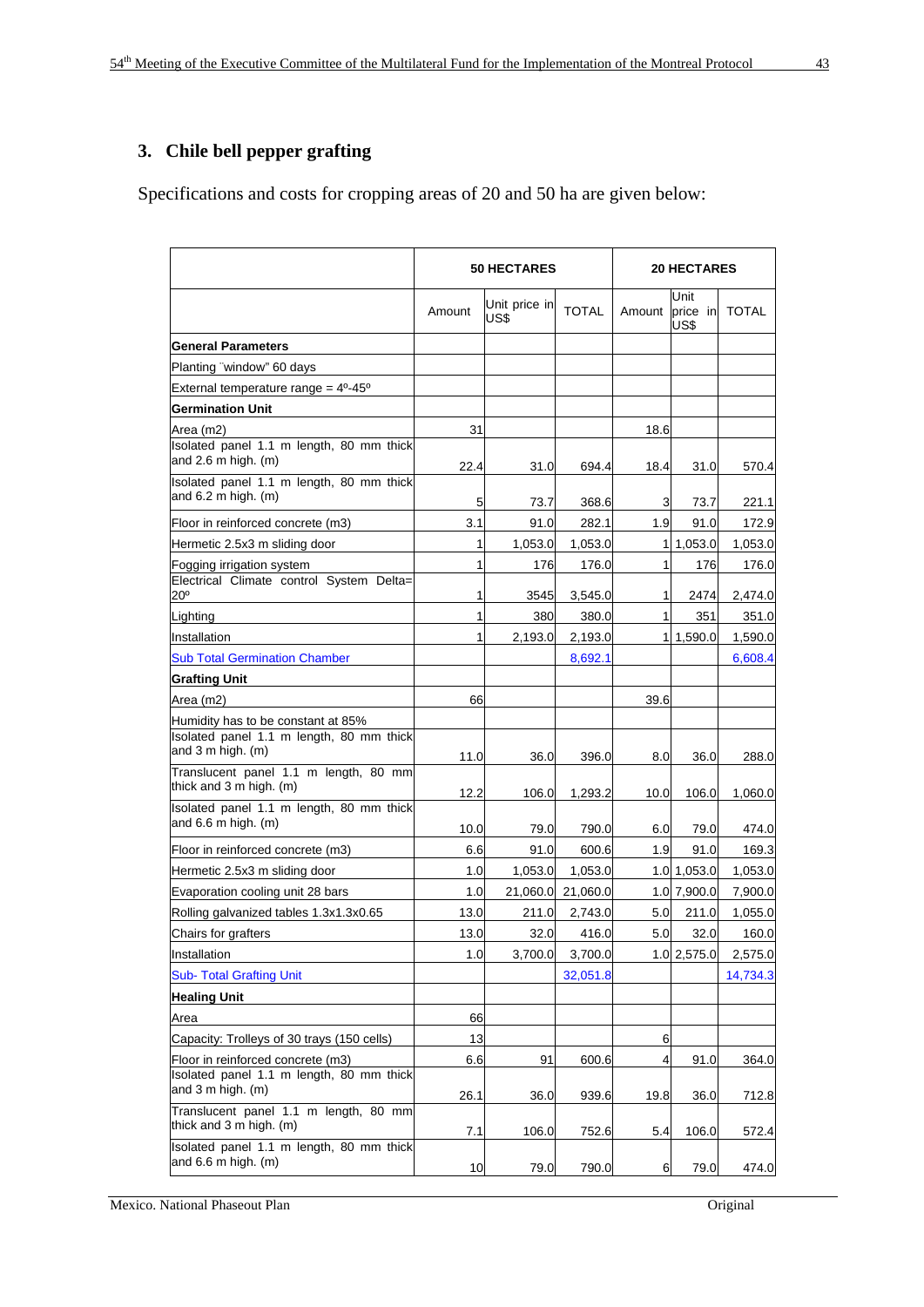|                                                                                                                                                                                                                                                                                                                                                                                                                                                                                                                                                                                                    |              | <b>50 HECTARES</b> |                            |                | <b>20 HECTARES</b> |                            |
|----------------------------------------------------------------------------------------------------------------------------------------------------------------------------------------------------------------------------------------------------------------------------------------------------------------------------------------------------------------------------------------------------------------------------------------------------------------------------------------------------------------------------------------------------------------------------------------------------|--------------|--------------------|----------------------------|----------------|--------------------|----------------------------|
| Hermetic 2.5x3 m sliding DOUBLE door                                                                                                                                                                                                                                                                                                                                                                                                                                                                                                                                                               | 1            | 2,983.0            | 2,983.0                    |                | 1 2,983.0          | 2,983.0                    |
| Fog spraying system 1.1-6.5 l/h, 0.23 Kw<br>280m3/h air .P= 100-1000 kpa.                                                                                                                                                                                                                                                                                                                                                                                                                                                                                                                          | 1            | 5,967.0            | 5,967.0                    |                | 1 2,983.0          | 2,983.0                    |
| Evaporation cooling unit 28 bars                                                                                                                                                                                                                                                                                                                                                                                                                                                                                                                                                                   | 1            | 31,590.0           | 31,590.0                   |                | 1 7,897.0          | 7,897.0                    |
| Trolleys. Capacity 30 trays                                                                                                                                                                                                                                                                                                                                                                                                                                                                                                                                                                        | 13           | 536.0              | 6,968.0                    | 5 <sup>1</sup> | 536.0              | 2,680.0                    |
| Installation                                                                                                                                                                                                                                                                                                                                                                                                                                                                                                                                                                                       | 1            | 3,585.0            | 6,950.0                    |                | 1 2,567.0          | 2,567.0                    |
| <b>Sub-Total Healing</b>                                                                                                                                                                                                                                                                                                                                                                                                                                                                                                                                                                           |              |                    | 57,540.8                   |                |                    | 21,233.2                   |
| <b>Cultivation units</b>                                                                                                                                                                                                                                                                                                                                                                                                                                                                                                                                                                           |              |                    |                            |                |                    |                            |
| Area m2 (excluding present grower's area)<br>Greenhouse height 4 m. Width 16 m. Sides<br>polyethylene film rolling curtain. Roof 800<br>microns. Roof and east, north and west<br>sidewall with insect proof screen 20/20.<br>Inner aluminum<br>screen<br>(fabric<br>open<br>structure):<br>ceiling,<br>horizontal<br>only<br>retractable motorized screen, and 60%<br>shade. One zenith vent along the structure<br>(Per m2)<br>Water irrigation system One overhead<br>irrigation trolleys (Suspended rail) per span.<br>Irrigation and fumigation<br>nozzles<br>on<br>separated pipes. (Per m2) | 1075<br>1792 | 41                 | 44,075.0<br>15.79 28,295.7 | 450<br>755     | 41                 | 18,450.0<br>15.79 11,921.5 |
| "T" rail frame benches for suspended trays                                                                                                                                                                                                                                                                                                                                                                                                                                                                                                                                                         |              |                    |                            |                |                    |                            |
| cultivation. (Per meter)                                                                                                                                                                                                                                                                                                                                                                                                                                                                                                                                                                           | 3595         | 3.2                | 11,504.0                   | 1680           | 3.2                | 5,376.0                    |
| Motorized thermo screen in polyester                                                                                                                                                                                                                                                                                                                                                                                                                                                                                                                                                               | 1793         | 10.5               | 18,826.5                   | 838            | 21.0               | 17,598.0                   |
| Heating system. Delta 12. Hot water boiler<br>at 40 <sup>a</sup> C and corrugated 20 mm PE pipes<br>along the T rails                                                                                                                                                                                                                                                                                                                                                                                                                                                                              | 1612         |                    | 14.0 22,568.0              | 675            | 14.0               | 9,477.0                    |
| <b>Sub-Total Cultivation unit</b>                                                                                                                                                                                                                                                                                                                                                                                                                                                                                                                                                                  |              |                    | 125,269.2                  |                |                    | 62,822.5                   |
| <b>TOTAL</b>                                                                                                                                                                                                                                                                                                                                                                                                                                                                                                                                                                                       |              |                    | 223,553.8                  |                |                    | 105,398.3                  |

# **4. Melon grafting**

Specifications and cost for crop areas of 50 and 100 ha are given below:

|                                                                     | <b>100 HECTARES</b> |                       |              | <b>50 HECTARES</b> |                          |              |
|---------------------------------------------------------------------|---------------------|-----------------------|--------------|--------------------|--------------------------|--------------|
|                                                                     | Amount              | Unit price<br>in US\$ | <b>TOTAL</b> | Amount             | Unit<br>price in<br>US\$ | <b>TOTAL</b> |
| <b>General Parameters</b>                                           |                     |                       |              |                    |                          |              |
| Planting "window" 60 days                                           |                     |                       |              |                    |                          |              |
| External temperature range = $4^{\circ} - 45^{\circ}$               |                     |                       |              |                    |                          |              |
| <b>Germination Unit</b>                                             |                     |                       |              |                    |                          |              |
| Area (m2)                                                           | 58                  |                       |              | 31                 |                          |              |
| Isolated panel 1.1 m length, 80 mm thick<br>and $2.6$ m high. (m)   | 31.0                | 31.0                  | 961.0        | 22.4               | 31.0                     | 694.4        |
| Isolated panel 1.1 m length, 80 mm thick<br>and $6.2$ m high. $(m)$ | 9.3                 | 73.7                  | 685.5        | 5                  | 73.7                     | 368.6        |
| Floor in reinforced concrete (m3)                                   | 5.8                 | 91.0                  | 527.8        | 3.1                | 91.0                     | 282.1        |
| Hermetic 2.5x3 m sliding door                                       | 1.0 <sub>l</sub>    | 1,053.0               | 1,053.0      |                    | 1.053.0                  | 1,053.0      |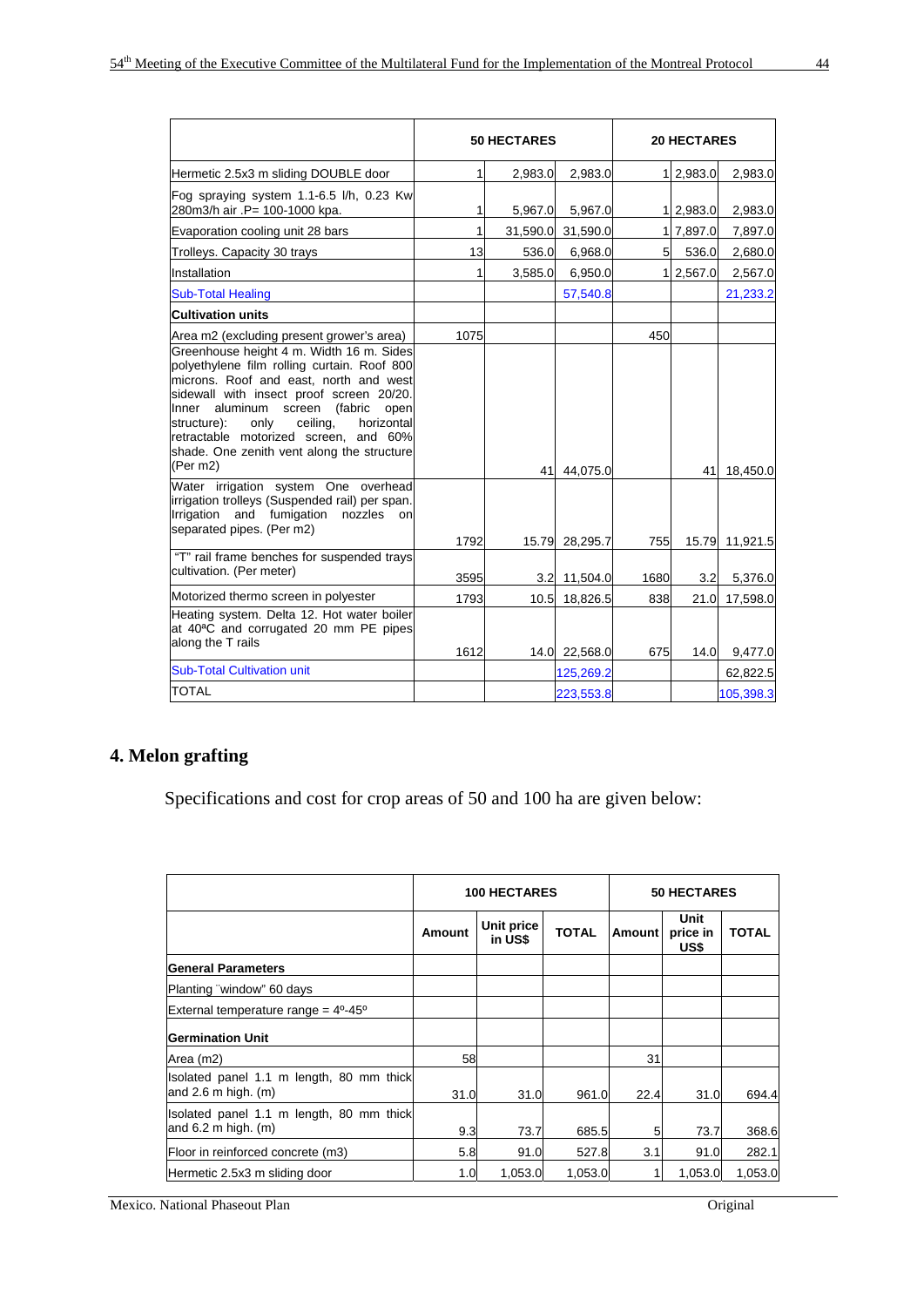| 1.0<br>1.0<br>1.0<br>1.0<br>11,000.0<br>122.1 | 285.0<br>4,800.0<br>450.0<br>3,159.0<br>1.1 | 285.0<br>4,800.0<br>450.0<br>3,159.0                      | 1<br>1<br>1                                                    | 176<br>3545 | 176.0<br>3,545.0                         |
|-----------------------------------------------|---------------------------------------------|-----------------------------------------------------------|----------------------------------------------------------------|-------------|------------------------------------------|
|                                               |                                             |                                                           |                                                                |             |                                          |
|                                               |                                             |                                                           |                                                                |             |                                          |
|                                               |                                             |                                                           |                                                                | 380         | 380.0                                    |
|                                               |                                             |                                                           | 1                                                              | 2,193.0     | 2,193.0                                  |
|                                               |                                             | 12,100.0                                                  | 5,500.0                                                        | 1.1         | 6,050.0                                  |
|                                               |                                             | 24,021.3                                                  |                                                                |             | 14,742.1                                 |
|                                               |                                             |                                                           |                                                                |             |                                          |
|                                               |                                             |                                                           | 66                                                             |             |                                          |
|                                               |                                             |                                                           |                                                                |             |                                          |
| 16.0                                          | 36.0                                        | 576.0                                                     | 11.0                                                           | 36.0        | 396.0                                    |
| 16.0                                          | 106.0                                       | 1,696.0                                                   | 12.2                                                           | 106.0       | 1,293.2                                  |
| 18.5                                          |                                             | 1,461.5                                                   | 10.0                                                           | 79.0        | 790.0                                    |
| 12.3                                          | 91.0                                        | 1,119.3                                                   | 6.6                                                            | 91.0        | 600.6                                    |
| 1.0                                           | 1,053.0                                     | 1,053.0                                                   | 1.0                                                            | 1,053.0     | 1,053.0                                  |
| 1.0                                           | 31,590.0                                    | 31,590.0                                                  | 1.0                                                            | 21,060.0    | 21,060.0                                 |
| 25.0                                          | 211.0                                       | 5,275.0                                                   | 13.0                                                           | 211.0       | 2,743.0                                  |
| 25.0                                          |                                             | 800.0                                                     | 13.0                                                           | 32.0        | 416.0                                    |
| 1.0                                           | 5,265.0                                     | 5,265.0                                                   | 1.0                                                            | 3,700.0     | 3,700.0                                  |
|                                               |                                             | 48,835.8                                                  |                                                                |             | 32,051.8                                 |
|                                               |                                             |                                                           |                                                                |             |                                          |
| 356.4                                         |                                             |                                                           | 184                                                            |             |                                          |
| 62                                            |                                             |                                                           | 31                                                             |             |                                          |
|                                               |                                             |                                                           |                                                                |             |                                          |
|                                               |                                             |                                                           |                                                                |             |                                          |
| 35.64                                         | 91                                          | 3,243.2                                                   | 18.5                                                           | 91          | 1,683.5                                  |
| 115.0                                         | 36.0                                        | 4,140.0                                                   | 42                                                             | 36.0        | 1,512.0                                  |
| 31.4                                          | 106.0                                       | 3,328.4                                                   | 11.4                                                           | 106.0       | 1,208.4                                  |
| 54.0                                          | 79.0                                        | 4,266.0                                                   | 15.8                                                           | 79.0        | 1,248.2                                  |
| 1.0                                           | 2,983.0                                     | 2,983.0                                                   | 1                                                              | 2,983.0     | 2,983.0                                  |
|                                               |                                             |                                                           |                                                                |             | 14,917.0                                 |
|                                               |                                             |                                                           | 1                                                              |             | 47,385.0                                 |
|                                               |                                             |                                                           |                                                                |             | 16,616.0                                 |
|                                               |                                             |                                                           | 1                                                              |             | 6,950.0                                  |
|                                               |                                             | 177,643.4                                                 |                                                                |             | 94,503.1                                 |
|                                               |                                             |                                                           |                                                                |             |                                          |
| 2946                                          |                                             |                                                           | 1458                                                           |             |                                          |
|                                               |                                             |                                                           |                                                                |             | 35 51,030.0                              |
|                                               | 1.0<br>1.0<br>62.0<br>1.0                   | 79.0<br>32.0<br>35,802.0<br>82,485.0<br>536.0<br>11,407.0 | 35,802.0<br>82,485.0<br>33,232.0<br>11,407.0<br>35.0 103,110.0 | 1<br>31     | 14,917.0<br>47,385.0<br>536.0<br>8,775.0 |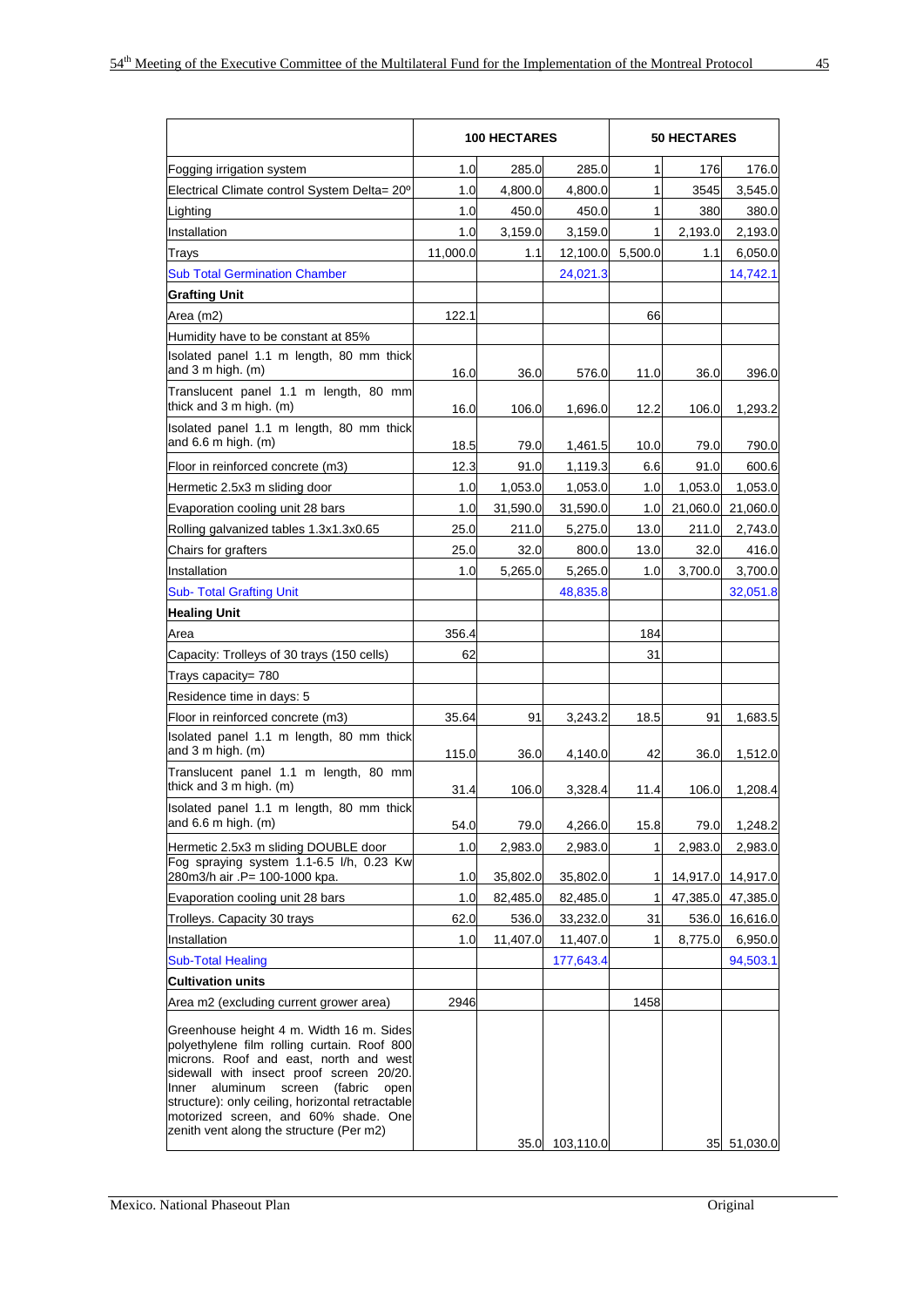|                                                                                                                                                                           | <b>100 HECTARES</b> |      |           |         | 50 HECTARES      |           |  |
|---------------------------------------------------------------------------------------------------------------------------------------------------------------------------|---------------------|------|-----------|---------|------------------|-----------|--|
| Water<br>irrigation system One overhead<br>irrigation trolleys (Suspended rail) per span.<br>Irrigation and fumigation<br>nozzles<br>onl<br>separated pipes. (Per $m^2$ ) | 4.194.0             | 11.4 | 47.811.6  | 2093    | 11.4             | 23.860.2  |  |
| "T" rail frame benches for suspended trays<br>cultivation. (Per meter)                                                                                                    | 8,697.0             | 3.2  | 27,830.4  | 4346    | 3.2 <sub>l</sub> | 13,907.2  |  |
| Motorized thermo screen in polyester                                                                                                                                      | 4,233.0             | 10.5 | 44.573.5  | 2094    | 10.5             | 21,987.0  |  |
| Heating system. Delta 12. Hot water boiler<br>at 40 <sup>a</sup> C and corrugated 20 mm PE pipes<br>along the T rails                                                     | 3,791.0             | 14.0 | 53,225.6  | 1,876.0 | 14.0             | 26,264.0  |  |
| Sub-Total Cultivation unit                                                                                                                                                |                     |      | 276,551.1 |         |                  | 137,048.4 |  |
| Trays                                                                                                                                                                     |                     |      |           |         |                  |           |  |
| <b>TOTAL</b>                                                                                                                                                              |                     |      | 527.051.6 |         |                  | 278,345.4 |  |

# **5. Steaming in Flowers**

Five mobile boilers: horizontal. Mono-Block. Capacity 600 kg/hr. Operating pressure: 3 bars. Fuel: diesel oil; with double security circuit and three pass steam circuit. The equipment includes 60 m flexible pipe to carry steam at 3 bars.

#### **6. Substrate pasteurization with solar boxes in Flowers**

551 pieces (Five hundred fifty one) solar collectors for substrate pasteurization. Dimensions 124x155x30 cm. In hard wood with 5 aluminum pipes of 120 cm each, regularly distributed and fixed at 7.5 cm from the bottom. Support at 1 m from the soil is included

#### **7. Soil less Flower production**

Specifications and costs are given below

#### **SOIL LESS IN FLOWERS**

|                          | Amount | US\$/Unit | <b>TOTAL</b> |
|--------------------------|--------|-----------|--------------|
| Micro irrigation devices | 10.000 | 0.25      | 2,500        |
| Coco fiber. M3           | 275    | 30        | 8,250        |
| <b>ITOTAL</b>            |        |           | 10,750       |

#### **8. Grafting other horticultural products (Cucumber**)

Specifications and costs for cropping areas of 50 and 20 ha are given below:

| <b>50 HECTARES</b> |                        |              |              | <b>20 HECTARES</b> |          |  |
|--------------------|------------------------|--------------|--------------|--------------------|----------|--|
| Amount             | Unit price in<br>lUS\$ | <b>TOTAL</b> | Amount price | <b>Unit</b><br>USS | in TOTAL |  |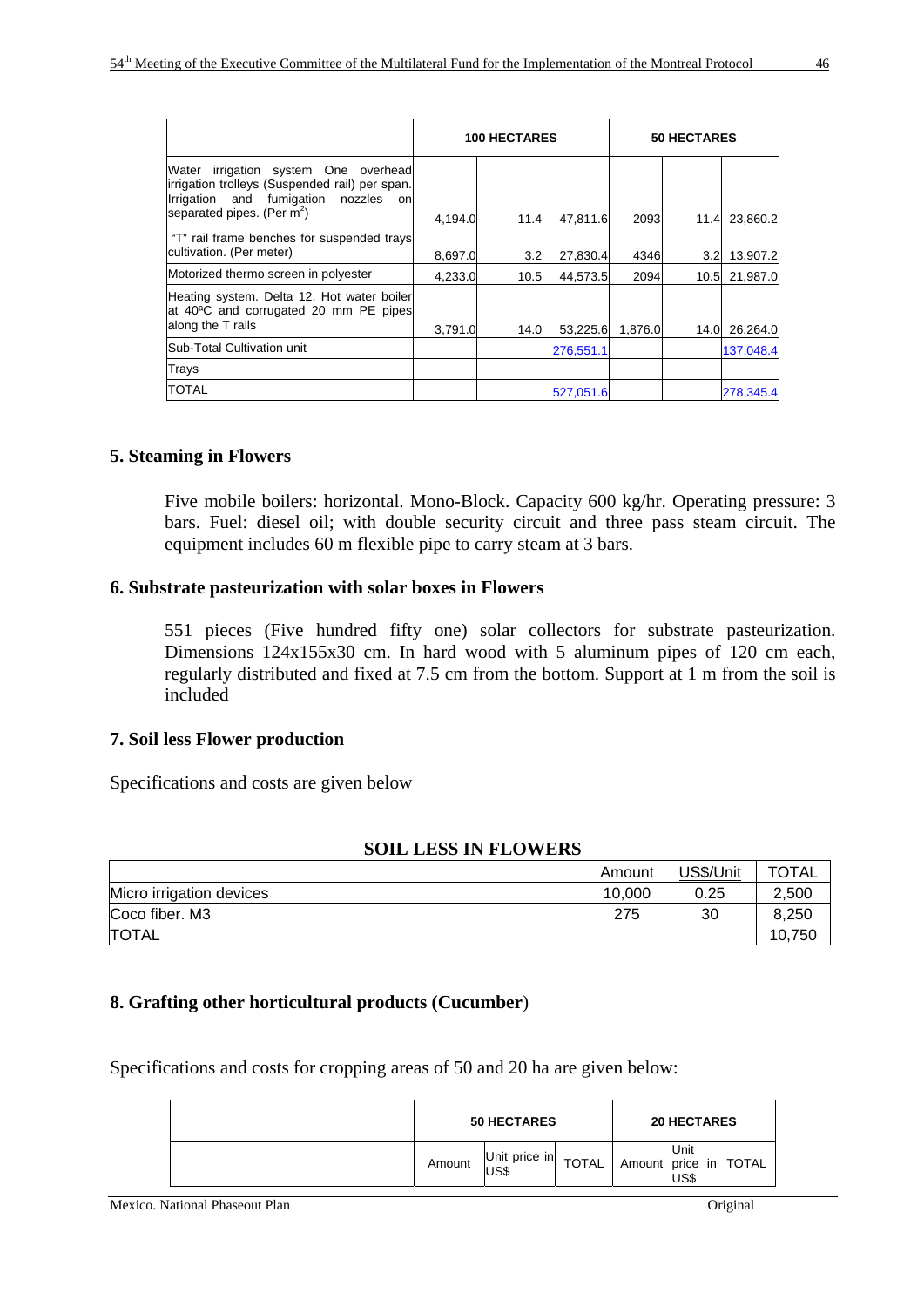|                                                                                                    | <b>50 HECTARES</b> |                 |                  | <b>20 HECTARES</b> |                 |                  |
|----------------------------------------------------------------------------------------------------|--------------------|-----------------|------------------|--------------------|-----------------|------------------|
| <b>General Parameters</b>                                                                          |                    |                 |                  |                    |                 |                  |
| Planting "window" 60 days                                                                          |                    |                 |                  |                    |                 |                  |
| External temperature range = $4^0-45^0$                                                            |                    |                 |                  |                    |                 |                  |
| <b>Germination Unit</b>                                                                            |                    |                 |                  |                    |                 |                  |
| Area (m2)                                                                                          | 31                 |                 |                  | 18.6               |                 |                  |
| Isolated panel 1.1 m length, 80 mm thick<br>and $2.6$ m high. (m)                                  | 22.4               | 31.0            | 694.4            | 18.4               | 31.0            | 570.4            |
| Isolated panel 1.1 m length, 80 mm thick<br>and $6.2$ m high. (m)                                  | 5                  | 73.7            | 368.6            | 3                  | 73.7            | 221.1            |
| Floor in reinforced concrete $(m^3)$                                                               | 3.1                | 91.0            | 282.1            | 1.9                | 91.0            | 172.9            |
| Hermetic 2.5x3 m sliding door                                                                      | 1                  | 1,053.0         | 1,053.0          | 11                 | 1,053.0         | 1,053.0          |
| Fogging irrigation system                                                                          | $\mathbf{1}$       | 176             | 176.0            | 1                  | 176             | 176.0            |
| Electrical Climate control System Delta=<br>$20^{\circ}$                                           | 1                  | 3545            | 3,545.0          | 1                  | 2474            | 2,474.0          |
| Lighting                                                                                           | 1                  | 380             | 380.0            | 1                  | 351             | 351.0            |
| Installation                                                                                       | $\mathbf{1}$       | 2,193.0         | 2,193.0          | 11                 | 1,590.0         | 1,590.0          |
| <b>Sub Total Germination Chamber</b>                                                               |                    |                 | 8,692.1          |                    |                 | 6,608.4          |
| <b>Grafting Unit</b>                                                                               |                    |                 |                  |                    |                 |                  |
| Area (m2)                                                                                          | 66                 |                 |                  | 39.6               |                 |                  |
| Humidity has to be constant at 85%                                                                 |                    |                 |                  |                    |                 |                  |
| Isolated panel 1.1 m length, 80 mm thick<br>and 3 m high. (m)                                      | 11.0               | 36.0            | 396.0            | 8.0                | 36.0            | 288.0            |
| Translucent panel 1.1 m length, 80 mm<br>thick and 3 m high. (m)                                   | 12.2               | 106.0           | 1,293.2          | 10.0               | 106.0           | 1,060.0          |
| Isolated panel 1.1 m length, 80 mm thick<br>and 6.6 m high. (m)                                    | 10.0               | 79.0            | 790.0            | 6.0                | 79.0            | 474.0            |
| Floor in reinforced concrete (m3)                                                                  | 6.6                | 91.0            | 600.6            | 1.9                | 91.0            | 169.3            |
| Hermetic 2.5x3 m sliding door                                                                      | 1.0                | 1,053.0         | 1,053.0          |                    | 1.0 1,053.0     | 1,053.0          |
| Evaporation cooling unit 28 bars                                                                   | 1.0                | 21,060.0        | 21,060.0         |                    | 1.0 7,900.0     | 7,900.0          |
| Rolling galvanized tables 1.3x1.3x0.65                                                             | 13.0               | 211.0           | 2,743.0          | 5.0                | 211.0           | 1,055.0          |
| Chairs for grafters                                                                                | 13.0               | 32.0            | 416.0            | 5.0                | 32.0            | 160.0            |
| Installation                                                                                       | 1.0                | 3,700.0         | 3,700.0          |                    | 1.0 2,575.0     | 2,575.0          |
| <b>Sub- Total Grafting Unit</b>                                                                    |                    |                 | 32,051.8         |                    |                 | 14,734.3         |
| <b>Healing Unit</b>                                                                                |                    |                 |                  |                    |                 |                  |
| Area                                                                                               |                    |                 |                  |                    |                 |                  |
|                                                                                                    | 66                 |                 |                  |                    |                 |                  |
| Capacity: Trolleys of 30 trays (150 cells)                                                         | 13                 |                 |                  | 6                  |                 |                  |
| Floor in reinforced concrete (m3)<br>Isolated panel 1.1 m length, 80 mm thick<br>and 3 m high. (m) | 6.6                | 91              | 600.6            | $\overline{4}$     | 91.0            | 364.0            |
| Translucent panel 1.1 m length, 80 mm<br>thick and 3 m high. (m)                                   | 26.1               | 36.0            | 939.6            | 19.8<br>5.4        | 36.0<br>106.0   | 712.8            |
| Isolated panel 1.1 m length, 80 mm thick<br>and $6.6$ m high. (m)                                  | 7.1                | 106.0           | 752.6            | 6                  |                 | 572.4            |
| Hermetic 2.5x3 m sliding DOUBLE door                                                               | 10<br>$\mathbf{1}$ | 79.0<br>2,983.0 | 790.0<br>2,983.0 | 1                  | 79.0<br>2,983.0 | 474.0<br>2,983.0 |
| Fog spraying system 1.1-6.5 l/h, 0.23 Kw<br>280m3/h air P= 100-1000 kpa.                           | 1                  | 5,967.0         | 5,967.0          |                    | 1 2,983.0       | 2,983.0          |
| Evaporation cooling unit 28 bars                                                                   | $\mathbf{1}$       | 31,590.0        | 31,590.0         |                    | 1 7,897.0       | 7,897.0          |
| Trolleys. Capacity 30 trays                                                                        | 13                 | 536.0           | 6,968.0          | 5                  | 536.0           | 2,680.0          |
| Installation                                                                                       | $\mathbf{1}$       | 3,585.0         | 6,950.0          |                    | 1 2,567.0       | 2,567.0          |
| <b>Sub-Total Healing</b>                                                                           |                    |                 | 57,540.8         |                    |                 | 21,233.2         |
| <b>Cultivation units</b>                                                                           |                    |                 |                  |                    |                 |                  |
| Area m2 (excluding present grower's area)                                                          | 1075               |                 |                  | 450                |                 |                  |
|                                                                                                    |                    |                 |                  |                    |                 |                  |

Mexico. National Phaseout Plan Original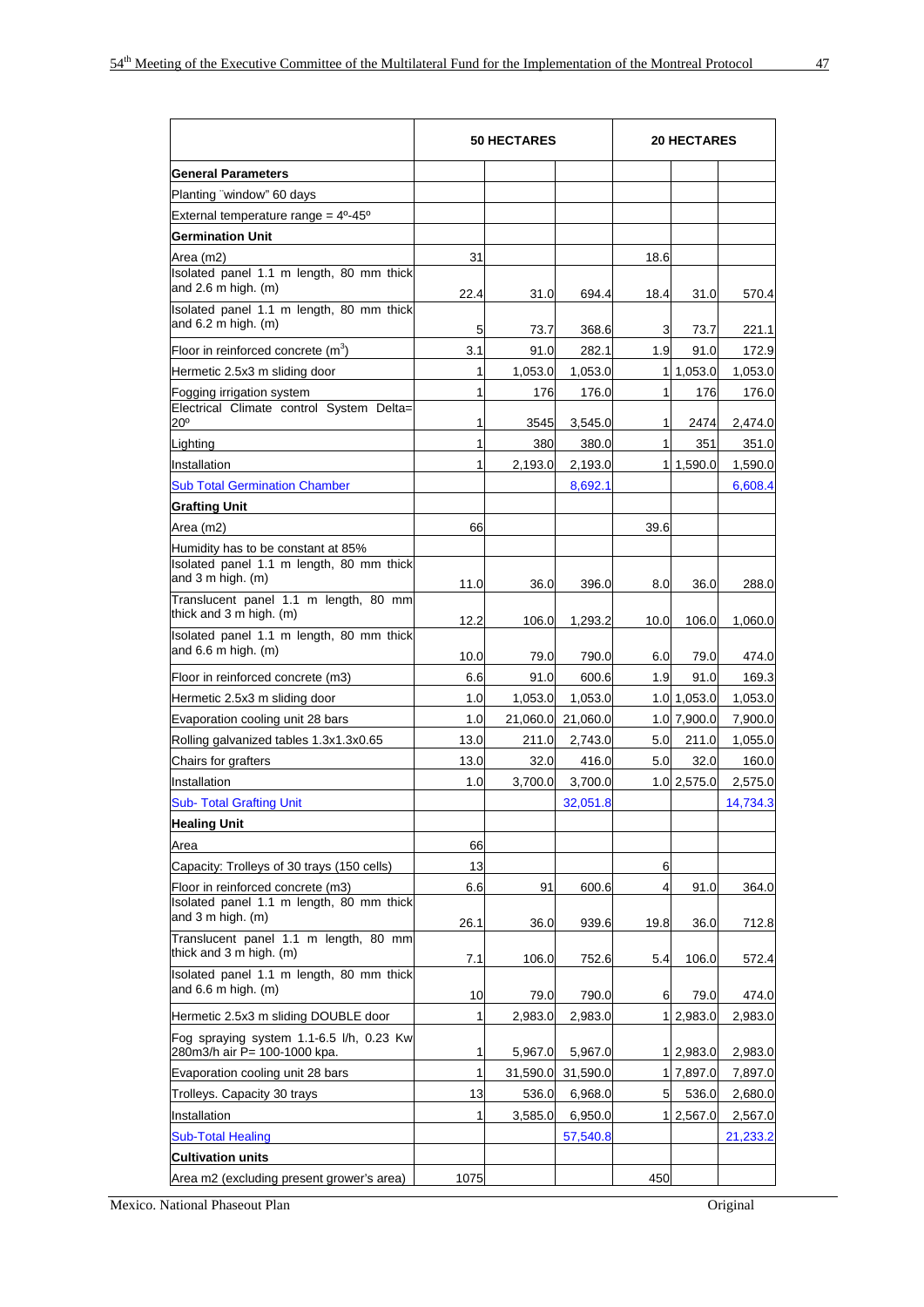|                                                                                                                                                                                                                                                                                                                                                                                               | <b>50 HECTARES</b> |      |                | <b>20 HECTARES</b> |      |                |
|-----------------------------------------------------------------------------------------------------------------------------------------------------------------------------------------------------------------------------------------------------------------------------------------------------------------------------------------------------------------------------------------------|--------------------|------|----------------|--------------------|------|----------------|
| Greenhouse height 4 m. Width 16 m. Sides<br>polyethylene film rolling curtain. Roof 800<br>microns. Roof and east, north and west<br>sidewall with insect proof screen 20/20.<br>aluminum<br>screen (fabric<br>Inner<br>open<br>ceiling,<br>horizontal<br>only<br>structure):<br>retractable motorized screen, and 60%<br>shade. One zenith vent along the structure<br>(Per m <sup>2</sup> ) |                    | 41   | 44,075.0       |                    | 41   | 18,450.0       |
| Water irrigation system One overhead<br>irrigation trolleys (Suspended rail) per span.<br>Irrigation<br>and<br>fumigation<br>nozzles<br>on<br>separated pipes. (Per $m^2$ )                                                                                                                                                                                                                   | 1792               |      | 15.79 28,295.7 | 755                |      | 15.79 11,921.5 |
| "T" rail frame benches for suspended trays<br>cultivation. (Per meter)                                                                                                                                                                                                                                                                                                                        | 3595               |      | 3.2 11,504.0   | 1680               | 3.2  | 5,376.0        |
| Motorized thermo screen in polyester                                                                                                                                                                                                                                                                                                                                                          | 1793               | 10.5 | 18,826.5       | 838                | 21.0 | 17,598.0       |
| Heating system. Delta 12. Hot water boiler<br>at 40 <sup>a</sup> C and corrugated 20 mm PE pipes<br>along the T rails                                                                                                                                                                                                                                                                         | 1612               |      | 14.0 22,568.0  | 675                | 14.0 | 9,477.0        |
| <b>Sub-Total Cultivation unit</b>                                                                                                                                                                                                                                                                                                                                                             |                    |      | 125,269.2      |                    |      | 62,822.5       |
| <b>TOTAL</b>                                                                                                                                                                                                                                                                                                                                                                                  |                    |      | 223,553.8      |                    |      | 105,398.3      |

# **9. Investment Costs for Commodities**

| <b>Equipment</b>                                                                                                                              | <b>Volume requiring</b><br>equipment<br>$(m^3)$   | No. units | Unit price US\$ | <b>TOTAL (US\$)</b> |  |  |  |  |  |
|-----------------------------------------------------------------------------------------------------------------------------------------------|---------------------------------------------------|-----------|-----------------|---------------------|--|--|--|--|--|
| Grains, stored products, wooden products - silos, bins, warehouses, trucks, railcars<br>66.25 tonnes MB. Volume treated with MB: 1, 810,472m3 |                                                   |           |                 |                     |  |  |  |  |  |
| Phosphine detection equipment<br>(bellow pump and detection<br>tubes)                                                                         | Only for MB users<br>who do not have<br>equipment | 30        | 640             | 19,200              |  |  |  |  |  |
| Self contained breathing<br>apparatus                                                                                                         |                                                   | 24        | 1,345           | 32,280              |  |  |  |  |  |
| Polyethylene sheets and tape for<br>loose and bagged product                                                                                  | 307,780                                           | 15        | 500             | 7,500               |  |  |  |  |  |
| Phosphine tablet dispensers for<br>silos and bins only                                                                                        | 1,502,692                                         | 40        | 1,895           | 75,800              |  |  |  |  |  |
| Recirculation system including<br>blowers, recirculation piping and<br>tape for silos and bins requiring<br>phosphine recirculation           | 1,502,692                                         | 150       | 1,515           | 227,250             |  |  |  |  |  |
| <b>Products in ship holds</b><br>3.75t MB. Volume treated with MB: 110,294 m3                                                                 |                                                   |           |                 |                     |  |  |  |  |  |
| Phosphine recirculation system<br>including recirculation piping and<br>tape                                                                  | 110,294                                           | 9         | 1,515           | 13,635              |  |  |  |  |  |
| Phosphine detection equipment                                                                                                                 | 110,294                                           | 8         | 640             | 5,120               |  |  |  |  |  |
| Self-contained breathing<br>apparatus                                                                                                         | 110,294                                           | 6         | 1,345           | 8,070               |  |  |  |  |  |
| Products requiring rapid treatment, eg. dry spices, dried fruit<br>6t MB. Volume treated with MB: 176,471m3                                   |                                                   |           |                 |                     |  |  |  |  |  |
| Carvex chamber (controlled<br>atmosphere, pressure) installation<br>including related equipment                                               | 176,471                                           | 1         | 225,000         | 225,000             |  |  |  |  |  |
| Museums, historical items                                                                                                                     | 2.3 t MB. Volume treated with MB: 67,647 m3       |           |                 |                     |  |  |  |  |  |

Mexico. National Phaseout Plan Original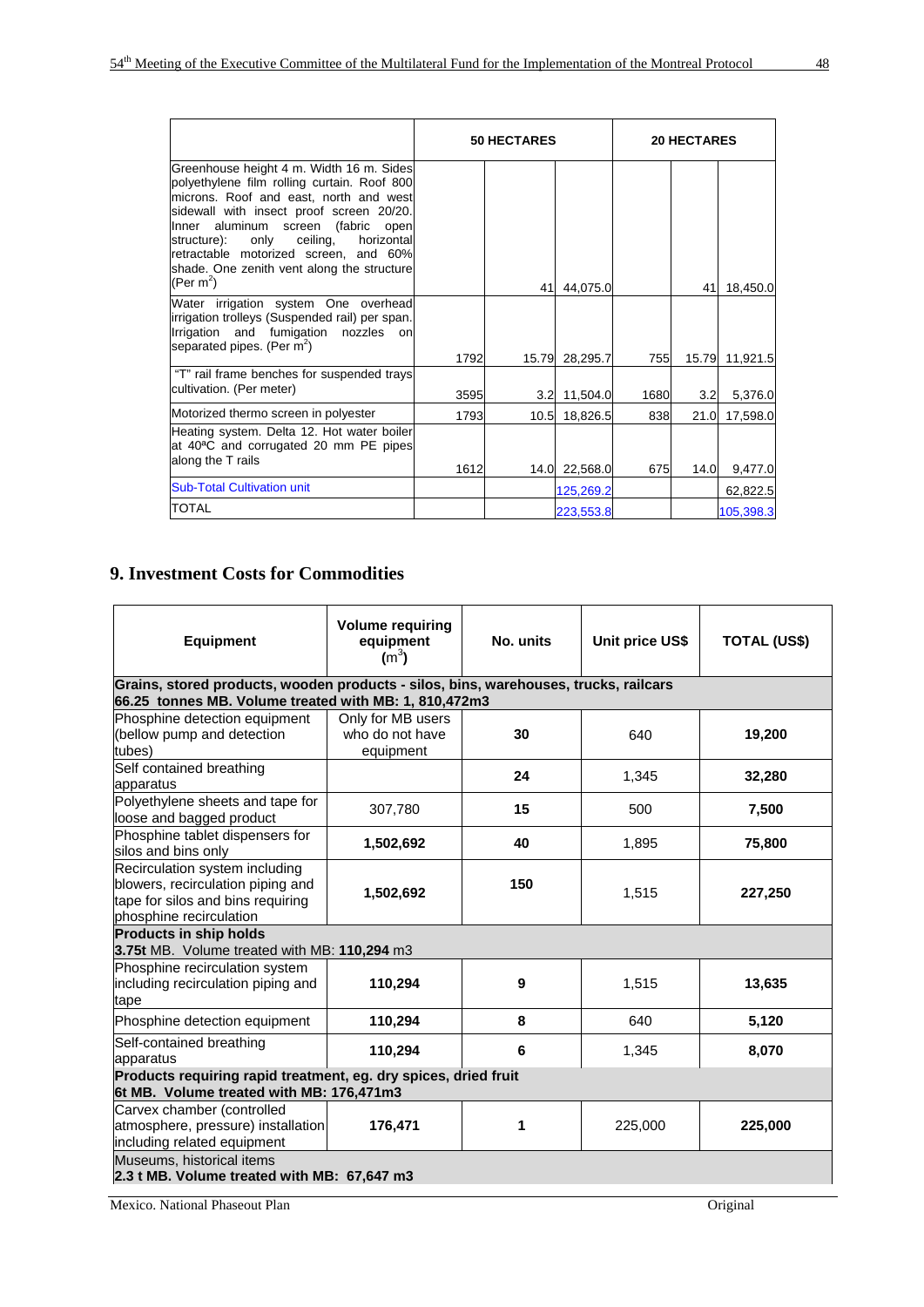| Cold treatment equipment                                                                                             | 67,647    | $\overline{2}$ | 640    | 1,280   |  |  |  |  |  |  |
|----------------------------------------------------------------------------------------------------------------------|-----------|----------------|--------|---------|--|--|--|--|--|--|
| Flour mills, food factories – phosphine $+$ heat $+$ CO2 with IPM<br>57.4 t MB. Volume treated with MB: 1,688,236 m3 |           |                |        |         |  |  |  |  |  |  |
| Heaters (electric)                                                                                                   | 1,688,236 | 42             | 1,120  | 47,040  |  |  |  |  |  |  |
| Additional sealing of building,<br>equipment etc.                                                                    | 1,688,236 | 15             | 1,453  | 21,795  |  |  |  |  |  |  |
| Self contained breathing<br>apparatus                                                                                | 1,688,236 | 24             | 1,345  | 32,280  |  |  |  |  |  |  |
| Gas detection equipment<br>(phosphine and CO2)                                                                       | 1,688,236 | 25             | 640    | 16,000  |  |  |  |  |  |  |
| Flour mills, food factories - heat + IPM<br>15 t MB. Volume treated with MB: 588,235 m3                              |           |                |        |         |  |  |  |  |  |  |
| Heaters (electric)                                                                                                   | 588,235   | 42             | 1,120  | 47,040  |  |  |  |  |  |  |
| Changed sprinkler heads<br>(replaced to 100°C rating)                                                                | 588,235   | 5              | 15,427 | 77,135  |  |  |  |  |  |  |
| Thermometers                                                                                                         | 588,235   | 210            | 11     | 2,310   |  |  |  |  |  |  |
| Additional sealing of building,<br>equipment etc.                                                                    | 588,235   | 10             | 1,453  | 14,530  |  |  |  |  |  |  |
| Self contained breathing<br>apparatus (heat)                                                                         | 588,235   | 21             | 1,345  | 28,245  |  |  |  |  |  |  |
| <b>TOTAL</b>                                                                                                         | 4,441,355 |                |        | 901,510 |  |  |  |  |  |  |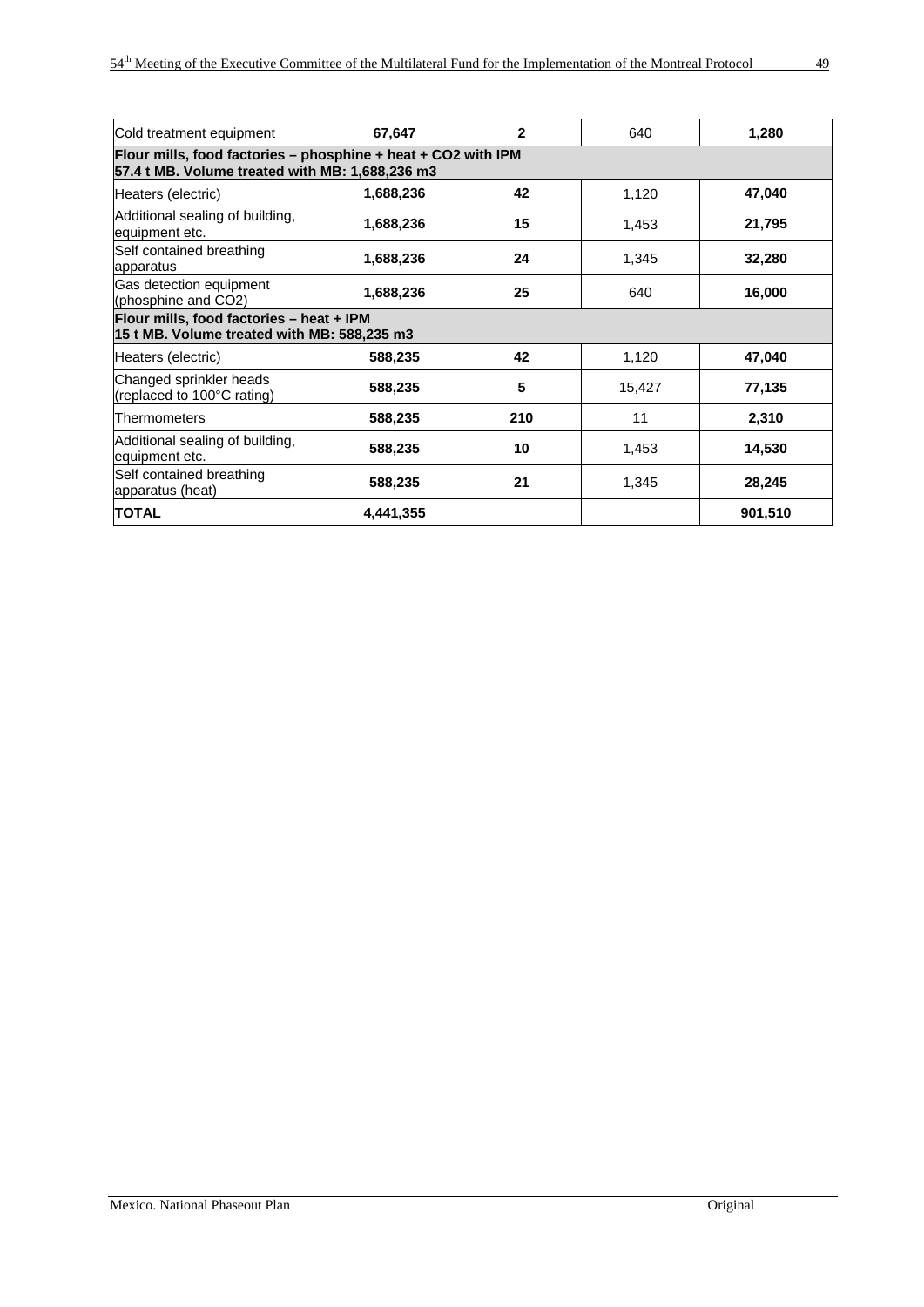# **ANNEX II: TRAINING COMPONENTS AND COST**

# **1. HORTICULTURE**

The aim of the training in horticulture is to transfer the selected technologies to 694 growers:

| <b>STATE</b>        | Strawberry     | Tomato | Chile Bell | Melon | <b>Berries</b> | Garlic | Flowers | Other | <b>TOTAL</b> |
|---------------------|----------------|--------|------------|-------|----------------|--------|---------|-------|--------------|
| Baja California     | 14             | 16     | 1          |       | 11             |        | 12      | 12    | 52           |
| Baja California Sur | 5              | 10     | 10         |       |                |        |         | 14    | 34           |
| <b>TOTAL ZONE 1</b> |                |        |            |       |                |        |         |       | 86           |
| Mexico              | $\bf 8$        |        |            |       |                |        | 51      |       | 59           |
| Morelos             | 3              |        |            |       |                |        | 13      |       | 13           |
| Puebla              |                |        |            |       |                |        | 8       |       | 8            |
| Hidalgo             |                |        |            |       |                |        | 6       |       | 6            |
| <b>TOTAL ZONE 2</b> |                |        |            |       |                |        |         |       | 86           |
| Guanajuato          | 12             |        |            |       |                | 28     | 9       |       | 49           |
| <b>TOTAL ZONE 3</b> |                |        |            |       |                |        |         |       | 49           |
| Michoacan           | 20             |        |            |       | 65             |        |         |       | 85           |
| Jalisco             | $\overline{7}$ | 14     |            |       | 37             |        |         |       | 58           |
| <b>TOTAL ZONE 4</b> |                |        |            |       |                |        |         |       | 143          |
| Colima              |                |        |            | 11    |                |        |         |       | 11           |
| <b>TOTAL ZONE 5</b> |                |        |            |       |                |        |         |       | 11           |
| Sinaloa             |                | 37     | 49         |       |                |        | 19      | 36    | 141          |
| Sonora              |                | 8      | 23         | 35    |                |        |         | 10    | 76           |
| Coahuila            |                | 5      |            | 25    |                |        |         |       | 30           |
| <b>TOTAL ZONE 6</b> |                |        |            |       |                |        |         |       | 247          |
| Durango             |                |        |            | 23    |                |        |         |       | 23           |
| <b>TOTAL ZONE 7</b> |                |        |            |       |                |        |         |       | 23           |
| Yucatán             |                |        |            |       |                |        |         | 27    | 27           |
| <b>TOTAL ZONE 8</b> |                |        |            |       |                |        |         |       | 27           |
| <b>TOTAL</b>        | 69             | 90     | 83         | 94    | 113            | 28     | 118     | 99    | 694          |

# **Training in Grafting:**

 Grafting is the most popular, efficient and environment friendly alternative available and has experimented extraordinary success in the past five years. However, it is essential that users master all steps of the technology including:

- 1. Management of the germination unit for scions and rootstocks
- 2. Management of the grafting operation in the grafting unit
- 3. Management of the healing process
- 4. Grafted seedling production management
- 5. Grafted crop management in the field, which completely different to that of regular nongrafted varieties used at present.

Mastering this technology requires permanent contact with grafting experts at two levels: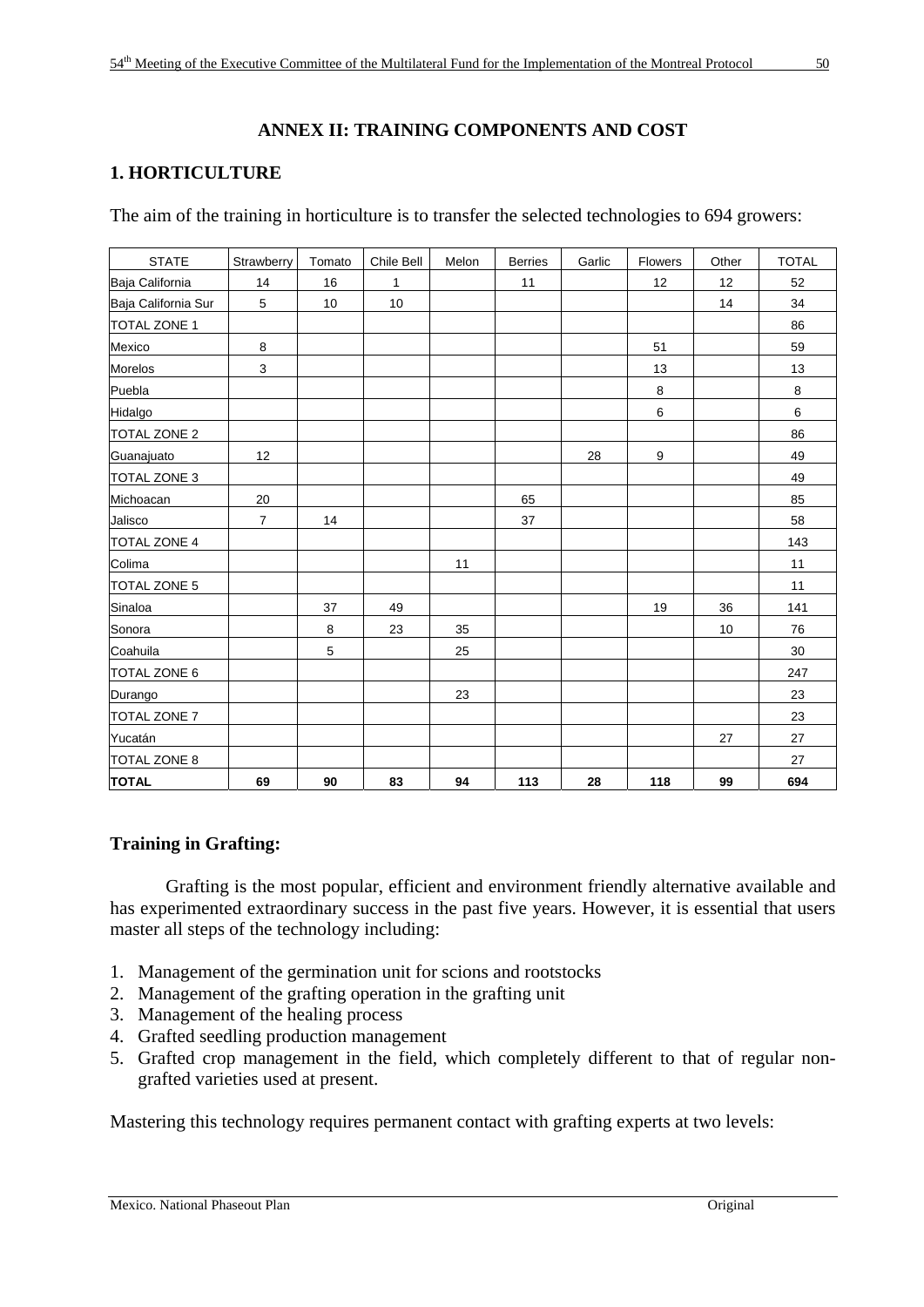- Two years grafting trainers permanently assigned to areas where grafting units will be erected. These should preferably be Mexican agronomists and will train about 200 grafters, who will then become focal points for further dissemination of this technology (point 2)
- International grafting specialists providing regular advice on all other aspects (1 to 5) through 2 week missions every 3 months over a period of thee years

Grafting trainers will be assigned to: Zone 1 (Baja California and Baja California Sur); Zone 4 (Michoacan and Jalisco); Zone 5 (Colima); Zone 6 (Sinaloa, Sonora and Cohahuila) and Zone 7 (Durango)

| TUMUNU MADIDINI CHIID MINI CHUMINDUL |               |     |                            |        |         |  |  |
|--------------------------------------|---------------|-----|----------------------------|--------|---------|--|--|
|                                      | <b>Number</b> | W/M | Total w/m US\$/Month TOTAL |        |         |  |  |
|                                      |               |     |                            |        |         |  |  |
| Permanent grafting experts           | 5             | 36  | 180                        | 2,000  | 360,000 |  |  |
| International experts                | 12            |     | 6                          | 16,000 | 96,000  |  |  |
| Transportation                       |               | 36  | 180                        | 400    | 72,000  |  |  |
| Sub-total grafting                   |               |     |                            |        | 528,000 |  |  |

#### **TRAINING PROGRAMME AND ITS COST (GRAFTING) (Tomato, Melon, Chile and Cucumber)**

# **Training in Chemical Fumigation**

 Training in soil fumigation with fumigants such as 1-3 D/ Pic has the following requirements:

- 1. Determination of the type/ level of infestation, type of soil and irrigation system in each field
- 2. Selection of the best application procedure in cooperation with commercial applicators
- 3. Pest monitoring and IPM implementation

The most appropriate way to deliver such programme is to build up a team composed by:

- An experienced International Expert specialized in 1-3 D/ Pic to train one national agronomist. This international specialist will monitor Telone applications by leading growers whose farms will act as "demonstration centres"
- A National expert to disseminate technology among local growers.

| (Strawberries, Tomato, Garlic and other agricultural Products) |         |    |    |        |        |  |  |  |  |  |
|----------------------------------------------------------------|---------|----|----|--------|--------|--|--|--|--|--|
| Total w/m US\$/Month TOTAL<br>W/M<br><b>Number</b>             |         |    |    |        |        |  |  |  |  |  |
| International experts                                          |         | Δ  |    | 16,000 | 64,000 |  |  |  |  |  |
| National expert                                                |         | 36 | 36 | 2.000  | 72.000 |  |  |  |  |  |
| <b>Sub-Total Telone</b>                                        | 136,000 |    |    |        |        |  |  |  |  |  |

# **TRAINING PROGRAMME AND ITS COST (CHEMICAL FUMIGANT)**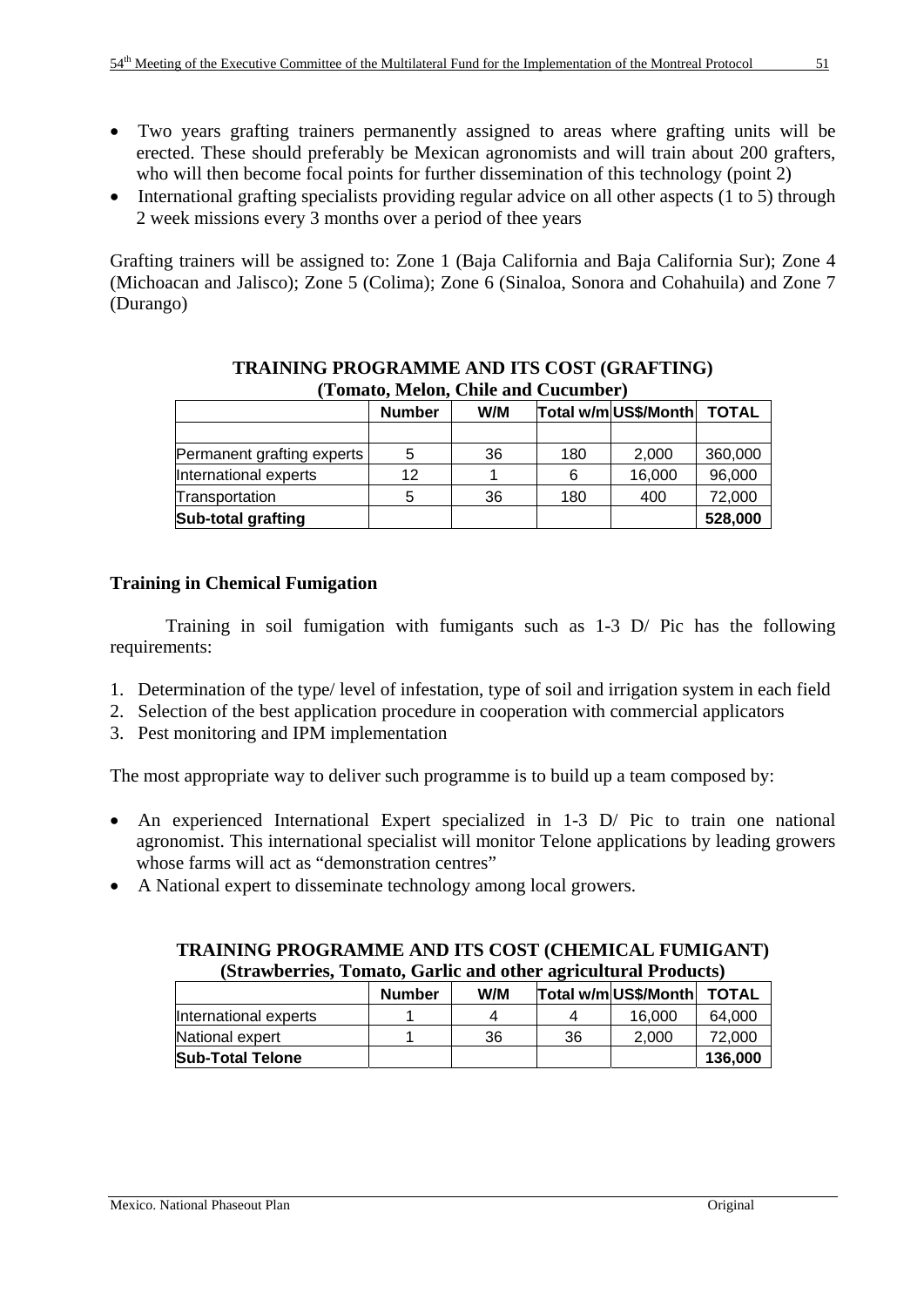# **Training in Soil less cultivation**

 Soil less cultivation is an attractive fumigant free technology. However, although in Mexico coco fibre is not expensive and available, the technology requires good knowledge of the plant's nutritional needs (ferti-irrigation) and careful water management. Phyto-sanitary issues should also be considered.

Application of this technology, would require then, training in:

- Control of substrate composition
- Pasteurisation of substrates when these are re-used
- Use of steam and/or solar boxes for substrate pasteurisation
- Water needs/ Irrigation programmes
- Specific fertilizer needs and use of soluble fertilizers
- Pest and disease management practices to protect cultures against common infestations

 This programme will be implemented in four crops, namely strawberries, Chile peppers, berries and flowers. It cover six zones: Zone 1 (Baja California and Baja California Sur); Zone 2 (México, Morelos, Puebla and Hidalgo); Zone 3 (Guanajuato); Zone 4 (Michoacan and Jalisco); Zone 6 (Sinaloa, Sonora and Cohahuila) and Zone 8 (Yucatan).

#### **TRAINING PROGRAMME AND ITS COST (SOILLESS CULTIVATION) (Strawberries, Chile, Berries and flowers)**

|                              | Number | W/M | Total w/m | US\$/Month | <b>TOTAL</b> |
|------------------------------|--------|-----|-----------|------------|--------------|
| International experts        |        | 4   |           | 16.000     | 128.000      |
| National experts (part time) |        | 18  | 108       | 2.000      | 216,000      |
| <b>Sub-Total Soilless</b>    |        |     |           |            | 344.000      |

#### **Training on steaming in flowers**

 Steam sterilization and steam equipment operation in the flowers sector needs the following technology transfer requirements:

- Boiler operation and maintenance
- Use of steam injectors and their requirements in terms of soil preparation, length of treatment, sterilization of borders, handling of the sterilized substrate etc.
- Prevention of re-contamination
- IPM

This programme will be implemented in Zone 2 (Mexico, Morelos, Puebla and Hidalgo) and will need the following inputs:

|                                | <b>Number</b> | W/M |    | Total w/m US\$/Month | <b>TOTAL</b> |
|--------------------------------|---------------|-----|----|----------------------|--------------|
| International experts          |               |     |    | 16.000               | 16,000       |
| Boiler and movilvap specialist |               |     |    | 12.000               | 24,000       |
| National experts (part time)   |               | 12  | 12 | 2.000                | 24,000       |
| <b>Sub-Total Steaming</b>      |               |     |    |                      | 64.000       |

**TRAINING PROGRAMME AND ITS COST (STEAM IN FLOWERS)**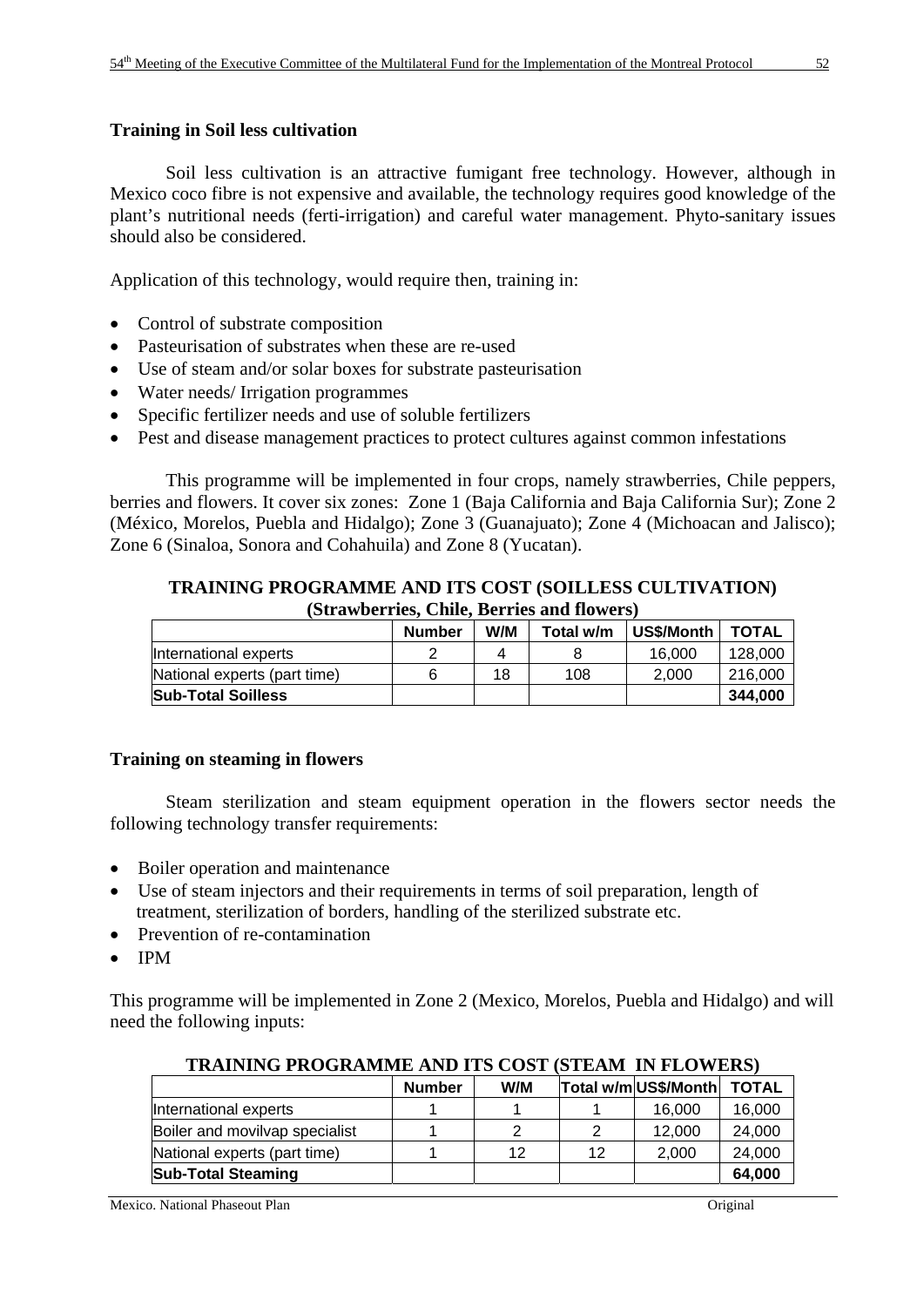#### **Training in Bio-fumigation**

Regional trainers will be trained by an international expert

#### **TRAINING PROGRAMME AND ITS COST. BIO-FUMIGATION IN OTHER CROPS**

|                                 | <b>Number</b> | W/M | Total w/m US\$/Month TOTAL |        |
|---------------------------------|---------------|-----|----------------------------|--------|
| International experts           |               |     | 16,000                     | 16.000 |
| <b>Sub-Total Bio-fumigation</b> |               |     |                            | 16.000 |

#### **Management of the Training Programme**

The magnitude of the project, the numerous inputs and activities to be coordinated in order to deliver the equipment, to train growers, to organize the phase-out schedule and to monitor application of technologies, as well as effective phase-out implementation fully justify contracting the services of a part-time coordinator during the entire project implementation.

#### **Sub-Total Training Costs in Horticulture**

 Total training costs, which include the management of the entire training programme, are the following:

| IRAINING CODID HORIICOLI ORL        |                |                |                |                      |              |
|-------------------------------------|----------------|----------------|----------------|----------------------|--------------|
|                                     | <b>Number</b>  | W/M            |                | Total w/m US\$/Month | <b>TOTAL</b> |
|                                     |                |                |                |                      |              |
| <b>Field National Experts</b>       | 5              | 36             | 180            | 2,000                | 360,000      |
| International experts               | 12             | 1              | 6              | 16,000               | 96,000       |
| Transportation                      | 5              | 36             | 180            | 400                  | 72,000       |
| Sub-total grafting                  |                |                |                |                      | 528,000      |
| International experts               | 1              | 4              | 4              | 16,000               | 64,000       |
| National expert                     | 1              | 36             | 36             | 2,000                | 72,000       |
| <b>Sub-Total Telone</b>             |                |                |                |                      | 136,000      |
| International experts               | $\overline{2}$ | 4              | 8              | 16,000               | 128,000      |
| National experts (part time)        | 6              | 18             | 108            | 2,000                | 216,000      |
| <b>Sub-Total Soilless</b>           |                |                |                |                      | 344,000      |
| International experts               | 1              | 1              | 1              | 16,000               | 16,000       |
| Boiler and Movilvap specialist      | 1              | $\overline{2}$ | $\overline{2}$ | 12,000               | 24,000       |
| National experts (part time)        | 1              | 12             | 12             | 2,000                | 24,000       |
| <b>Sub-Total Steaming</b>           |                |                |                |                      | 64,000       |
| International experts               | 1              | 1              | 1              | 16,000               | 16,000       |
| <b>Sub-Total Bio-fumigation</b>     |                |                |                |                      | 16,000       |
| <b>Project Management</b>           | 1              | 48             | 48             | 3,500                | 168,000      |
| <b>Sub-Total Project Management</b> |                |                |                |                      | 168,000      |
| <b>TOTAL HORTICULTURE TRAINING</b>  |                |                |                |                      | 1,256,000    |

# **TRAINING COSTS HORTICULTURE**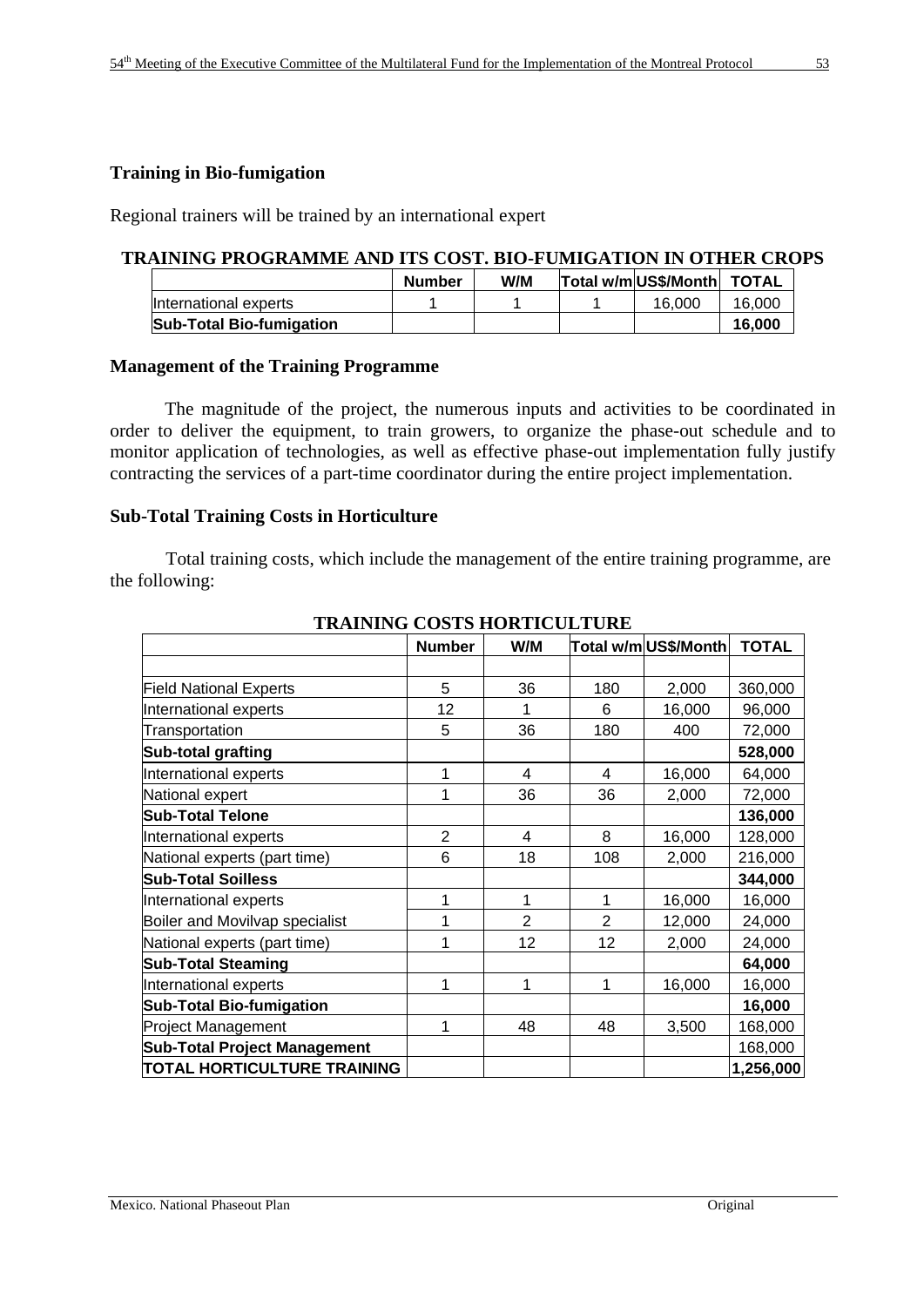# **2. TRAINING IN FUMIGATION OF COMMODITIES AND STRUCTURES**

 Most fumigators treat a wide range of different commodities and structures. Therefore it is necessary to train them in the appropriate and specific range of alternative techniques chosen for the specific uses comprised by the project. Topics to be covered include:

- Insect identification
- Calculation of dosage rates
- Monitoring fumigant concentration to ensure that the correct levels are reached
- Principles of phosphine fumigation, heat treatments, etc. as appropriate to the users
- Proper use of relevant safety equipment

The specialized training will be conducted by a consultant on stored products at the Universidad Autonoma de Nuevo León in Monterey.

Requirements in terms of w/m are given in the following table, where costs of the training programme are also included.

|                                                | <b>Amount</b>  | W/M | <b>Total</b><br>w/m | US\$/Month | <b>TOTAL</b> |
|------------------------------------------------|----------------|-----|---------------------|------------|--------------|
| <b>Commodity sector</b>                        |                |     |                     |            |              |
| National Trainers                              | 3              | 18  | 54                  | 2,000      | 108,000      |
| Transportation                                 | 3              | 18  | 54                  | 400        | 21,600       |
| Field workshops                                | 8              |     |                     |            | 16,000       |
| Training of trainers workshops                 | $\overline{2}$ |     | 2                   | 9,000      | 18,000       |
| International experts for training<br>trainers |                | 2   | 2                   | 16,000     | 32,000       |
| <b>TOTAL COMMODITIES</b>                       |                |     |                     |            | 195,600      |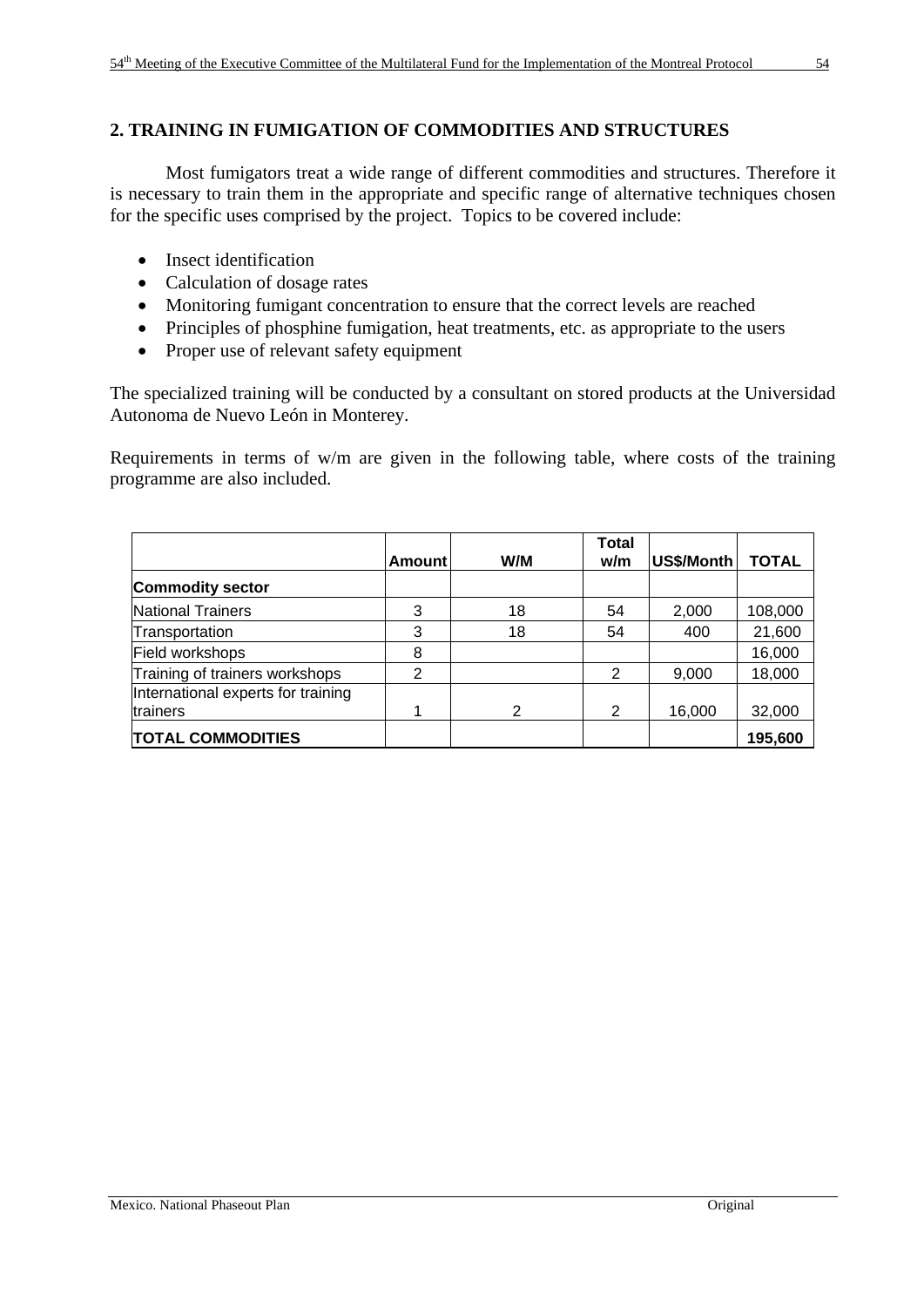# **3. TOTAL TRAINING COSTS**

Total training costs for the entire project have been calculated as follows:

|                                             | <b>Amount</b>  | W/M            |                | Total w/mUS\$/Month | <b>TOTAL</b> |
|---------------------------------------------|----------------|----------------|----------------|---------------------|--------------|
| <b>Horticulture sector</b>                  |                |                |                |                     |              |
| Permanent grafting experts                  | 5              | 36             | 180            | 2,000               | 360,000      |
| International experts                       | 12             | 1              | 6              | 16,000              | 96,000       |
| Transportation                              | 5              | 36             | 180            | 400                 | 72,000       |
| Sub-total grafting                          |                |                |                |                     | 528,000      |
| International experts                       | 1              | 4              | 4              | 16,000              | 64,000       |
| National expert                             | 1              | 36             | 36             | 2,000               | 72,000       |
| <b>Sub-Total Telone</b>                     |                |                |                |                     | 136,000      |
| International experts                       | $\overline{c}$ | 4              | 8              | 16,000              | 128,000      |
| National experts (part time)                | 6              | 18             | 108            | 2,000               | 216,000      |
| <b>Sub-Total Soil less</b>                  |                |                |                |                     | 344,000      |
| International experts                       | 1              | 1              | 1              | 16,000              | 16,000       |
| Boiler and Movilvap specialist              | 1              | $\overline{2}$ | $\overline{2}$ | 12,000              | 24,000       |
| National experts (part time)                | 1              | 12             | 12             | 2,000               | 24,000       |
| Sub-Total Steaming                          |                |                |                |                     | 64,000       |
| International experts                       | 1              | 1              | 1              | 16,000              | 16,000       |
| Sub-Total Bio-fumigation                    |                |                |                |                     | 16,000       |
| <b>Project Management</b>                   | 1              | 48             | 48             | 3,500               | 168,000      |
| Sub-Total Project Management                |                |                |                |                     | 168,000      |
| <b>TOTAL HORTICULTURE</b>                   |                |                |                |                     | 1,256,000    |
| <b>Commodity sector</b>                     |                |                |                |                     |              |
| <b>National Trainers</b>                    | 3              | 18             | 54             | 2,000               | 108,000      |
| Transportation                              | 3              | 18             | 54             | 400                 | 21,600       |
| Field workshops                             | 8              |                |                |                     | 16,000       |
| Training of trainers workshops              | $\overline{2}$ |                | $\overline{2}$ | 9,000               | 18,000       |
| International experts for training trainers | $\overline{1}$ | $\overline{2}$ | $\overline{2}$ | 16,000              | 32,000       |
| <b>TOTAL COMMODITIES</b>                    |                | 38             | 56             |                     | 195,600      |
| <b>TOTAL TRAINING COSTS</b>                 |                |                |                |                     | 1,451,600    |

# **TOTAL TRAINING COSTS**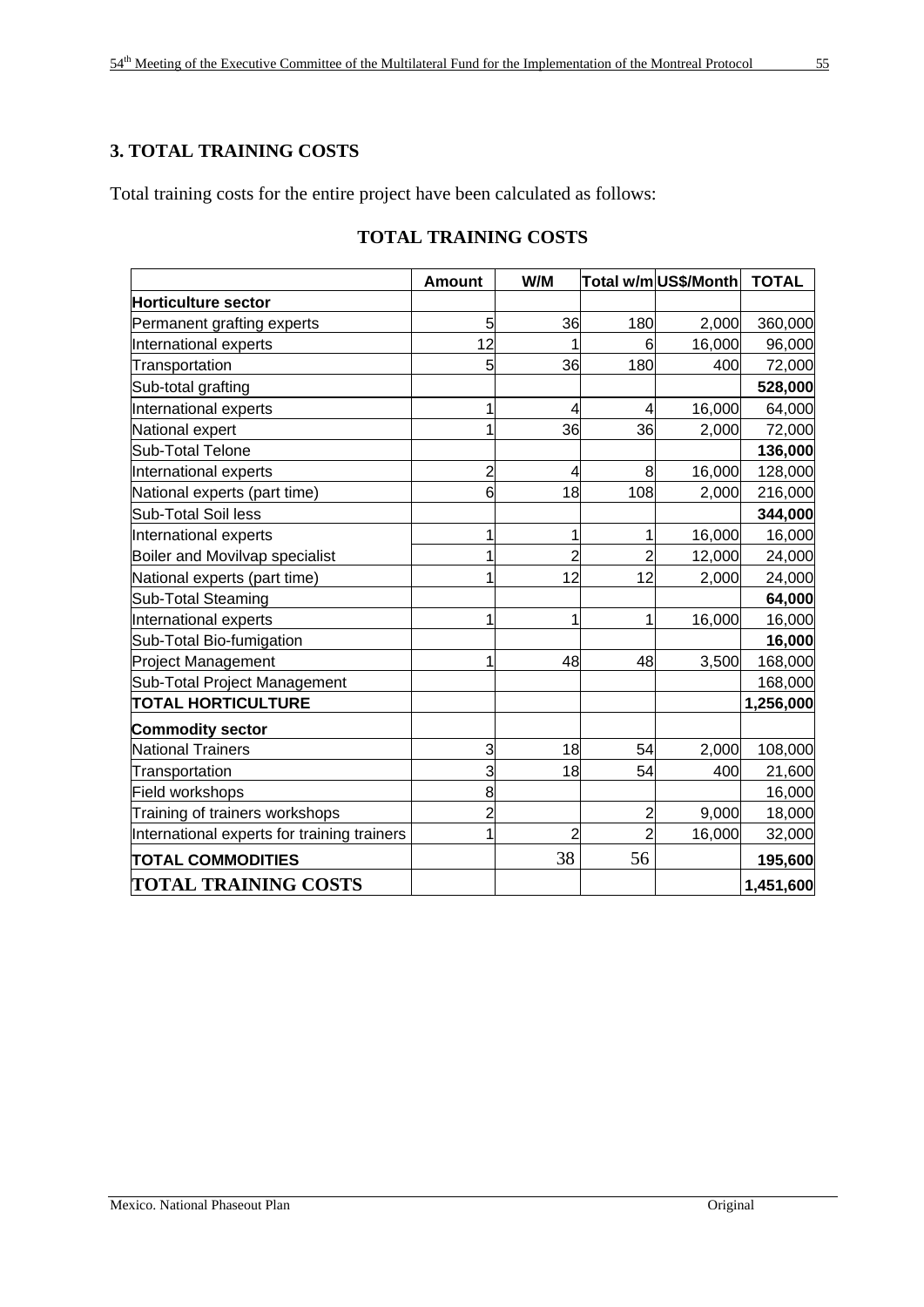# **ANNEX III: INCREMENTAL OPERATIONAL COSTS**

# **1. Strawberries with Telone**

|                                   |                                         |                        |          |               | Eligible operating costs for Methyl Bromide in Strawberries (per hectare) |                   |        |            |
|-----------------------------------|-----------------------------------------|------------------------|----------|---------------|---------------------------------------------------------------------------|-------------------|--------|------------|
| <b>Item</b>                       | Amount                                  | Unit                   | \$/unit  | <b>Cycles</b> | Year 1                                                                    | Year <sub>2</sub> | Year 3 | Year 4     |
| Methyl<br>bromide                 | 324                                     | Kg                     | 4.21     | 1             | 1,364                                                                     | 1.364             | 1.364  | 1,364      |
| Labour for<br>fumigation          | 2                                       | wd                     | 14.00    | 1             | 28                                                                        | 28                | 28     | 28         |
|                                   |                                         | <b>TOTAL COST (A)</b>  |          |               | 1,392                                                                     | 1,392             | 1,392  | 1,392      |
|                                   |                                         |                        |          |               | Eligible operating costs for Telone "in line" (per hectare)               |                   |        |            |
| <b>Item</b>                       | Amount                                  | Unit                   | \$/unit  | <b>Cycles</b> | Year 1                                                                    | Year <sub>2</sub> | Year 3 | Year 4     |
| Telone                            | 240                                     | Liters                 | 5.1      | 1             | 1,224                                                                     | 1,224             | 1,224  | 1,224      |
| Labour for<br>fumigation          | 1                                       | wd                     | 14.00    | 1             | 14                                                                        | 14                | 14     | 14         |
| Labour for<br>covering            | 4                                       | wd                     | 12.0     | 1             | 48                                                                        | 48                | 48     | 48         |
|                                   |                                         | <b>TOTAL COSTS (B)</b> |          |               | 1,286                                                                     | 1,286             | 1,286  | 1,286      |
|                                   | INCREMENTAL OPERATING COSTS (B minus A) |                        |          |               | $-106$                                                                    | $-106$            | $-106$ | $-106$     |
| Discount factor                   |                                         |                        |          |               | 0.91                                                                      | 0.83              | 0.75   | 0.71       |
| Net present value/ha              |                                         |                        | $-96.84$ | $-88.32$      | $-79.81$                                                                  | $-75.55$          |        |            |
| Net present value over 4 years/ha |                                         |                        |          |               | $-341$                                                                    |                   |        |            |
| <b>Hectares treated</b>           |                                         |                        |          |               |                                                                           |                   |        | 1,062      |
|                                   |                                         | <b>TOTAL</b>           |          |               |                                                                           |                   |        | $-361,790$ |

# **2. Soil les strawberry production**

|                          |                                         |                       |         |               | Eligible operating costs for Methyl Bromide in Strawberries (per hectare) |           |           |            |
|--------------------------|-----------------------------------------|-----------------------|---------|---------------|---------------------------------------------------------------------------|-----------|-----------|------------|
| Item                     | <b>Amount</b>                           | Unit                  | \$/unit | <b>Cycles</b> | Year 1                                                                    | Year 2    | Year 3    | Year 4     |
| Methyl<br>bromide        | 324                                     | Kg                    | 4.21    |               | 1,364                                                                     | 1,364     | 1,364     | 1,364      |
| Labour for<br>fumigation | 2                                       | wd                    | 14.00   | 1             | 28                                                                        | 28        | 28        | 28         |
|                          |                                         | <b>TOTAL COST (A)</b> |         |               | 1,392                                                                     | 1,392     | 1,392     | 1,392      |
|                          |                                         |                       |         |               | Eligible operating costs for soilless substrate (per hectare)             |           |           |            |
| <b>Item</b>              | Amount                                  | Unit                  | \$/unit | <b>Cycles</b> | Year 1                                                                    | Year 2    | Year 3    | Year 4     |
| Soluble<br>fertilizer    | 187                                     | Kg                    | 2.1     | 1             | 393                                                                       | 393       | 393       | 393        |
|                          |                                         | TOTAL COSTS (B)       |         |               | 393                                                                       | 393       | 393       | 393        |
|                          | INCREMENTAL OPERATING COSTS (B minus A) |                       |         |               | $-1,000$                                                                  | $-1,000$  | $-1,000$  | $-1,000$   |
| Discount factor          |                                         |                       |         |               | 0.91                                                                      | 0.83      | 0.75      | 0.71       |
|                          | Net present value/ha                    |                       |         |               |                                                                           | $-829.76$ | $-749.78$ | $-709.80$  |
|                          | Net present value over 4 years/ha       |                       |         |               |                                                                           |           |           | $-3,199$   |
|                          | <b>Hectares treated</b>                 |                       |         |               |                                                                           |           |           | 35         |
|                          |                                         | <b>TOTAL</b>          |         |               |                                                                           |           |           | $-110,496$ |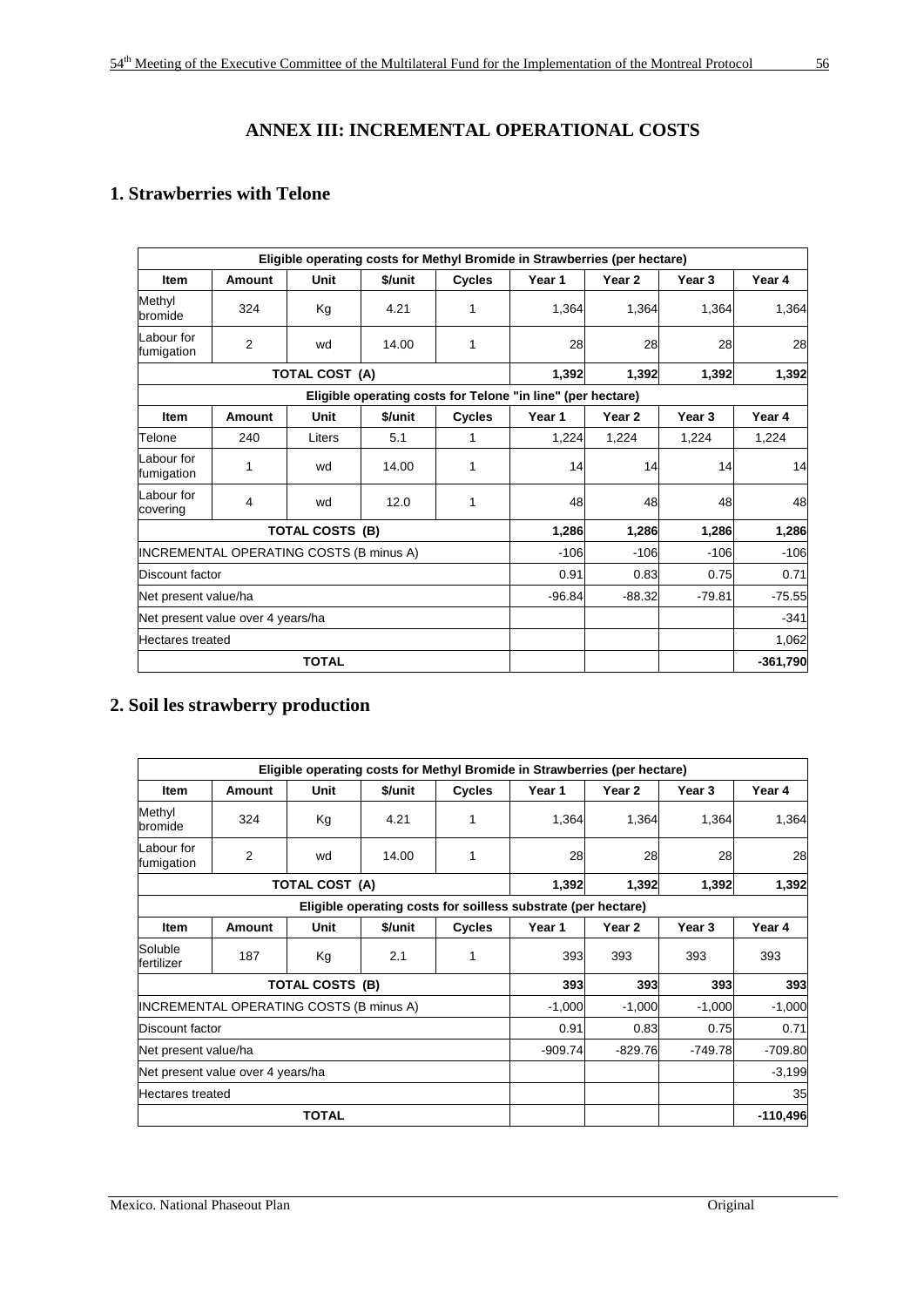|                          |                                         |                        |         |               | Eligible operating costs for Methyl Bromide in Tomato (per hectare) |          |          |           |
|--------------------------|-----------------------------------------|------------------------|---------|---------------|---------------------------------------------------------------------|----------|----------|-----------|
| <b>Item</b>              | <b>Amount</b>                           | Unit                   | \$/unit | <b>Cycles</b> | Year 1                                                              | Year 2   | Year 3   | Year 4    |
| Methyl<br>bromide        | 349                                     | Kg                     | 4.21    | 1             | 1,468                                                               | 1,468    | 1,468    | 1.468     |
| Labour for<br>fumigation | 2                                       | wd                     | 14.00   | 1             | 28                                                                  | 28       | 28       | 28        |
|                          |                                         | <b>TOTAL COST (A)</b>  |         |               | 1,496                                                               | 1,496    | 1,496    | 1,496     |
|                          |                                         |                        |         |               | Eligible operating costs for Telone "in line" (per hectare)         |          |          |           |
| <b>Item</b>              | Amount                                  | Unit                   | \$/unit | <b>Cycles</b> | Year 1                                                              | Year 2   | Year 3   | Year 4    |
| Telone                   | 260                                     | Liters                 | 5.1     | 1             | 1,326                                                               | 1,326    | 1,326    | 1,326     |
| Labour for<br>fumigation | 1                                       | wd                     | 14.00   | 1             | 14                                                                  | 14       | 14       | 14        |
| Labour for<br>covering   | 4                                       | wd                     | 12.0    | 1             | 48                                                                  | 48       | 48       | 48        |
|                          |                                         | <b>TOTAL COSTS (B)</b> |         |               | 1,388                                                               | 1,388    | 1,388    | 1,388     |
|                          | INCREMENTAL OPERATING COSTS (B minus A) |                        |         |               | $-108$                                                              | $-108$   | $-108$   | $-108$    |
| Discount factor          |                                         |                        |         |               | 0.91                                                                | 0.83     | 0.75     | 0.71      |
| Net present value/ha     |                                         |                        |         |               | $-97.85$                                                            | $-89.25$ | $-80.65$ | $-76.35$  |
|                          | Net present value over 4 years/ha       |                        |         |               |                                                                     |          | $-344$   |           |
| <b>Hectares</b> treated  |                                         |                        |         |               |                                                                     |          | 199      |           |
|                          |                                         | <b>TOTAL</b>           |         |               |                                                                     |          |          | $-68,556$ |

# **Tomato with Telone**

# **Tomato Grafting**

|                              |                |                         |                  |                | <b>TOMATO: INCREMENTAL OPERATING COSTS</b>                |        |        |        |
|------------------------------|----------------|-------------------------|------------------|----------------|-----------------------------------------------------------|--------|--------|--------|
|                              |                |                         |                  |                | Eligible operating costs for Methyl Bromide (per hectare) |        |        |        |
| <b>Item</b>                  | Ouant.         | Unit                    | US\$/ unit       | <b>Cycles</b>  | Year 1                                                    | Year 2 | Year 3 | Year 4 |
| Methyl<br>bromide            | 349            | Kg                      | 4.2              | $\mathbf{1}$   | 1,468                                                     | 1,468  | 1,468  | 1,468  |
| Labour for<br>covering       | 4              | wd                      | 12               | $\mathbf{1}$   | 48                                                        | 48     | 48     | 48     |
| Transplanting                | 20.0           | wd                      | 12               | $\overline{c}$ | 480                                                       | 480    | 480    | 480    |
|                              |                | Subtotal open field     |                  |                | 1,996                                                     | 1,996  | 1,996  | 1,996  |
| Seeds                        | 19,950         | Seed                    | 0.009            | $\overline{c}$ | 359                                                       | 359    | 359    | 359    |
| Substrate                    | 0.6            | M <sup>3</sup>          | 30               | $\overline{c}$ | 36                                                        | 36     | 36     | 36     |
| Sowing                       | $\overline{c}$ | wd                      | 5                | $\overline{c}$ | 20                                                        | 20     | 20     | 20     |
| Heating                      | 463            | $m2$ x days             | 0.00             | $\overline{2}$ | 0.00                                                      | 0.00   | 0.00   | 0.00   |
| Fertilizer and<br>pesticides | 463            | $m2$ x days             | 0.0006           | $\overline{c}$ | 0.56                                                      | 0.56   | 0.56   | 0.56   |
| Cultivation                  | 463            | $m2$ x days             | 0.005            | $\overline{c}$ | 4.63                                                      | 4.63   | 4.63   | 4.63   |
|                              |                | <b>Subtotal nursery</b> |                  |                | 420                                                       | 420    | 420    | 420    |
|                              |                | TOTAL COST (A)          |                  |                | 2,416                                                     | 2,416  | 2,416  | 2,416  |
|                              |                |                         |                  |                | Eligible operating costs for Grafting (per hectare)       |        |        |        |
| <b>Item</b>                  | Ouant.         | Unit                    | <b>US\$/unit</b> | <b>Cycles</b>  | Year 1                                                    | Year 2 | Year 3 | Year 4 |
| Transplanting                | 10.8           | wd                      | 12               | $\overline{c}$ | 259                                                       | 259    | 259    | 259    |
|                              |                | Subtotal open field     |                  |                | 259                                                       | 259    | 259    | 259    |

Mexico. National Phaseout Plan Original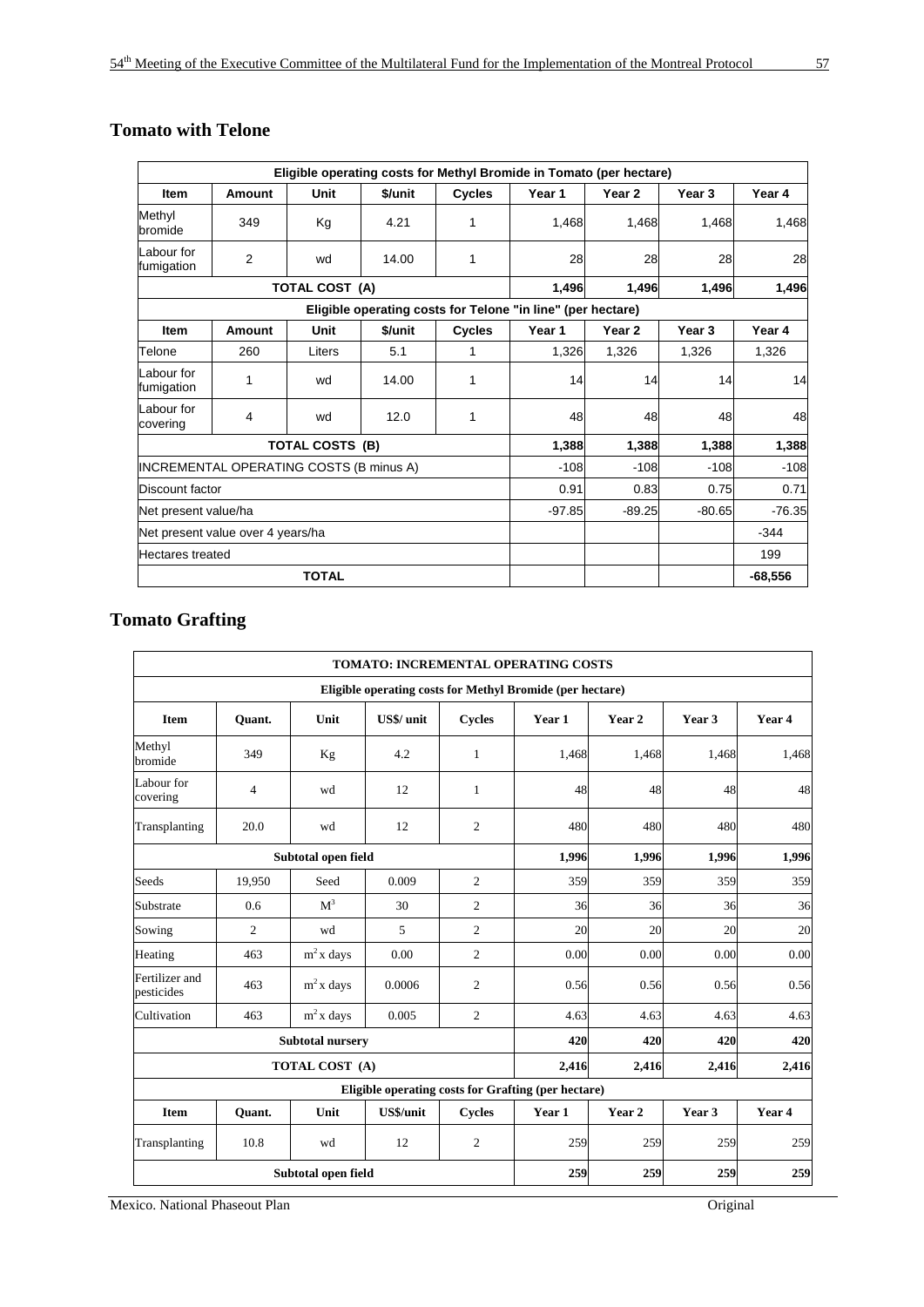|                                         |        |                          |        |                | <b>TOMATO: INCREMENTAL OPERATING COSTS</b> |        |              |        |
|-----------------------------------------|--------|--------------------------|--------|----------------|--------------------------------------------|--------|--------------|--------|
| <b>Rootstocks</b><br>seeds              | 15,400 | Seeds                    | 0.016  | 2              | 493                                        | 493    | 493          | 493    |
| Scion seeds                             | 15,400 | <b>Seeds</b>             | 0.010  | $\overline{2}$ | 308                                        | 308    | 308          | 308    |
| Substrate                               | 1.6    | M <sup>3</sup>           | 30     | 2              | 96                                         | 96     | 96           | 96     |
| Sowing                                  | 2.0    | wd                       | 5      | 2              | 20                                         | 20     | 20           | 20     |
| Heating/cooling                         | 1,320  | $m2$ x days              | 0.02   | 2              | 52.80                                      | 52.80  | 52.80        | 52.80  |
| Fertilizer and<br>pesticides            | 1,657  | $m2$ x days              | 0.0006 | $\overline{2}$ | 1.99                                       | 1.99   | 1.99         | 1.99   |
| Cultivation                             | 1.657  | $m2$ x days              | 0.005  | 2              | 16.57                                      | 16.57  | 16.57        | 16.57  |
| Labour for<br>grafting                  | 21.9   | wd                       | 5      | 2              | 219                                        | 219    | 219          | 219    |
| Selection and<br>cleaning graft         | 10.9   | wd                       | 5      | 2              | 109                                        | 109    | 109          | 109    |
|                                         |        | <b>Subtotal nursery</b>  |        |                | 1,316                                      | 1,316  | 1,316        | 1,316  |
|                                         |        | TOTAL COSTS (B)          |        |                | 1,575                                      | 1,575  | 1,575        | 1,575  |
| INCREMENTAL OPERATING COSTS (B minus A) |        |                          |        |                | $-840$                                     | $-840$ | $-840$       | $-840$ |
| Discount factor                         |        |                          |        |                | 0.91                                       | 0.83   | 0.75         | 0.71   |
| Net present value/ha                    |        |                          | $-765$ | $-697$         | $-630$                                     | $-597$ |              |        |
| Net present value over 4 years/ha       |        |                          |        |                |                                            |        | $-2,689$     |        |
| Hectares treated                        |        |                          |        |                |                                            |        |              | 824    |
|                                         |        | <b>NET PRESENT VALUE</b> |        |                |                                            |        | $-2,215,181$ |        |

# **Chile bell pepper with bio-fumigation**

|                                                           |        |                        |         |               | Eligible operating costs for Methyl Bromide in chile bell (per hectare) |        |                   |        |
|-----------------------------------------------------------|--------|------------------------|---------|---------------|-------------------------------------------------------------------------|--------|-------------------|--------|
| <b>Item</b>                                               | Quant. | <b>Unit</b>            | \$/unit | <b>Cycles</b> | Year 1                                                                  | Year 2 | Year <sub>3</sub> | Year 4 |
| Methyl<br>bromide                                         | 380    | Кg                     | 4.21    | 1             | 1,598                                                                   | 1,598  | 1,598             | 1,598  |
| Plastic sheet<br>$0.2 \text{ mm}$                         | 600    | Кg                     | 1.00    | 1             | 600                                                                     | 600    | 600               | 600    |
| Labour for<br>covering                                    | 4      | w/d                    | 12.00   | 1             | 48                                                                      | 48     | 48                | 48     |
| Labour for<br>fumigation                                  | 2      | w/d                    | 14.00   | 1             | 28                                                                      | 28     | 28                | 28     |
|                                                           |        | <b>TOTAL COST (A)</b>  |         |               | 2,274                                                                   | 2,274  | 2,274             | 2,274  |
|                                                           |        |                        |         |               | Eligible operating costs for bio-fumigation and IPM (per hectare)       |        |                   |        |
| Item                                                      | Quant. | Unit                   | \$/unit | <b>Cycles</b> | Year 1                                                                  | Year 2 | Year 3            | Year 4 |
| Organic<br>manure                                         | 45     | m <sub>3</sub>         | 41      | 1             | 1,845                                                                   | 1,845  | 1,845             | 1,845  |
| Labour for<br>rotovator<br>and covering                   | 4      | wd                     | 12.0    | 1             | 48                                                                      | 48     | 48                | 48     |
| Special<br>plastic sheet<br>$0.05$ mm for<br>solarization | 180    | kg                     | 1.0     | 1             | 180                                                                     | 180    | 180               | 180    |
|                                                           |        | <b>TOTAL COSTS (B)</b> |         | 2,073         | 2,073                                                                   | 2,073  | 2,073             |        |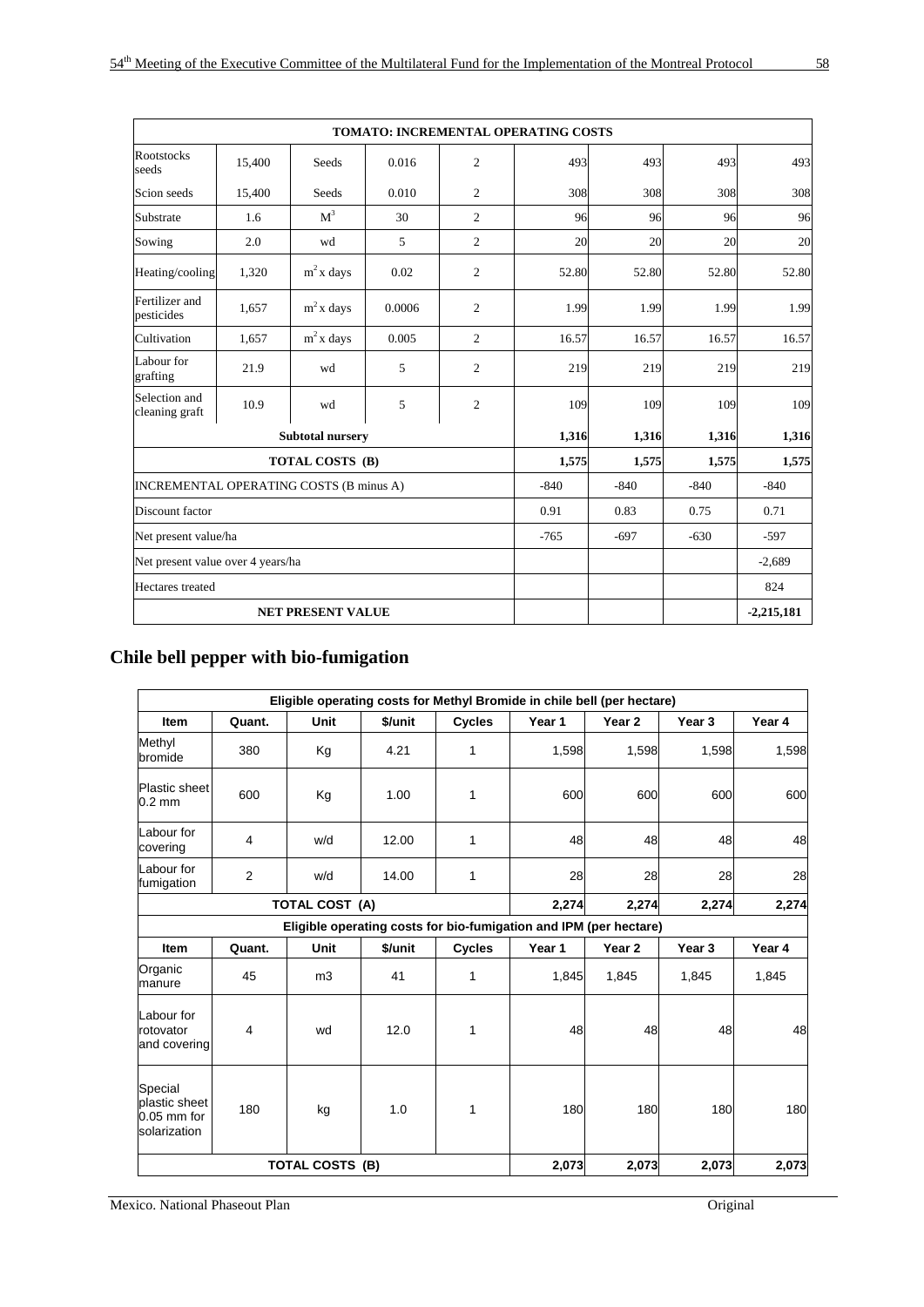| Eligible operating costs for Methyl Bromide in chile bell (per hectare) |           |           |           |           |  |  |  |  |  |
|-------------------------------------------------------------------------|-----------|-----------|-----------|-----------|--|--|--|--|--|
| <b>INCREMENTAL OPERATING COSTS (B minus A)</b>                          | $-201$    | $-201$    | $-201$    | $-201$    |  |  |  |  |  |
| Discount factor                                                         | 0.91      | 0.83      | 0.75      | 0.71      |  |  |  |  |  |
| Net present value/ha                                                    | $-182.77$ | $-166.70$ | $-150.63$ | $-142.60$ |  |  |  |  |  |
| Net present value over 4 years/ha                                       |           |           |           | $-643$    |  |  |  |  |  |
| <b>Hectares</b> treated                                                 |           |           |           | 75        |  |  |  |  |  |
| <b>TOTAL</b>                                                            |           |           |           | $-48,202$ |  |  |  |  |  |

# **Chile Bell Pepper Grafting**

|                                 |                |                         |               |                  | <b>CHILE BELL: INCREMENTAL OPERATING COSTS</b>            |        |        |        |
|---------------------------------|----------------|-------------------------|---------------|------------------|-----------------------------------------------------------|--------|--------|--------|
|                                 |                |                         |               |                  | Eligible operating costs for Methyl Bromide (per hectare) |        |        |        |
| Item                            | Quant.         | Unit                    | US\$/ unit    | <b>Cycles</b>    | Year 1                                                    | Year 2 | Year 3 | Year 4 |
| Methyl<br>bromide               | 380            | Kg                      | 4.2           | $\mathbf{1}$     | 1,598                                                     | 1,598  | 1,598  | 1,598  |
| Labour for<br>covering          | $\overline{4}$ | wd                      | 12            | $\mathbf{1}$     | 48                                                        | 48     | 48     | 48     |
| Transplanting                   | 29.4           | wd                      | 12            | $\mathfrak{2}$   | 706                                                       | 706    | 706    | 706    |
|                                 |                | Subtotal open field     |               |                  | 2,352                                                     | 2,352  | 2,352  | 2,352  |
| Seeds                           | 21,000         | Seed                    | 0.009         | $\overline{c}$   | 378                                                       | 378    | 378    | 378    |
| Substrate                       | 0.6            | M <sup>3</sup>          | 30            | $\overline{c}$   | 36                                                        | 36     | 36     | 36     |
| Sowing                          | $\overline{c}$ | wd                      | 6             | $\overline{c}$   | 24                                                        | 24     | 24     | 24     |
| Heating                         | 488            | $m2$ x days             | 0.00          | $\overline{c}$   | 0.00                                                      | 0.00   | 0.00   | 0.00   |
| Fertilizer and<br>pesticides    | 488            | $m2$ x days             | 0.0006        | $\overline{c}$   | 0.59                                                      | 0.59   | 0.59   | 0.59   |
| Cultivation                     | 488            | $m2$ x days             | 0.005         | $\overline{c}$   | 4.88                                                      | 4.88   | 4.88   | 4.88   |
|                                 |                | <b>Subtotal nursery</b> |               |                  | 443                                                       | 443    | 443    | 443    |
|                                 |                | TOTAL COST (A)          |               |                  | 2,795                                                     | 2,795  | 2,795  | 2,795  |
|                                 |                |                         |               |                  | Eligible operating costs for Grafting (per hectare)       |        |        |        |
| Item                            | Quant.         | Unit                    | US\$/unit     | <b>Cycles</b>    | Year 1                                                    | Year 2 | Year 3 | Year 4 |
| Transplanting                   | 10.8           | wd                      | 12            | $\boldsymbol{2}$ | 259                                                       | 259    | 259    | 259    |
|                                 |                | Subtotal open field     |               |                  | 259                                                       | 259    | 259    | 259    |
| Rootstocks<br>seeds             | 15,400         | seeds                   | 0.015         | $\overline{c}$   | 462                                                       | 462    | 462    | 462    |
| Scion seeds                     | 15,400         | seeds                   | 0.010         | $\overline{c}$   | 308                                                       | 308    | 308    | 308    |
| Substrate                       | 1.6            | M <sup>3</sup>          | 30            | $\overline{c}$   | 96                                                        | 96     | 96     | 96     |
| Sowing                          | 2.0            | wd                      | 5             | 2                | 20                                                        | 20     | 20     | 20     |
| Heating/cooling                 | 1,320          | $m2$ x days             | 0.02          | $\overline{c}$   | 52.80                                                     | 52.80  | 52.80  | 52.80  |
| Fertilizer and<br>pesticides    | 1,657          | $m2$ x days             | 0.0006        | $\overline{c}$   | 1.99                                                      | 1.99   | 1.99   | 1.99   |
| Cultivation                     | 1,657          | $m2$ x days             | 0.005         | $\sqrt{2}$       | 16.57                                                     | 16.57  | 16.57  | 16.57  |
| Labour for<br>grafting          | 21.9           | wd                      | 6             | $\boldsymbol{2}$ | 263                                                       | 263    | 263    | 263    |
| Selection and<br>cleaning graft | 10.9           | wd                      | $\mathfrak s$ | $\overline{c}$   | 109                                                       | 109    | 109    | 109    |
|                                 |                | <b>Subtotal nursery</b> |               |                  | 1,329                                                     | 1,329  | 1,329  | 1,329  |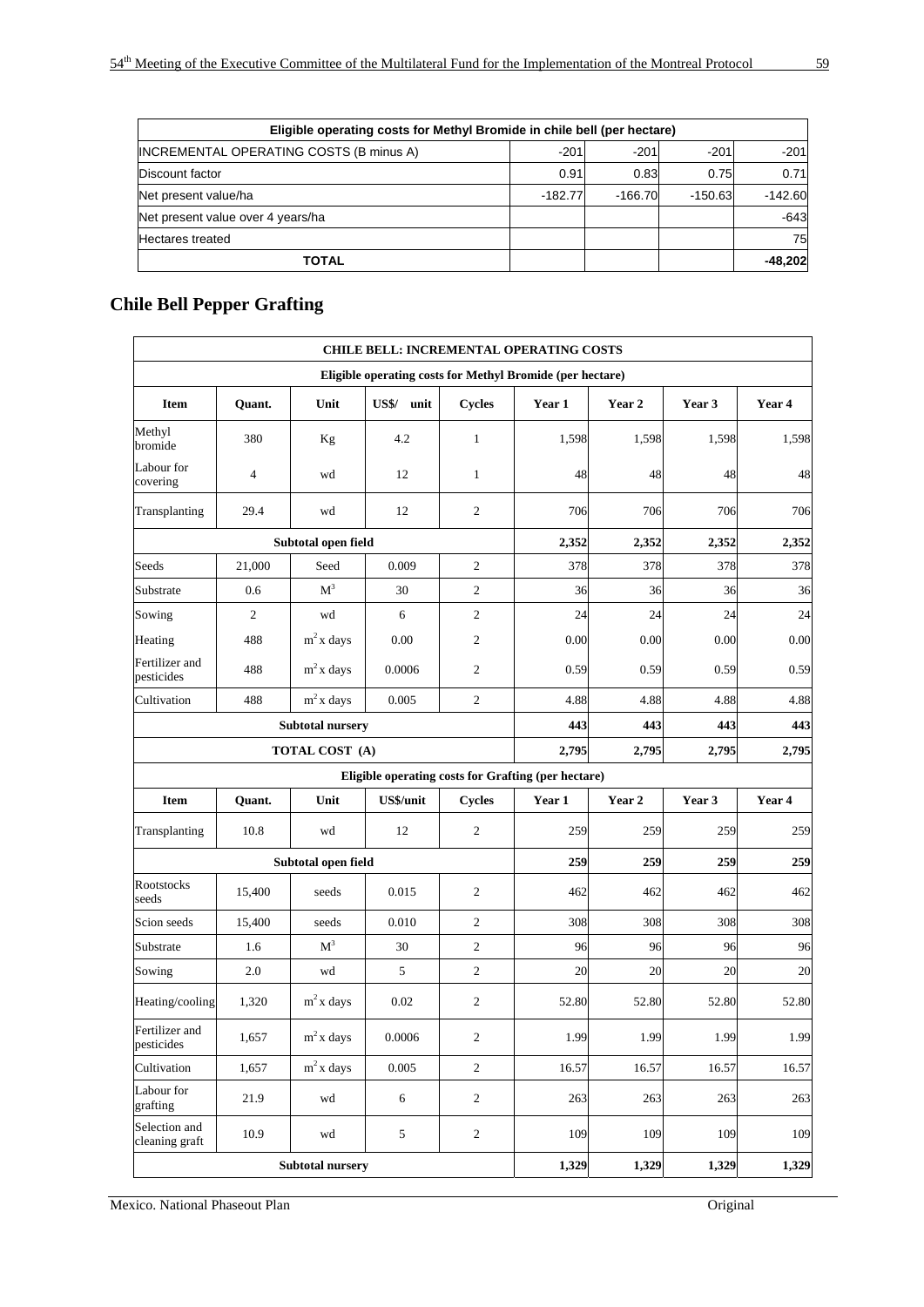| <b>CHILE BELL: INCREMENTAL OPERATING COSTS</b> |          |          |          |            |  |  |  |  |  |  |
|------------------------------------------------|----------|----------|----------|------------|--|--|--|--|--|--|
| TOTAL COSTS (B)                                | 1,588    | 1,588    | 1,588    | 1,588      |  |  |  |  |  |  |
| <b>INCREMENTAL OPERATING COSTS (B minus A)</b> | $-1,207$ | $-1,207$ | $-1,207$ | $-1,207$   |  |  |  |  |  |  |
| Discount factor                                | 0.91     | 0.83     | 0.75     | 0.71       |  |  |  |  |  |  |
| Net present value/ha                           | $-1,098$ | $-1,002$ | $-905$   | $-857$     |  |  |  |  |  |  |
| Net present value over 4 years/ha              |          |          |          | $-3,862$   |  |  |  |  |  |  |
| Hectares treated                               |          |          |          | 86         |  |  |  |  |  |  |
| <b>NET PRESENT VALUE</b>                       |          |          |          | $-333,063$ |  |  |  |  |  |  |

# **Melon grafting**

|                              |                  |                         |                  |                | <b>MELON: INCREMENTAL OPERATING COSTS</b>                 |        |        |        |
|------------------------------|------------------|-------------------------|------------------|----------------|-----------------------------------------------------------|--------|--------|--------|
|                              |                  |                         |                  |                | Eligible operating costs for Methyl Bromide (per hectare) |        |        |        |
| <b>Item</b>                  | Quant.           | Unit                    | US\$/ unit       | <b>Cycles</b>  | Year 1                                                    | Year 2 | Year 3 | Year 4 |
| Methyl bromide               | 168              | Kg                      | 4.2              | $\,1$          | 709                                                       | 709    | 709    | 709    |
| Labour for<br>covering       | $\overline{4}$   | Wd                      | 12               | $\mathbf{1}$   | 48                                                        | 48     | 48     | 48     |
| Labour for<br>fumigation     | $\overline{2}$   | Wd                      | 12               | $\mathbf{1}$   | 24                                                        | 24     | 24     | 24     |
| Transplanting                | 14.0             | Wd                      | 12               | $\mathbf{2}$   | 336                                                       | 336    | 336    | 336    |
|                              |                  | Subtotal open field     |                  |                | 1,117                                                     | 1,117  | 1,117  | 1,117  |
| Seeds                        | 13,650           | Seed                    | 0.010            | $\mathfrak{2}$ | 273                                                       | 273    | 273    | 273    |
| Substrate                    | 0.6              | $\mathbf{M}^3$          | 80               | $\mathfrak{2}$ | 96                                                        | 96     | 96     | 96     |
| Sowing                       | $\boldsymbol{2}$ | Wd                      | 6                | $\sqrt{2}$     | 24                                                        | 24     | 24     | 24     |
| Heating                      | 317              | $m2$ x days             | 0.00             | $\mathbf{2}$   | 0.00                                                      | 0.00   | 0.00   | 0.00   |
| Fertilizer and<br>pesticides | 317              | $m2$ x days             | 0.0006           | 2              | 0.38                                                      | 0.38   | 0.38   | 0.38   |
| Cultivation                  | 317              | $m2$ x days             | 0.005            | $\mathbf{2}$   | 3.17                                                      | 3.17   | 3.17   | 3.17   |
|                              |                  | <b>Subtotal nursery</b> |                  |                | 397                                                       | 397    | 397    | 397    |
|                              |                  | TOTAL COST (A)          |                  |                | 1,514                                                     | 1,514  | 1,514  | 1,514  |
|                              |                  |                         |                  |                | Eligible operating costs for Grafting (per hectare)       |        |        |        |
| <b>Item</b>                  | Quant.           | Unit                    | <b>US\$/unit</b> | Cycles         | Year 1                                                    | Year 2 | Year 3 | Year 4 |
| Labour for<br>covering       | $\overline{2}$   | Wd                      | 12               | $\mathbf{1}$   | 24                                                        | 24     | 24     | 24     |
| Transplanting                | 10.8             | Wd                      | 12               | 2              | 259                                                       | 259    | 259    | 259    |
|                              |                  | Subtotal open field     |                  |                | 283                                                       | 283    | 283    | 283    |
| Rootstocks seeds             | 11,000           | Seeds                   | 0.018            | $\mathbf{2}$   | 396                                                       | 396    | 396    | 396    |
| Scion seeds                  | 11,000           | Seeds                   | 0.010            | $\sqrt{2}$     | 220                                                       | 220    | 220    | 220    |
| Substrate                    | 1.6              | M <sup>3</sup>          | 30               | $\mathbf{2}$   | 96                                                        | 96     | 96     | 96     |
| Sowing                       | 2.0              | Wd                      | 5                | $\mathbf{2}$   | 20                                                        | 20     | 20     | 20     |
| Heating/cooling              | 1,320            | $m2$ x days             | 0.02             | $\mathbf{2}$   | 52.80                                                     | 52.80  | 52.80  | 52.80  |
| Fertilizer and<br>pesticides | 1,657            | $m2$ x days             | 0.0006           | $\mathbf{2}$   | 1.99                                                      | 1.99   | 1.99   | 1.99   |
| Cultivation                  | 1,657            | $m2$ x days             | 0.005            | $\mathfrak{2}$ | 16.57                                                     | 16.57  | 16.57  | 16.57  |
| Labour for<br>grafting       | 15.6             | Wd                      | 5                | $\overline{c}$ | 156                                                       | 156    | 156    | 156    |

Mexico. National Phaseout Plan Original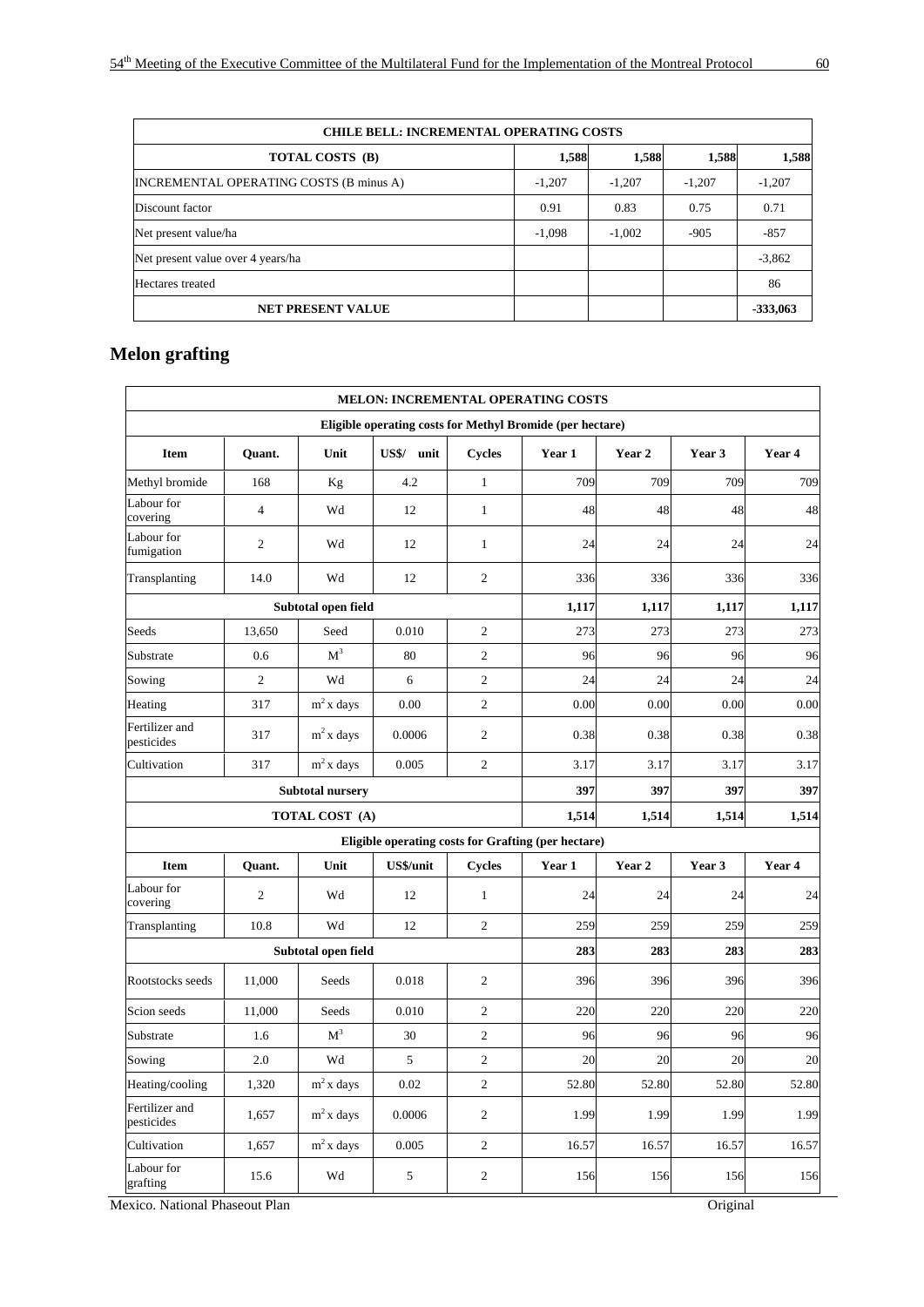|                                                |                          |                         |       | <b>MELON: INCREMENTAL OPERATING COSTS</b> |        |        |        |            |
|------------------------------------------------|--------------------------|-------------------------|-------|-------------------------------------------|--------|--------|--------|------------|
| Selection and<br>cleaning graft                | 7.8                      | Wd                      | 2     | 78                                        | 78     | 78     | 78     |            |
|                                                |                          | <b>Subtotal nursery</b> | 1,038 | 1,038                                     | 1,038  | 1,038  |        |            |
|                                                |                          | TOTAL COSTS (B)         |       |                                           | 1,321  | 1,321  | 1,321  | 1,321      |
| <b>INCREMENTAL OPERATING COSTS (B minus A)</b> |                          |                         |       |                                           | $-193$ | $-193$ | $-193$ | $-193$     |
| Discount factor                                |                          |                         |       |                                           | 0.91   | 0.83   | 0.75   | 0.71       |
| Net present value/ha                           |                          |                         |       |                                           | $-175$ | $-160$ | $-145$ | $-137$     |
| Net present value over 4 years/ha              |                          |                         |       |                                           |        |        |        | $-617$     |
| Hectares treated                               |                          |                         |       |                                           |        |        |        | 570        |
|                                                | <b>NET PRESENT VALUE</b> |                         |       |                                           |        |        |        | $-351,427$ |

#### **Berries with Telone**

|                          |                                         |                        |         |               | Eligible operating costs for Methyl Bromide in Berries (per hectare) |           |           |            |
|--------------------------|-----------------------------------------|------------------------|---------|---------------|----------------------------------------------------------------------|-----------|-----------|------------|
| <b>Item</b>              | Quant.                                  | Unit                   | \$/unit | Cycles        | Year 1                                                               | Year 2    | Year 3    | Year 4     |
| Methyl<br>bromide        | 394                                     | Kg                     | 4.21    | 1             | 1,659                                                                | 1,659     | 1.659     | 1,659      |
| Labour for<br>fumigation | 2                                       | w/d                    | 14.00   | 1             | 28                                                                   | 28        | 28        | 28         |
|                          |                                         | <b>TOTAL COST (A)</b>  |         |               | 1,687                                                                | 1,687     | 1,687     | 1,687      |
|                          |                                         |                        |         |               | Eligible operating costs for Telone "in line" (per hectare)          |           |           |            |
| <b>Item</b>              | Quant.                                  | Unit                   | \$/unit | <b>Cycles</b> | Year 1                                                               | Year 2    | Year 3    | Year 4     |
| Telone                   | 250                                     | Liters                 | 5.3     | 1             | 1,325                                                                | 1,325     | 1,325     | 1,325      |
| Labour for<br>fumigation | 1                                       | w/d                    | 12.00   | 1             | 12                                                                   | 12        | 12        | 12         |
| Labour for<br>covering   | 4                                       | w/d                    | 10.0    | 1             | 40                                                                   | 40        | 40        | 40         |
|                          |                                         | <b>TOTAL COSTS (B)</b> |         |               | 1,377                                                                | 1,377     | 1,377     | 1,377      |
|                          | INCREMENTAL OPERATING COSTS (B minus A) |                        |         |               | $-310$                                                               | $-310$    | $-310$    | $-310$     |
| Discount factor          |                                         |                        |         |               | 0.91                                                                 | 0.83      | 0.75      | 0.71       |
| Net present value/ha     |                                         |                        |         | $-282.41$     | $-257.58$                                                            | $-232.75$ | $-220.34$ |            |
|                          | Net present value over 4 years/ha       |                        |         |               |                                                                      |           | $-993$    |            |
| Hectares treated         |                                         |                        |         |               |                                                                      |           |           | 599        |
|                          |                                         | <b>TOTAL</b>           |         |               |                                                                      |           |           | $-594,421$ |

# **Soil less berry production**

|                          |                                         |                        |         |               | Eligible operating costs for Methyl Bromide in Berries (per hectare) |          |          |        |
|--------------------------|-----------------------------------------|------------------------|---------|---------------|----------------------------------------------------------------------|----------|----------|--------|
| <b>Item</b>              | Quant.                                  | Unit                   | \$/unit | <b>Cycles</b> | Year 1                                                               | Year 2   | Year 3   | Year 4 |
| Methyl<br>bromide        | 394                                     | Kg                     | 4.21    |               | 1,659                                                                | 1,659    | 1.659    | 1,659  |
| Labour for<br>fumigation | 2                                       | wd                     | 14.00   |               | 28                                                                   | 28       | 28       | 28     |
|                          |                                         | TOTAL COST (A)         |         |               | 1,687                                                                | 1,687    | 1,687    | 1,687  |
|                          |                                         |                        |         |               | Eligible operating costs for soilless substrate (per hectare)        |          |          |        |
| <b>Item</b>              | Quant.                                  | Unit                   | \$/unit | <b>Cycles</b> | Year 1                                                               | Year 2   | Year 3   | Year 4 |
| Soluble<br>fertilizer    | 187                                     | kg                     | 2.1     | 393           | 393                                                                  | 393      | 393      |        |
|                          |                                         | <b>TOTAL COSTS (B)</b> |         | 393           | 393                                                                  | 393      | 393      |        |
|                          | INCREMENTAL OPERATING COSTS (B minus A) |                        |         | $-1,295$      | $-1,295$                                                             | $-1.295$ | $-1,295$ |        |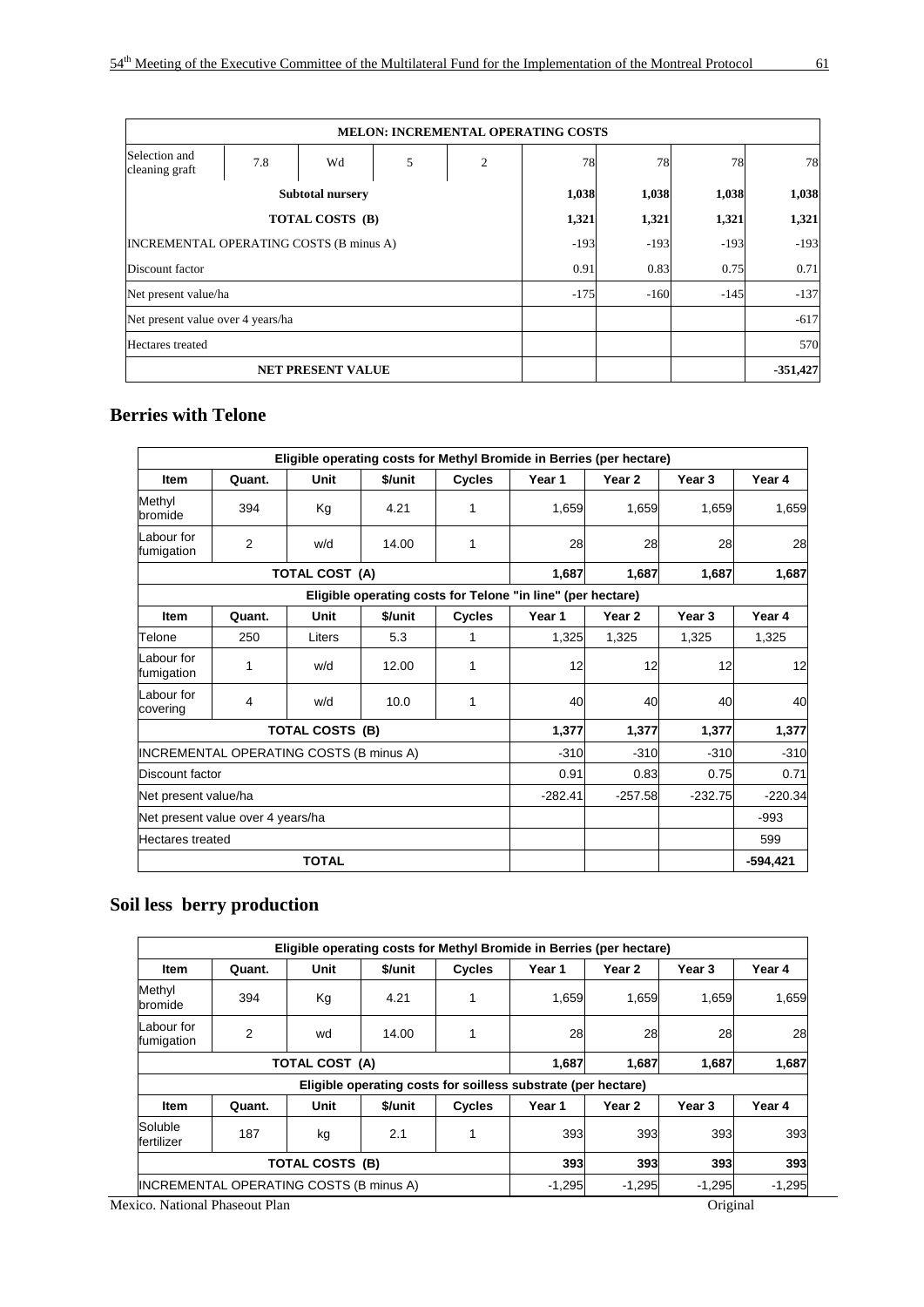| Eligible operating costs for Methyl Bromide in Berries (per hectare) |             |             |           |            |  |  |  |  |  |
|----------------------------------------------------------------------|-------------|-------------|-----------|------------|--|--|--|--|--|
| Discount factor                                                      | 0.91        | 0.83        | 0.75      | 0.71       |  |  |  |  |  |
| Net present value/ha                                                 | $-1.178.12$ | $-1.074.55$ | $-970.98$ | $-919.19$  |  |  |  |  |  |
| Net present value over 4 years/ha                                    |             |             |           | $-4,143$   |  |  |  |  |  |
| <b>Hectares treated</b>                                              |             |             |           | 31         |  |  |  |  |  |
| <b>TOTAL</b>                                                         |             |             |           | $-130.251$ |  |  |  |  |  |

# **Garlic with Telone**

|                                   |                                         |                        |         |               | Eligible operating costs for Methyl Bromide in Garlic (per hectare) |           |                   |            |
|-----------------------------------|-----------------------------------------|------------------------|---------|---------------|---------------------------------------------------------------------|-----------|-------------------|------------|
| <b>Item</b>                       | Amount                                  | Unit                   | \$/unit | <b>Cycles</b> | Year 1                                                              | Year 2    | Year 3            | Year 4     |
| Methyl<br>bromide                 | 392                                     | Kg                     | 4.21    | 1             | 1,651                                                               | 1,651     | 1.651             | 1,651      |
| Labour for<br>fumigation          | 2                                       | wd                     | 14.00   | 1             | 28                                                                  | 28        | 28                | 28         |
|                                   |                                         | <b>TOTAL COST (A)</b>  |         |               | 1,679                                                               | 1,679     | 1,679             | 1,679      |
|                                   |                                         |                        |         |               | Eligible operating costs for Telone "in line" (per hectare)         |           |                   |            |
| <b>Item</b>                       | Amount                                  | Unit                   | \$/unit | <b>Cycles</b> | Year 1                                                              | Year 2    | Year <sub>3</sub> | Year 4     |
| Telone                            | 260                                     | liters                 | 5.1     | 1             | 1,326                                                               | 1,326     | 1,326             | 1,326      |
| Labour for<br>fumigation          | 1                                       | wd                     | 14.00   | 1             | 14                                                                  | 14        | 14                | 14         |
| Labour for<br>covering            | 4                                       | wd                     | 12.0    | 1             | 48                                                                  | 48        | 48                | 48         |
|                                   |                                         | <b>TOTAL COSTS (B)</b> |         |               | 1,388                                                               | 1,388     | 1,388             | 1,388      |
|                                   | INCREMENTAL OPERATING COSTS (B minus A) |                        |         |               | $-291$                                                              | $-291$    | $-291$            | $-291$     |
| Discount factor                   |                                         |                        |         |               | 0.91                                                                | 0.83      | 0.75              | 0.71       |
| Net present value/ha              |                                         |                        |         |               | $-264.93$                                                           | $-241.64$ | $-218.35$         | $-206.71$  |
| Net present value over 4 years/ha |                                         |                        |         |               |                                                                     |           |                   | $-932$     |
| <b>Hectares</b> treated           |                                         |                        |         |               |                                                                     |           |                   | 54         |
|                                   |                                         | <b>TOTAL</b>           |         |               |                                                                     |           |                   | $-50, 122$ |

# **Soil less flower production**

|                                                               |                                         |                        |         |               | Eligible operating costs for Methyl Bromide in Flowers (per hectare) |             |             |            |  |
|---------------------------------------------------------------|-----------------------------------------|------------------------|---------|---------------|----------------------------------------------------------------------|-------------|-------------|------------|--|
| <b>Item</b>                                                   | Quant.                                  | <b>Unit</b>            | \$/unit | <b>Cycles</b> | Year 1                                                               | Year 2      | Year 3      | Year 4     |  |
| Methyl<br>bromide                                             | 297                                     | Kg                     | 4.21    | 1             | 1,250                                                                | 1,250       | 1,250       | 1,250      |  |
| Fertilizer                                                    | 276                                     | Kg                     | 1.70    | 1             | 469                                                                  | 469         | 469         | 469        |  |
| Labour for<br>fumigation                                      | 2                                       | wd                     | 14.00   | 1             | 28                                                                   | 28          | 28          | 28         |  |
| <b>TOTAL COST (A)</b>                                         |                                         |                        |         |               | 1,748                                                                | 1,748       | 1,748       | 1,748      |  |
| Eligible operating costs for soilless substrate (per hectare) |                                         |                        |         |               |                                                                      |             |             |            |  |
| <b>Item</b>                                                   | Quant.                                  | Unit                   | \$/unit | <b>Cycles</b> | Year 1                                                               | Year 2      | Year 3      | Year 4     |  |
| Soluble<br>fertilizer                                         | 187                                     | kg                     | 2.1     | 1             | 393                                                                  | 393         | 393         | 393        |  |
|                                                               |                                         | <b>TOTAL COSTS (B)</b> |         |               | 393                                                                  | 393         | 393         | 393        |  |
|                                                               | INCREMENTAL OPERATING COSTS (B minus A) |                        |         |               | $-1,355$                                                             | $-1,355$    | $-1,355$    | $-1,355$   |  |
| Discount factor                                               |                                         |                        |         |               | 0.91                                                                 | 0.83        | 0.75        | 0.71       |  |
| Net present value/ha                                          |                                         |                        |         |               | $-1,233.03$                                                          | $-1,124.63$ | $-1,016.23$ | $-962.03$  |  |
| Net present value over 4 years/ha                             |                                         |                        |         |               |                                                                      |             |             | $-4,336$   |  |
| <b>Hectares treated</b>                                       |                                         |                        |         |               |                                                                      |             | 48          |            |  |
|                                                               |                                         | <b>TOTAL</b>           |         |               |                                                                      |             |             | $-208,124$ |  |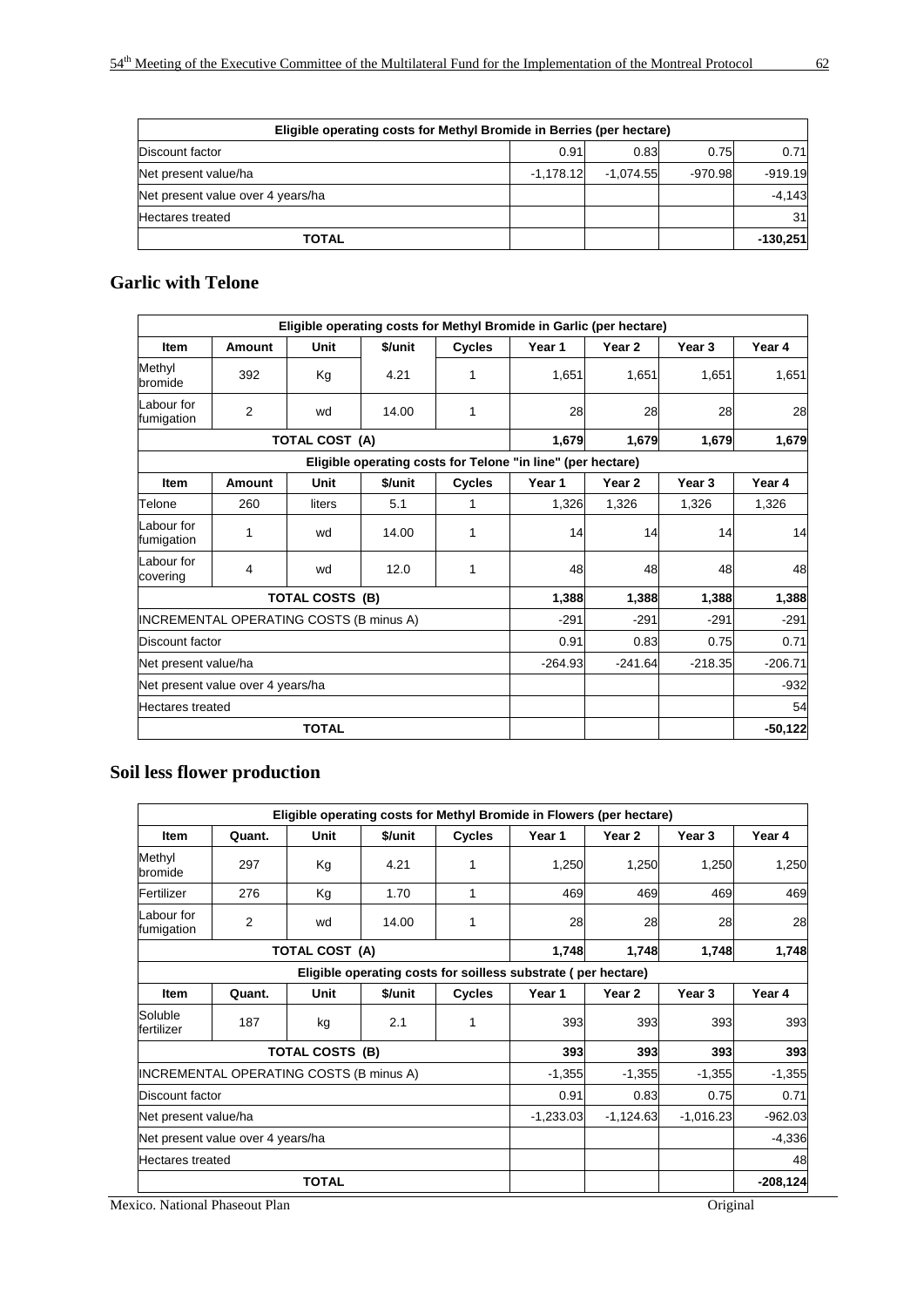# **Flowers solar boxes**

|                                          |        |                        |         |               | Eligible operating costs for SOLAR BOXES In flowers (per m3 of substrate) |                   |                   |            |
|------------------------------------------|--------|------------------------|---------|---------------|---------------------------------------------------------------------------|-------------------|-------------------|------------|
| <b>Item</b>                              | Quant. | Unit                   | \$/unit | <b>Cycles</b> | Year 1                                                                    | Year 2            | Year 3            | Year 4     |
| Methyl<br>bromide                        | 0.68   | Kg                     | 4.21    | 1             | 2.86                                                                      | 2.86              | 2.86              | 2.86       |
| <b>Plastic sheet</b><br>$0.2 \text{ mm}$ | 20     | Kg                     | 1.1     | 0.10          | 2.20                                                                      | 2.20              | 2.20              | 2.20       |
| Labour for<br>covering                   | 0.20   | wd                     | 10      | 1             | 2.00                                                                      | 2.00              | 2.00              | 2.00       |
| Labour for<br>fumigation                 | 0.18   | wd                     | 14      | 1             | 2.52                                                                      | 2.52              | 2.52              | 2.52       |
|                                          |        | TOTAL COST (A)         |         |               | 9.58                                                                      | 9.58              | 9.58              | 9.58       |
|                                          |        |                        |         |               | Eligible operating costs for solarizing per m3 of substrate               |                   |                   |            |
| <b>Item</b>                              | Quant. | Unit                   | \$/unit | Cycles        | Year 1                                                                    | Year <sub>2</sub> | Year <sub>3</sub> | Year 4     |
| Labour for<br>operation                  | 0.20   | wd                     | 10.00   | 1             | 2.00                                                                      | 2.00              | 2.00              | 2.00       |
|                                          |        | <b>TOTAL COSTS (B)</b> |         |               | 2.00                                                                      | 2.00              | 2.00              | 2.00       |
| INCREMENTAL OPERATING COSTS (B minus A)  |        |                        |         |               | -8                                                                        | -8                | -8                | -8         |
| Discount factor                          |        |                        |         |               | 0.91                                                                      | 0.83              | 0.75              | 0.71       |
| Net present value/ha                     |        |                        |         |               | -7                                                                        | -6                | -6                | $-5$       |
| Net present value over 4 years/ha        |        |                        |         |               |                                                                           |                   |                   | $-24$      |
| M <sub>3</sub> of substrate treated      |        |                        |         |               |                                                                           |                   |                   | 7,936      |
|                                          |        | <b>TOTAL</b>           |         |               |                                                                           |                   |                   | $-192,567$ |

# **Flowers steaming**

|                                         |        |                        |         |               | Eligible operating costs for MB in flowers (per hectare) |                   |                   |        |
|-----------------------------------------|--------|------------------------|---------|---------------|----------------------------------------------------------|-------------------|-------------------|--------|
| <b>Item</b>                             | Quant. | <b>Unit</b>            | \$/unit | <b>Cycles</b> | Year 1                                                   | Year 2            | Year <sub>3</sub> | Year 4 |
| Methyl<br>bromide                       | 297    | Kg                     | 4.21    | 1             | 1,250                                                    | 1,250             | 1,250             | 1,250  |
| Plastic sheet<br>$0.2 \text{ mm}$       | 600    | Kg                     | 1.1     | 1             | 660                                                      | 660               | 660               | 660    |
| Labour for<br>covering                  | 4      | wd                     | 12      | 1             | 48                                                       | 48                | 48                | 48     |
| Labour for<br>fumigation                | 2      | wd                     | 14      | 1             | 28                                                       | 28                | 28                | 28     |
|                                         |        | TOTAL COST (A)         |         |               | 1,986                                                    | 1,986             | 1,986             | 1,986  |
|                                         |        |                        |         |               | Eligible operating costs for steaming per hectare        |                   |                   |        |
| <b>Item</b>                             | Quant. | Unit                   | \$/unit | <b>Cycles</b> | Year 1                                                   | Year <sub>2</sub> | Year 3            | Year 4 |
| Labour for<br>operation                 | 4.0    | wd                     | 12.00   | 1             | 48                                                       | 48                | 48                | 48     |
| Labour for<br>steaming                  | 2.0    | wd                     | 13.00   | 1             | 26                                                       | 26                | 26                | 26     |
| Salt                                    | 54.0   | kg                     | 0.40    | 1             | 22                                                       | 22                | 22                | 22     |
| Fuel                                    | 6,500  | liters                 | 0.30    | 1             | 1,950                                                    | 1,950             | 1,950             | 1,950  |
|                                         |        | <b>TOTAL COSTS (B)</b> |         |               | 2,046                                                    | 2,046             | 2,046             | 2,046  |
| INCREMENTAL OPERATING COSTS (B minus A) |        |                        |         |               | 59                                                       | 59                | 59                | 59     |
| Discount factor                         |        |                        |         |               | 0.91                                                     | 0.83              | 0.75              | 0.71   |
| Net present value/ha                    |        |                        |         |               | 54                                                       | 49                | 44                | 42     |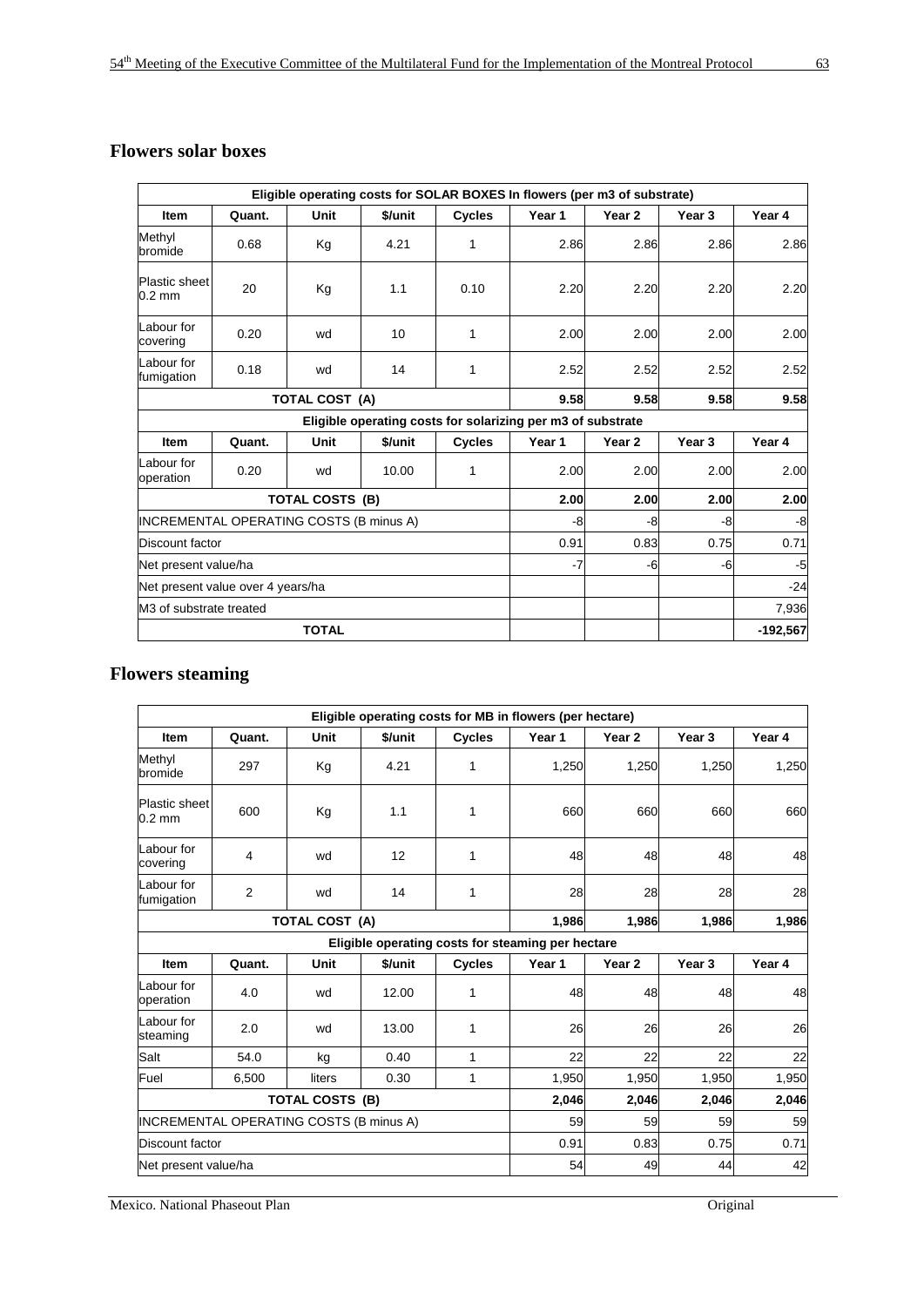| Eligible operating costs for MB in flowers (per hectare) |  |  |  |        |  |  |  |  |  |
|----------------------------------------------------------|--|--|--|--------|--|--|--|--|--|
| Net present value over 4 years/ha                        |  |  |  | 190    |  |  |  |  |  |
| <b>Hectares treated</b>                                  |  |  |  | 93     |  |  |  |  |  |
| <b>TOTAL</b>                                             |  |  |  | 17.627 |  |  |  |  |  |

# **Other crops with Telone**

|                                   |                                         |                        |         |               | Eligible operating costs for Methyl Bromide in other horticultural products (Ha) |                   |                   |          |
|-----------------------------------|-----------------------------------------|------------------------|---------|---------------|----------------------------------------------------------------------------------|-------------------|-------------------|----------|
| <b>Item</b>                       | <b>Amount</b>                           | Unit                   | \$/unit | <b>Cycles</b> | Year 1                                                                           | Year <sub>2</sub> | Year <sub>3</sub> | Year 4   |
| Methyl<br>bromide                 | 335                                     | Kg                     | 4.21    | 1             | 1,410                                                                            | 1,410             | 1,410             | 1,410    |
| Labour for<br>fumigation          | 2                                       | wd                     | 14.00   | 1             | 28                                                                               | 28                | 28                | 28       |
|                                   |                                         | <b>TOTAL COST (A)</b>  |         |               | 1,438                                                                            | 1,438             | 1,438             | 1,438    |
|                                   |                                         |                        |         |               | Eligible operating costs for Telone "in line" (per hectare)                      |                   |                   |          |
| Item                              | <b>Amount</b>                           | Unit                   | \$/unit | <b>Cycles</b> | Year 1                                                                           | Year <sub>2</sub> | Year 3            | Year 4   |
| Telone                            | 260                                     | liters                 | 5.1     | 1             | 1,326                                                                            | 1,326             | 1,326             | 1,326    |
| Labour for<br>fumigation          | 1                                       | wd                     | 14.00   | 1             | 14                                                                               | 14                | 14                | 14       |
| Labour for<br>covering            | 4                                       | wd                     | 12.0    | 1             | 48                                                                               | 48                | 48                | 48       |
|                                   |                                         | <b>TOTAL COSTS (B)</b> |         |               | 1,388                                                                            | 1,388             | 1,388             | 1,388    |
|                                   | INCREMENTAL OPERATING COSTS (B minus A) |                        |         |               | $-50$                                                                            | $-50$             | $-50$             | $-50$    |
| Discount factor                   |                                         |                        |         |               | 0.91                                                                             | 0.83              | 0.75              | 0.71     |
| Net present value/ha              |                                         |                        |         |               | $-45.05$                                                                         | $-41.09$          | $-37.13$          | $-35.15$ |
| Net present value over 4 years/ha |                                         |                        |         |               |                                                                                  |                   |                   | $-158$   |
| <b>Hectares</b> treated           |                                         |                        |         |               |                                                                                  |                   |                   | 59       |
|                                   |                                         | <b>TOTAL</b>           |         |               |                                                                                  |                   |                   | $-9,347$ |

# **Other crops with bio-fumigation**

|                                                      |                |                        |         |               | Eligible operating costs for Methyl Bromide in other crops (per hectare) |                   |                   |        |
|------------------------------------------------------|----------------|------------------------|---------|---------------|--------------------------------------------------------------------------|-------------------|-------------------|--------|
| <b>Item</b>                                          | Quant.         | Unit                   | \$/unit | <b>Cycles</b> | Year 1                                                                   | Year 2            | Year 3            | Year 4 |
| Methyl bromide                                       | 335            | Kg                     | 4.08    | 1             | 1,366                                                                    | 1,366             | 1,366             | 1,366  |
| Plastic sheet 0.2<br>mm                              | 600            | Kg                     | 1.00    | 1             | 600                                                                      | 600               | 600               | 600    |
| Labour for<br>covering                               | 4              | wd                     | 12.00   | 1             | 48                                                                       | 48                | 48                | 48     |
| Labour for<br>fumigation                             | $\overline{2}$ | wd                     | 14.00   | 1             | 28                                                                       | 28                | 28                | 28     |
|                                                      |                | <b>TOTAL COST (A)</b>  |         |               | 2,042                                                                    | 2,042             | 2,042             | 2,042  |
|                                                      |                |                        |         |               | Eligible operating costs for bio-fumigation and IPM(per hectare)         |                   |                   |        |
| <b>Item</b>                                          | Quant.         | Unit                   | \$/unit | <b>Cycles</b> | Year 1                                                                   | Year <sub>2</sub> | Year <sub>3</sub> | Year 4 |
| Organic manure                                       | 45             | m <sub>3</sub>         | 41      | 1             | 1,845                                                                    | 1,845             | 1.845             | 1,845  |
| Labour for<br>rotovator and<br>covering              | 4              | wd                     | 12.0    | 1             | 48                                                                       | 48                | 48                | 48     |
| Special plastic<br>sheet 0.05 mm<br>for solarization | 180            | kg                     | 1.0     | 1             | 180                                                                      | 180               | 180               | 180    |
|                                                      |                | <b>TOTAL COSTS (B)</b> |         |               | 2,073                                                                    | 2,073             | 2,073             | 2,073  |
| IINCREMENTAL OPERATING COSTS (B minus A)             |                |                        |         |               | 31                                                                       | 31                | 31                | 31     |

**Mexico. National Phaseout Plan** Original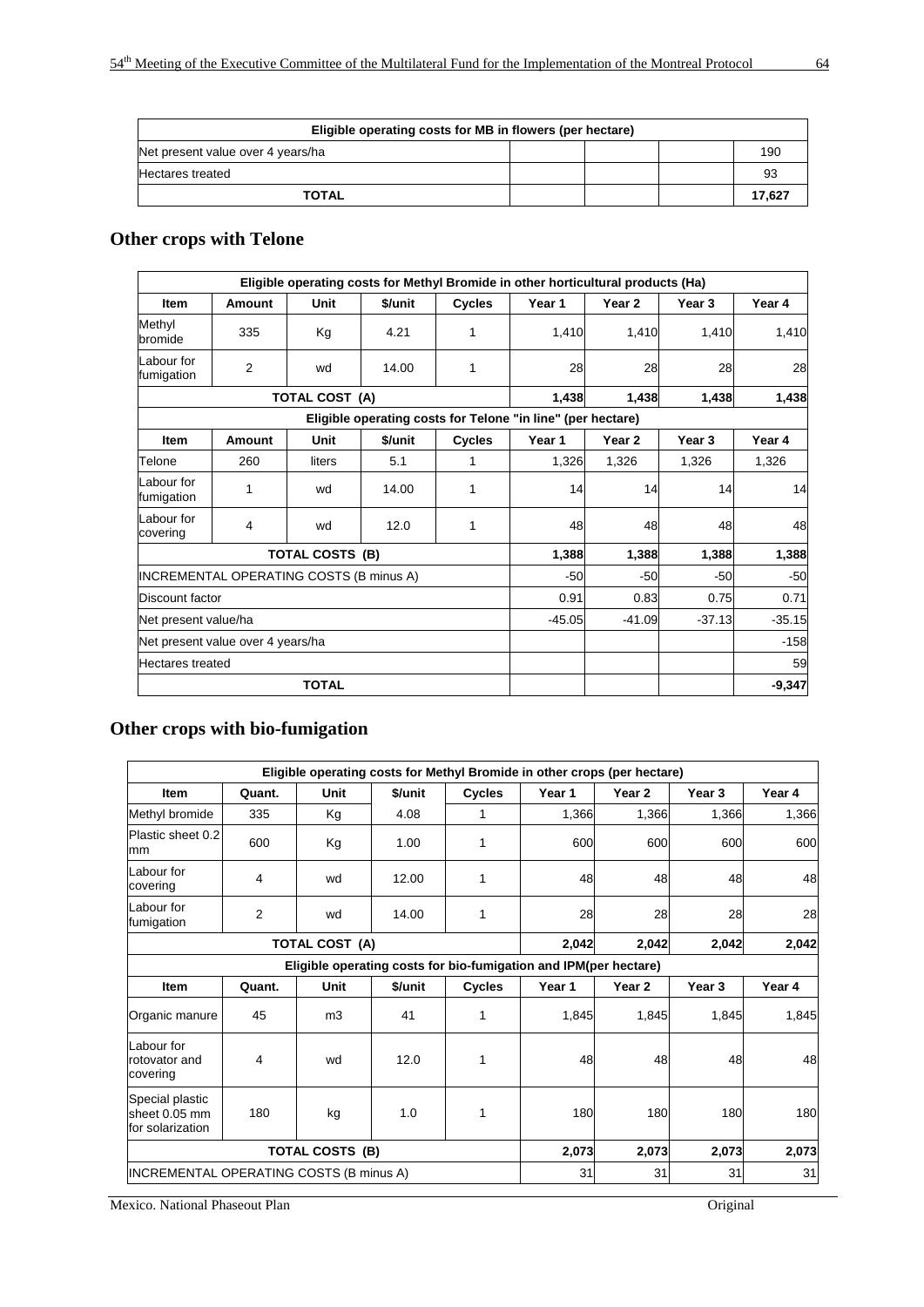| Eligible operating costs for Methyl Bromide in other crops (per hectare) |       |       |       |       |  |  |  |  |  |  |
|--------------------------------------------------------------------------|-------|-------|-------|-------|--|--|--|--|--|--|
| Discount factor                                                          | 0.91  | 0.83  | 0.75  | 0.71  |  |  |  |  |  |  |
| Net present value/ha                                                     | 28.23 | 25.74 | 23.26 | 22.02 |  |  |  |  |  |  |
| Net present value over 4 years/ha                                        |       |       |       | 99    |  |  |  |  |  |  |
| <b>Hectares treated</b>                                                  |       |       |       | 49    |  |  |  |  |  |  |
| <b>TOTAL</b>                                                             |       |       |       | 4,864 |  |  |  |  |  |  |

# **Grafting in other crops**

|                                     |                |                         | Eligible operating costs for Methyl Bromide (per ha) |                |        |          |                |        |
|-------------------------------------|----------------|-------------------------|------------------------------------------------------|----------------|--------|----------|----------------|--------|
| <b>Item</b>                         | Amount         | Unit                    | US\$/ unit                                           | <b>Cycles</b>  | Year 1 | Year 2   | Year 3         | Year 4 |
| Methyl bromide                      | 250            | Kg                      | 4.21                                                 | $\mathbf{1}$   | 1,020  | 1,020    | 1,020          | 1,020  |
| Plastic sheet 0.2<br>mm             | 600            | Kg                      | $\mathbf{1}$                                         | $\mathbf{1}$   | 780    | 780      | 780            | 780    |
| Labor for<br>covering               | $\overline{4}$ | wd                      | 9                                                    | $\mathbf{1}$   | 36     | 36       | 36             | 36     |
| Labor for<br>fumigation             | $\overline{c}$ | wd                      | 12                                                   | $\mathbf{1}$   | 24     | 24       | 24             | 24     |
| Transplanting                       | 19.1           | wd                      | 9                                                    | $\mathfrak{2}$ | 344    | 344      | 344            | 344    |
|                                     |                | Subtotal open field     |                                                      |                | 2,204  | 2,204    | 2,204          | 2,204  |
| Seeds                               | 13,650         | Seed                    | 0.010                                                | $\overline{c}$ | 273    | 273      | 273            | 273    |
| Substrate                           | 0.6            | M <sup>3</sup>          | 80                                                   | $\mathfrak{2}$ | 96     | 96       | 96             | 96     |
| Sowing                              | $\overline{2}$ | wd                      | 5                                                    | $\mathfrak{2}$ | 20     | 20       | 20             | 20     |
| Heating                             | 317            | $m2$ x days             | 0.00                                                 | $\sqrt{2}$     | 0.00   | $0.00\,$ | 0.00           | 0.00   |
| Fertilizer and<br>pesticides        | 317            | $m2$ x days             | 0.0006                                               | $\mathfrak{2}$ | 0.38   | 0.38     | 0.38           | 0.38   |
| Cultivation                         | 317            | $m2$ x days             | 0.005                                                | $\overline{c}$ | 3.17   | 3.17     | 3.17           | 3.17   |
| Tray<br>disinfection                | 68             | $\mathbf n$             | 0.006                                                | $\mathbf{2}$   | 0.82   | 0.82     | 0.82           | 0.82   |
|                                     |                | <b>Subtotal nursery</b> |                                                      |                | 393    | 393      | 393            | 393    |
|                                     |                | TOTAL COST (A)          |                                                      |                | 2,597  | 2,597    | 2,597          | 2,597  |
|                                     |                |                         | Eligible operating costs for Grafting (per hectare)  |                |        |          |                |        |
| Item                                | Amount         | Unit                    | US\$/unit                                            | <b>Cycles</b>  | Year 1 | Year 2   | Year 3         | Year 4 |
| Plastic sheets<br>0.2 <sub>mm</sub> | 600            | Kg                      | $\mathbf{1}$                                         | $\mathbf{1}$   |        | 780      | 780<br>780     | 780    |
| Labour for<br>covering              | $\overline{4}$ | wd                      | 9                                                    | $\mathbf{1}$   |        | 36       | 36<br>36       | 36     |
| Transplanting                       | 14.6           | wd                      | 10                                                   | $\mathbf{2}$   |        | 291      | 291<br>291     | 291    |
|                                     |                | Subtotal open field     |                                                      |                | 1,107  |          | 1,107<br>1,107 | 1,107  |
| <b>Rootstocks</b><br>seeds          | 11,000         | seeds                   | 0.023                                                | 2              |        | 506      | 506<br>506     | 506    |
| Scion seeds                         | 11,000         | seeds                   | $0.010\,$                                            | $\sqrt{2}$     |        | 220      | 220<br>220     | 220    |
| Substrate                           | 1.6            | $\mathbf{M}^3$          | 80                                                   | $\sqrt{2}$     |        | 256      | 256<br>256     | 256    |
| Sowing                              | $2.0\,$        | wd                      | $\sqrt{5}$                                           | $\sqrt{2}$     |        | 20       | 20<br>20       | 20     |
| Film protection<br>for tray         | 131            | $\mathbf n$             | $0.5\,$                                              | $\sqrt{2}$     |        | 118      | 118<br>118     | 118    |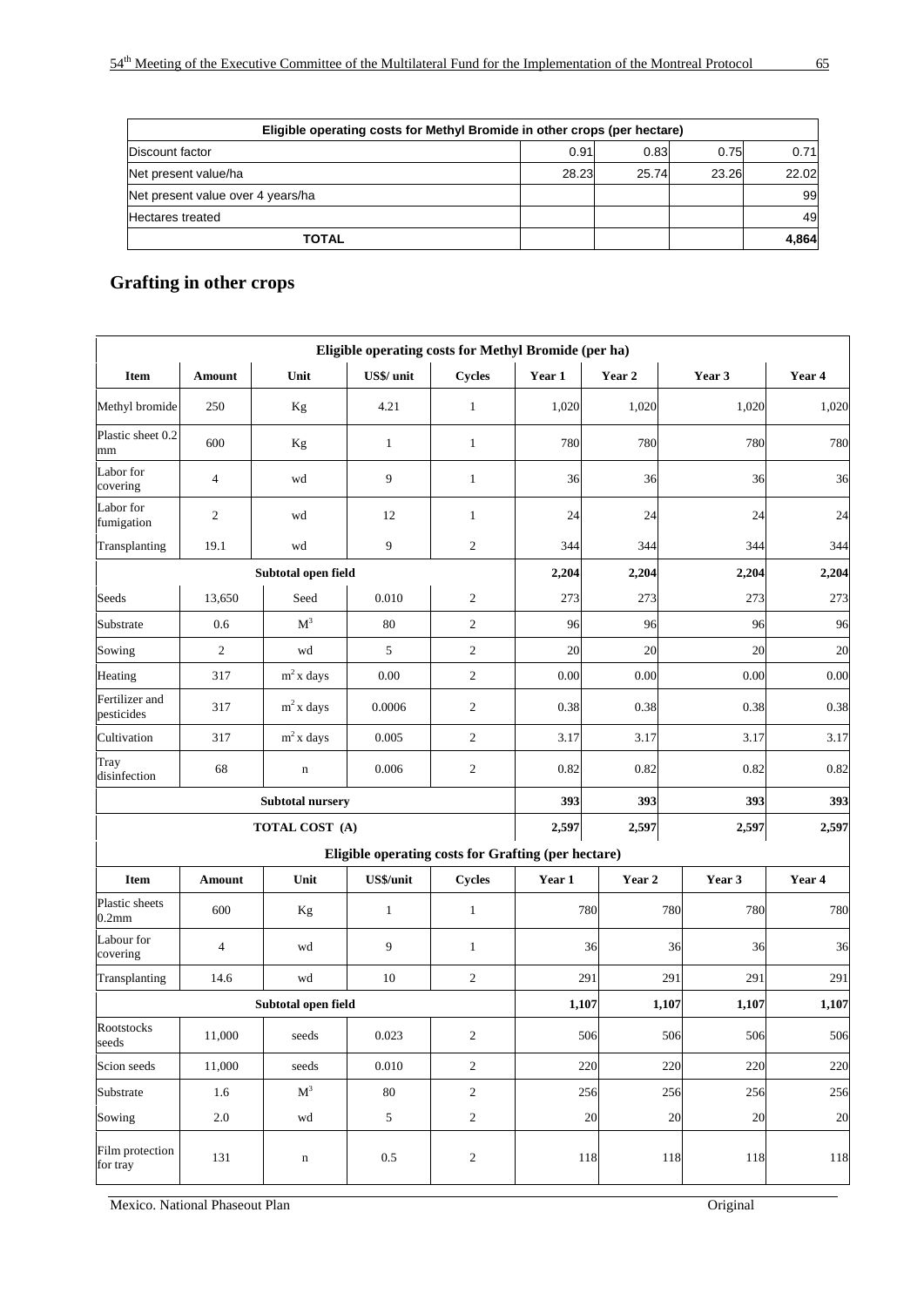|                                   |       |                                         |        |                | Eligible operating costs for Methyl Bromide (per ha) |        |        |           |
|-----------------------------------|-------|-----------------------------------------|--------|----------------|------------------------------------------------------|--------|--------|-----------|
| Heating                           | 2,688 | $m2$ x days                             | 0.02   | 2              | 107.54                                               | 107.54 | 107.54 | 107.54    |
| Fertilizer and<br>pesticides      | 2,688 | $m2$ x days                             | 0.0006 | $\overline{c}$ | 3.23                                                 | 3.23   | 3.23   | 3.23      |
| Cultivation                       | 2,688 | $m^2$ x days                            | 0.005  | 2              | 26.88                                                | 26.88  | 26.88  | 26.88     |
| Labor for<br>grafting             | 14.1  | wd                                      | 5      | $\mathfrak{2}$ | 141                                                  | 141    | 141    | 141       |
| Selection and<br>cleaning graft   | 7.0   | wd                                      | 5      | $\overline{c}$ | 70                                                   | 70     | 70     | 70        |
| Tray<br>disinfection              | 264   | $\mathbf n$                             | 0.006  | $\overline{c}$ | 3.17                                                 | 3.17   | 3.17   | 3.17      |
|                                   |       | <b>Subtotal nursery</b>                 |        |                | 1,472                                                | 1,472  | 1,472  | 1,472     |
|                                   |       | TOTAL COSTS (B)                         |        |                | 2,579                                                | 2,579  | 2,579  | 2,579     |
|                                   |       | INCREMENTAL OPERATING COSTS (B minus A) |        |                | $-18$                                                | $-18$  | $-18$  | $-18$     |
| Discount factor                   |       |                                         |        |                | 0.91                                                 | 0.83   | 0.75   | 0.71      |
| Net present value/ha              |       |                                         |        |                | $-17$                                                | $-15$  | $-14$  | $-13$     |
| Net present value over 4 years/ha |       |                                         |        |                |                                                      |        |        | $-59$     |
| Hectares treated                  |       |                                         |        |                |                                                      |        |        | 588       |
|                                   |       | <b>NET PRESENT VALUE</b>                |        |                |                                                      |        |        | $-34,671$ |

# **Commodities fumigation**

|                                         |                               |          | Eligible operating costs for Methyl Bromide in Commodities (1)                 |                         |         |         |         |         |
|-----------------------------------------|-------------------------------|----------|--------------------------------------------------------------------------------|-------------------------|---------|---------|---------|---------|
| <b>Item</b>                             | Volume<br>MB(m <sup>3</sup> ) | Dose (g) | Amount (kg)                                                                    | Unitary<br>cost (\$/kg) | Year 1  | Year 2  | Year 3  | Year 4  |
|                                         |                               |          |                                                                                |                         |         |         |         |         |
| Methyl bromide                          | 4,441,355                     | 34       | 150,700                                                                        | 4.21                    | 634,447 | 634,447 | 634,447 | 634,447 |
|                                         | <b>TOTAL COST (A)</b>         |          |                                                                                |                         | 634,447 | 634.447 | 634,447 | 634,447 |
|                                         |                               |          | Eligible operating costs for Phosphine in Silos, Bins, Warehouses etc.         |                         |         |         |         |         |
| Phosphine (1)                           | 1,920,766                     | 2.5      | 4,802                                                                          | 32.86                   | 157,791 | 157,791 | 157,791 | 157,791 |
| Labour incremental<br>cost(2)           |                               |          | 410                                                                            | 300                     | 123,000 | 123,000 | 123,000 | 123,000 |
|                                         |                               |          | Eligible operating costs for Heat and Phosphine + CO2 + Heat in Structures (4) |                         |         |         |         |         |
| $PH3 + CO2 + heat$                      | 1,688,236                     |          | 60                                                                             | 4,215                   | 252,900 | 252,900 | 252,900 | 252,900 |
| <b>Heat treatment</b>                   | 588,235                       |          | 20                                                                             | 8,330                   | 166,600 | 166,600 | 166,600 | 166,600 |
|                                         | <b>TOTAL COSTS (B)</b>        |          |                                                                                |                         | 700,291 | 700,291 | 700,291 | 700,291 |
| INCREMENTAL OPERATING COSTS (B minus A) |                               |          |                                                                                |                         | 65,844  | 65,844  | 65,844  | 65,844  |
| Discount factor                         |                               |          |                                                                                |                         | 0.91    | 0.83    | 0.75    | 0.71    |
| Net present value                       |                               |          |                                                                                |                         | 59,918  | 54,650  | 49,383  | 46,749  |
|                                         | <b>TOTAL</b> for 4,441,355 m3 |          |                                                                                |                         |         |         |         | 210,701 |

(1) Unitary cost of phosphine is calculated as follows: One 21 kg case of phosphine-releasing product costs \$230 and provides 7 kg phosphine active ingredient (a.i). So phosphine a.i. costs \$230 divided by 7 = \$32.86 per kg a.i.

(2) Incremental costs of labour resulting from longer fumigation period.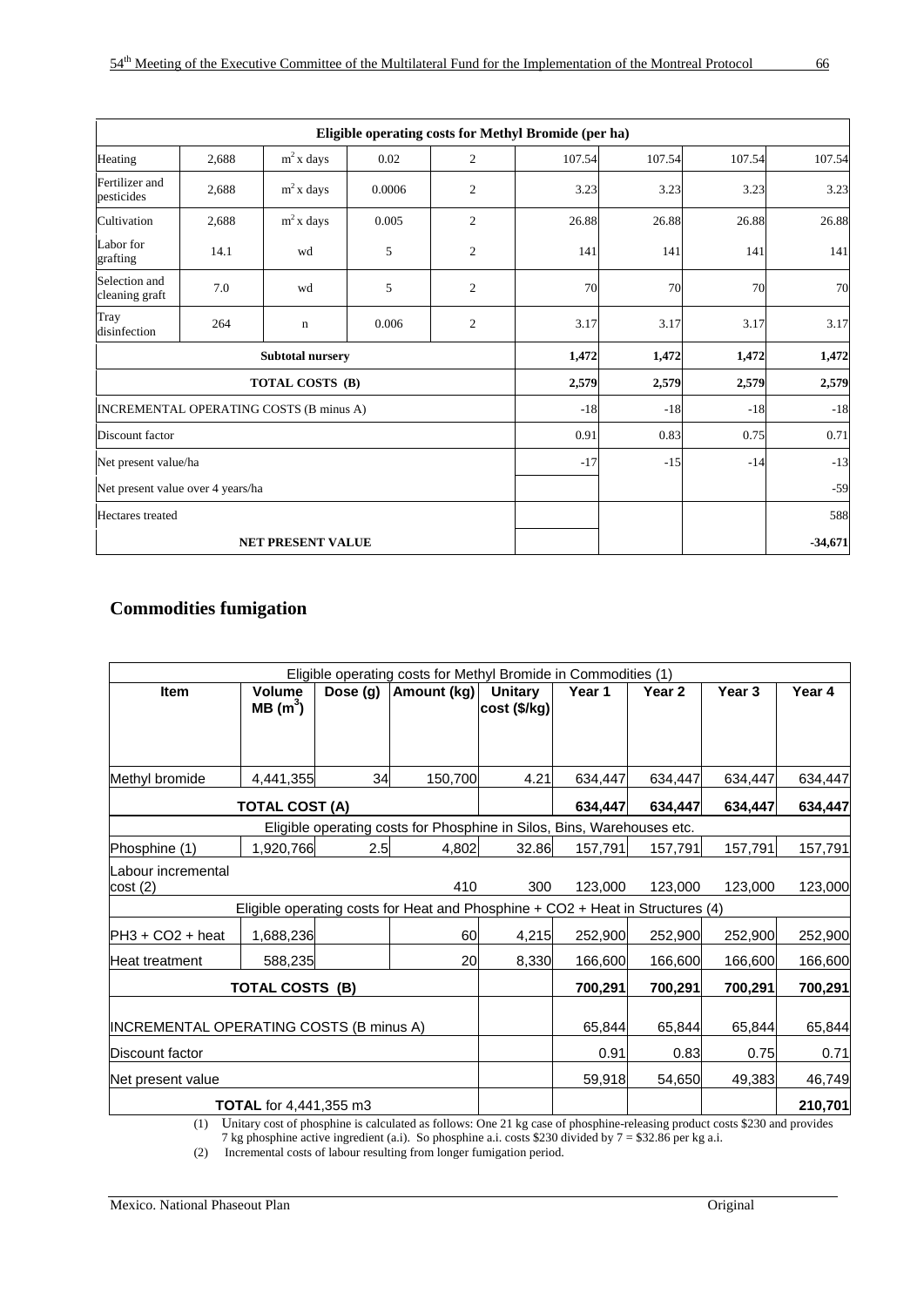|                              | Soil Fumigation          |                   |
|------------------------------|--------------------------|-------------------|
| <b>Crops</b>                 | <b>Operational Costs</b> | <b>Investment</b> |
| Strawberry                   | (472, 286)               | 917,562           |
| Tomato                       | (2, 283, 737)            | 4,112,379         |
| Chile                        | (381, 265)               | 434,351           |
| Melon                        | (351, 427)               | 2,226,763         |
| <b>Berries</b>               | (724, 672)               | 835,210           |
| Garlic                       | (258, 245)               | 736,444           |
| <b>Flowers</b>               | (174, 940)               | 175,000           |
| Other crops                  | (162,989)                | 773,944           |
| Training in soil fumigation  |                          | 1,256,000         |
| <b>SUB TOTAL</b>             | (4,809,561)              | 11,467,653        |
| <b>TOTAL</b>                 |                          | 6,658,092         |
| <b>CONTINGENCY</b>           |                          | 1,146,765         |
| <b>TOTAL SOIL FUMIGATION</b> |                          | 7,804,858         |
|                              | Commodities              |                   |
|                              | <b>Operational Costs</b> | Investment        |
| Commodities                  | 210,701                  | 901,510           |
| Training in commodities      |                          | 195,600           |
| Sub TOTAL                    | 210,701                  | 1,097,110         |
| <b>TOTAL</b>                 |                          | 1,307,811         |
| <b>CONTINGENCY</b>           |                          | 109,711           |
| <b>TOTAL COMMODITIES</b>     |                          | 1,417,522         |

#### **ANNEX IV: PROJECT BUDGET**  Summary of project costs in the soil sector

#### **PROJECT COSTS IN US\$**

|                                        | <b>UNIDO</b> implementation |           |           | <b>Government of Canada</b> |           |         |         |         |
|----------------------------------------|-----------------------------|-----------|-----------|-----------------------------|-----------|---------|---------|---------|
|                                        | Horticulture sector         |           |           | Commodities sector          |           |         |         |         |
| Incremental cost                       | 6,658,092                   |           |           | 1,307,811                   |           |         |         |         |
| Contingency fund (10%)                 | 1,146,765.31                |           |           |                             |           | 109,711 |         |         |
| <b>TOTAL COST per sector</b>           | 7,804,858                   |           |           | 1,417,522                   |           |         |         |         |
| <b>TOTAL PROJECT COST</b>              |                             |           |           | 9,222,379                   |           |         |         |         |
|                                        | 2008                        | 2010      | 2012      | 2013                        | 2008      | 2010    | 2012    | 2013    |
| <b>Canada contribution</b>             |                             |           |           |                             | 500,000   | 500,000 | 200,00  | 217,522 |
| <b>Italy contribution</b>              | 2,000,000                   |           |           |                             |           |         |         |         |
| <b>Spain contribution</b>              |                             | 800,000   | 800,000   |                             |           |         |         |         |
| <b>MLFS</b> to UNIDO                   | 1,000,000                   | 2,000,000 | 1,000,000 | 204,858                     |           |         |         |         |
| Canada $(13%)$<br><b>Support costs</b> | 260,000                     |           |           |                             | 65,000    | 65,000  | 26,000  | 28,278  |
| Italy $(13%)$                          |                             |           |           |                             |           |         |         |         |
| <b>Spain</b> (13%)                     | $\overline{0}$              | 104,000   | 104,000   |                             |           |         |         |         |
| <b>UNIDO</b> (7.5%)                    | 75,000                      | 150,000   | 75,000    | 15,364                      |           |         |         |         |
| <b>TOTAL COST MLF</b>                  | 3,335,000                   | 3,054,000 | 1,979,000 | 220,222                     | 565,000   | 565,000 | 226,000 | 245,800 |
| 2008<br><b>TOTAL for MLF per year</b>  |                             |           |           | 3,900,000                   |           |         |         |         |
| 2010                                   |                             |           |           |                             | 3,619,000 |         |         |         |
| 2012                                   | 2,205,000                   |           |           |                             |           |         |         |         |
| 2013                                   |                             |           |           | 466,022                     |           |         |         |         |
| <b>GRAND TOTAL for MLF</b>             | 10,190,022                  |           |           |                             |           |         |         |         |

Mexico. National Phaseout Plan Original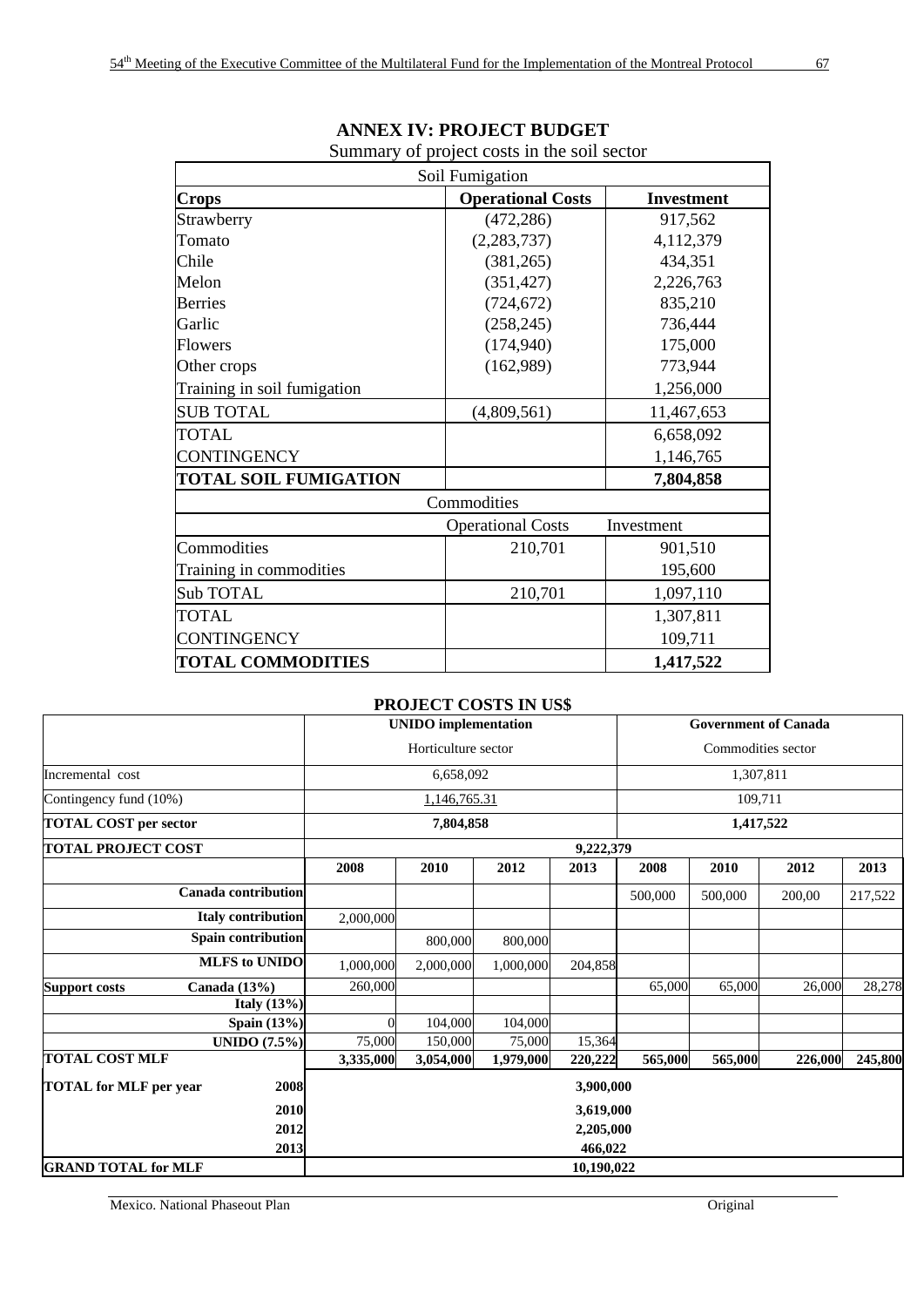# **TO THE PHASE-OUT OF METHYL BROMIDE IN MEXICO (DRAFT)**

- 1. The Executive Committee:
	- (a) At its 42nd Meeting, approved US \$1,105,000 as the total funds that will be available to Mexico in order to achieve the 2005 allowable level of methyl bromide consumption (phase-out of 162.4 ODP tonnes) by 2005;
	- (b) At its 54th Meeting, approved in principle an additional US \$9,222,379, as the total funds that will be available to Mexico to achieve the complete phase out of controlled uses of methyl bromide in soil and commodities fumigation (895 ODP tonnes).

2. As reported to the Ozone Secretariat, the methyl bromide baseline for compliance for Mexico is 1,130.8 ODP tonnes; the 2007 methyl bromide consumption was 894.8 ODP tonnes. Accordingly, Mexico has achieved compliance with the Montreal Protocol's 2002 freeze obligation and is in compliance with the Protocol's 20 per cent reduction in 2005.

3. Reductions in accordance with the terms of the above-mentioned projects and other commitments presented in the project document will ensure that Mexico meets the reduction schedule presented below. In this regard, Mexico will reduce the national consumption of controlled uses of methyl bromide, excluding quarantine and pre-shipment applications, to no more than the following levels of consumption in the years listed below:

| Year | Annual phase-out (ODP tonnes) | Allowable consumption (ODP tonnes) |
|------|-------------------------------|------------------------------------|
| 2008 |                               | 895                                |
| 2009 | 100                           | 795                                |
| 2010 | 120                           | 675                                |
| 2011 | 150                           | 525                                |
| 2012 | 200                           | 325                                |
| 2013 | 325                           |                                    |

4. Mexico commits to permanently sustaining the consumption levels indicated above through the use of import restrictions and other policies it may deem necessary.

5. Funding for the projects will be disbursed by UNIDO, Italy, Spain and Canada in line with the following yearly budget breakdown:

| Year  | Soil fumigation |              |              | Commodities   | Total     | funding |
|-------|-----------------|--------------|--------------|---------------|-----------|---------|
|       | UNIDO (US\$)    | Italy (US\$) | Spain (US\$) | Canada (US\$) | (US\$)    |         |
| 2008  | 1,000,000       | 2,000,000    |              | 500,000       | 3,500,000 |         |
| 2010  | 2,000,000       |              | 800,000      | 500,000       | 3,300,000 |         |
| 2012  | 1,000,000       |              | 800,000      | 200,000       | 2,000,000 |         |
| 2013  | 204,857         |              |              | 217,522       | 422,379   |         |
| Total | 4,204,857       | 2,000,000    | 1,600,000    | 1,417,522     | 9,222,379 |         |